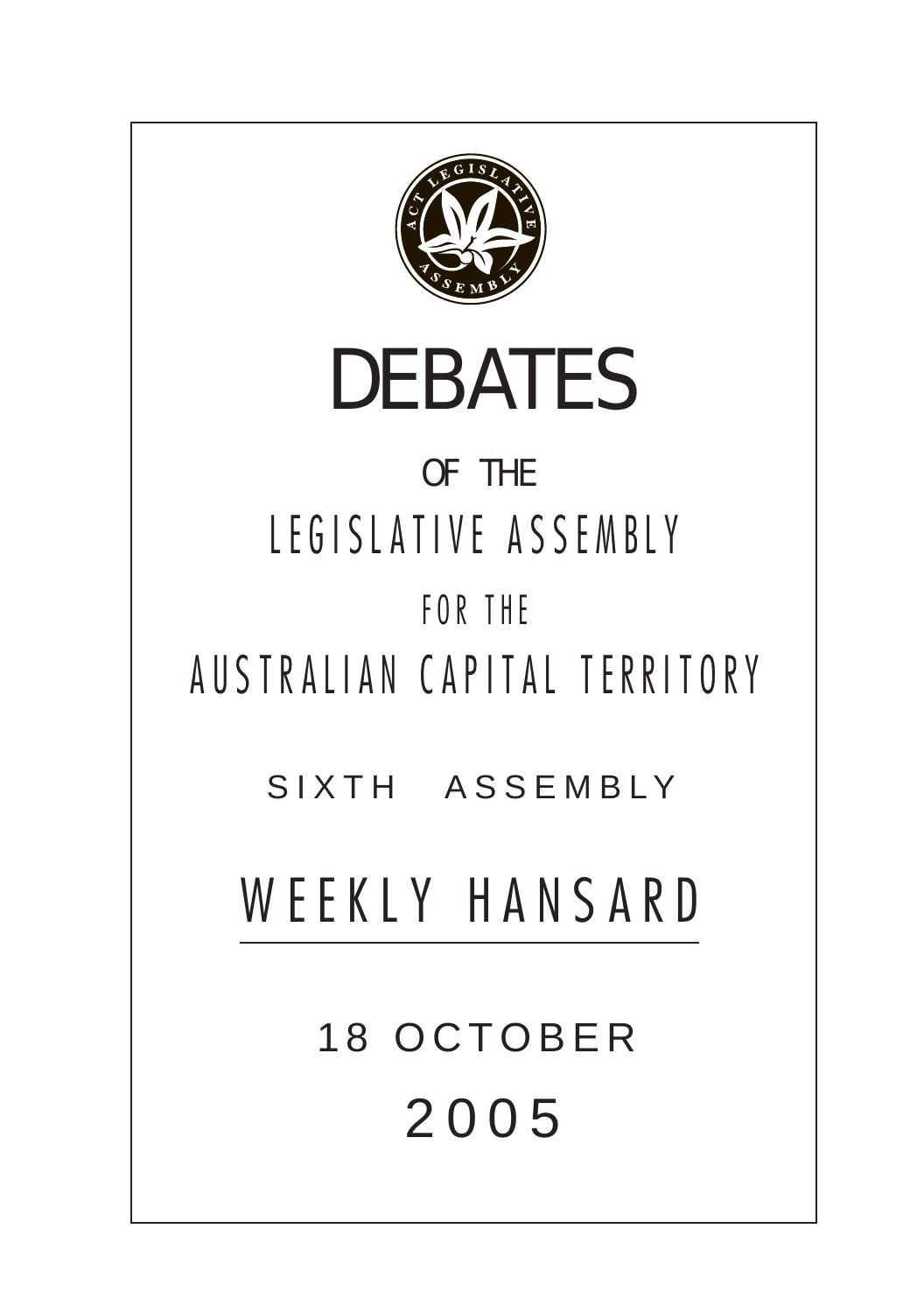# Tuesday, 18 October 2005

| Questions without notice:       |  |
|---------------------------------|--|
|                                 |  |
|                                 |  |
|                                 |  |
|                                 |  |
|                                 |  |
|                                 |  |
|                                 |  |
|                                 |  |
|                                 |  |
|                                 |  |
|                                 |  |
| Answers to questions on notice: |  |
|                                 |  |
|                                 |  |
|                                 |  |
|                                 |  |
|                                 |  |
|                                 |  |
|                                 |  |
|                                 |  |
|                                 |  |
|                                 |  |
|                                 |  |
|                                 |  |
|                                 |  |
|                                 |  |
| Adjournment:                    |  |
|                                 |  |
|                                 |  |
|                                 |  |
|                                 |  |
|                                 |  |
|                                 |  |
|                                 |  |
|                                 |  |
|                                 |  |

**Schedules of Amendments:** 

| Schedule 1: Financial Management Legislation Amendment Bill 20053810 |  |
|----------------------------------------------------------------------|--|
| Schedule 2: Financial Management Legislation Amendment Bill 20053813 |  |
| Schedule 3: Financial Management Legislation Amendment Bill 20053813 |  |
|                                                                      |  |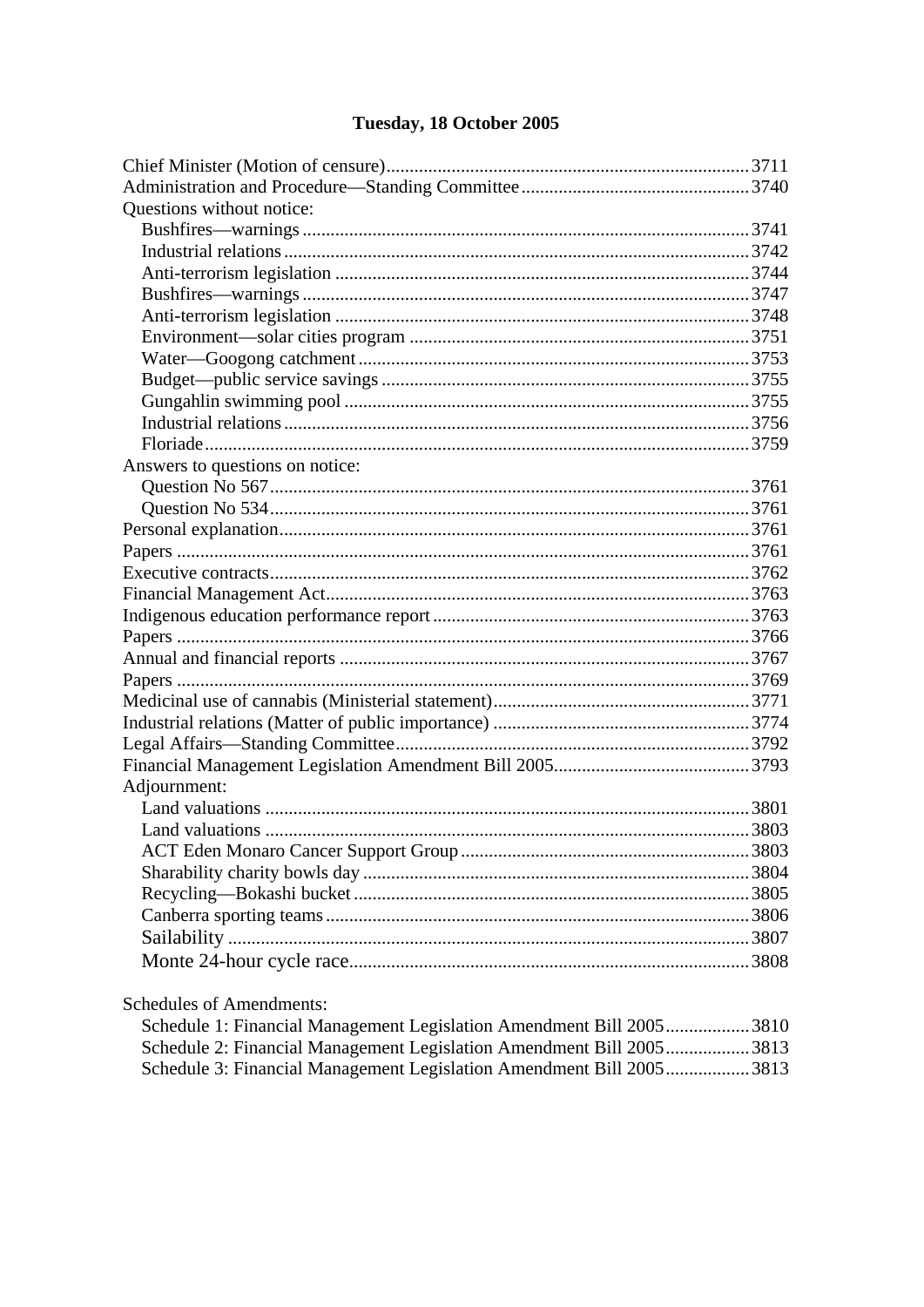## <span id="page-2-0"></span>**Tuesday, 18 October 2005**

**MR SPEAKER** (Mr Berry) took the chair at 10.30 am, made a formal recognition that the Assembly was meeting on the lands of the traditional owners, and asked members to stand in silence and pray or reflect on their responsibilities to the people of the Australian Capital Territory.

## **Chief Minister Motion of censure**

**MR SMYTH** (Brindabella—Leader of the Opposition) (10.31): I seek leave to move a motion censuring the Chief Minister.

Leave granted.

#### **MR SMYTH**: I move:

That this Assembly censures the Chief Minister for his recklessness in publishing the draft-in-confidence Anti-Terrorism Bill, an action that has jeopardised the faith and goodwill of other State and Territory leaders, as well as the Commonwealth, and embarrassed the ACT and exposed it to ridicule.

When censure is deserved it is important that it is moved immediately. That is why this morning, as we start the sitting week, I move the censure of this Chief Minister. The question is this: we have a Chief Minister who paraded around like a lion that he was not going to be rolled in the COAG meeting; he was going to go forward and stand for civil liberties; he was going to go forward and put the case of the ACT; he was not going to be perturbed or disturbed or moved from his course.

Yet the lion that went into the COAG meeting emerged like a lamb, ashen faced. He had been told the story of what was needed and he was now in agreement. The Chief Minister signed up, as did all the other premiers and the Chief Minister of the Northern Territory, to the anti-terror legislation. He agreed. He said he had been convinced that this legislation should go forward. But the Chief Minister, who was so concerned about this legislation, who did not front his Labor colleagues, did not look the Prime Minister in the eye and say, "No way. This is never going to happen—not while I am the Chief Minister."

He came back to the ACT Assembly and decided that he did not like it, that he was going to do it his way, that he was going to grandstand and put out there the case that this was too draconian, even though he had signed up to it in the COAG meeting. He felt so strongly about this legislation that he then chose to release, on Friday, a confidential draft. Not only did he release the confidential draft—a draft given to him and to all premiers and the Chief Minister of the Northern Territory in confidence; he also posted it to the worldwide web for all to see, saying that this was to encourage discussion and public consultation.

If that was how he felt, why on earth did he sign up to it in the first place? We have quotes from Premier Bracks and Premier Iemma saying that what was promised in the meeting is what is being delivered and that they will work with the commonwealth to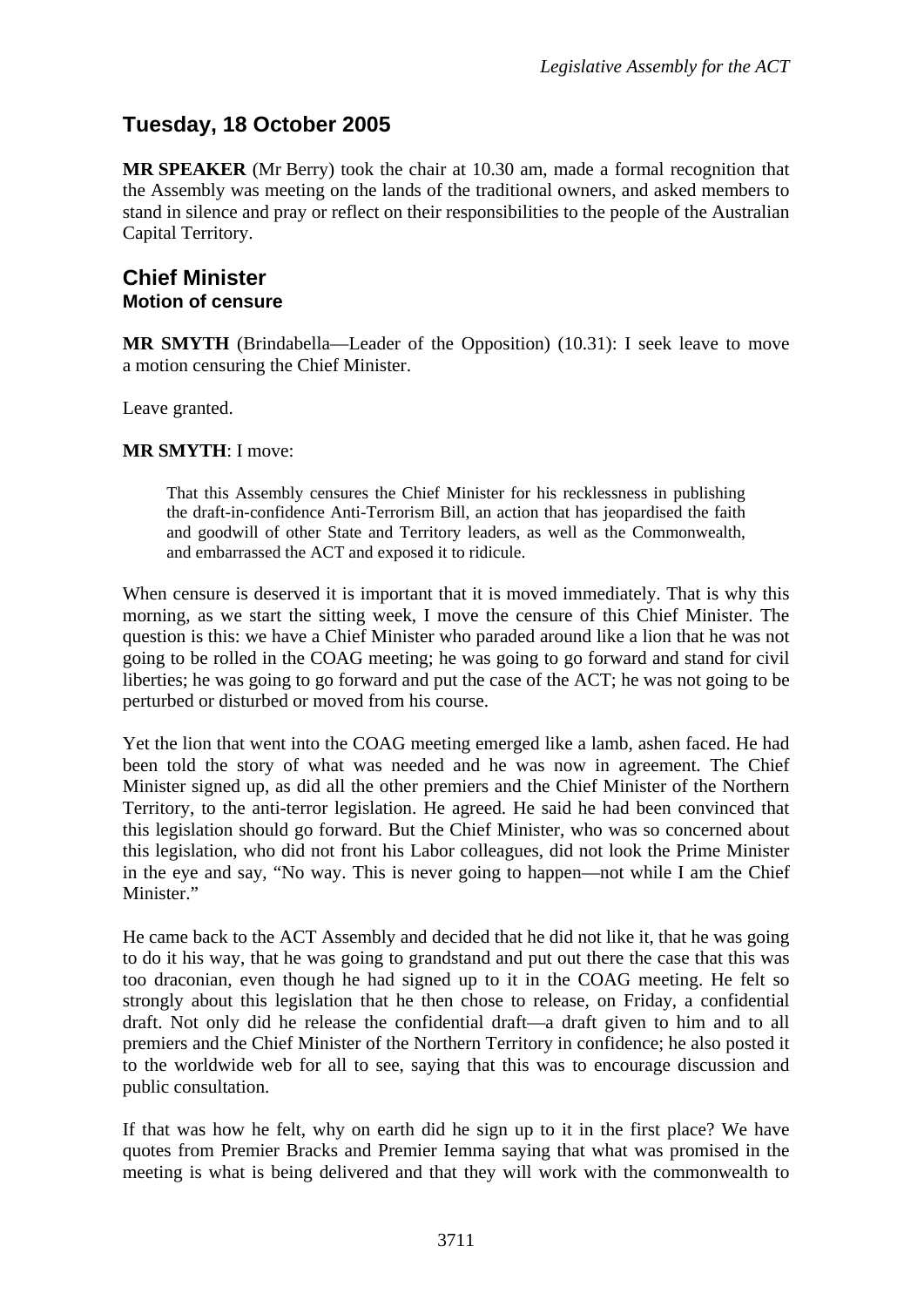ensure that it is delivered. But the Chief Minister of the ACT would rather go it alone, embarrass the ACT, open it up to ridicule and say, "No, I am not going to sign up to what I agreed to."

We see in this legislation agreement by all the states and territories that we have a problem, and that it is only through a consistent national effort that we can fix that problem. But we have a Chief Minister who is now proposing that, if necessary, he will write his own legislation. The fear that has been raised by this side of the house for some time now—that we will become the back door for terrorist activity by not having nationally consistent legislation in the ACT—may well be realised.

I go back to the question. If you did not like it, why on earth did you not have the guts to say no in the first place? I am reminded of Peter Walsh's comments about old jellyback. Did old jellyback sit in the COAG meeting and nod, shake his head, agree and go along with the boys because that was the good thing to do? Then, when he came back, because people pressured him here in the ACT, he simply changed his mind. It begins to look like doing a bit of the hokey-pokey: I put my left foot in, I put my left foot out; I put my left foot in and I shake it all about. That is what we are doing: we are shaking the ACT around and around so Mr Stanhope can simply grandstand. That is what this is about.

How can we forget how he talked up his stout defence of civil liberties before the COAG meeting? How can we forget how those brave words turned out to be nothing more than flim-flam? Never, I think, in the history of the Assembly have we seen such an abject backflip. If there was ever a sign of the gutlessness of the Chief Minister, that was it. He had the opportunity to say his piece, to look the Prime Minister, the Premiers and the Chief Minister of the Northern Territory in the eye and say, "I do not agree."

He emerged from that meeting in solidarity with those other individuals and said, "I agree"—until he got back to the ACT Assembly and changed his mind. It just appears that, once free of the obviously terrifying presence of his Labor colleagues and the Prime Minister, he came over all brave again—and courageous even, if you read some of the letters in the *Canberra Times*—and published the draft legislation that had been supplied to him in confidence. Why did he do it? So that there could be community consultation.

It is interesting that nobody in any of the other states seems to be too afraid of the lack of time for consultation. Indeed Mr Lennon, the Premier of Tasmania, has assured Tasmanians that there will be time to debate the anti-terror legislation before it goes ahead. And there is time. Sometimes legislation has to be acted upon quickly. I am sure that, when Mr Stefaniak speaks, he will read out a litany of legislation passed in this Assembly in the past year. Some bills were introduced on a Tuesday and passed on the Thursday because they were urgent. There was absolutely no public consultation undertaken by the government in the case of many of those bills. I am sure the defence will be, "Yes, but they are not as important as this."

All legislation we pass in this place is important because it has an effect upon the people of the ACT. The Chief Minister, who has escaped the terrifying presence of the Prime Minister and his Labor colleagues, has come over all courageous and published a document supplied to him in confidence. The publishing of this legislation was not an act of courage. Mr Stanhope's action was, in fact, a breach of faith that betrayed the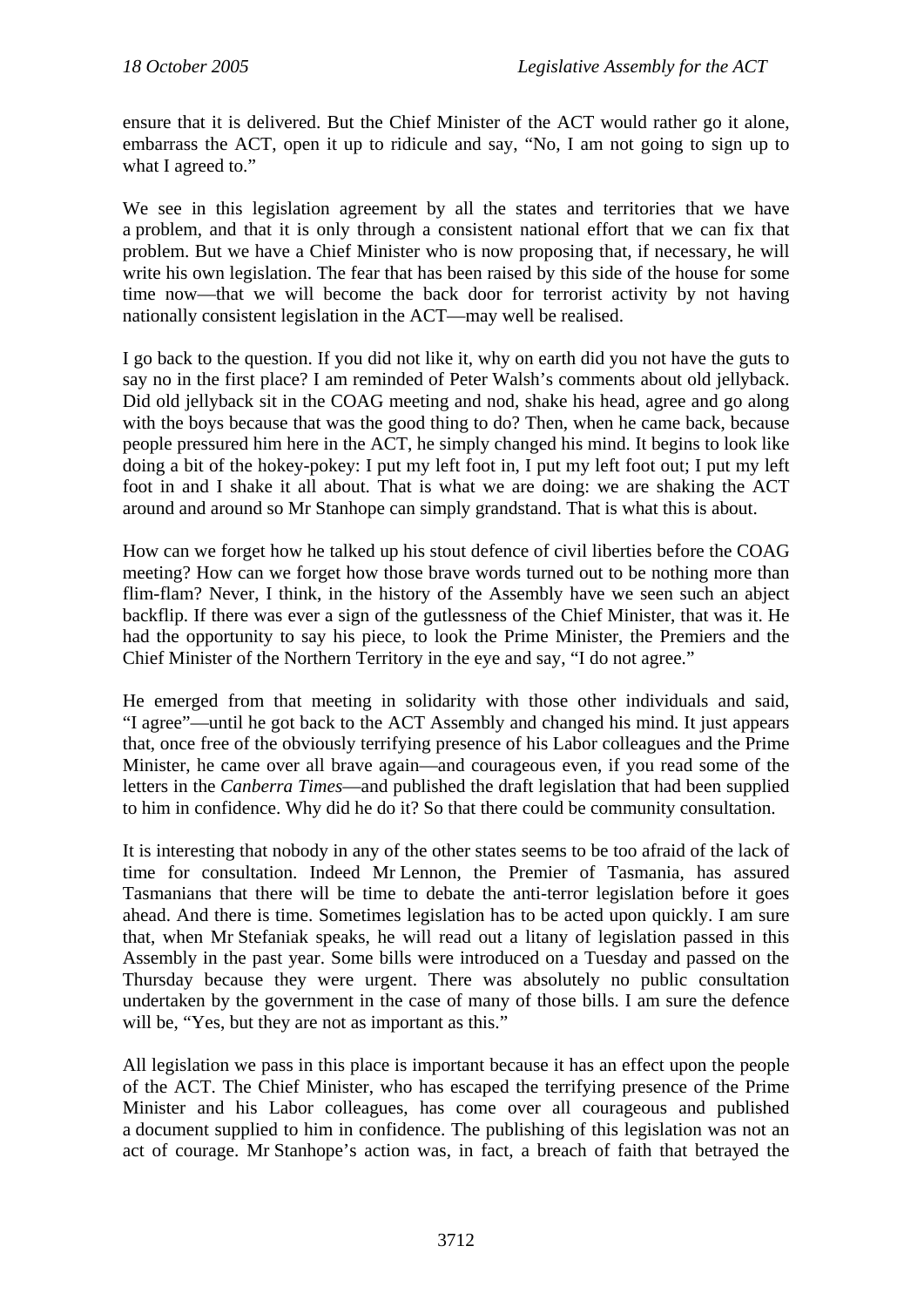goodwill demonstrated by the other state and territory leaders, who have managed to make a constructive contribution in the development of the anti-terrorism legislation.

Not only was this a breach of faith but also I think it also shows the poor judgment of our Chief Minister. He displayed poor judgment in the Tonkin affair when he created a department to shunt somebody aside because he could not deal with them. There was poor judgment displayed by the Chief Minister in joining the bushfire inquest appeal against Coroner Doogan, who he said had apprehended bias, or the appearance thereof. There was the poor judgment of the Chief Minister in saving a staffer who had been caught red-handed and publicly admitted graffitiing public property.

There is the poor judgment of a Chief Minister who has politicised Floriade; there is the poor judgment of a Chief Minister who even criticised those who got some sense of excitement out of the Danish royal visit. What happens when the Chief Minister is caught out? He makes yet another song and dance about going it alone. This time we are going to have our own anti-terrorism law. We have the weak link, we have the back door and we have the backdown. Like everything else, it is just more hot air from the Chief Minister. Normally in opposition you are content to sit back and laugh at his behaviour, but not in this case. This time the Chief Minister has brought the ACT into disrepute; this time he has made us the laughing stock of the nation, criticised by a number of his colleagues. The national media are asking "Who is this bumpkin? Who is this guy? What planet is this man from?" I note that he is absolutely on his own on this.

Premier Iemma of New South Wales said yesterday that what New South Wales has agreed to and put into legislation is what was agreed to at COAG. It is not hard; Premier Iemma can do it. That is what we signed up to and it is entirely reasonable that the states cooperate with the commonwealth. I believe that what came out of the COAG meeting was a right balance of tougher laws on terrorism with good protection for individual rights. There you go. There is the New South Wales Labor Premier willing to work with the commonwealth to achieve tougher laws on terrorism but with good protection for individual rights—a sensible approach.

Mr Beattie, the Queensland Premier, was also clear in stating that, even if he agreed with Mr Stanhope's sentiment, he would not have published the legislation. Mr Bracks, the Premier of Victoria, said yesterday that he was pleased with the Prime Minister's comment that the legislation will have no more and no less than what was agreed at COAG. That is exactly what we expect. That is another premier who is quite able to work to his word and to his agreement.

I was speaking to a lawyer last night that has raised this issue with other people, including the Law Council of Australia. He asked, "How do you deal with such a breach of confidence?" Indeed I think that, in a lawyerly sense, for a lawyer who breaches confidence of things that have been agreed to there is almost a professional breach of conduct. He was told that the normal process would be to receive a document in confidence, stamped "in confidence". You would look at that document. If you did not have a waiver from the sender to release it, then you would not release it. If you do not agree with it or you do not think you can keep it, the right thing is to send it back.

The basic tenet underlying the legal system is that things are given in confidence to allow negotiation and consultation to be undertaken at one level but from our Chief Minister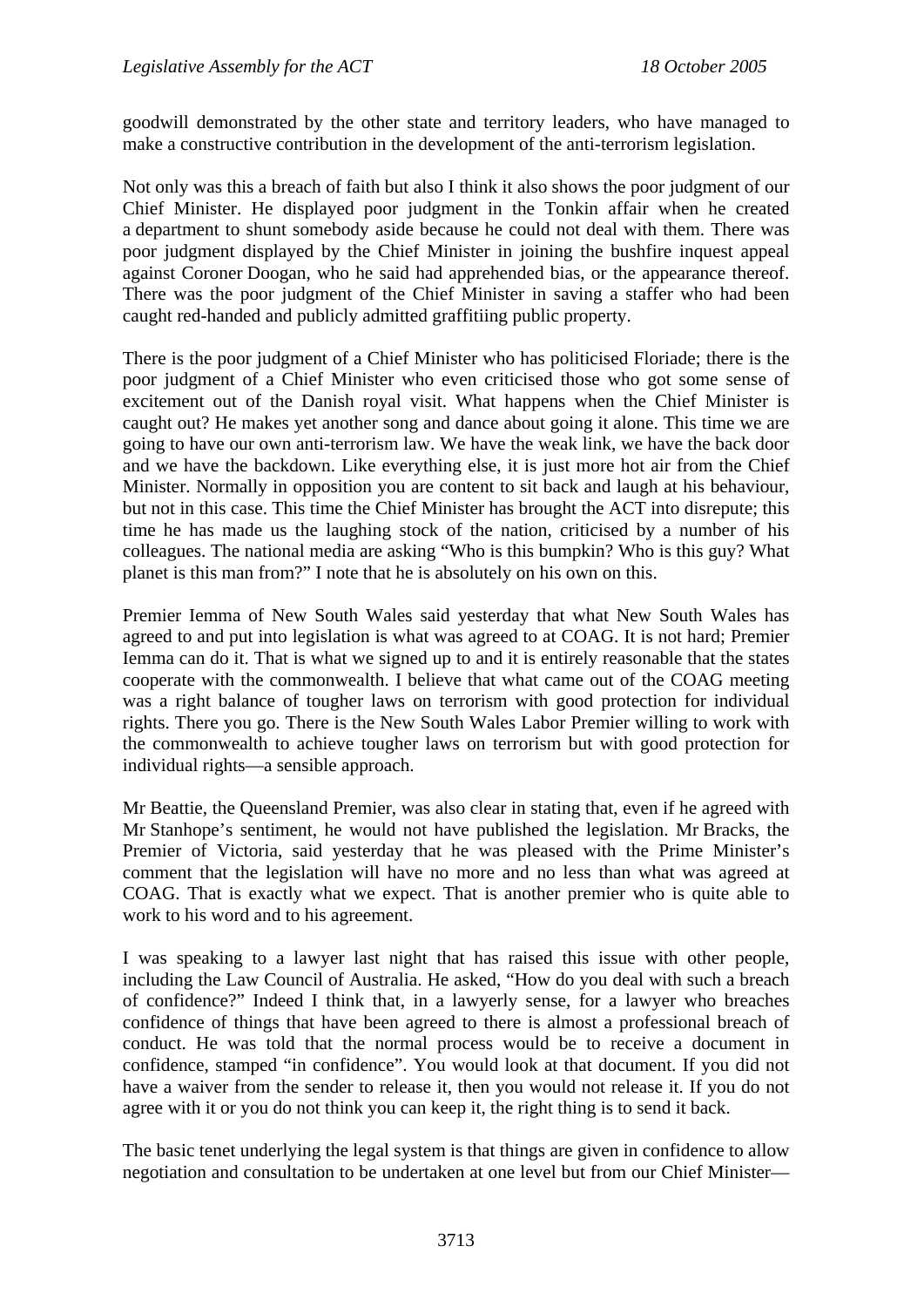the Attorney-General and a lawyer—we get an absolute breach of the basic tenet of confidentiality. This says to the local population, the local workers—the largest employers of whom are the ACT and the federal public service—which confidentiality does not matter. For example, you can make a judgment that you think is for the good of the people and, in years to come, people will be quoting it. I suspect that the memorial the Chief Minister wants is the Stanhope defence: I thought it was for civil liberties; I thought it was for the good of the people to reveal it. There are ways and practices that cover a situation where there is a problem and this Chief Minister has stepped outside of those ways and practices.

The private sector understands confidentiality. The private sector knows that, when you give something in confidence, it has to be respected because there is no reasonable basis for ongoing negotiation when you cannot trust the other party. That is the problem; that is what Mr Stanhope has achieved. He has put the ACT in a position where people will question whether or not you can trust the ACT, starting right from the top with the Chief Minister. Who in future will trust the ACT? Every time they go to COAG, will the Prime Minister and the premiers be looking at the Chief Minister and asking, "Can we trust him?" I think the answer will be, "No, we cannot trust him. We gave him this in confidence and he broke that confidence."

Mr Bracks said, "I would not have done it. I think it is important to respect the sovereignty of cabinet." And it is obviously important to respect the sovereignty of those meetings. They should be able to have free and frank discussions inside the meeting so that, where possible, consensus can be achieved. If they do not want to be part of the consensus the decent, honest thing expected of members at those meetings is to say so on the spot. You do not agree on the spot, give everybody the nod and then do your own thing. That is simply not the way it is done. Mr Speaker, you have been at those ministerial meetings and councils where so much agrees on everybody playing their part.

It is interesting that, in this burst of honesty and openness, he thought he had to do it. Mr Solly asked the Chief Minister on the ABC yesterday whether, given that he believes that things should be open where they affect people, the Chief Minister would release the legal advice that he received in the instance of the coronial inquiry. Mr Stanhope replied that, of course you do not do that; it is the norm that governments do not release legal advice. Governments, premiers and chief ministers do not break the solidarity of agreements when they have been done.

We pick and choose which bits of the conventions we think apply to us. It is this growing arrogance from the Chief Minister, this growing number of displays of his lack of judgment, where he picks and chooses which rules apply to him, that brings the people of the ACT into ridicule, into disrepute. The question can then be asked: what other legislation is lying around? What other urgent bills are going to be put in this place? If you have the drafts there now, Mr Chief Minister, put them on the table now. If your concern is that people need time to think about these matters, post them to your website so that everyone can see them.

We are concerned at the number of times over the past year you and your government have come into this place and put urgent legislation on the table that has been passed two days or a week later. This gets back to judgment; it gets back to trust; it gets back to keeping your word. We had the example of Jon Stanhope the lion, who was going to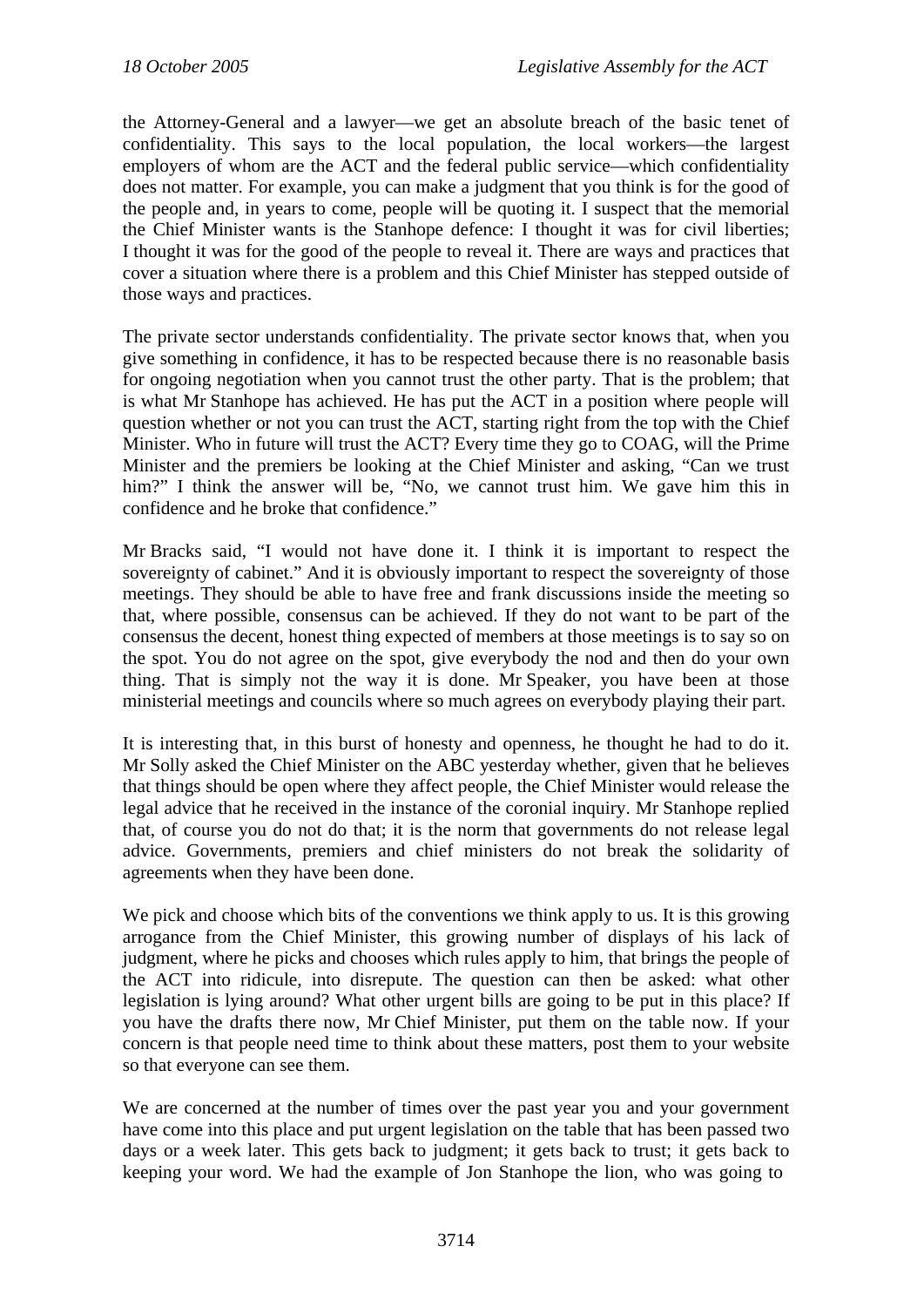beard the other lions in their den of COAG and tell the Prime Minister how it was, who was going to stand up to all the premiers and the other chief ministers and say, "No way; we are not going to do this. We think this is too draconian. I need convincing."

He got convinced and he emerged from that meeting almost ashen faced. He had to agree with everybody. There he was: "Yes, we have been convinced. I have the evidence now and I am going to go along with this." All the other premiers who signed up to this have kept their word and are working with the federal government to ensure that we have a unified defence against terrorism through this legislation across the entire country. Not to have a unified defence, not to have a defence consistent across all jurisdictions, of course leaves the back door open.

The problem with what this Chief Minister has done and the reason he deserves censure is that he has acted recklessly in a sort of hot-blooded rush and said, "Put it on the web, put it out for consultation." None of the other premiers have felt the need to do this. None of the other premiers have exposed their states. None of the other premiers have betrayed the agreement they reached in solidarity at COAG, and none of the other premiers have felt the need to go it alone. Why? Because there is no need. Why? Because they all understand the need for uniform legislation. So we should censure the Chief Minister for his recklessness in publishing the draft-in-confidence legislation and for the exposure that he has put the ACT through.

**MR STANHOPE** (Ginninderra—Chief Minister, Attorney-General, Minister for the Environment and Minister for Arts, Heritage and Indigenous Affairs) (10.47): I am pleased to debate this motion today, to the extent that it is always a pleasure for a Leader of the Opposition to be seen to display his complete ineptitude in the way Mr Smyth has just done. It is interesting that this is now the weekly censure motion. I think this is the fifth or sixth censure motion of me this year. It really is now a weekly event.

**Mr Quinlan**: How do you spell "weekly"?

**MR STANHOPE**: That is right—a very weak weekly event. I think the week following the minor or petty implosion within the Liberal Party party room puts into perspective the fractures that are appearing. I must say it is a matter of some regret to us that the immediate past manager of opposition business is not in the Assembly with us today and that the whip is absent, although I would like to congratulate Mrs Burke on her elevation. One does, of course, hope that Mrs Burke is not ambushed in the same way that her predecessor was by her leader.

Not only do we on this side of the chamber think that the weekly censure motion will continue into the future but we are also awaiting with great expectation the weekly leadership challenge once Mr Mulcahy finds the courage—supported, as we know he is, by almost the entire rank and file of the Liberal Party—to do something about a leader that they know simply cannot cut the ice. I think the time is right. I have money on you, Mr Mulcahy—before Christmas was my bet. In the book being run in the caucus I have you going before Christmas, so do not let me down.

**MR SPEAKER**: Order, Chief Minister! Come back to the point of the motion, please.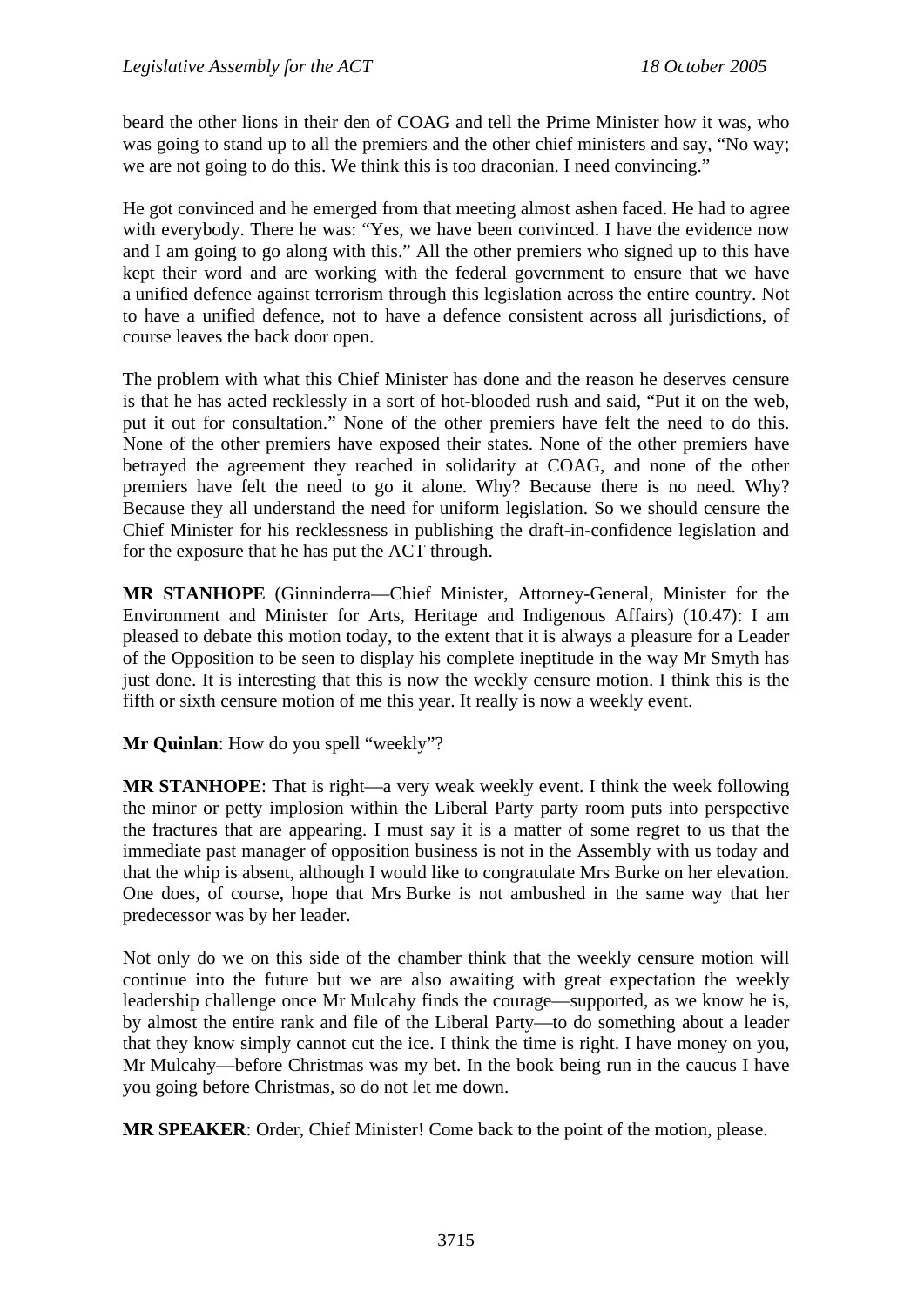**MR STANHOPE**: This is a serious motion around a serious issue. I have just provided some background to the reason or genesis for the motion. The reason or genesis for this motion, other than that it is a weekly event, is that the Leader of the Opposition desperately needs to seek to assert some leadership to detract attention from his own shortcomings. This is one way to seek to achieve that. It is a very important matter and the explanation, or the rationalisation, of the chain of events as described by Mr Smyth is essentially puerile. It has missed the point completely. It misunderstands the history of the matter and does not go to the fundamentally important questions we are dealing with in this legislation. In the first instance, that is a need and a determination for Australia as a nation to respond to, attack and deal with issues presented by the prospect of terrorism within Australia.

Something I take enormously seriously is the fundamentally important role and responsibility of governments to ensure that their communities are protected from all criminal behaviour, including that which would be perpetrated by terrorists. It is important, however, as we consider the responses we should be making as governments and communities to the threat of terrorism, to ensure that the steps we take are appropriate, that they will work and will respond to the threat—that they will not create a backlash, that they will not of themselves exacerbate the situations we find, and that they will indeed assist us in the task. That is the attitude I have always taken. It is not right to suggest that I ever went to COAG saying that I would not support a combined, united or national legislative approach, or an additional legislative approach, in our response to terrorism. I did not say that at all, as suggested by Mr Smyth today. That is simply not true.

My position was clear. It is very public and it is in writing for anybody who wants to check the record to see whether or not the sorts of wild assertions made just now by Mr Smyth in relation to the attitude I took prior to the meeting, and that I took publicly, really can be put to the test. The lie can be shown by simply reading the record. The record shows that I went to the meeting saying it was necessary for the Prime Minister to justify a new legislative regime.

Is it unreasonable to ask the proponent of a legislative package to justify it? That is what I did. I said, "Justify it." I then said that any package must be civil rights and human rights consistent and must be framed in the context of respect for civil liberties and human rights. That is my position; that is the position of this government. I would have hoped it was the position of every government and indeed of every member of this place that, in developing legislation of any sort, of any order, but particularly legislation of the order that was likely to be discussed, one would insist that it respect the rule of law, fundamental civil liberties and human rights. That was the position I took to the meeting.

As is also on the public record and a matter of public note, I took to that meeting of COAG eight requirements in relation to a legislative package, and I put those on the table. They went to issues around the basis on which somebody might, for instance, be detained or be subjected to an order—that there must be effective judicial oversight, including the right of detainees to know the reasons for their detention and the right to challenge its lawfulness before a court. The laws must uphold the principle that detention should be kept to a minimum period, consistent with community safety. The laws must protect the rights of detainees to have independent access to lawyers. The laws must give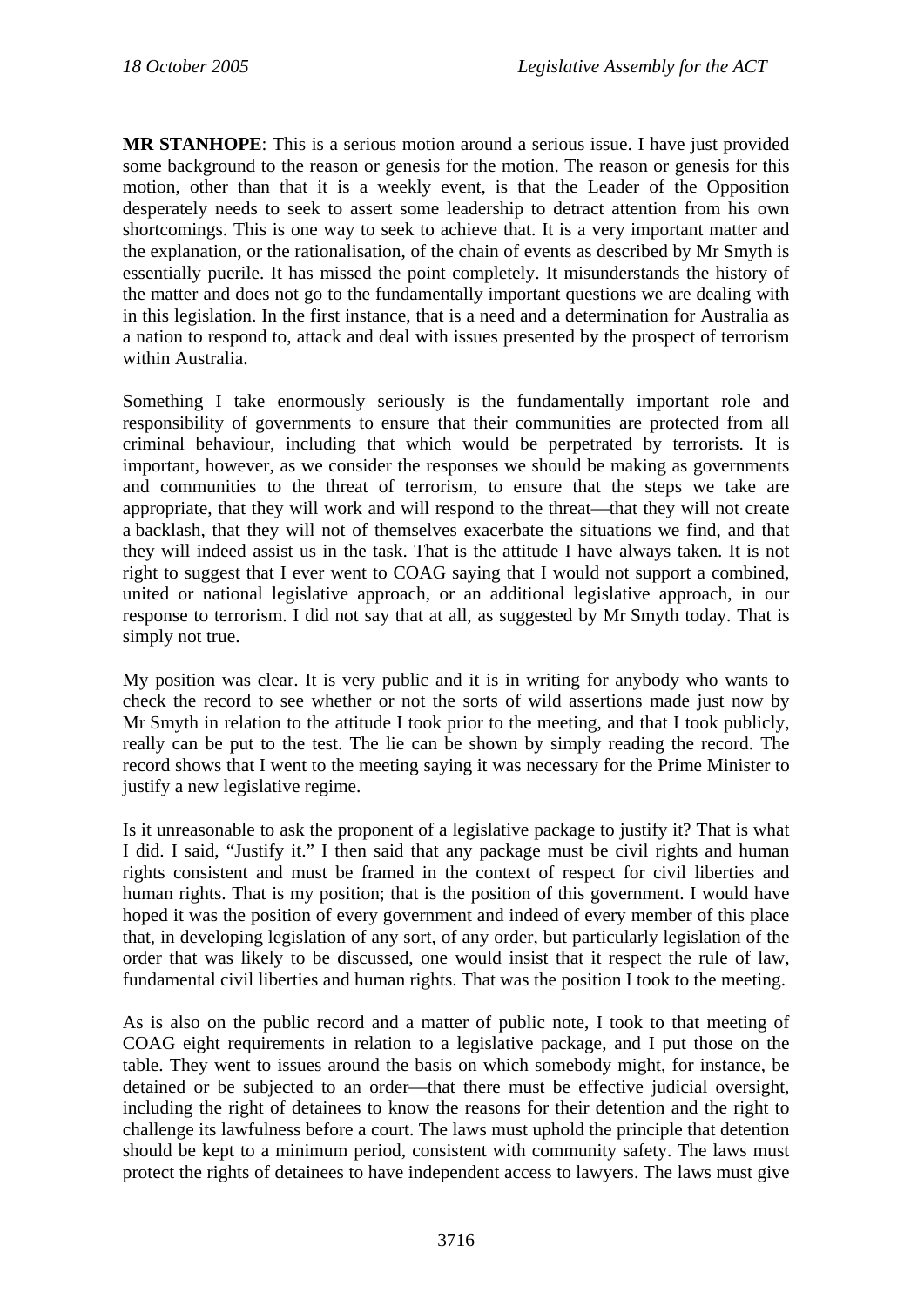detainees the right to contact families, employers and, where relevant, their consulate. The laws must enshrine the right to humane treatment. The laws must uphold the right to a fair trial. The laws must involve a sunset clause.

I was pleased that at that meeting the Prime Minister acceded to an appropriate set of checks and balances. There was agreement—and I agreed—that we should prepare a suite of legislation along the lines discussed and that of course, the devil always being in the detail, that legislation, when prepared, would be scrutinised. In the context of the intergovernmental agreement relating to the reference of powers by states and territories to the commonwealth, the states and territories would, of course, review the legislation and then, consistent with the intergovernmental agreement, give their approval or otherwise to that suite of legislation. This is the great flaw in the case that is made against me in relation to a breach of confidentiality, which goes to the heart of this motion.

The legislation we are dealing with, the anti-terrorism bill, is legislation that was prepared consequent to a reference of powers by the states and territories. These are referred powers that have been utilised by the commonwealth. The commonwealth cannot make this legislation without the agreement of the states and territories. It is a collaborative law-making approach. The laws depend on the constitutional powers of the states and territories. It is state and territory legislation being prepared essentially on an agency basis by the commonwealth. It is our legislation. Only the states and territories can agree to the making of this legislation. The commonwealth cannot make it of its own volition. It can only be made if the states and territories agree. It is our legislation, it is not for the commonwealth to stamp "referred legislation—confidential" and bar the states and territories from releasing it and consulting on it. This is my legislation, this is legislation which the states and territories have ownership of. I will not, as a reflection of my responsibilities to the people of the ACT, and indeed in response to my responsibilities to this parliament, sign off in secret on legislation which can only be made under my fiat and under the fiat of the territory.

Is it seriously believed by the Liberal opposition in this place that, on the basis of a referral of powers, the referring power—namely the states and territories—loses or abrogates any right or responsibility to consult or take external advice? Is it seriously being suggested here today by the Leader of the Opposition that an ACT Chief Minister, on the basis of a referral of powers, should be able to unilaterally, in secret and without reference even to the Assembly or to the people he represents, abrogate all responsibility for the nature of a particular law? What an outrageous suggestion.

The Liberal Party in this place is suggesting that there should be some capacity, or that it is appropriate, logical or reasonable, to simply delegate all responsibility and authority in relation to a referred power to the commonwealth; that you send the reference off and say, "Okay, Mr Prime Minister, there is the reference. I now wash my hands of all responsibility to my parliament, to the people who elected me, to my own party room, to my cabinet, but most particularly to the people who elected me." What a remarkable suggestion—that the Liberal Party in this place believes it is appropriate, on legislation developed as a result of a reference of powers, to simply wash your hands and abrogate all responsibility for the format, outcome, or content of the legislation.

**Mr Stefaniak**: That is the first time you have done it, isn't it?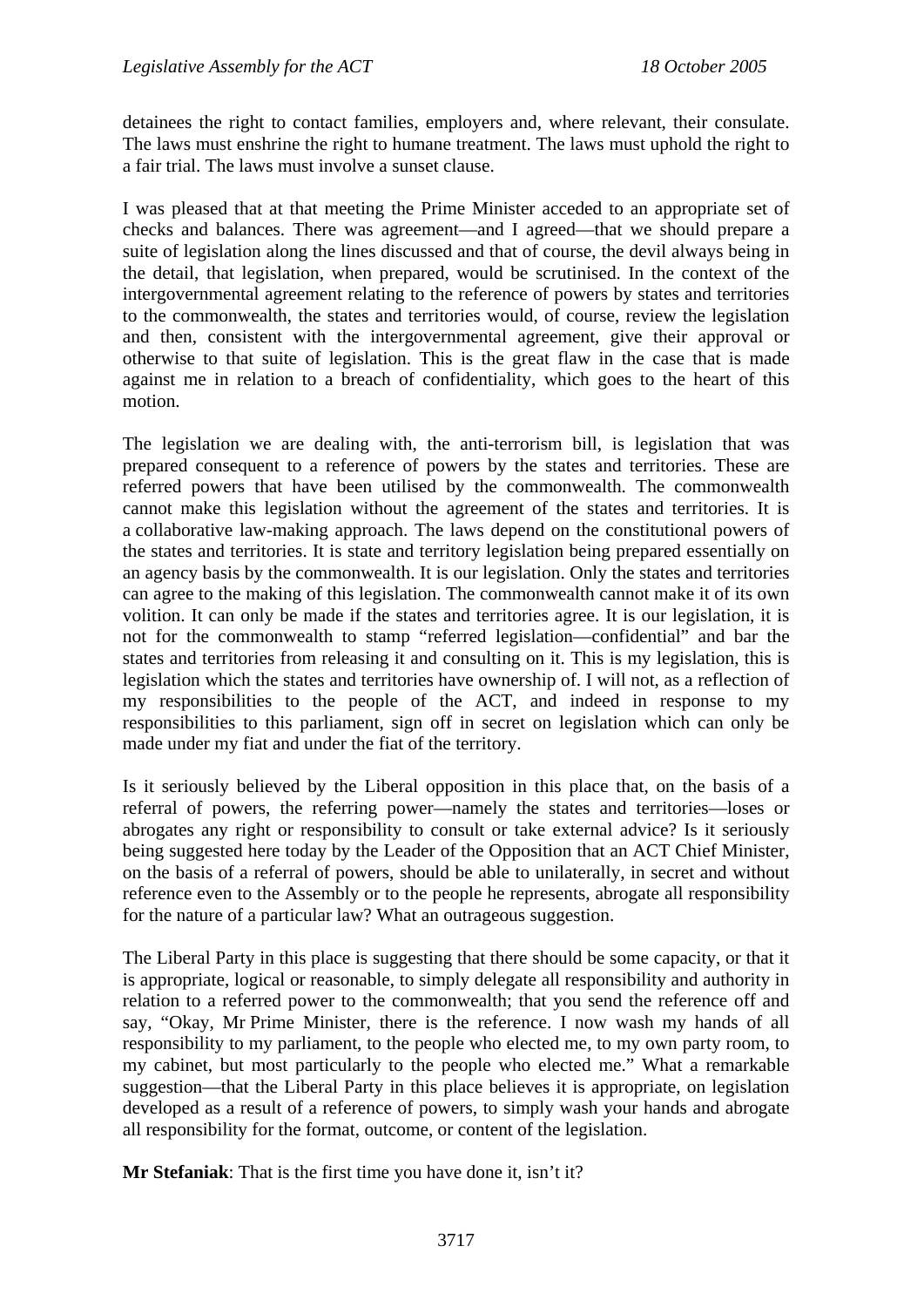**MR STANHOPE**: You do not care how your power is utilised; you do not care what the legislation looks like. It is interesting that, in a 15-minute speech censuring me for supposedly breaching a confidence, the Leader of the Opposition did not once go to the substance of the legislation and did not refer to the fact that this legislation impacts so directly on the fundamental civil liberties and human rights of every Australian citizen that it has enormous implications for the rule of law within Australia—a rule of law that is fundamental to who we are as a nation.

It is not overly trite to make the point that the issues we are confronting in this legislation are issues that define Australia as a nation and define us as Australians, and those issues essentially go to our values. Australian values are allegedly dear to the heart of the Prime Minister and other members of the Liberal Party. What are Australian values? Australian values are a commitment to our democratic institutions, a commitment to the rule of law and a respect for civil liberties and human rights. You think these count for nothing, or should simply be abrogated because there has been a reference of power to the commonwealth.

#### **Mr Pratt**: But not obsessively, Jon.

**MR STANHOPE**: That is what you are suggesting. You want nothing to do with any oversight or any input, or with the content of this legislation. Most importantly, you do not want to take advice from external experts and you do not want the people who you purport to represent to know what legislation you are signing up to in their name. You need to understand that this particular suite of legislation requires the signatures of the premiers of the states and the chief ministers of the territories, as well as that of the Prime Minister. This is legislation that cannot proceed without nine signatures, or at least without an attempt to achieve nine signatures. I think it is bizarre in the extreme to suggest that you do not want to take the people of Canberra into your confidence, that you do not want the people of Canberra to know what is in the legislation.

You do not even care what it says. You do not care whether or not it is balanced and proportionate; you are simply prepared to refer the powers off, saying, "These are our constitutional powers. We are referring them off to you. We no longer care what form the legislation takes and, more importantly, we have no interest in what the people of the ACT think about the content of the legislation." It is a complete abrogation of your responsibility to the people who elected you and a sign of enormous disrespect for this parliament that you do not know, do not want to know and do not care. Why have none of you commented on the content or substance of the legislation? What is your view about an appropriate balance of the proportionality of provisions that impact on civil liberties, human rights and the rule of law in Australia, the way it has always operated?

Of course we accept that there must be a response to terrorism. When I accepted the development of a legislation package I accepted that it was necessary for us to introduce laws that would impact on civil liberties and human rights. I am not denying that; I have signed up to it. I accept it but, for goodness sake, let us have a national discussion around whether or not the response is appropriate and proportionate. Let us not do this behind closed doors in secret. Let it see the light of day. Let there be a debate and some agitation around the issues.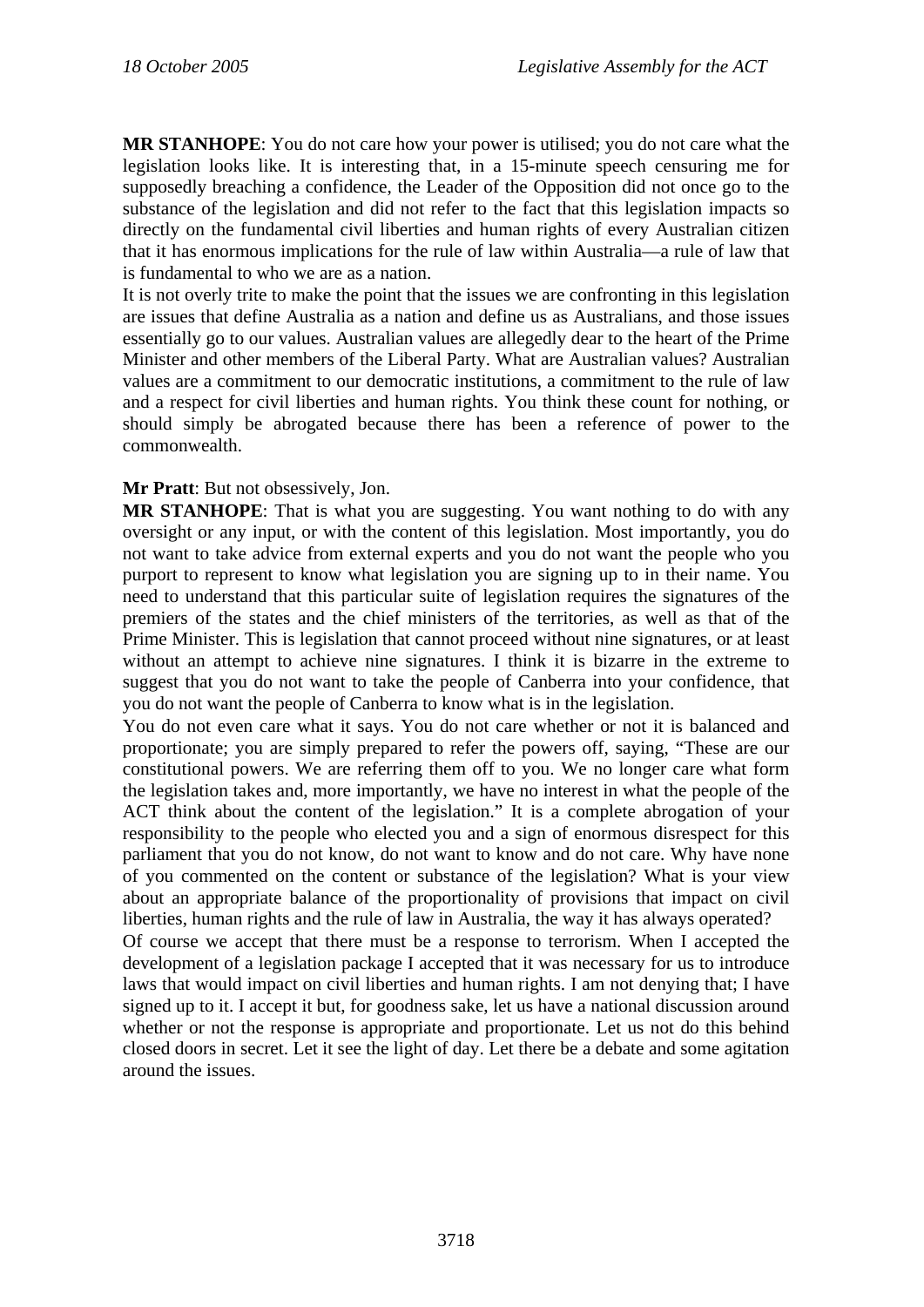All I have ever sought is that we develop legislation that will protect us to the greatest extent against criminal terrorist activity in Australia, but that we take that very Australian step of ensuring that we protect and commit to our civil liberties, our human rights, the rule of law to the extent necessary, and that we do not diminish it unnecessarily by embracing laws without thinking. This is legislation the states and territories have a stake in. I have a stake in it. There are processes that I have to execute before the legislation is tabled, so I have only this week and next week. After that, it will be too late; it will be a fait accompli and there will be nothing more for me to do. This motion is an absolute nonsense. Why does the Liberal Party not speak about the substance of the bill?

**MR SPEAKER**: Order! The Chief Minister's time has expired.

**MR MULCAHY** (Molonglo) (11.03): Mr Speaker, I speak in support of this motion because of two major concerns. First of all, there is a clear need for terrorism legislation to protect our entire community, but I am also concerned at the reckless conduct of the Chief Minister in deciding to place this draft anti-terrorism legislation on his web site.

The Chief Minister, in his remarks, has expressed the view that his position is clear. I have been listening to this debate and I had daily briefings while I was away and, if his position is clear, I must be one of the few in this place who are struggling to understand his position. I have heard about the to-ing and fro-ing on this issue. He says that we have to ensure that we have arrangements in place to counter threats of terrorism, then he is out there stridently promoting the rule of law, then he is saying that he agrees with things at meetings around a table with his colleagues, and then he is rushing this document onto the web site.

He does so not for the purpose of consultation with the appropriate people that he needs to take advice from, but for the whole of the world; not just for the people of Canberra, but for the entire world: let us share everything with them; we are not going to have any secrets here. The sentiment that is being expressed is one of confusion. On one hand, he says that we have to take measures to protect our community and, on the other, he is giving us a law school type of dissertation on the rights of law in dealing with an issue that respects nobody's rights.

I think that the Chief Minister is off message here in terms of Canberra. I know that a paper here locally has given him a fair bit of a run and quoted various lecturers in law talking about the technicalities and the processes that may be at risk by some of this legislation, but the fact is that this territory has more people working in areas of security and in confidentiality and trust than probably any other jurisdiction in Australia.

Whilst it might be that a significant number of them have voted for the Chief Minster in the past, I suspect that a lot of them have been rattled by this approach that we have seen of late whereby you cannot be trusted to share information with the territory lest it may become public information. That is the bit that troubles me about the conduct in recent days. I am worried that this rash decision—I think it has been taken for political reasons—will impact adversely on relations between the ACT and the commonwealth.

**Mr Stanhope**: Rubbish.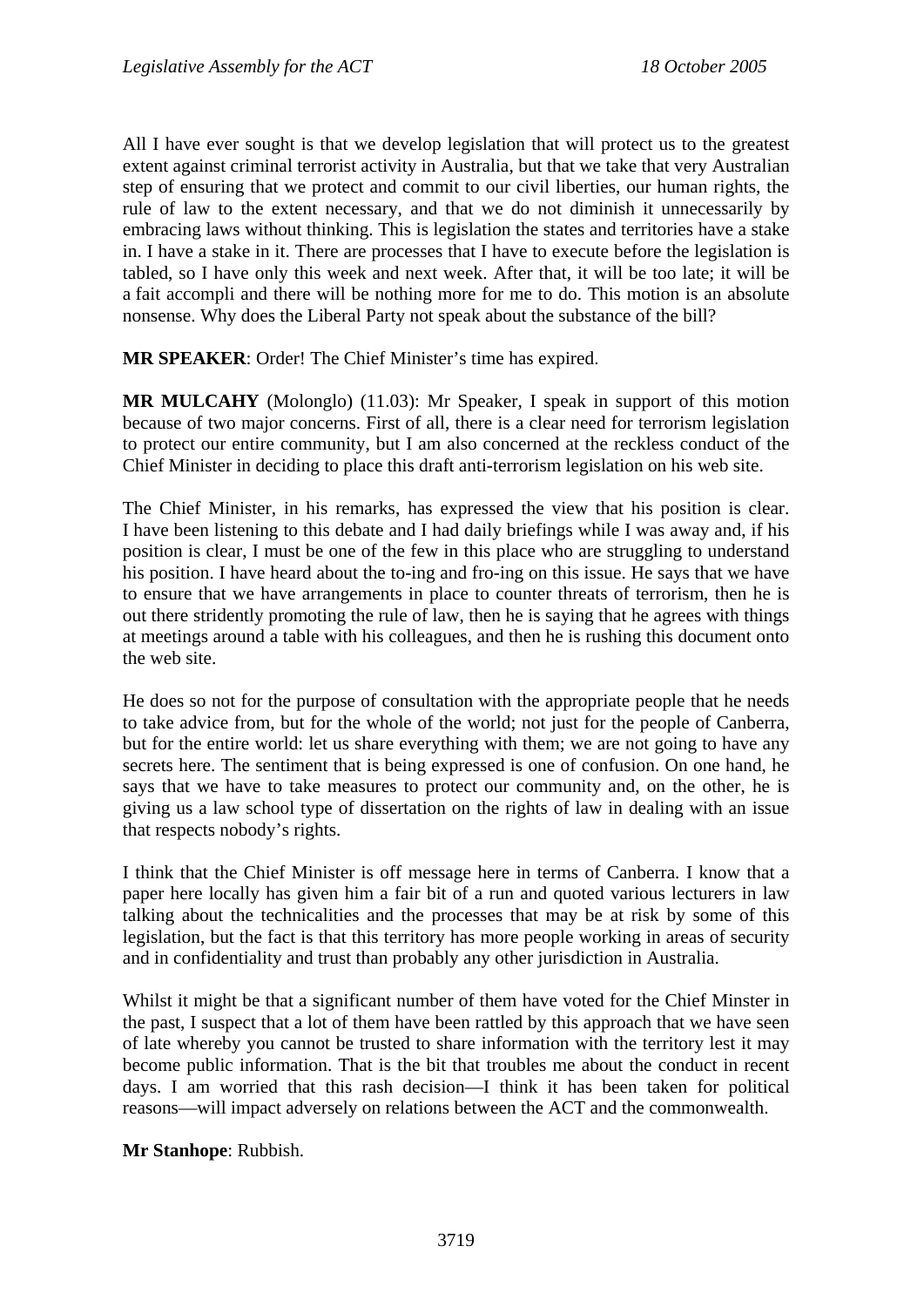**MR MULCAHY**: The Chief Minister says that that is rubbish, but I can see a number of scenarios looming whereby we are going to want a high level of trust and confidence between this territory and the commonwealth and I think that that measure of candour is now at some degree of risk.

The commonwealth has constitutional power to legislate in regard to the territories but, in the context of counter-terrorism initiatives, it has made a concerted effort to consult with all jurisdictions to achieve bipartisan national support for what can often be complex and challenging initiatives. One wonders whether Mr Stanhope's actions may well lead the commonwealth to reassess whether it intends to continue to extend what is, in effect, a courtesy by continuing to consult and work co-operatively with the ACT on important and sensitive issues of national significance.

I can contemplate many scenarios whereby the commonwealth will have to speak, or potentially speak, to this territory on a confidential basis. I raised it the other week and it was met with a bit of a blank response from the health minister, but a major potential health issue is threatening the entire world at the moment and some very serious issues will have to be considered by the territory in discussions with the commonwealth. Major risks to our community are looming. I sought to explore some of those with the health minister. I can see that the measures that might be contemplated under extreme circumstances would involve bringing the Chief Minister into confidence.

If you were sitting in the commonwealth government, you would have realised that if you bring him into confidence on something there is a good chance that tomorrow it will be on a web site and you will read about it in the paper because he is worried about the rights of every individual and making sure there is compliance with the ACT Human Rights Act. The trouble is that the legislation that is the subject of this debate is being required because of the challenges being made against our society. As much as I hear that the Chief Minister is terribly preoccupied with the rights of those individuals who may be impacted upon by this legislation, I do not hear much said about the rights of the people going about their normal business, the people going about their day-to-day business, who are, in fact, threatened by the conduct of a minority who are willing to break all rules in our society and put lives at risk.

The commonwealth government and the states certainly are not producing this legislation because they enjoy exercising power or making tougher laws. Why would they be doing this sort of thing? In a perfect world, we would not need these laws because everyone would do the right thing. The fact is that everyone does not do the right thing, and in the world today the risk of terrorism is much greater. We simply cannot afford to be complacent with people who do not respect our laws, our freedom and our way of life. We have to worry about these people getting a perfect process of treatment, the same people who are willing to engage in suicide bombings and other terrorist acts. Why are we not worried about the people who want to go about their business in an orderly fashion, as most people in a civilised society want to do?

It was only a matter of weeks ago that we dealt with terrorist attacks in London and Bali. There were families in this country affected by that. Ask them whether they are particularly preoccupied with the legal rights of those who may have been intercepted on the way to those events as to whether they could actually prove they were not about to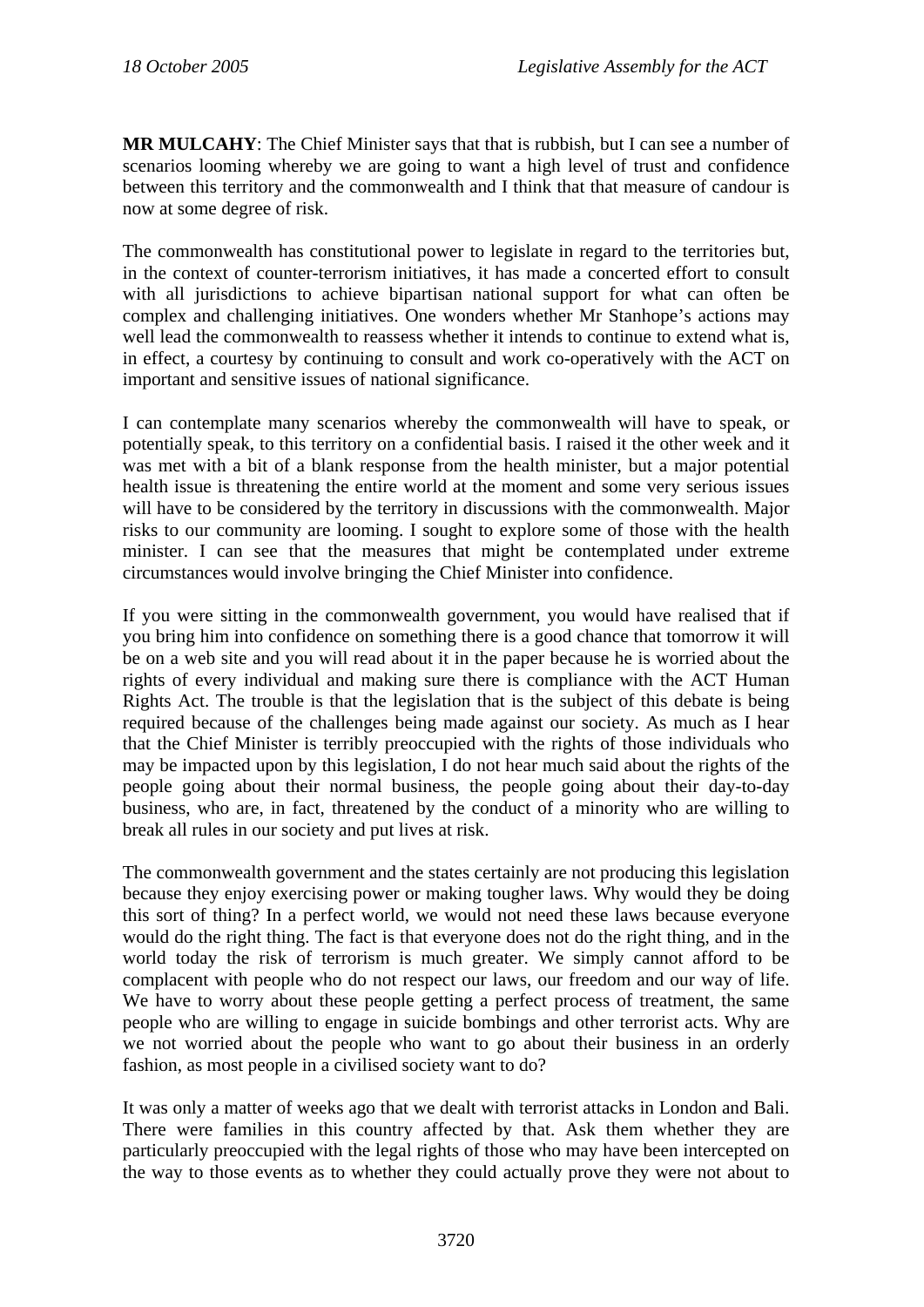blow up a train. I know there are issues of civil liberties and, despite the characterisation that you opposite would give, I do believe that civil liberties are an important consideration. But the fact of the matter is that in times of crises and in times of events such as this we do have to forgo some of our liberties in the interests of the national good. We have seen it in war situations, declared war, and we are seeing it in an undeclared war situation whereby the Western communities are constantly being targeted.

Yesterday, flying back to Australia, I sat next to a leading Israeli cleric. He got off the plane in Bangkok and, going through the security point, he was asked to remove his headgear. He said, "How pleased I am that they take it so seriously, that they do not leave things to chance. In my country we have now to put guards on buses and we have to put guards in kindergartens because the threat of terrorism is so great." He said, "You should tell your Chief Minister that he needs to appreciate that we need to put precautions like this in place to protect people." I cited the example of the Chief Minister's mixed views and ambivalent views on these issues. That was the response of one who is living with them on a day-to-day basis.

The commonwealth government have consulted widely in relation to this matter. They have consulted police and intelligence officials and they have consulted our Chief Minister. It seems to me that, despite the declared statements of clarity of position, we are in fact getting ambiguous messages and the people of Australia are hearing an ambiguous message about the ACT.

Yesterday, I was embarrassed as a Canberran when I stood at Canberra airport and heard people at the baggage carousel joking about the ACT's odd position on this issue. Mainstream Australia realises that there are times when governments have to operate on a confidential basis. People have to operate on a confidential basis. But, if you are dealing with the ACT government, expect to read about material anywhere.

Mr Stanhope's colleagues in the states and the other territory have been critical of him. What did John Howard say when he was asked in an interview whether these reservations and concerns had been raised before the Chief Minister went public? He said, "No, not one of them has been in touch with me, not one." There was not the courtesy of saying to the Prime Minister, "Look, I can't cope with this, I'm sending it to back to you" or "Look, I've got to take this position because I'm passionate about my local legislation." No, just spring it out there, throw it out as a hand grenade. Of course, the problem then is that you run into a situation where the ACT itself is put in some degree of jeopardy because of the reticence there will be in the future to share that level of confidence, especially in situations where there is no legal requirement.

The Chief Minister made light of the fact that censure motions have been brought forward in the past. I think it is probably more appropriate that he think about why censure motions are brought forward. I do not think it is a frivolous matter. He made light of the whole thing. We are dealing with one of the most serious issues affecting our community. It threatens our way of life. What threatens our way of life is the terrorism, not the issue of whether some legalistic argument might apply in relation to a person who is detained.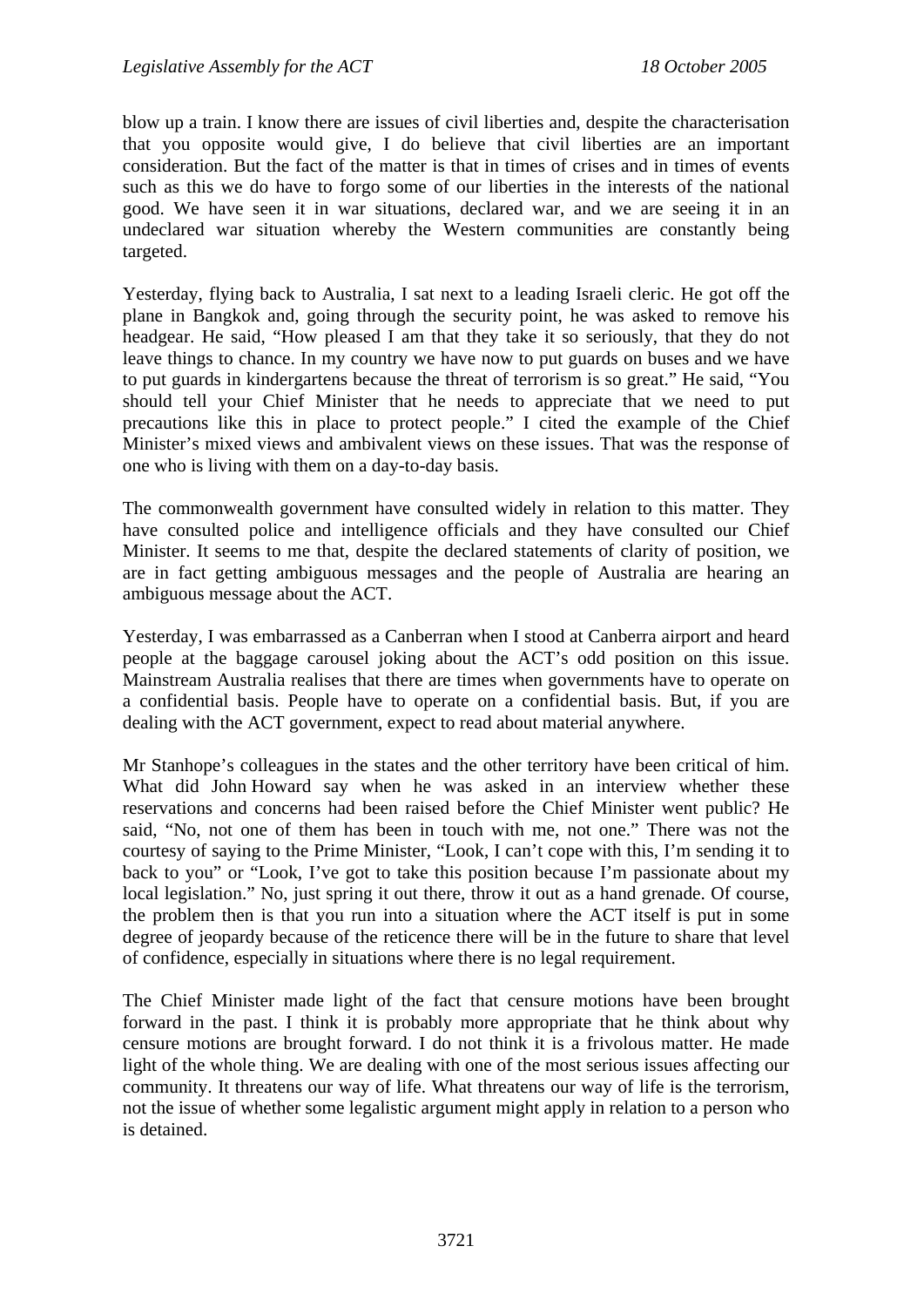I do not approve of terrible things such as seeing the person shot in London. I think that was outrageous. There are consequences for those who have attempted to cover that. But we do have to take a position in this parliament of supporting the interests of our community and our community's safety. Many people working in Canberra are in positions of sensitivity. They expect the commonwealth and territory governments to put party differences aside and work to protect the common good of this country at a time of threat. It staggers me that the ACT has put itself once again out in left field, is always seen out there in left field, with a position that appears to be negative towards the process employed.

**MR SPEAKER**: Order! The member's time has expired.

**MR QUINLAN** (Molonglo—Treasurer, Minister for Economic Development and Business, Minister for Tourism, Minister for Sport and Recreation, and Minister for Racing and Gaming) (11.13): I think that the first thing we need to do in this debate is to ask ourselves why this is an issue. Why is it an issue at all? Why is the federal government concerned that the potential legislation is promulgated in any manner? Why is there that concern at all?"

We have heard Mr Mulcahy talk about the security of the nation as if, as a function of what has happened, somehow the process of ensuring the security of the nation is jeopardised. That is arrant nonsense and really should not be even alluded to. We are talking about a process of advising the people of Australia as to what is being considered, legislation that we would not have even contemplated 10 or 15 years ago. All of us recognise that the world, the globe, faces a major problem in relation to terrorism; we know that. Mr Stanhope has indicated during the process that we agree that we have to make some unfortunate, distasteful compromises in order to address that problem.

But being secretive about what they are contemplating imposing upon us has not been explained. There is no rationale for keeping those matters secret, unless you happen to be part of a John Howard government which had just got into the groove of imposing on the Australian people, of having one day Senate inquiries in order to justify what it might be doing. There has not been explained in all of this, the lot opposite have not in any way advised this place, what problem has been caused.

We have seen from that side of the house on a regular basis a slavish acceptance of anything that comes from the federal Liberals. It is about time that that mob worked out whom they represent. Whom? It would seem nobody. Whom do you represent? Do you or do you not represent the people of the ACT? No, you represent in this place the views of the federal government. There does not seem to be any consideration or any discrimination involved in the thought that goes into it. There is a slavish following of the stricter legislation. I think that we can actually conclude that there are no small "l" liberals whatsoever in this house. We have a very right wing local Liberal Party slavishly following whatever comes down off the hill.

We have in the ACT a Liberal Party that from time to time, for convenience, tries to make issues out of public consultation. Here we have the potential for severely restrictive legislation to be imposed upon Australians and you do not want to consult about it. You like to consult ad nauseam about local planning issues, provided you can milk it for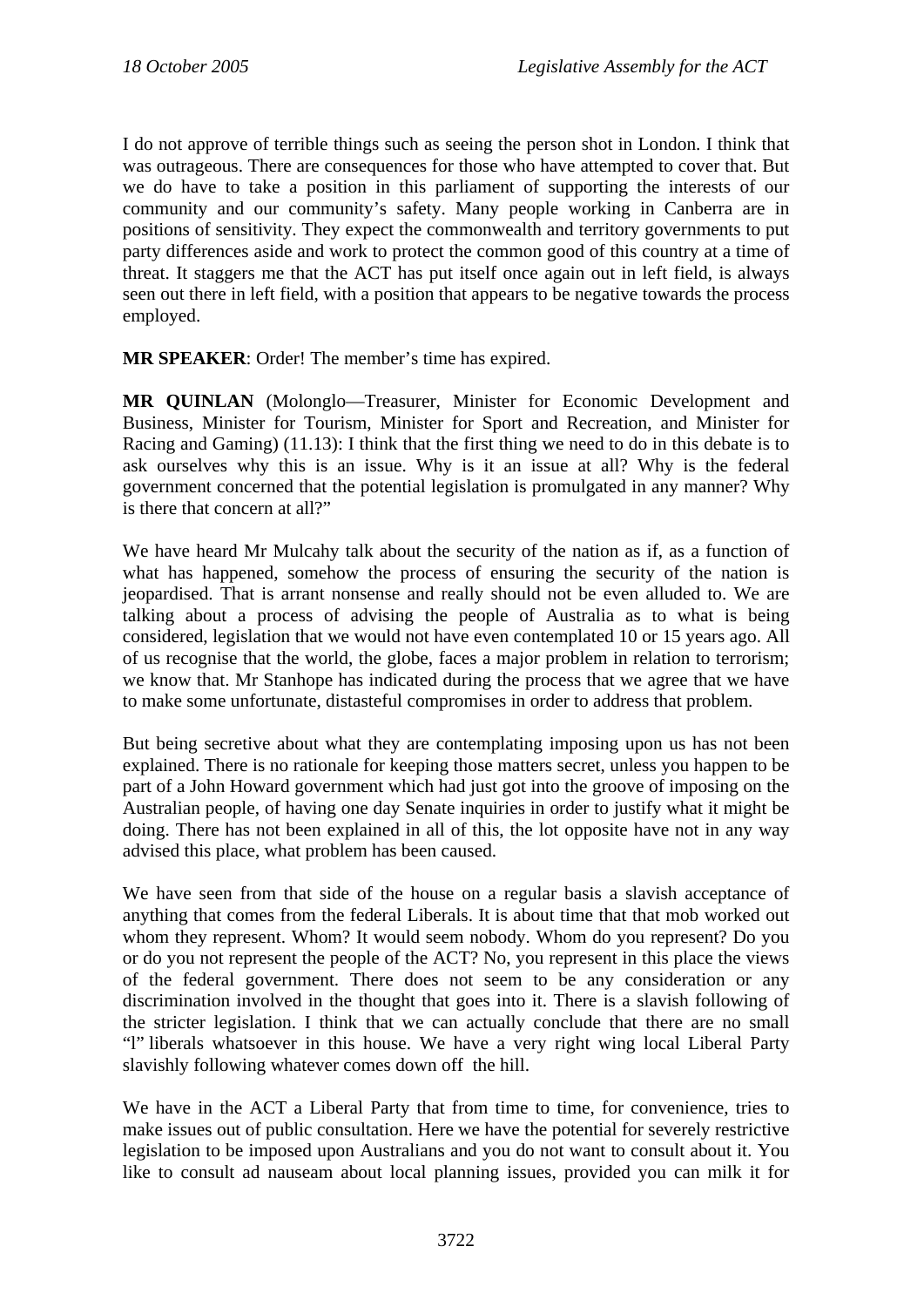political gain, but when it comes to a serious matter like the anti-terrorism legislation that this country faces you are against consultation. I find it difficult to accept that you guys, here to represent the people of the ACT, will consistently echo the mutterings or the proposals that come from the federal government no matter what. While it is "my Liberal Party, right or wrong", your contribution to these issues is absolutely zero.

What happened here was that the legislation was proposed. Mr Stanhope has already come out and said, "Look, on what I have been advised, we do need to impose a much stricter regime in Australia, unfortunately." But he has also said, quite rightly, "We must also bring the people of Australia with us. As far as we can share the intelligence that obviously is being made available, we must bring the people of Australia with us and advise them of what is happening." Your attitude is, "No, don't. Minimise the amount of consultation, minimise the amount of information."

On one hand, it has been claimed that this document was in a draft form and should not have been out there. On the other, the Prime Minister has written and asked our Chief Minister to sign up for it. Both of those propositions cannot stand. There is, quite clearly, a need to consult with people, with all of the people, to let people know exactly what has happened. We have had Mr Smyth and Mr Mulcahy saying in here that we have embarrassed the ACT.

**Mrs Burke**: Read the papers. We are a laughing stock.

**MR QUINLAN**: Read the public reaction. Leaving aside D. Kibbey of Curtin, the reaction, I am advised by the Chief Minister's office in terms of the letters that have flowed in there, is overwhelmingly in favour of what has been done. Hundreds of letters have come in and only a handful has actually objected. We did have a bit of a giggle about some of the grammar and spelling used by those who objected.

It is nonsense to stand in this place and say, "Oh, I have been totally embarrassed standing around the carousel. Everybody is saying the ACT has embarrassed Australia." Major journalists have written and said that it was the right thing to do. The local newspaper has written and said that it was the right thing to do. The volume of letters to the editor has said that it was the right thing to do. What does it take to convince the lot opposite that there is a need for public consultation or that, in fact, the judgment that Mr Stanhope has made has been absolutely the appropriate judgment to make, made within and beyond that forum?

Mr Mulcahy and I think Mr Smyth referred to ministerial councils. That is a league, thankfully, that I do not think you will ever participate in again. If Canberra citizens had to depend upon Mr Smyth going to ministerial councils and doing whatever the federal government wanted him to do—or Mr Mulcahy, one of the alternative leaders—and acquiescing in everything that the commonwealth wanted every time, they would not be represented. You are elected to represent the people of the ACT, not the federal government, in this place.

I repeat my original proposition: we need to ask ourselves why it is an issue at all? What is the problem with the public being informed?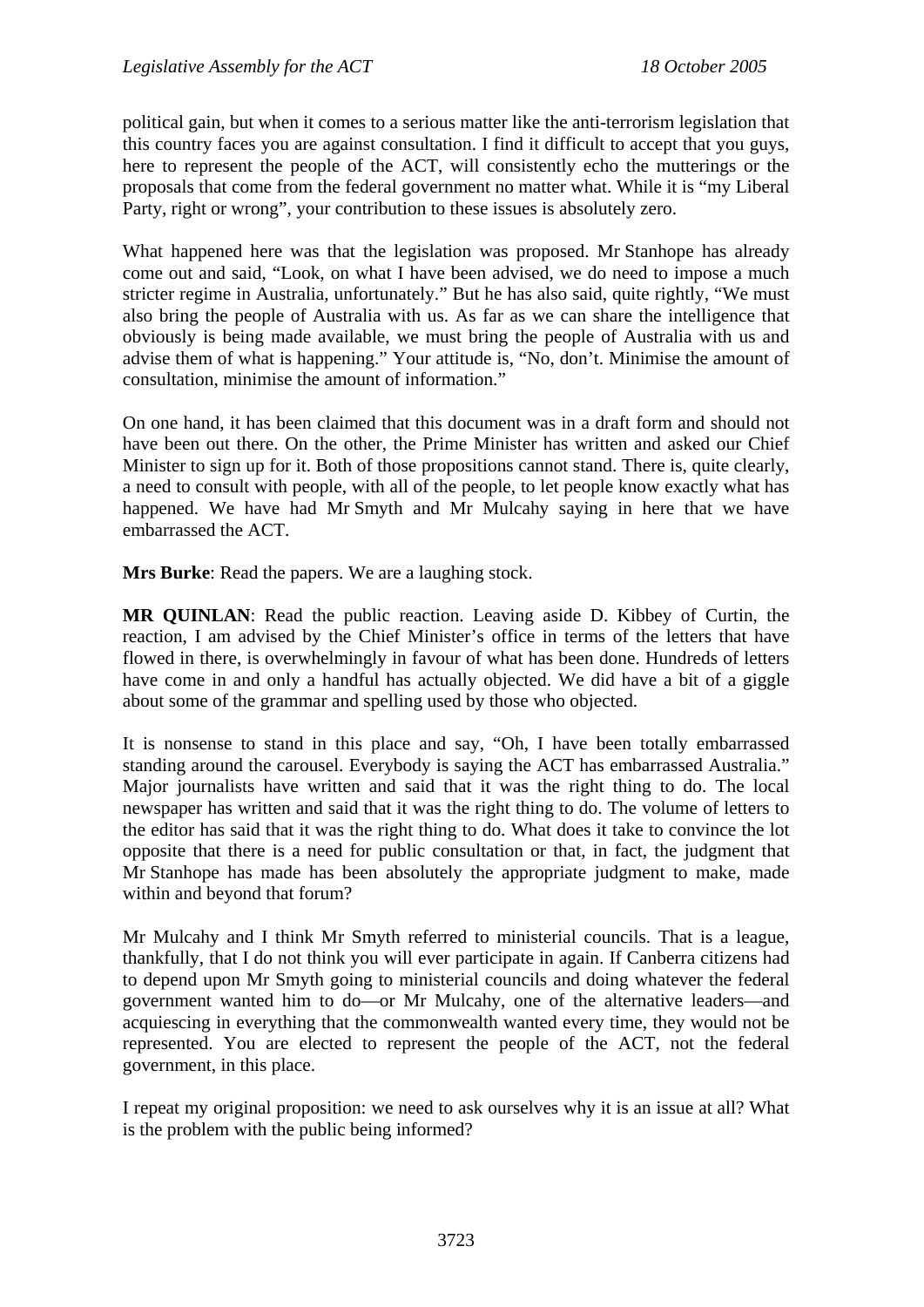**DR FOSKEY** (Molonglo) (11.23): I welcome this motion, simply because it allows us to have this contentious matter discussed in the Assembly—not just in the Chief Minister's office, not just in cabinet and not just in caucus. I believe that this is what the Assembly is for and why we are elected as representatives. For that reason, I am glad that Mr Smyth has given me the opportunity to speak on the topic.

The Greens have put on the record their appreciation of the Chief Minister's act of making public the federal government's draft legislation on counter-terrorism. All legislation should go through a period of public consultation commensurate with its social, political and environmental impact, which suggests that this legislation, with its far-reaching implications for our democracy and human rights, should be thoroughly discussed and investigated and its implications understood before it is voted into law.

Apparently, the Prime Minister and his colleagues intended to launch the legislation upon us on the day it was to enter the parliament, fearful perhaps that the more people knew about it the less they would like it. The federal government treads a fine line between fuelling and then capitalising on people's fear of threat from terrorism, despite the fact that so far there have been no direct threats to people or places within Australia, and growing concern about the impact of the government itself, especially after it gained a majority in the Senate last July.

Mr Stanhope's act shows the importance of state and territory governments in the new political landscape. Nothing reveals it more starkly than the proposed new laws to counter terrorism. We have heard the federal opposition leader, Kim Beazley, say that the legislation as outlined by the Prime Minister a few weeks ago did not go far enough, indicating that there would be no detailed scrutiny or critique to be found there. The Greens and the Democrats do not have the numbers in the Senate to vote the legislation down or insist that it be debated in the House of Representatives.

Apparently, no doubt much to his annoyance, Howard needs the agreement of states and territories to enact this legislation. This gives Labor-led state and territory governments the potential to be the real opposition to the federal government. Today, I urge this territory government to stand its ground, to build on the immense support that the Chief Minister has gained from his initial action, and to try to bring the other Labor governments along with it. All fair-minded Australians would be better informed and better off if Mr Stanhope followed up his initial bold actions with deep scrutiny of the legislation.

Let us look again at the process. When the Labor premiers met a few weeks ago, with the security alert still at medium but with the population alarmed and leading lawyers struggling to have their warnings heard, they did sign on the dotted line to legislation they had yet to see. I, like many Australians, was very concerned about that. In fact, we did not know until last Friday, when Mr Stanhope made this legislation public, what would be in those bills, what Canberra really plans and what the promises of safeguards given at the meeting actually mean. We know also that some of the Liberal backbenchers in the federal parliament are concerned and that, in the end, may be where the opposition is that makes a difference

*Members interjecting*—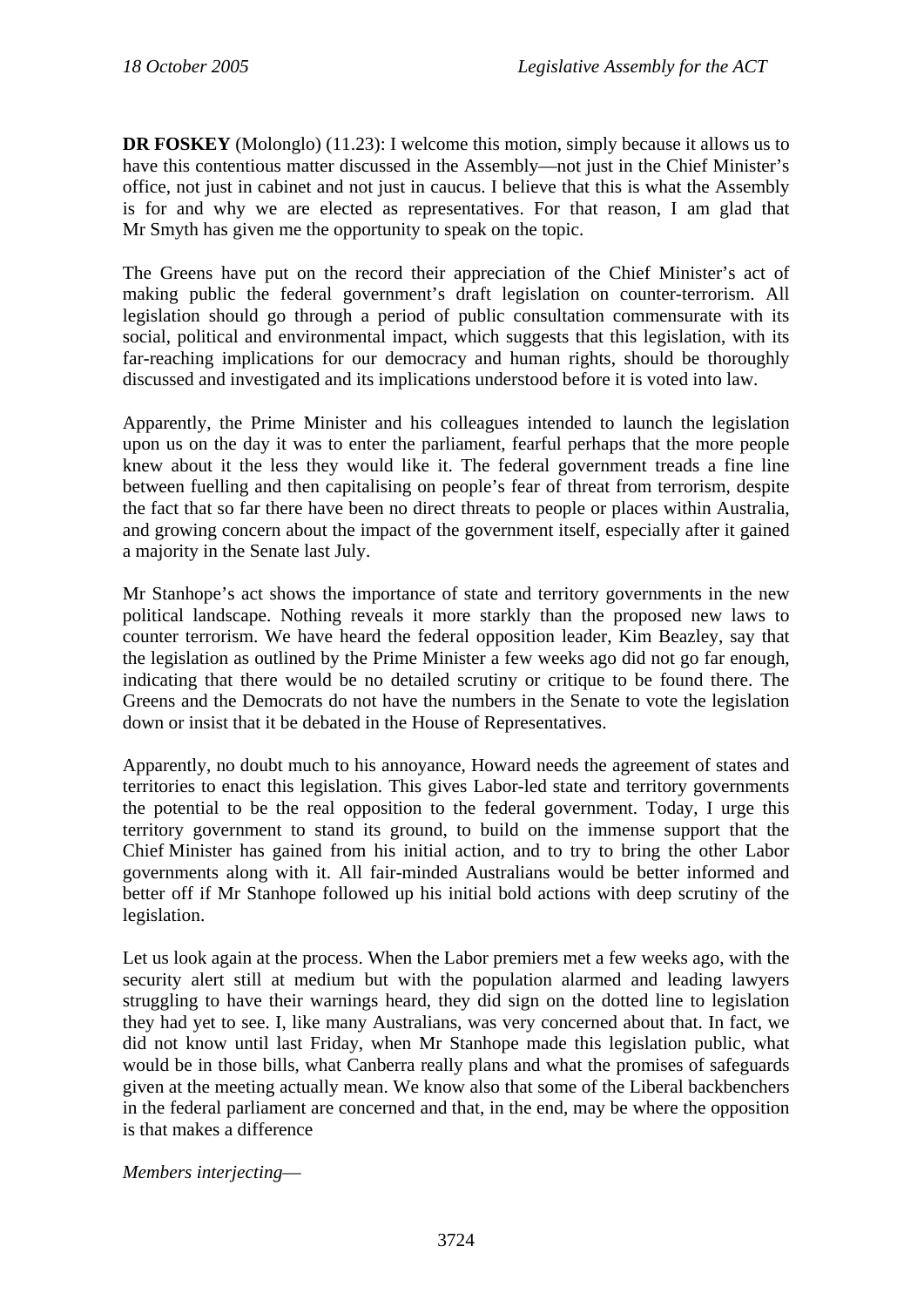**DR FOSKEY**: I would like to take all of my 10 minutes and I would really appreciate your keeping the heckling down. The Prime Minister said at the stage he released the rather vague proposal, "I am releasing the details of our proposal at this time to allow detailed work with state and territory officials to commence as soon as possible and to give state and territory leaders ample opportunity to consider"—I emphasise the word "consider"—"the proposals in advance of the COAG meeting on 27 September." The word "consider" was used there. Some state and territory governments consider with the people that elect them. Some federal governments apparently want to leave out those voices.

In a very timely speech to the Isaacs Law Society ball—I did not know that speeches were given at balls; I assume that is was very early in the piece—Justice Higgins made some statements that showed that Mr Stanhope's action might have some backing in the judiciary as well. He said:

If we don't ask the hard, politically unpopular questions, how will we guard against administrative oversight and prevent similar future tragedies?

He also said:

We must be wary of laws that undermine the very democratic freedoms we are seeking to protect from terrorism: terrorism laws must serve to protect all Australians, they must not bow to the pressures of collective fear. Now, just as ever, we need to pay attention to the human rights implications of legal developments.

Last Saturday, Alan Ramsey did us a favour when he detailed what happened in the Senate when Senator Hill, who is the government Senate leader, indicated at the moment of adjournment that the federal government, in the next sitting on 31 October, would be putting the new anti-terrorism bill before the house. Ramsey said:

What Hill was signalling ... was a Senate inquiry—including a written report restricted to, at most, eight days or, effectively, three days only.

Hill made a three-minute speech in support of his announcement, offered his "regret" that there had been "very little consultation"…

He quickly left the chamber then as, of course, everyone else thought his behaviour was reprehensible. That means that Senator Hill should be very pleased that we are now having that discussion that he regretted that we were unable to have. Some people on the hill might be glad to have this discussion. It would be politically very unpopular legislation.

Mr Smyth, who moved the motion, for which I thank him, implied in his speech that no-one can change their mind, even when fuller information becomes available. That, to me, is the sign of a very limited approach and a closed mind that will not learn, that will not adjust opinions in response to good evidence. The legislation is now before us. We can now judge it and talk about it. Is the ACT embarrassed? More than anything, this shows me that people talk to the people who tell them what they want to hear. Most of the people whose letters I read in the papers—today's *Sydney Morning Herald* is just full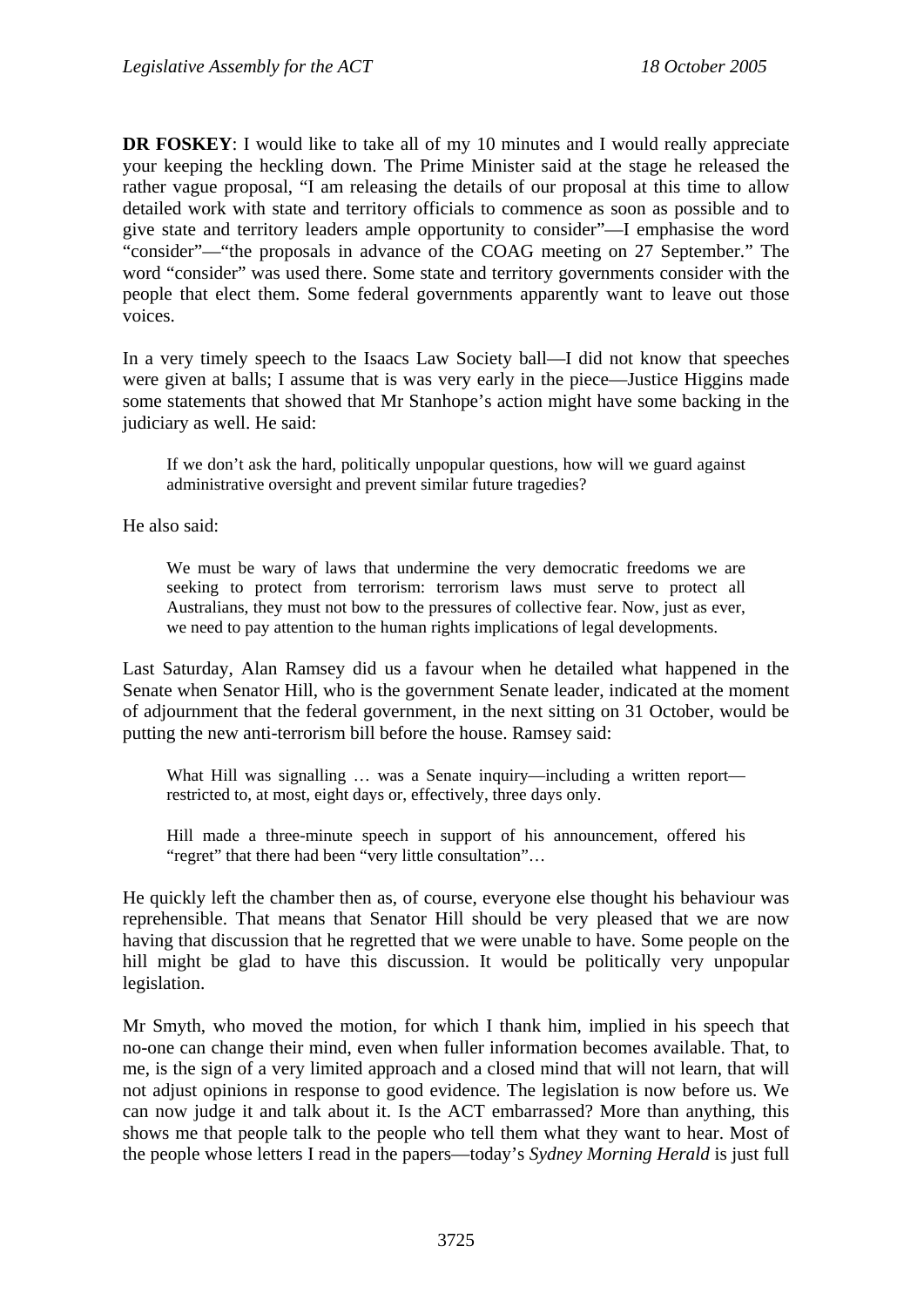of letters to the editor on this subject—are really glad that we have given oxygen to this legislation and we can talk about it.

Many people in this country, where the repression of civil rights is going ahead at a pace that is too scary for us, are saying, "Thank God someone is saying, 'Please stop, look and listen.'" Mr Mulcahy speaks of innocent, ordinary people whose lives are threatened by unknown terrorists. Let us be just as concerned about the ordinary people whose presumption of innocence is lost in this bill, who can disappear for 14 days and their children may not know about it. I am a sole parent. What if I were put away? My daughter might not know about it. The presumption of innocence is lost.

If the federal government does use Mr Stanhope's action as an excuse for no longer talking to the ACT government, we really have seen the death of federalism in this country and, furthermore, a deeper incursion into the democratic process.

**MR CORBELL** (Molonglo—Minister for Health and Minister for Planning) (11.33): This motion is an absurd and desperate move by those on the other side of this place. I rise in this place today to say very clearly that we should be proud to have a Chief Minster like Jon Stanhope who is prepared to take the debate to the federal government, on behalf of our community, about the potential infringement of fundamental and basic civil and political rights in this country. That is exactly what he has done in the last couple of days.

It was interesting to hear Mr Pratt say that only those people who deserve to be locked up will be. I think that Mr Pratt needs to think a little bit about what he is actually saying. Is he saying that when he was detained without charge in the former Yugoslavia he deserved it, that it was—

**Mrs Burke**: I take a point of order, Mr Speaker, concerning relevance to the debate.

**MR SPEAKER**: It is relevant.

**MR CORBELL**: Seriously, the Liberal Party is saying that when Mr Pratt was detained without charge indefinitely in Yugoslavia he deserved it, because that is the argument that comes from those on the other side of this house: "Do not worry about this legislation; it will only be applied to those who deserve it." I am sure Yugoslavia had laws too that allowed for detention without charge, but I am sure it was only in reply to those who deserved it, Mr Pratt; they only ever applied to those who deserved it.

The onus is not on us to say why these laws should not take effect. The onus is on those who argue that those laws should take effect. That is the onus and they need to demonstrate why laws that allow for detention without charge, the tracking of individuals and relating the crime of sedition to any illegal activity even, potentially, a sit-in on government premises, should be allowed in this country.

**Mr Pratt**: You're a bloody fool.

**MR CORBELL**: Mr Speaker, I ask for Mr Pratt to withdraw that.

**MR SPEAKER**: Withdraw it, Mr Pratt.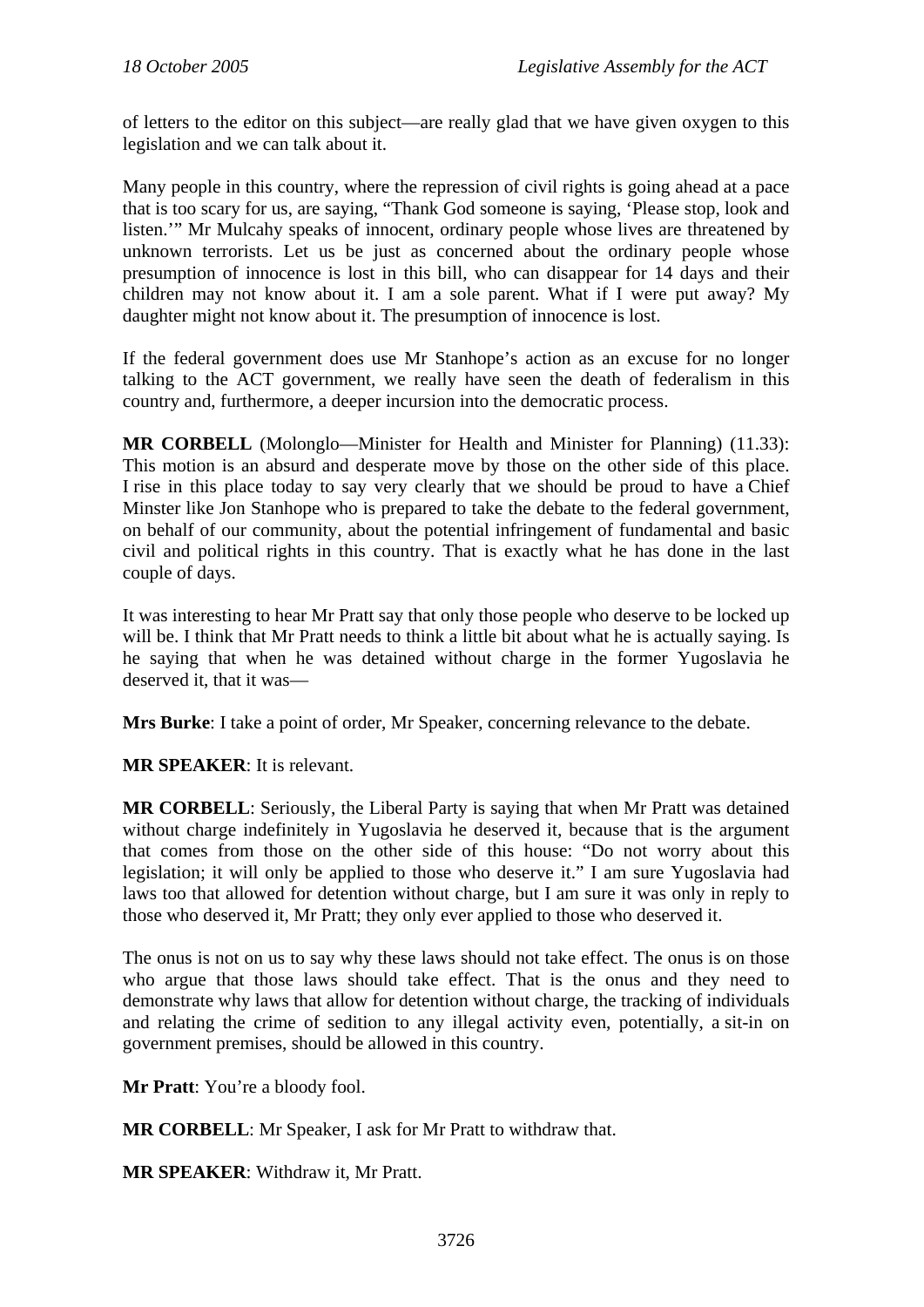**Mr Pratt**: I withdraw, Mr Speaker.

**MR CORBELL**: Mr Speaker, those are the issues that are at stake. Mr Stanhope was under no obligation to the commonwealth in terms of confidentiality. It was not a confidential document. It was not a document provided on the basis, "Do not discuss it with your parliament, do not discuss it with your community, do not even discuss it with your cabinet." That was not the basis on which this negotiation was entered into.

Mr Stanhope went to COAG and made very clear the territory's position. When that draft legislation was received it was not consistent with what was being agreed upon at COAG and it was reasonable, entirely reasonable, that he seek the advice of people outside the government before deciding whether the territory should enter into the agreement that had been made in principle at COAG. There was nothing inconsistent in what Mr Stanhope did compared to what he did at COAG. It was entirely consistent.

I think that it is worth reflecting on some of the comments that have been made in the press in the last little while, which really highlight why it is important that these matters are put into the public arena. On Sunday, Michelle Grattan wrote in the *Age*:

It's easy for sceptics to argue that opponents of the anti-terrorism laws are exaggerating their potential misuse and downplaying all the judicial safeguards. This overlooks history and human nature. This Government's treatment of asylum seekers, and its patent disregard for the rights of David Hicks and Habib, do not encourage giving it the benefit of the doubt. There's not much reason to think Labor would be better. If the laws are there, the probability is they'll eventually be used to the hilt.

Mr Speaker, there is no doubt that these laws represent a fundamental shift in civil liberties in our community. They represent a fundamental undermining of important principles around the rights of an individual in a democratic society, basic rights such as habeas corpus and the ability to go about your business and express a point of view without fear of retribution from the government. These issues are at stake.

To suggest that it is wrong to encourage and foster public debate on these issues is, I think, flawed. It is a position that reeks of simply being led by the nose by those in the federal parliament and it is not a position that I think this government, or this community, should accept. We should argue fully and forthrightly why this legislation deserves public debate, public exposure, and public engagement. Only in that way will our rights be protected, only in that way will we strike the appropriate balance between protecting our community and protecting individuals' civil liberties. That can be done. That is what the Chief Minister is trying to do. He should be commended for it, not censured for it.

**MR PRATT** (Brindabella) (11.39): Mr Speaker—

**Mr Stanhope**: Tell us about when you were locked up, Mr Pratt.

**MR PRATT**: I call for some order there, please, Mr Speaker.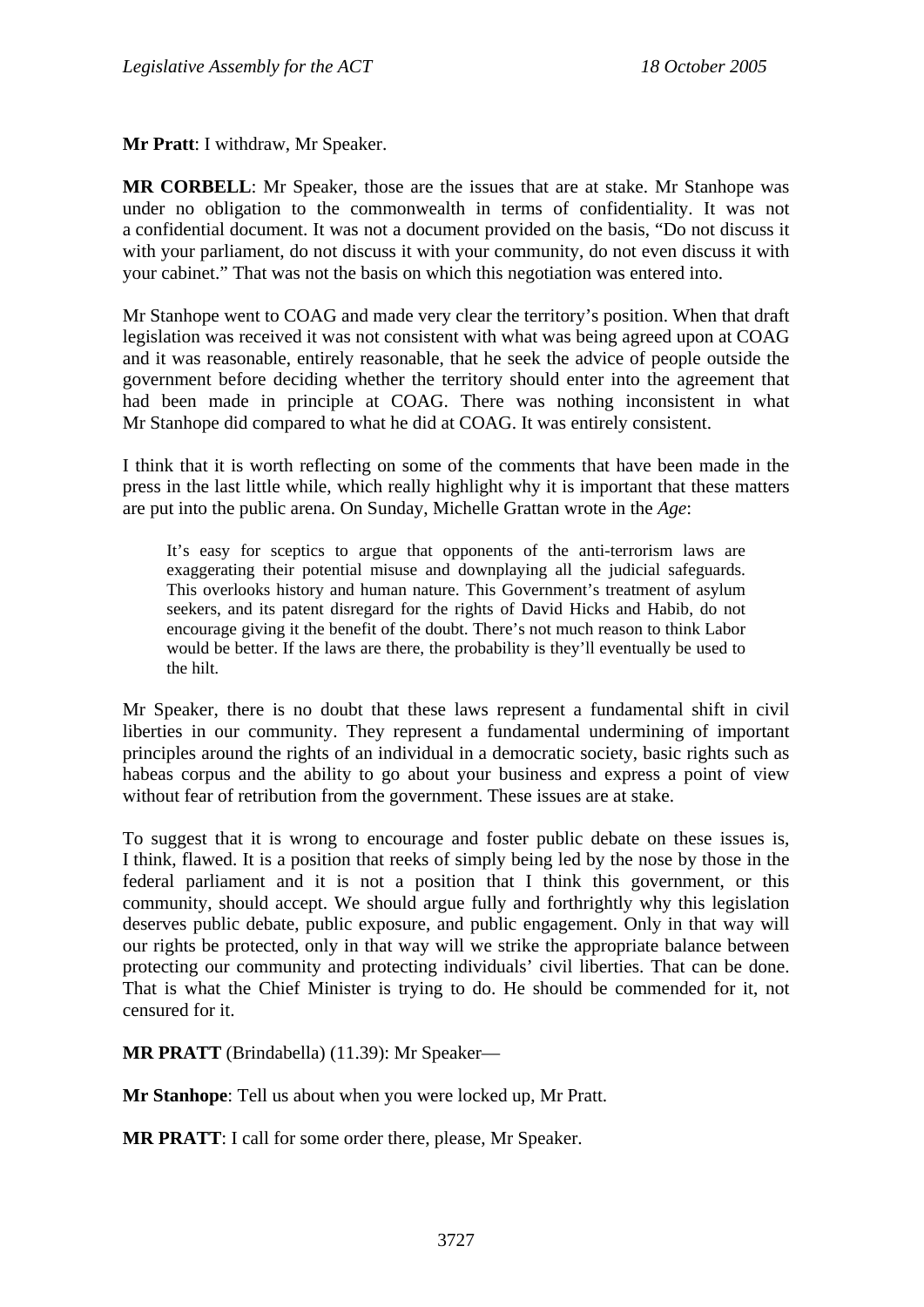**MR SPEAKER**: Mr Pratt, as a serial interjector today, it is a bit rich of you, but I agree with you. Order, Chief Minister!

**MR PRATT**: Thank you, Mr Speaker. The Chief Minister's first responsibility as the leader of the ACT is his duty of care for the protection and collective safety of the citizens of the ACT. That is the prime duty of all parliamentary leaders. Traditionally, it has been so, and always will be.

The Chief Minister, who should be honoured to carry that title but who demonstrates by his actions that he does not uphold his responsibilities, has been blindsided by the tendency to radicalism that he has demonstrated in this place repeatedly over four years. When put to the big test, this failure of responsibility has been starkly demonstrated.

In recent months, the Chief Minister has failed to show consistent leadership and solidarity of purpose with the uncomfortable, sensitive and difficulty subject of security in the ACT, particularly in the wake of the London bombings. He does not understand his core responsibilities. Mr Speaker, I will come back to the security issues later in this speech. Let me focus now on the immediate issue at hand, Mr Stanhope's leaking of confidential draft federal legislation.

Let's look at what Mr Stanhope's colleagues think of that type of practice. On 15 February, the Chief Minister's own Treasurer, Mr Quinlan, was recorded as saying in this Assembly:

It just happens that, in this day and age, everybody has agreed that there is certain information that needs to be held confidential and it is, at the end of the day, the government's responsibility to administer that confidentiality.

Yes, it is the government's responsibility to administer that confidentiality, yet the Chief Minister goes against his government's beliefs on this subject. Premier Steve Bracks was also quoted as saying on 2CC radio yesterday, "Mr Stanhope should respect the sovereignty of cabinet."

**Mr Stanhope**: Who said that?

**MR PRATT**: Steve Bracks. Clearly, Mr Stanhope does not understand the meaning of respecting the sovereignty of cabinet, whether that is at a local or national level. Therefore, he cannot be trusted—you cannot be trusted, Mr Stanhope—with any sensitive information distributed at any level.

Mr Speaker, let us look at the views of some of the other Labor leaders who attended the COAG counter-terrorism summit. I refer to the *PM* program of last evening. Mark Colvin stated:

If Mr Stanhope was hoping to get the sympathy of the other state Labor leaders he has sorely been disappointed.

Premier Beattie said on that program: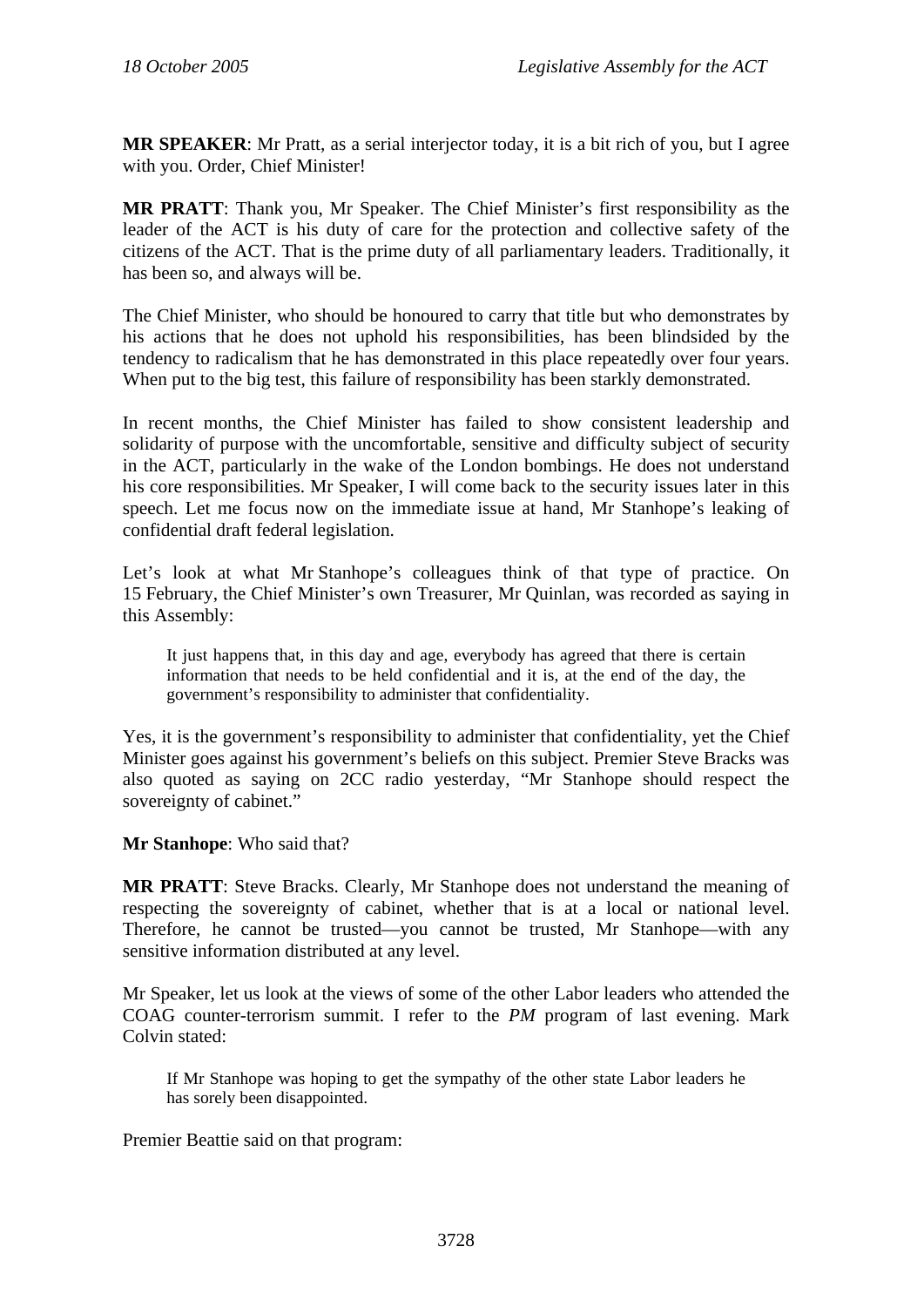It is not something I would have done. We will work with the Prime Minister to come up with sensible laws.

On *PM*, Premier Iemma stated:

… the draft is fairly consistent with the summit agreement announced by the PM.

He has also been reported as being critical of Mr Stanhope's leaking of this draft legislation. Mr Stanhope said on the same program, *PM*, last night that the commonwealth cannot make laws without the approval of the states and territories, to which the *PM* reporter replied that state leaders disagree with that.

Mr Speaker, on 25 August this year, you introduced a code of conduct for all members of the ACT Legislative Assembly. It was explained by you at the time as follows:

We are required to safeguard confidential material we gain access to as part of our duties as members. Access to information not available to ordinary members of the community is a privilege of office and we need to understand the impact that misuse of such information can have.

Have you got your ears open, Jon? The explanation continued:

We must certainly not use information gained as part of our office for personal gain.

Clearly, the Chief Minister has engaged in a serious act of misconduct By his behaviour in leaking confidential draft legislation, he obviously does not support the ministerial code of conduct that his government has introduced.

The Chief Minister is clearly out of step with his Labor colleagues at both a local level and a federal level on the acceptability of this type of leaking of confidential documents. He is clearly thought to be a loose cannon and not to be trusted with state secrets and confidentialities. Clearly, Mr Stanhope's ACT colleagues must vote to support this censure motion, otherwise they will be voting against their own integrity and their own dedication to good government and the meaning of confidentiality.

Mr Stanhope has set a precedent whereby he has made it acceptable for all draft-in-confidence documents or legislation to be leaked prematurely to the public. This is unacceptable practice.

**Mr Stanhope**: Steve, tell us about when you were locked up.

**MR PRATT**: You can go on about that crap all you like, Jon. The Chief Minister's behaviour warrants a severe reprimand. It requires a severe reprimand, if not dismissal. Put the documents down or resign, Jon.

I return to my point about the effect of the Chief Minister's actions in the current security climate. The London bombings have very significantly shaken the thinking of governments and their counter-terrorism experts across the Western and developed world. It is now clear that the threat from al-Qaeda-inspired terrorism is not just external and that the internal threat is likely to be more profound than at first thought. It is very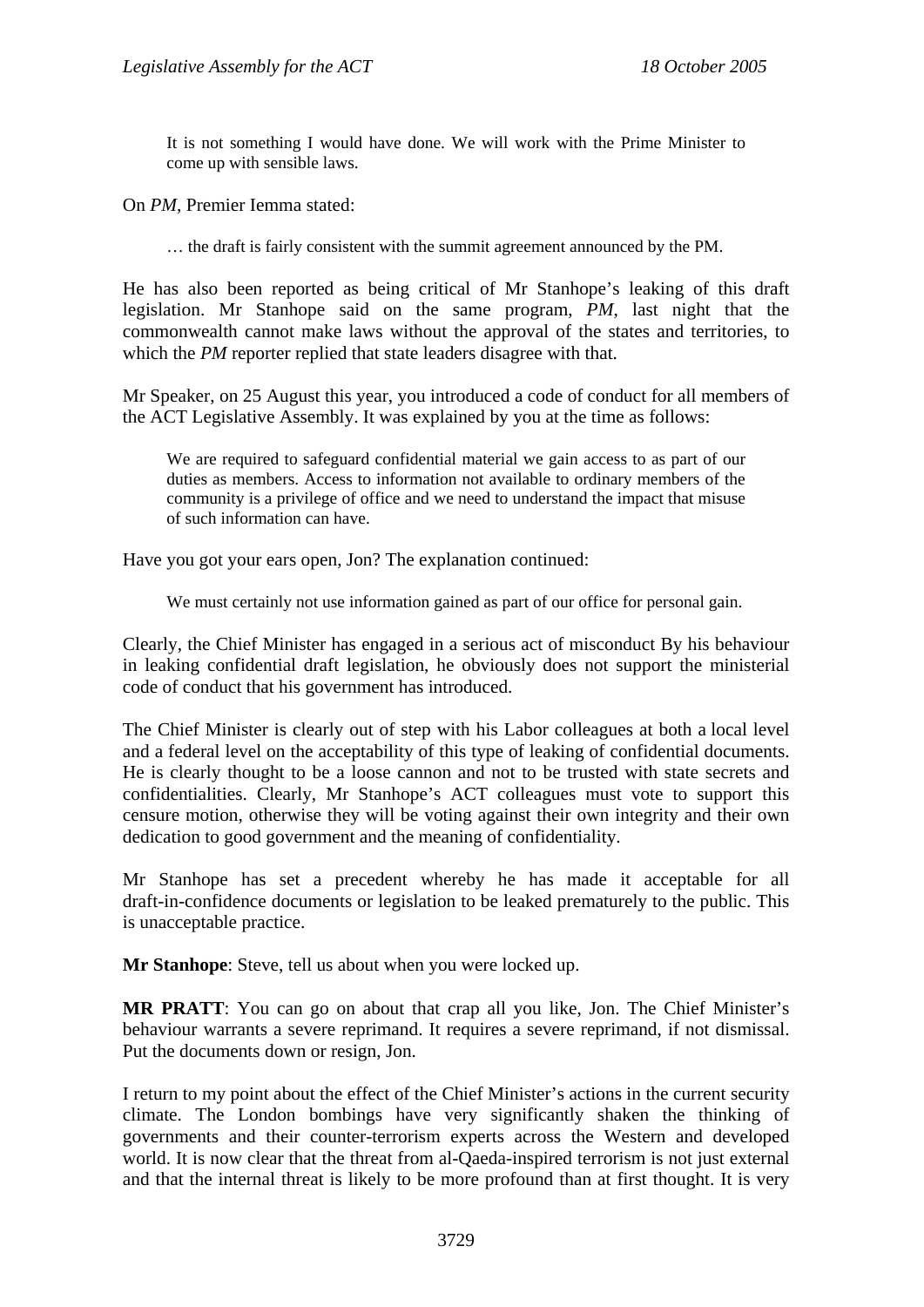clear that experts in this country think just that. While this internal threat is, by and large, absent in Canberra—the problem tends to be concentrated in Sydney and Melbourne— Canberra is considered to be a transit point—

**MR SPEAKER**: Mr Pratt, I ask you to withdraw the "c" word.

**MR PRATT**: The "c" word?

**MR SPEAKER**: "Crap". It is unparliamentary.

**MR PRATT**: I withdraw it, Mr Speaker. Canberra is considered to be a transit point for radicals and does contain high-value targets that al-Qaeda and their associates might dearly love to strike. You would think that the current terrorism environment should be enough to focus the Chief Minister's mind, at least for a part of his duties, a part of his core responsibilities. Instead, we have seen Mr Stanhope agonising, at the expense of every other consideration, over the civil liberties aspects of a tightened anti-terrorism legal and administrative landscape; thus, he argues his justification for the leaking of sensitive draft legislation.

There has been very little consideration demonstrated for the vast majority of ACT citizens and their safety. Mr Stanhope has continually defaulted to where he feels most comfortable—defending the civil liberties of minority groups. Individual rights are very important, but they must run second to the ACT community's safety and security. The major concern that we in the opposition have, a concern shared by experts in the ACT, is that Mr Stanhope is not to be trusted with state secrets and the various matters around community safety and security. That is because, as I outlined earlier, he will continually default to the civil liberties perspective. This goes to the heart of his blurred judgment and failure to carry out core responsibilities.

Mr Speaker, simply examine *Hansard* and simply examine Jon Stanhope's track record of public speeches in the last three years, where he has politicised multicultural events and activities to push his anti-Australian national interest, anti-US and radical libertarian political positions. The Chief Minister has demonstrated hypocrisy in his willingness to breach security and expose the Prime Minister's legislation while at the same time refusing to be transparent about his government's dealings. Mr Stanhope exposes the Prime Minister but he suppresses Coroner Doogan's professional responsibility to examine his government's secret dealings and failings during the 2003 bushfires.

Mr Speaker, the Chief Minister's two backflips have made this government a laughing stock across this country. The Chief Minister's unprofessional behaviour has made this government a laughing stock across this country. The Chief Minister is not to be trusted, as he cannot take these responsibilities seriously. The Chief Minister, in betraying COAG responsibility, breaching federal security and basically doing a backflip because of his default civil liberties position, has failed and continues to fail the great majority of citizens of the ACT. More specifically, he has failed ACT police, our emergency services workers and our emergency management officers, who are ropeable about the Chief Minister's insincere and erratic management of the terrorist threat to the ACT. This has been nothing but a political stunt.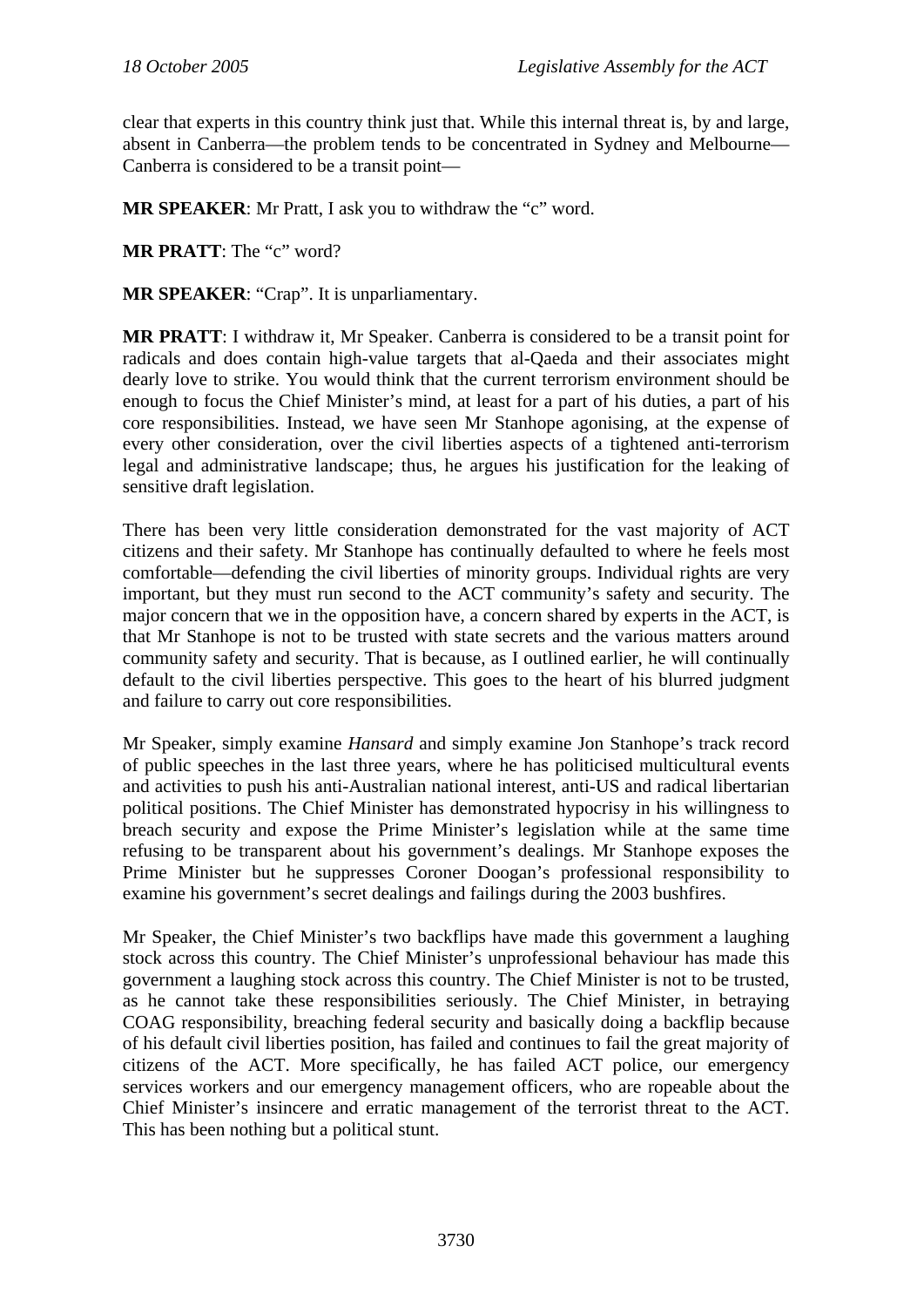In conclusion, the Chief Minister's poor judgment and failure to understand his core responsibilities in these challenging times render him unfit to be Chief Minister, but in the interim he deserves at least to be censured.

**MRS BURKE** (Molonglo) (11.49): I rise to support the motion. Chief Minister, by your actions, your irresponsible actions, you knowingly undermined very sensitive federal government operations and the trust that has been placed upon you as Chief Minister. Your actions will indeed serve as a future reminder to our federal government in its dealings with the ACT government.

At the heart of this motion—the point that seems to have been really missed today—is not why the Chief Minister did what he did but what he did. This is an issue that gets to the heart of process, of protocol. Even Mr Corbell was smiling and saying, "It is about legislation." But it is about a breach of confidence by Mr Stanhope in his position of Chief Minister, a position of trust—a confidence that he blatantly and flagrantly flouted when he left that room. It is my personal hope, therefore, that the Chief Minister will rise to indicate that if anyone is to accept responsibility for the results of his actions, which, as we have heard in the press, have the serious potential to bar the ACT from future negotiations or dealings with other jurisdictions, it should be him alone.

We as members in this place all know and accept that as a part of our duties we should, wherever possible, seek to uphold civil liberties and, in connection with this principle, the rights and responsibilities of our constituency. The Chief Minister apparently believes he has done the right thing by providing the electorate, and the world no less, with a copy of a piece of draft legislation—legislation that was in confidence and is now most likely also to be out of date, and possibly has been revised to the effect that it is no longer just a working document but closer to reaching finalisation.

Unfortunately, the Chief Minister, in his capacity as leader of the territory, breached usual in-confidence protocols and, according to what we have heard today, he simply could not care less. He has breached the confidence and trust that is placed in him, which has made us all wonder whether we can trust this man again.

In effect, consultation was sought with all states and territories on the matter of firming up the major tenets of anti-terrorism laws in Australia and they will now be passed through federal parliament for debate and discussion. The legislation will not be passed by the ACT Legislative Assembly, despite Mr Stanhope's remonstrations that it is "our" legislation—or, should I say, "my legislation". It is simply unparliamentary to believe that as an ACT parliamentarian he should have any further input into this federal debate. This matter should have been dealt with behind closed doors with his state and territory counterparts and kept that way until such time as the full and proper legislation was released to the public.

Sadly, we have a recalcitrant Chief Minister, who does everything he can to avoid full scrutiny on local issues yet is constantly found guilty of overtly interfering in matters that are best left to his federal counterparts, matters that we cannot do anything about in this place. I note with great interest that we have to date had no sign or word or public comment from Mr Stanhope's colleagues Mr McMullan, Ms Ellis and Senator Lundy on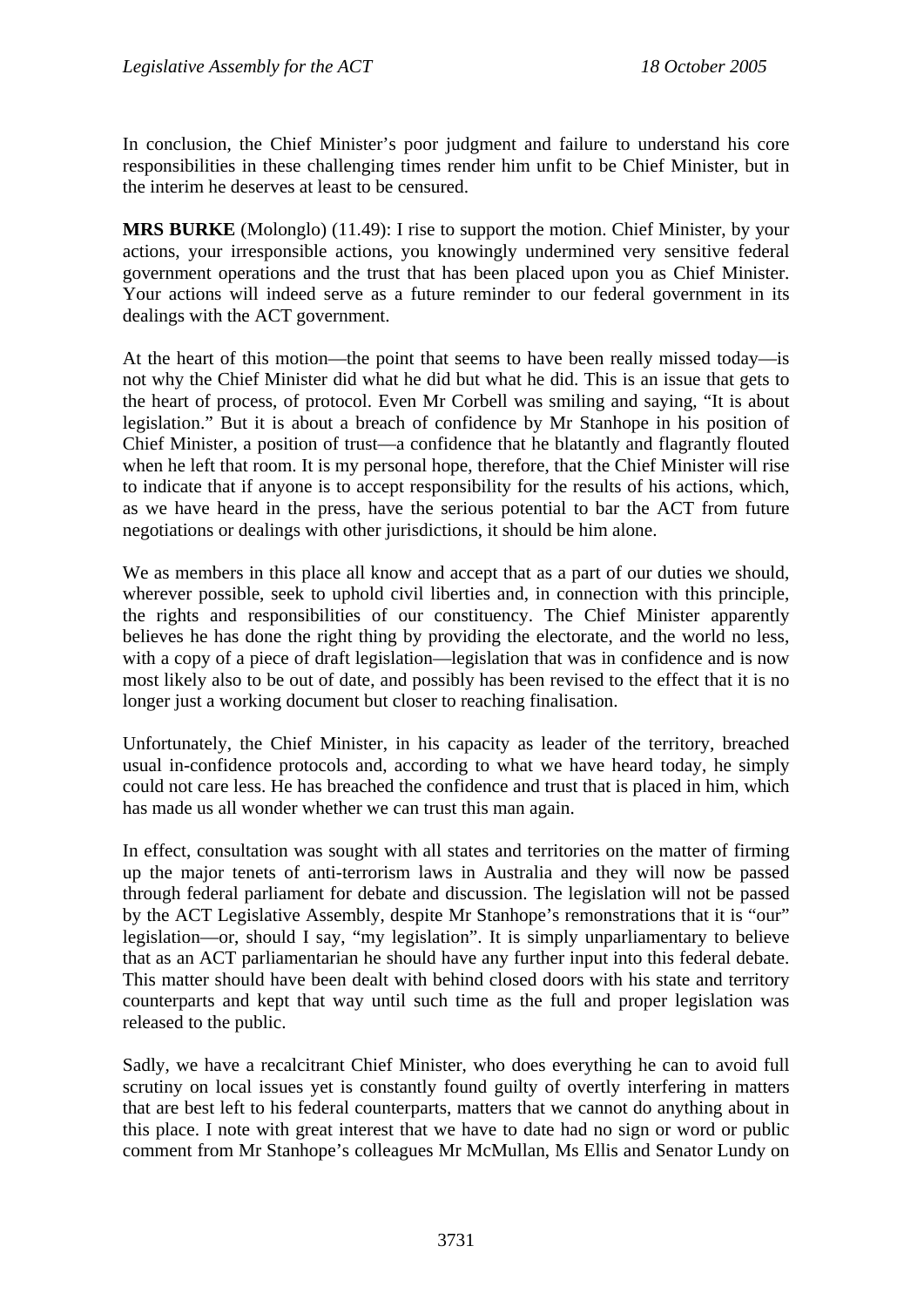the impact of anti-terrorism legislation in the ACT. Perhaps he should ask himself why this is so.

Mr Stanhope has clearly been caught flying solo again and should display the courage to admit that he is out of step with all of his state and territory Labor counterparts in the area of combating—hopefully the unlikely event of—a terrorist act in Australia. During the war, there was the little phrase, one among many: careless talk costs lives. How reckless was the Chief Minister's behaviour! One has to question his motives and indeed what action he would consider if he was placed in the position of the Prime Minister, having to respond to such an unorthodox and completely unwarranted action. If the shoe were on the other foot and a member of this Assembly released confidential, sensitive or draft legislation that was entrusted to them by him as part of a consultative process, I have a fair suspicion that there would be total outrage, and the Chief Minister would be the first to stand up, with self-righteous indignation, calling for someone's dismissal. So it is one rule for one and another for another. How hypocritical!

"Sovereignty of cabinet" were the words that the Chief Minister's colleague in Victoria Mr Steve Bracks used to indicate some dissatisfaction with the actions of Mr Stanhope in clearly displaying no consideration for another level of government's integrity and modus operandi. It is an interesting word, isn't it: integrity? Where is this Chief Minister's integrity? Whether or not it is within the Chief Minister's rights, if he felt the need to satisfy his own perceived obligation to his electorate, to offer an in-confidence piece of draft legislation up for discussion is at the centre of his contempt for proper parliamentary procedure. That is what his action is: contemptible, simply contemptible.

Nobody is saying that people should not know what is going on and what will affect us. But the way in which this was done was despicable. By placing the draft document on a web site endorsed by himself as Chief Minister, he showed no consideration for the trust placed in him by another tier of government, and there would appear to have been an oversight as to how wide reaching his actions would be—the World Wide Web. This action was, as we know, an obvious attempt to massage his own ego and to continue on a path of manipulation and scheming that would appear to ultimately disrupt the goodwill that has, in general, been displayed by all other jurisdictions and the federal government on the very delicate issue of dealing with a serious upgrade of anti-terrorism laws in Australia.

His was a deliberate and culpable attempt to undermine recognised practice and procedures between state and territory and federal governments. It is a sad reflection on the ACT Assembly. It does not just affect Mr Stanhope; he seems to forget that with his cavalier manner. All 17 of us in this place become a laughing stock when this Chief Minister acts in this unconscionable way. Disappointingly, it reflects on the entire focus of the Assembly in attempting to convince Canberrans that it holds a place of relevance to the political, national and local sphere. This kind of action committed by the Chief Minister displays a level of arrogance and contempt for the role he has to play in ensuring that our nation remains a safe and secure society to live in. It shows contempt not only for us in the opposition but also for his own colleagues.

It has been demonstrated here by the Chief Minister's own admission that his was a deliberate attempt to disrupt a process in which he was involved on a small scale a role in the consultative period, which the federal government extended as a courtesy to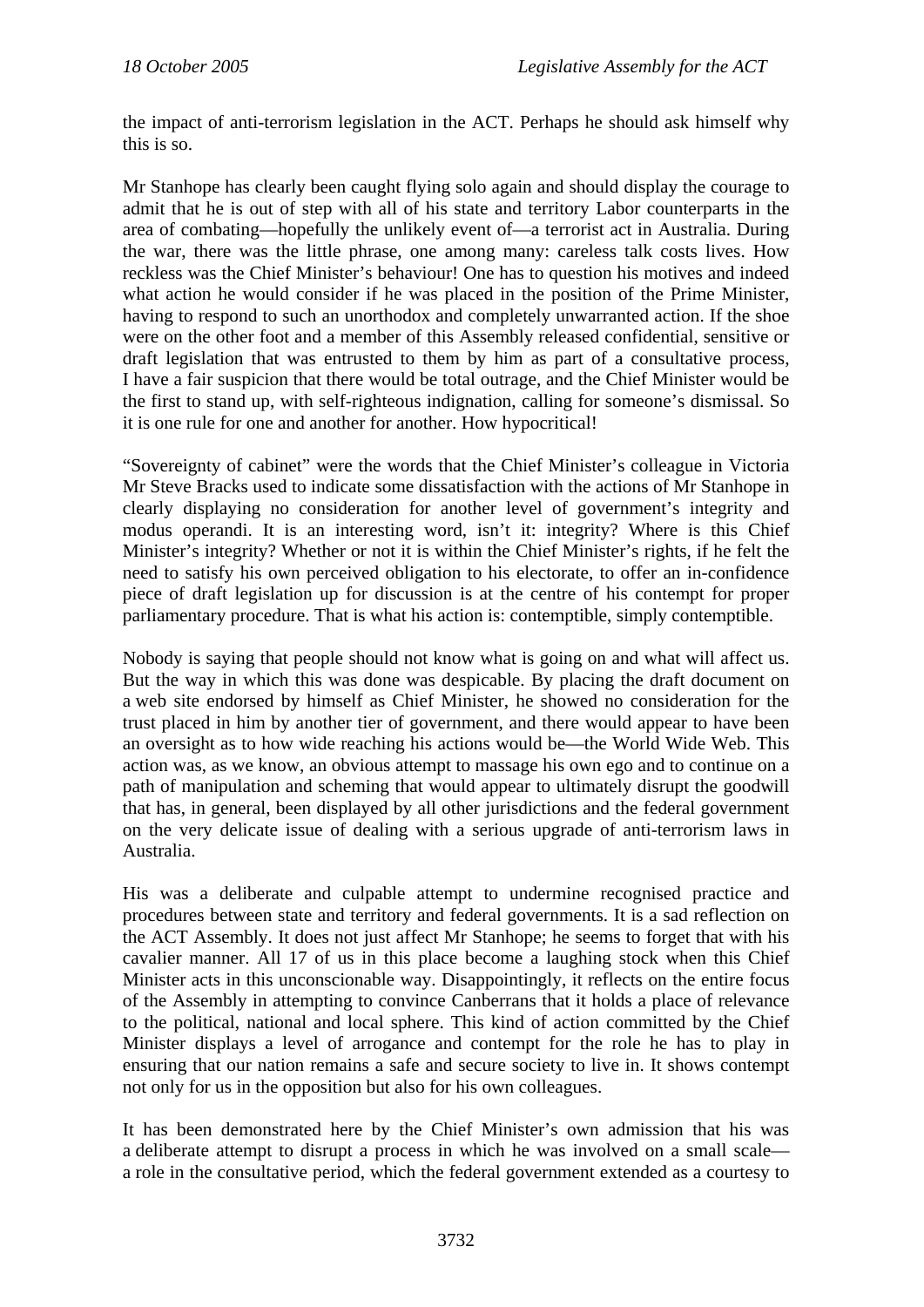all states and territories. Let us face it: they need not have done that. They have a majority government, just like in here. They could have railroaded it, just like this government does. But, no, what did the Prime Minister do? As a courtesy, he extended an in-confidence meeting to everybody. And what did our Chief Minister do? The Lone Ranger went and sprayed this important and sensitive information all over the place a despicable act.

If the Chief Minister feels that any new anti-terrorism laws are creating a level of discomfort to anyone in the ACT of any background or faith beliefs, it would be enlightening for him to provide such evidence and have the Assembly debate local issues on their merits. I for one have seen no evidence of any anxiety or discomfort within the Canberra community. For the Chief Minister to suggest any clear association or connection of terrorism with any specific group within our community is just blatant scaremongering—scaremongering at its very worst—and the construction of hype to garner support from certain sectors to aid in promoting a shallow and unwarranted political campaign of social alienation.

I am surprised at Mr Corbell's interjections. Something like the Anti-terrorism Bill 2005 is marked "draft-in-confidence". Was that released in cabinet? I hope that Mr Stanhope has shown the way and that now we are going to see everything that his government will do hereon. That sounds fair to me. As everything that is marked "draft-in-confidence" has no meaning to it, we can all see what you are going to talk about; you will not just slap things on the table in this Assembly and hurtle it through, which is what you blame the federal government for doing when in fact they do not. It is quite rude of the Chief Minister to act in the way that he has, with total disregard for any of his colleagues for a start and for everyone else in this Assembly; it is shameful.

**MR HARGREAVES** (Brindabella—Minister for Disability, Housing and Community Services, Minister for Urban Services and Minister for Police and Emergency Services) (11.59): Firstly, I would like to congratulate Mrs Burke on her new job. It is obvious that the power of that job and the emotion that goes with it has just found expression in this place. There was certainly not a lot of commonsense in what she said, or a lot of substance. But there were a lot of clichés and a lot of really powerful words like "rude". Unfortunately, *Hansard* does not record the volume or the intensity, merely the word.

I suggest that Mrs Burke read *Hansard* and she will realise that she made a couple of errors of fact. One that just springs to mind was when she said that the federal government can just railroad legislation through; that, because they have got majority government, they can do whatever they like. But they cannot. If Mrs Burke had been listening, she would have heard the Chief Minister say that we are talking about referred powers. In fact, it requires the states to, as it were, surrender their power to the Commonwealth.

What the Chief Minister said was that the information given to him at that particular meeting of first ministers was vague. He was asked to sign off on something that was vague. When he saw the detail, a chill went up his spine. He thought, I am sure, of things like that holiday paradise camp at Nauru. He saw us expanding the Baxter detention centre. He saw Australians being kidnapped and taken to places like Guantanamo Bay, but this time they would not need to be kidnapped from a third country; they could be kidnapped from here. He saw that an ordinary Canberran could be walking down the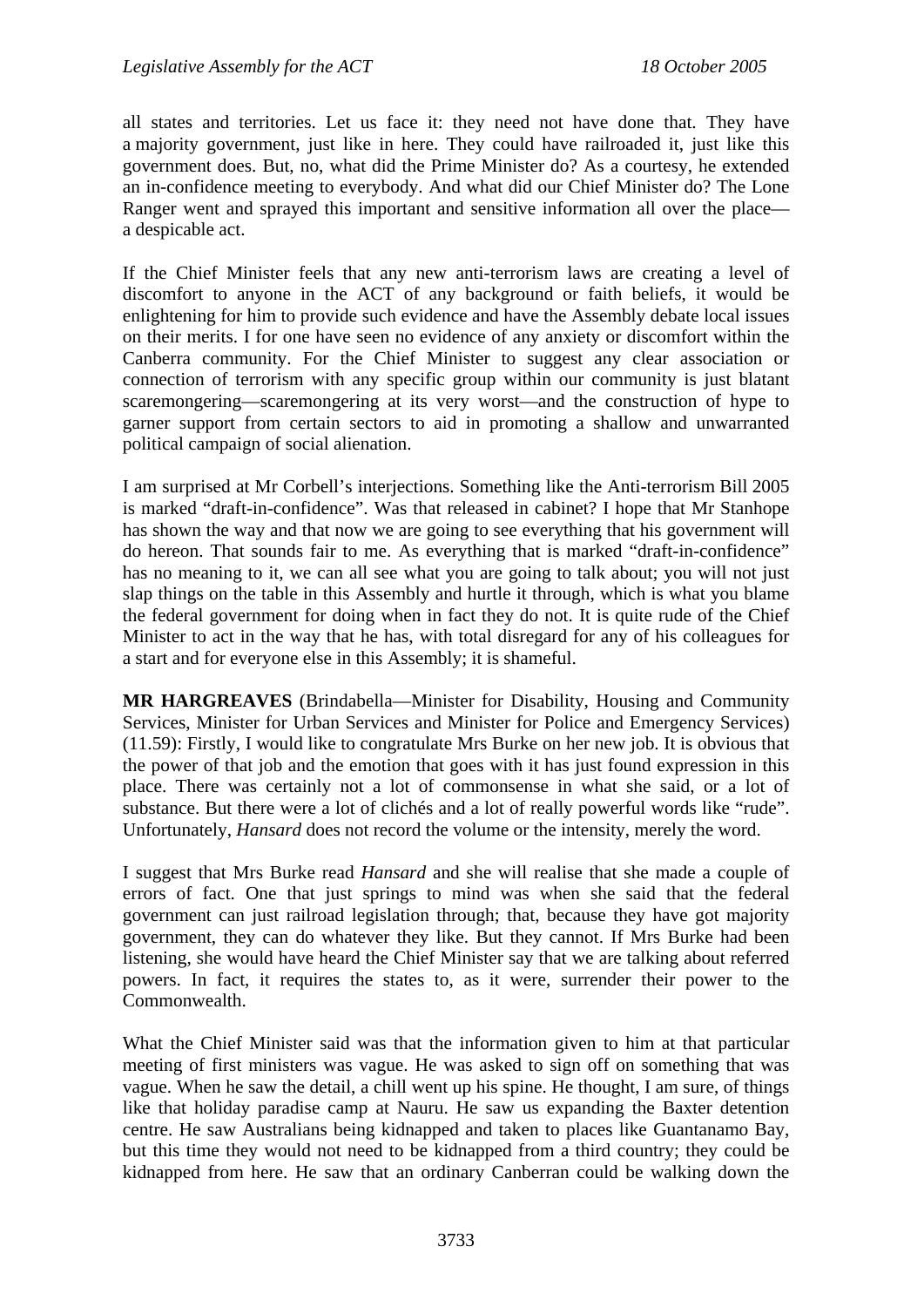street and be picked up and not told where they are going, what they are there for. They would have no access to the normal rights and privileges that we enjoy here today.

Mr Stanhope is the only one who would not allow our rights and privileges to be purloined by stealth. He was not going to allow this Prime Minister to decide, unilaterally, whether or not we were going to enjoy ordinary human rights, civil rights, freedom of expression. He was not going to allow that to happen. I can just see it now: Canberrans walking down the street—too bad if you are a follower of Islam; that is a good reason to pick you up, put you in the back of a car and say, "You cannot even tell your relatives, because if you do they'll join you." I really fear for this. Some people barrack for Collingwood; they could end up in jail for that. That was a throwaway line and a bit of a joke, and so too is this legislation.

*Mr Pratt interjecting—* 

**MR HARGREAVES**: Mr Stanhope has said that he will not sit in a room with those people—

*Mr Pratt interjecting—* 

**MR HARGREAVES**: Mr Pratt, will you give it a rest, please!

#### **MR SPEAKER**: Order!

**MR HARGREAVES**: Mr Stanhope has said that he was not going to sit in a room with eight other individuals and adjudicate on the abrogation of our rights without at least giving people a look at them and an opportunity to convey to him what they felt about them. He felt an obligation to the people of the ACT—greater than he did to George Bush, chief lickspittle. He felt a greater obligation to our rights than he did to the Prime Minister, who did not have any undertaking of cabinet-in-confidence. Every single document like that has "draft" and "cabinet-in-confidence" on it; it is a draft.

I do not expect to know what skulduggery is cooked up within the context of the federal cabinet; I very rarely find out until it is too late. Such would have been the case here if it had not been for the Chief Minister of this territory. We would have all found out when it was too late—and what could we do about it then? Not much. What has happened since then? We had that well-known redneck socialist Piers Akerman saying, of course, that the Chief Minister is wrong, but every other sensible journalist on the national stage was saying, "Good on you, Jon Stanhope." Ordinary people in the streets have been moved to contact Jon Stanhope and tell him he is doing the right thing. By far and away the vast majority of people are doing it; we are talking almost 100 per cent. Dignitaries and respected eminent people in this country have contacted the Chief Minister to tell him he is right.

This bunch of lickspittles across the other side of this chamber have decided to take the side of John Howard, who would deny us knowledge of the withdrawal of our rights. Those opposite have pinned themselves to the apron of this man of such small international stature, and they are backing him; they are backing John Howard. I hope that the Fourth Estate records the fact that this parliament has on its opposition benches people who would legislate away the rights of people—merely for what they are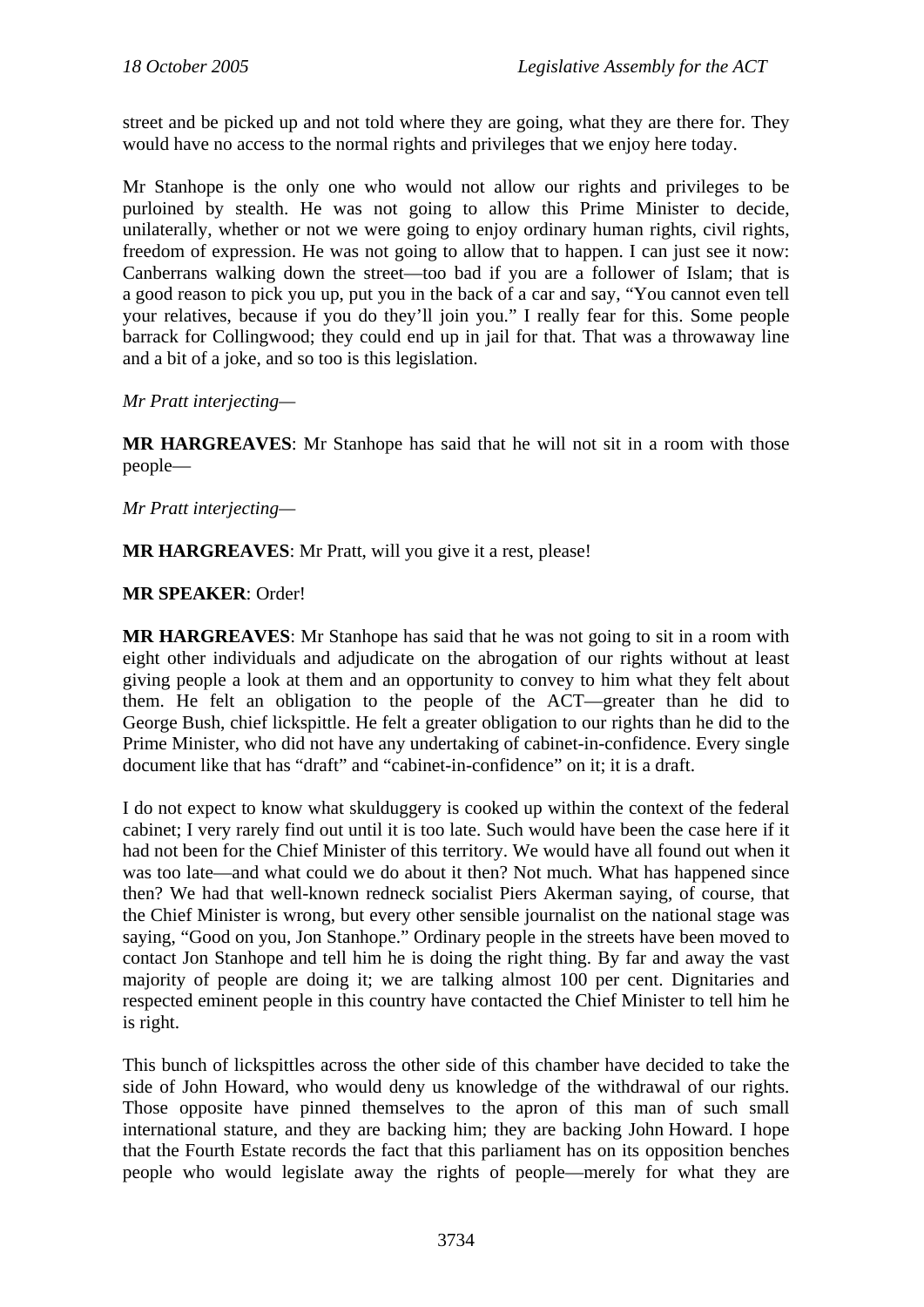thinking. If a mother, worried about a child that has been picked up by the police and carted away, discussed the possibilities around that, she could find herself at the governor's pleasure. How appalling is that? I had expected more from those people opposite. I did not expect any more out of Mr Pratt, because I know what he is like. But I had expected more out of the Leader of the Opposition and the Deputy Leader of the Opposition, because, although we differ quite often on penalties for crime, we have not hitherto differed on the preservation of basic human rights. I express my disappointment in those two people.

Jon Stanhope is the only person with any spine in this country. I am very proud to be able to serve under the direction of Jon Stanhope, and I consider him a better man than I am; yes I do. I have no problem in saying that publicly. Those opposite are not worthy of walking in Jon Stanhope's shadow.

**MR STEFANIAK** (Ginninderra) (12.07): John, you have not heard from me yet, but I think you will be disappointed, so on that point, at least, you are quite right.

**Mr Hargreaves**: I know I will, Bill.

**MR STEFANIAK**: The first duty of any government is the security of its citizens, and we do face a very serious threat here, an unprecedented threat that is not going to go away and that may well be with us for a long time. It is a crucial point of national security that we have sensible legislation to deal with the threat.

I followed with interest what the Chief Minister initially said about the concerns he raised before he went to COAG. I think I too was away during COAG. I was in New Zealand, but I was pleased to see that a piece I wrote for the paper got in. I think I called on the Chief Minister to go to COAG with an open mind. He came up with some of the usual leftist civil liberty concerns in relation to what was being proposed, but when he got there, and after a briefing, he came away having seen the sense of what was being proposed. I thought, "Good on you, Jon; you've done the right thing for the people of the ACT there."

However, when he got back here, something must have changed. Maybe the left wing civil libertarian in him came in, or whatever. But, when he was given this draft-in-confidence document, he put it on the web—as a few of my colleagues have said, the World Wide Web. That was completely wrong, it was reckless and it was completely irresponsible. It is quite clear what this document says; it says, "draft-in-confidence. This draft is supplied in confidence and should be given appropriate protection." Every other state leader has done that, the Northern Territory has done that and the Commonwealth has done that.

It is quite common for drafts-in-confidence to be moved around between the states and the commonwealth when joint legislation is being proposed. I cannot think of a time someone might correct me—when the ACT has breached that before, especially on legislation as important as this. These issues, too, were on the table; it was not as though the general public did not have much of an idea of what was going on. The general Australian public want to see security, they want to be protected, and they want sensible laws in place at this difficult time to protect ordinary law-abiding Australian citizens.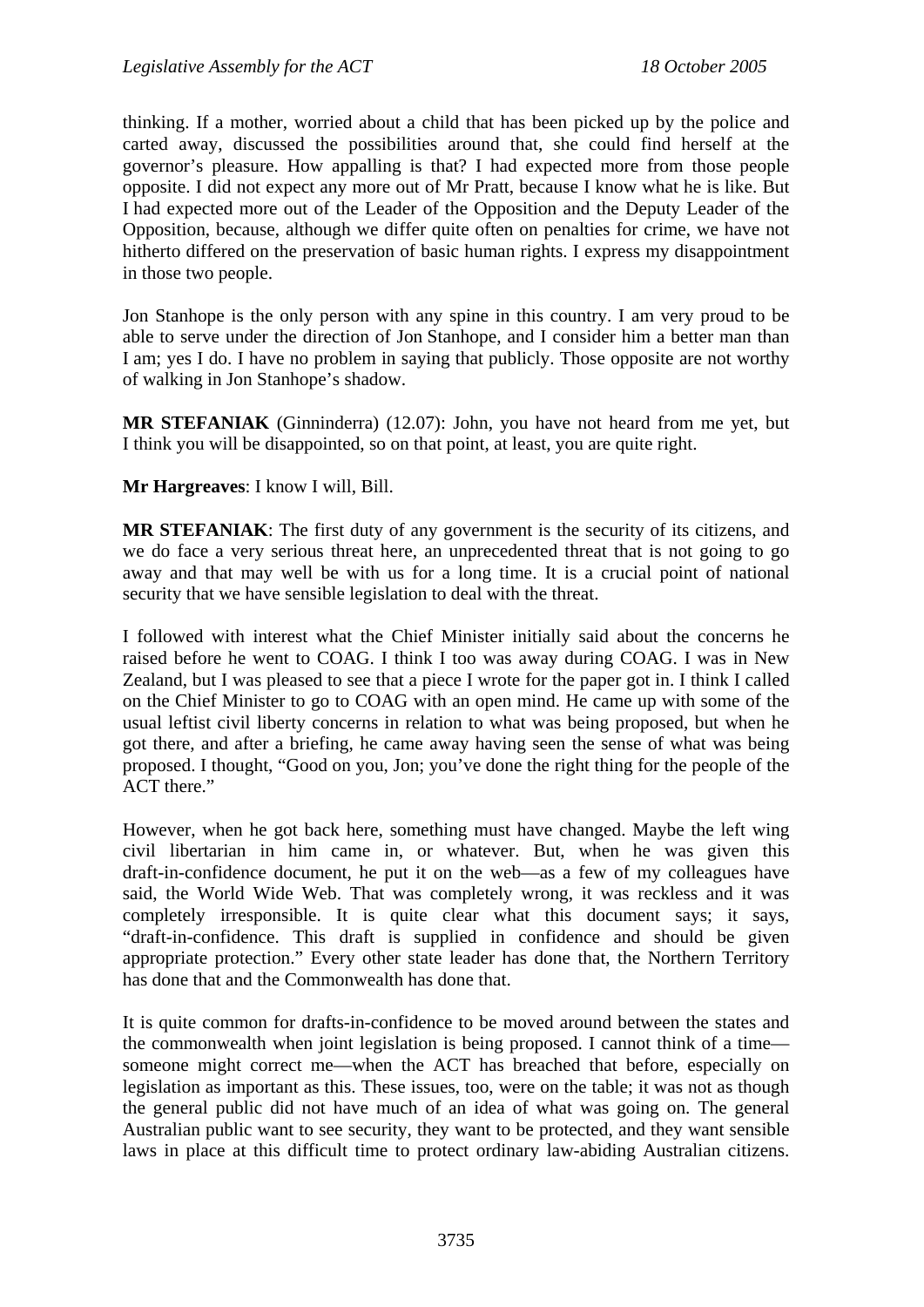And it seems that what the Chief Minister has done has maybe compromised that. That is a very, very great shame.

Difficult times call for difficult decisions. Yes, some of these laws are laws that you would not normally enact if you did not have a threat. I am pleased to see there is a sunset clause; I think that is essential in terms of protecting real civil liberties. But it is ridiculous for the people opposite to have their say about the effect this "may" have on people, in some extreme sort of circumstance that I find painfully ridiculous, when they completely forget about the fundamental rights of ordinary law-abiding Australian citizens, especially the right to live. What about that right? What about protecting the right of our ordinary, law-abiding citizens to live?

I will just go through a couple of points some members opposite have made in this place. Mr Stanhope reckoned he said to the PM, "Any package must be consistent with civil rights and the rule of law." The PM agreed. Mr Stanhope went to COAG and they had a discussion. Obviously, points people raised were taken on board and he went away happy with that. Then he went off on a tangent—unfortunately with him, he tends to go off on a lot of tangents—in relation to the referred laws, saying that the Commonwealth cannot pass this legislation without the cooperation of the states and territories. Quite so; so, if that is the case, why put it on the web? We have a number of laws where referred powers are relevant, and the states and territories cooperate with the Commonwealth on them. I cannot think of any instance where any of that was put on the web when it was a draft-in-confidence, as this document quite clearly states. So this is no different from legislation at a national level, and he misses the point totally there. This is about process.

Mr Quinlan made his usual comments on this and he stated a couple of classics. He referred to my attitude as "My Liberal Party, right or wrong". I think this party here in the territory has a fairly consistent policy of objecting to things done by the federal government of either political persuasion if we do not think it is in the ACT's interests or in the national interest. Certainly, a number of things were opposed when we were in government and there was a Liberal government federally. But this happens to be right; this happens to be sensible legislation for the protection of ordinary Australian lawabiding citizens.

Ted also made a comment and had a bit of a giggle about the grammar and spelling in some of the letters against Mr Stanhope. I think that is a bit of intellectual snobbery coming in here from the ALP and I am very disappointed to hear that.

Dr Foskey obviously likes what is happening; she mentioned some learned persons who were supportive of the Chief Minister's rationale in terms of opposing some of these laws. She used an argument by Chief Justice Higgins. I certainly would put on record that I completely disagree with what the learned chief justice said in relation to these laws. He and I have a very different interpretation of the law, fine man that he is, and I will not go any further than that.

**MR SPEAKER**: We won't comment on members of the judiciary.

**MR STEFANIAK**: No, I am sorry. It does not surprise me to see some of the other persons who have problems with these laws, and I will come back to that in a second. Mr Corbell rattled on about Mr Pratt being held without charge in Yugoslavia. That was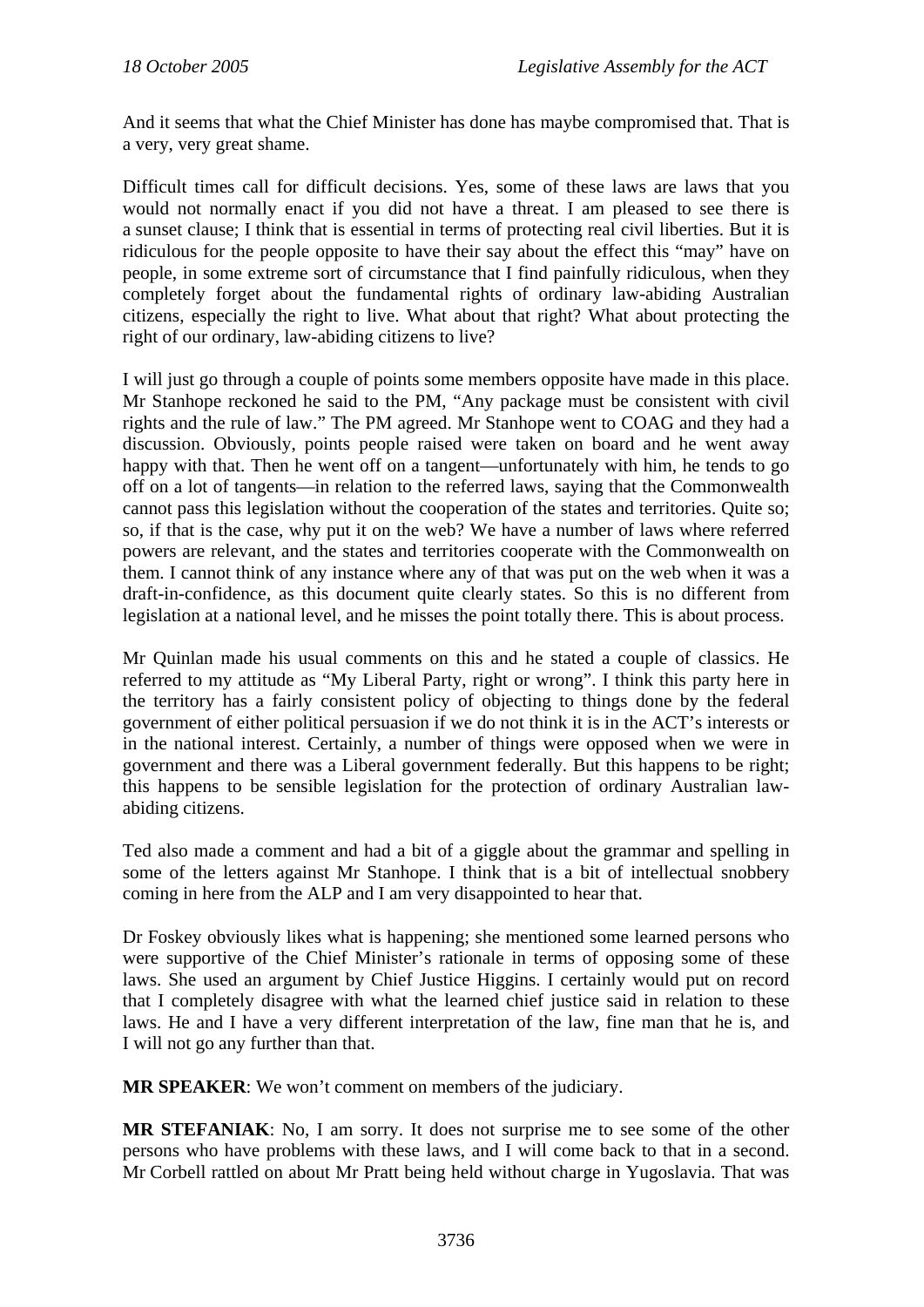under a dictatorship. We are not a dictatorship; we are a democracy. We do have protections—protections are implicit in these laws—and we do not have a police force or a security force that can run rampant over its citizens.

**Mr Pratt**: You can't see the point, can you? That was a murderous regime.

**Mr Hargreaves**: You were still without charge.

**MR STEFANIAK**: We have a very highly-trained body of men and women in the Australian Federal Police. That brings me to Mr Hargreaves because some of the things he said were quite disturbing. He prattled on about the Baxter detention centre and Hicks being kidnapped or something like that. He was not kidnapped; I think he was captured. He called the Chief Minister a chief lickspittle. How emotive and how ridiculous.

**Mr Hargreaves**: No, I didn't; I called the Prime Minister that. Please quote me properly, Bill.

**MR STEFANIAK**: He said that ordinary Canberrans will be affected and that they could just be pulled off the street—

**Mr Hargreaves**: Please quote me properly, Bill.

**MR SPEAKER**: Order, Mr Hargreaves!

**MR STEFANIAK**: He does not show much support or much faith in the police force that he has a responsibility to. That is a normal extreme, stupid interpretation of how these laws might affect people; it is the usual interpretation put up by some people on the left. They pick the most extreme possible way laws such as this could be used. They have no regard for the authorities that are going to interpret these laws and use them. They have no regard even for the judicial system, which will have the role of oversighting these laws. They have no regard for the parliaments that will also be reviewing these laws. I have great confidence in the Australian security authorities. I have great confidence in the highly trained and efficient men and women of the Australian Federal Police and the way they constantly use their discretion exceptionally well. I trust them to use these laws sensibly. Innocent Australian citizens are not going to be adversely affected by these laws. If these laws are breached in any way, they of course can be changed, and I have confidence in our authorities in interpreting these laws.

Mr Hargreaves then said, "The legislation is a joke." I do not even think his Chief Minister agrees with him on that score. He went to COAG and came away reasonably comfortable with what occurred there, so I doubt very much if even he is going to agree with that. As to releasing the document, Mr Hargreaves said there have been a lot of letters to the paper in favour of it. This is an emotive issue. There are probably quite a few people in Canberra, and perhaps even Australia, who would take the view that I think a lot of members of the Labor Party have taken—a misinterpreted leftist view, I would call it, a misinterpreted view about civil liberties; being overly concerned about the civil liberties of criminals, people who want to destroy our society, but really minimising the civil liberties of the vast majority of law-abiding Australian citizens who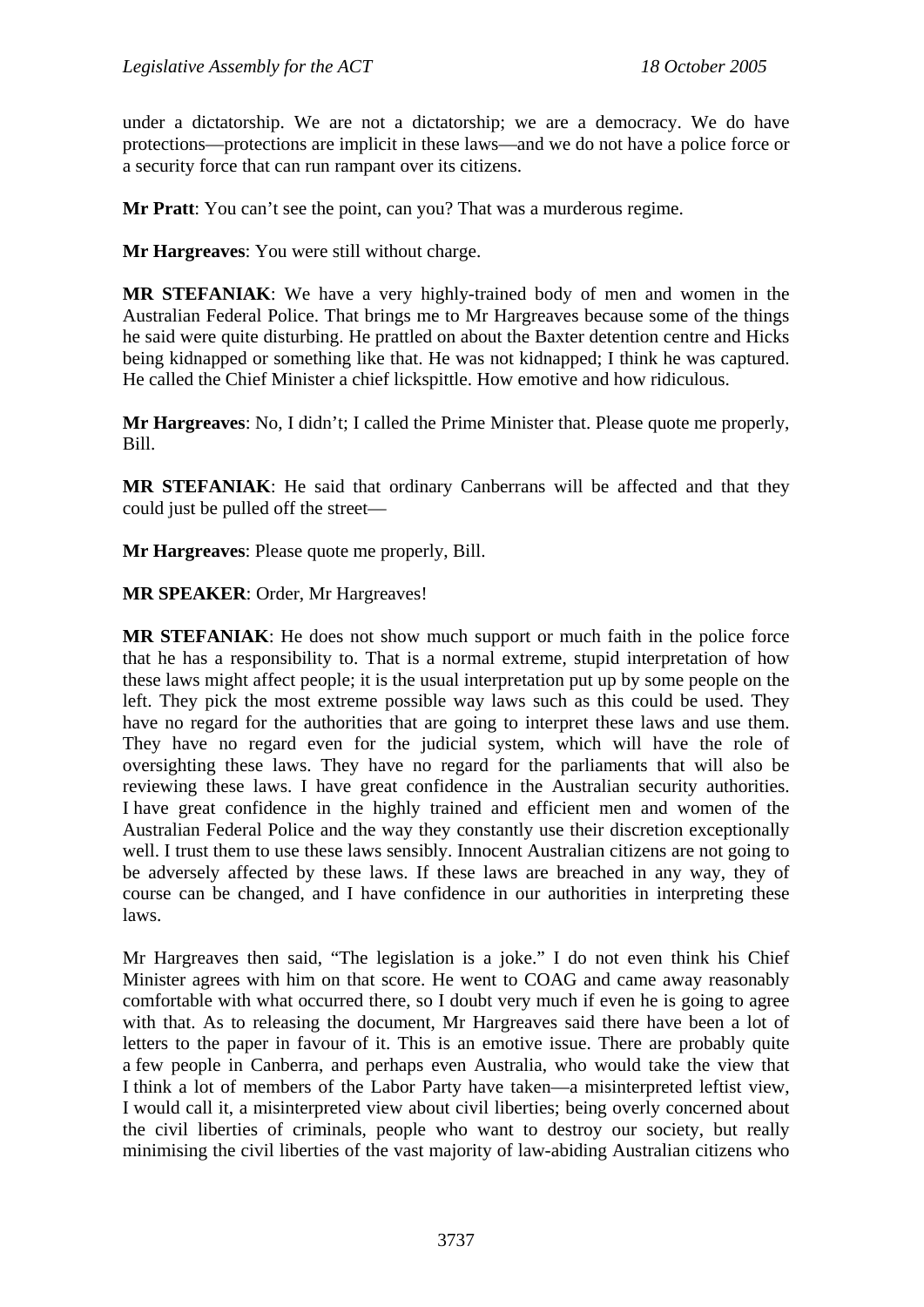have that fundamental right to live and to go about their business peacefully without fear of lunatics trying to blow them up, poison them, contaminate them or whatever.

We are dealing here with people who hate us, for very illogical reasons—people who want to destroy us. That is not going to go away. It is with us, unfortunately, for a long, long time. It is essential that we take precautions that protect our community and that will, hopefully, save innocent law-abiding Australian citizens from being hurt, from being maimed and from being killed.

It is unfortunate perhaps that laws like this are needed, but needed they are. It is also quite true that there is a sunset clause in the legislation; there are protections in place. The laws will be monitored, because we are a free country and we take pride in our freedoms. You people are completely missing the point.

**MR SPEAKER**: Order! The member's time has expired.

**MR SMYTH** (Brindabella—Leader of the Opposition) (12.17), in reply: We have heard from Mr Hargreaves that this legislation is a joke, but this is the legislation the Chief Minister agreed to. This is the legislation that the Chief Minister, the premiers and the other chief minister agreed to. Mr Bracks said yesterday, "I am pleased with the Prime Minister's comments where he said the legislation will have no more and no less than what was agreed at COAG." That is exactly what we would expect. This is what was agreed to at COAG.

I am intrigued that Mr Hargreaves would go on and say that Jon Stanhope is the only person with any spine in this country. I am sure somebody will pass that on to Premier Beattie, Premier Bracks, Premier Iemma, Premier Gallop, Premier Rann, Premier Lennon and Chief Minister Martin of the Northern Territory. Possibly they might even pass it on to Mr Beazley, Ms Gillard and Mr Rudd. Mr Hargreaves might even look around and talk about it with the rest of his cabinet colleagues, who obviously have no spine and do not stand for anything; they stand for nothing. It is pleasing to know that Jon Stanhope is the only person with any spine in this country.

I call on Mr Hargreaves to tell us what his definition of "spine" is, because when the opportunity came, when the time was there for Jon Stanhope to stand up, he agreed. He did not stand up; he did not say it was wrong. He agreed with all the other premiers and chief ministers that this legislation should go ahead, and that is what we are here about today. His opportunity to be brave—to have a spine, not to be gutless, not to be a jellyback—was in COAG. He came away from COAG convinced; it was only later on that he found the guts to make that legislation available, despite what is stamped on the top of it: "draft-in-confidence". This legislation should have been treated appropriately, and that is why we are here today: the lack of appropriate treatment of the legislation.

If the Chief Minister did not like this legislation, he should have said so on the day; but he did not. He went up there like the lion; he came home like the lamb. It was only later on that he found his courage to object to what was being done, and late on a Friday afternoon, instead of going out and making public what he was going to do, he dropped it on the Chief Minister's web site and put it out on the World Wide Web. Well, that is not courage—and Mr Hargreaves needs to look at his definition of courage.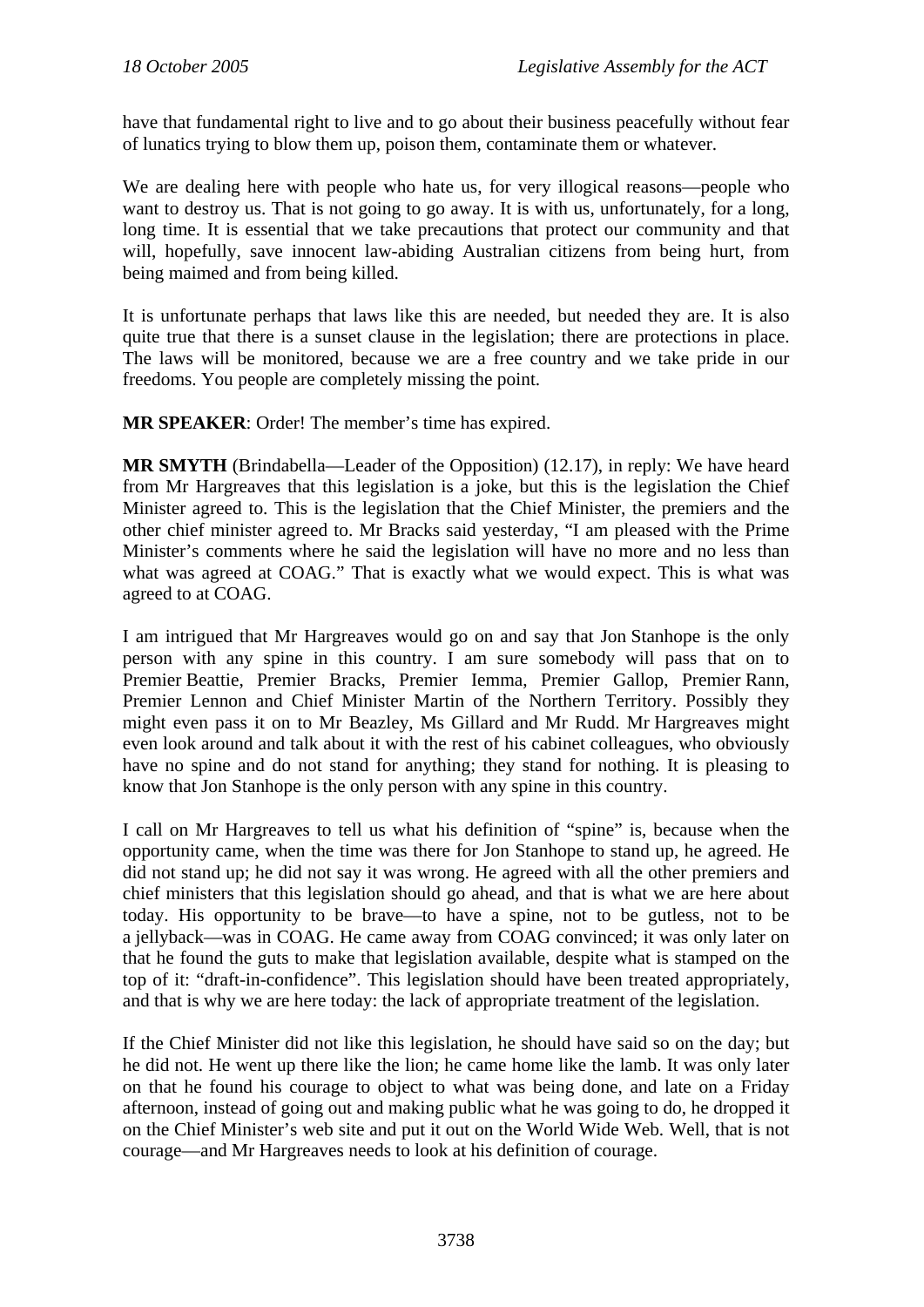The government misses the point. What this is about is releasing draft-in-confidence material, at the top of which it says, "This draft is supplied in confidence and should be given appropriate protection." If you do not understand what "appropriate protection" is, I can assure you that it does not mean posting it on the World Wide Web; that is not appropriate protection for a draft-in-confidence document.

The response we have seen from Premiers Beattie and Bracks and from Premier Lennon and from Premier Iemma is that they do not agree with Mr Stanhope's action either. I think all of them would say that they have concerns about this legislation. Anybody looking at the situation the world finds itself in has concerns about the legislation that has to be passed, is concerned that we actually have to pass such legislation. But those concerns should have been raised on the day, at COAG. It should not have been done late on a Friday afternoon, when people were zipping away for the weekend, in the hope that almost nobody would notice. If you are genuine, if you are absolutely genuine about consultation, why didn't you put out a press release and have a press conference to say, "I have serious concerns about this legislation, which are why I am putting it out for comment". No, he just put it on the web.

#### **Mrs Burke**: Sneaky!

**MR SMYTH**: "Sneaky", Mrs Burke says, and that is what it is. If you believed in this, that is what would have happened. It would have been the brave thing to do. It would have been the thing to do if you had a spine. This was a gutless way to release this legislation, and that is the point. What the government refuses to acknowledge is that a document was given in confidence, that document has been taken away from all of those who were working on it, in confidence, in good faith, and put out for a different sort of discussion.

Premier Lennon said that he has assured Tasmanians there will be time to debate the proposed anti-terror laws, and that time will come when it is tabled in the federal parliament. That is how it is normally done. It is worth reminding Mr Corbell that cabinet has to release this document, on the grounds outlined, which is, "This draft is supplied in confidence and should be given appropriate protection." Premiers and chief ministers are the only people who are provided the opportunity to view the legislation, and the Chief Minister really needs to understand what he has done: he has breached that confidence. That is the point that we seek to make: he has breached the confidence of the premiers and the other chief minister; he has breached the confidence of the Prime Minister; he has breached the confidence of the process. There will be time to debate this. Mr Hargreaves would contend that the Chief Minister has done the right thing, but that is just not the case.

Mr Quinlan made several points and he asked what was wrong with public consultation. Well, nobody is against public consultation at the appropriate time. Again I go back to what the Premier of Tasmania said: there will be consultation when it is appropriate, and that is when the negotiations at the high level are finished and there is a position that all of the states and territories can live with. Then it would be appropriate.

I have moved this censure motion because the Chief Minister was reckless in publishing the draft-in-confidence Anti-terrorism Bill. It is just a political stunt, it is just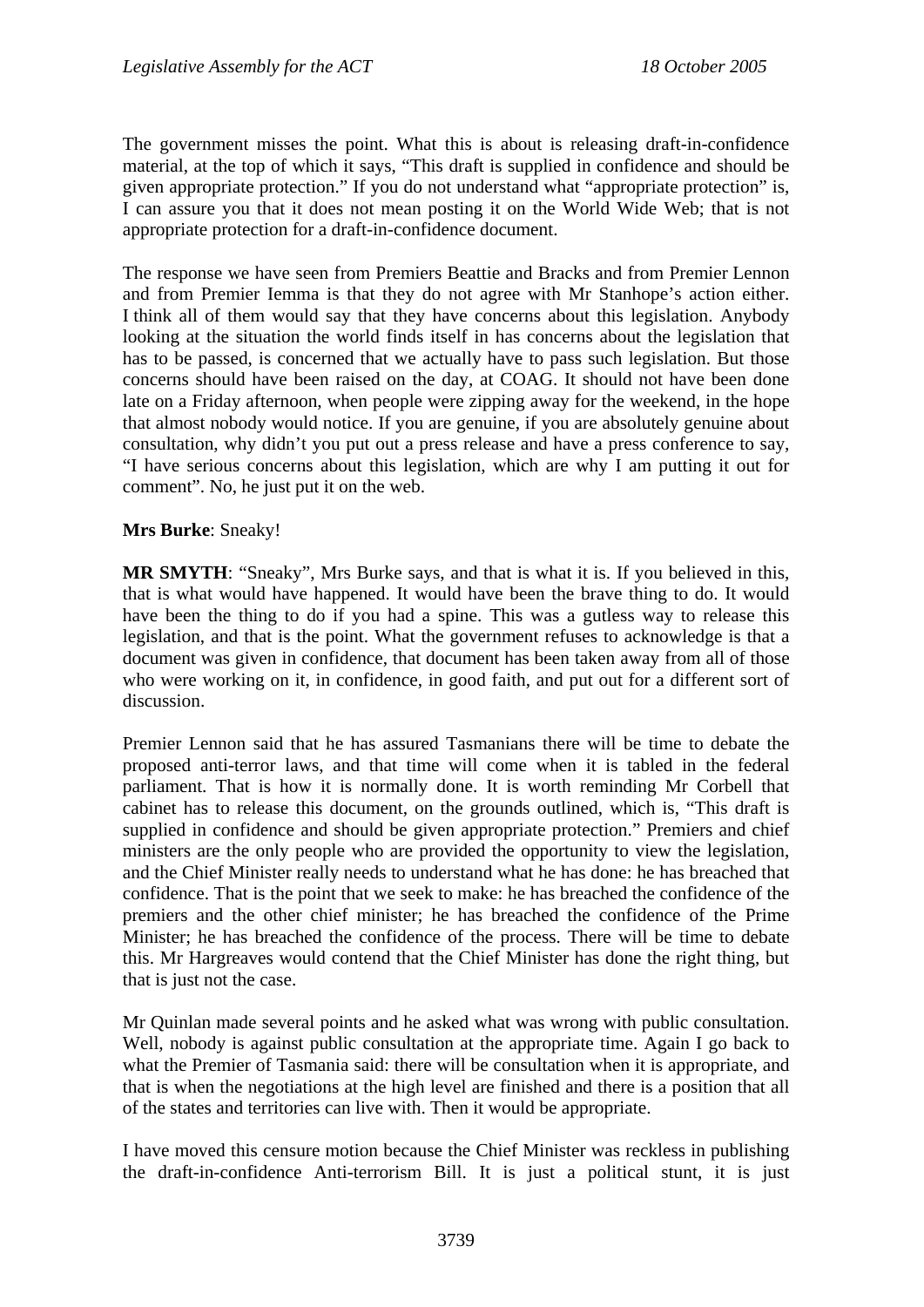<span id="page-31-0"></span>grandstanding, it is just getting attention and it is a salve to his wounded pride. He realised that he had to agree on the day with COAG, and I think this is a salve to his wounded pride, because he did not have the courage on that day to stand up for what he clearly believes. That the Chief Minister believes in it is not in question. That there needs to be a debate over this is not in question either. It is about when and where and how that should occur and that it should occur appropriately.

In terms of the Chief Minister jeopardising the faith and goodwill of the other state and territory leaders as well as the Commonwealth and embarrassing the ACT, I think that is clear from the ridicule in the various media outlets over the last couple of days, and the particular comments of his own Labor colleagues who have said they would not have done it this way. What he has done through this action is to expose the ACT to the ridicule of the other jurisdictions. This place often suffers from the fact that it is the small house in the shadow of the big house, as it is called, and it often suffers from being seen as potentially irrelevant. The case for this place is not helped by the Chief Minister acting in such a way, and that is why he deserves to be censured.

Question put:

That **Mr Smyth's** motion be agreed to.

The Assembly voted—

Ayes 7 Noes 10

Mrs Burke Mr Smyth Mr Berry Mr Hargreaves Mr Mulcahy **Dr Foskey** Ms Porter Mr Pratt Mr Gallagher Mr Ouinlan

Mrs Dunne Mr Stefaniak Mr Corbell Ms MacDonald Mr Seselja Mr Gentleman Mr Stanhope

Question so resolved in the negative.

## **Administration and Procedure—Standing Committee Membership**

**MR SMYTH** (Brindabella—Leader of the Opposition) (12.29): I move:

That Mrs Dunne be discharged from the Standing Committee on Administration and Procedure and that Mr Seselja be appointed in Mrs Dunne's place.

**MR STANHOPE** (Ginninderra—Chief Minister, Attorney-General, Minister for the Environment and Minister for Arts, Heritage and Indigenous Affairs) (12.29): This is a motion that does require some debate. We are very, very aware of Mrs Dunne's concern at being ambushed by her leader. In the interests of open and transparent government, I am not sure that it is appropriate for us to sign off on a motion such as this in an environment where Mrs Dunne has expressed absolutely no confidence in her leader. She has advised us of his propensity to ambush her.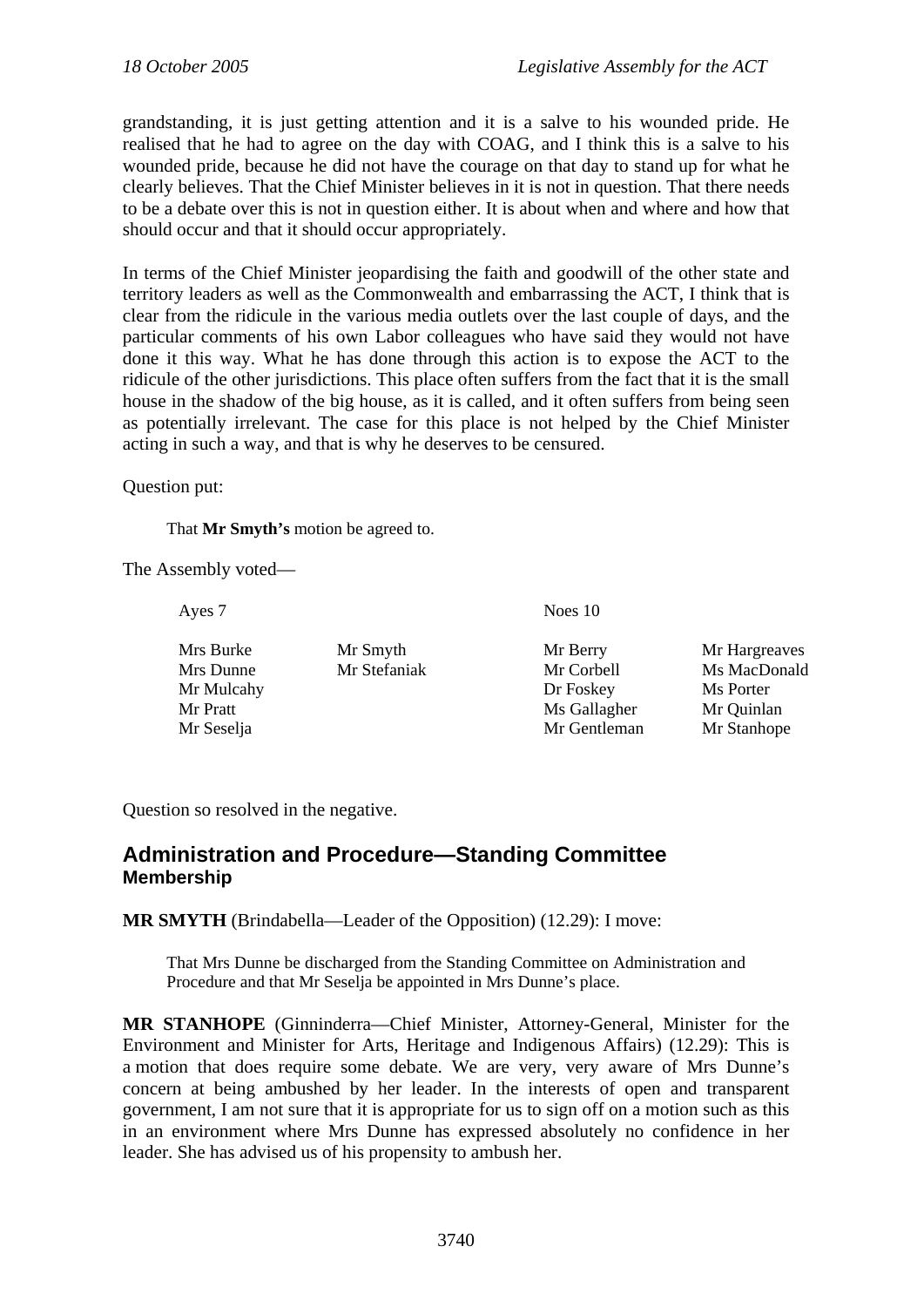<span id="page-32-0"></span>I must say I could not in all conscience agree to a motion such as this without some explanation and some understanding of the basis for this apparent further reflection on the capacity of Mrs Dunne. If this is another ambush, I think it only appropriate that we hear from Mrs Dunne as to whether or not she believes this is an appropriate step. Her removal from her position as opposition whip and manager of opposition business is to be now compounded by her removal from standing committees of the Assembly and leads then, of course, inevitably, to the question of whether or not she is to be removed from her shadow portfolio responsibilities. In a context where Mrs Dunne has expressed publicly her concern at being ambushed by the Leader of the Opposition, I could not agree to this motion until Mrs Dunne has been afforded an opportunity to indicate to us whether or not she is relaxed and happy and that this is a position with which she fully agrees.

*Debate interrupted in accordance with standing order 74 and the resumption of the debate made an order of the day for a later hour.* 

### **Sitting suspended from 12.32 to 2.30 pm.**

## **Questions without notice Bushfires—warnings**

**MR SMYTH**: My question is to the Chief Minister. In 12 emails, Emergency Services Authority planning officer Rick McRae attempted to warn the government of the grave risk of fire danger in the suburbs of Canberra. Just three weeks before the Canberra fires of 2003, which killed four people and thousands of animals and wildlife and resulted in the loss of 491 homes, Mr McRae wrote:

Fire fronts could move through gardens, and embers could start spot fires well within the suburbs.

Chief Minister, why did your government take no heed of these warnings?

**MR STANHOPE**: I thank Mr Smyth for the question. I do, of course, again note the comment—

**MR SPEAKER:** Order! This is—I have just put the paper down—evidence that is—

**MR STANHOPE**: That is what I was just about to say.

**MR SPEAKER**: before the coroner.

**MR STANHOPE**: Today, yes; questions are being asked about it today.

**MR SPEAKER**: I am disinclined to allow questions that go to evidence that is before the coroner today. I think that is an inappropriate use of question time. I think I will disallow the question.

**Mr Stefaniak**: I raise a point of order, Mr Speaker. In the course of the coronial inquest there will be evidence given to the court and matters will be laid before the court and, as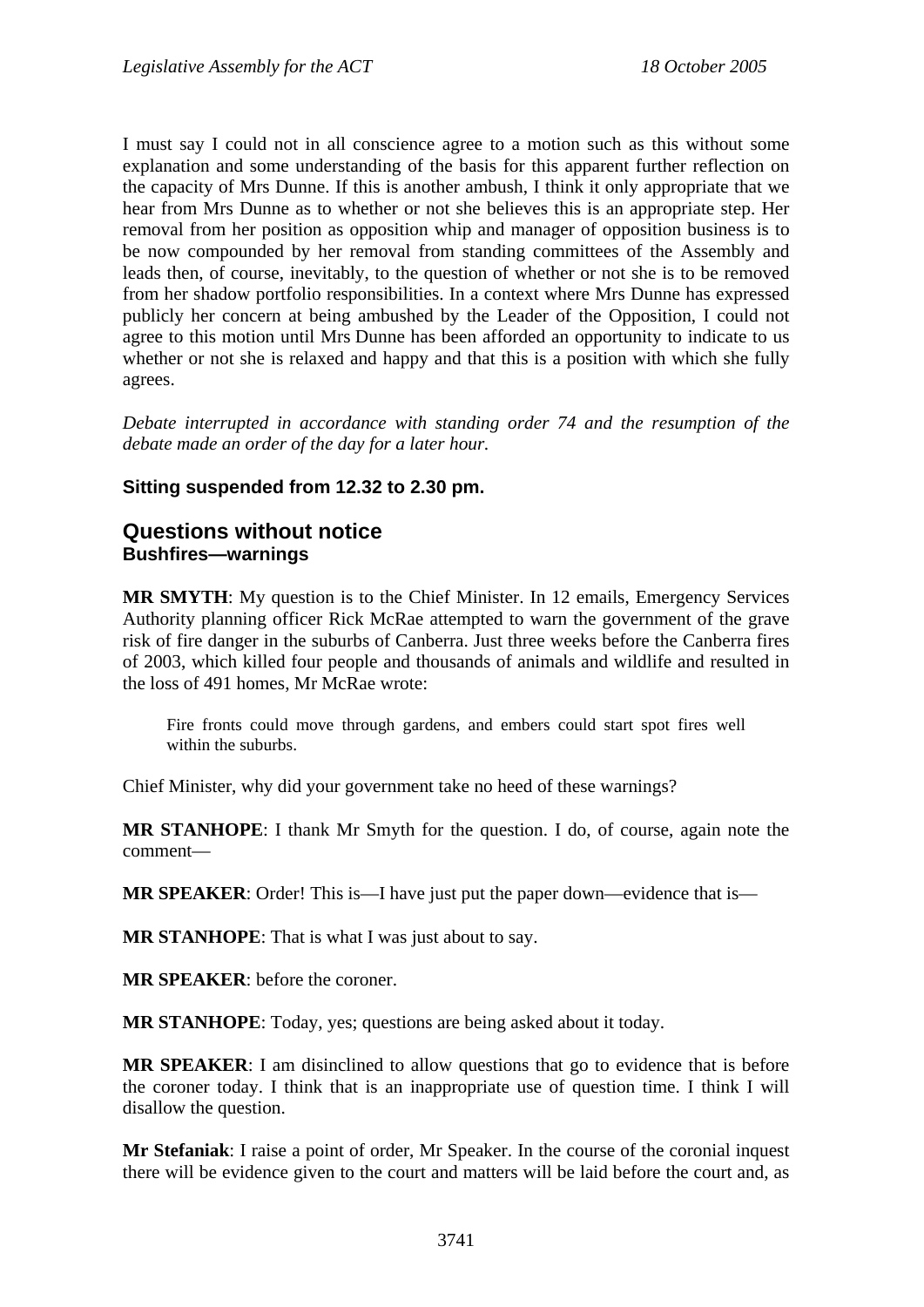<span id="page-33-0"></span>a result of that, questions will then be asked on matters that have already been heard before the court. This is not anticipating anything, or anything that is likely to prejudice the court; that is my submission to you. Rather, these are matters that have already been before the court and, therefore, I would submit that it is a perfectly legitimate question to ask. I just go back to the precedent that we followed in the last Assembly, in this very matter: matters would appear in court, matters would appear in the media as a result of that, questions would be asked in this place and no objection would be taken. There were no problems with that as far you, Mr Speaker, were concerned, and I think this fits squarely in that category.

**MR SPEAKER**: I am not as experienced as you, Mr Stefaniak, in matters that get before the courts, but I can see that this is evidence that the coroner might be interested in, and it will invite further interest, it seems to me. I think for us to get involved in discussing the matter would be an inappropriate use of question time. It is fair to assume that there might be further interest in these matters and, if you add to that a flavour created by questions in this place, I think there is a risk of prejudicing matters that the Coroners Court might be interested in.

**Mr Stefaniak**: Mr Speaker, briefly on that: I do note that my colleague's question was: why did your government take no heed of these warnings? The question of warnings has been well and truly in the public domain, probably for the last 18 months to two years, and I think that would make my colleague's question relevant.

**MR SPEAKER**: Far be it from me to anticipate what the coroner might say as a result, though. They might ask the question too. I think this gets too close to the coronial inquest, so I will not allow the question.

## **Industrial relations**

**MS PORTER**: My question is to the Minister for Industrial Relations. I note the recent media statements by the Prime Minister suggesting that the proposed federal industrial relations changes will improve the economy of Australia and, therefore, the territory. Are you aware of any contrary views?

**MS GALLAGHER**: I thank Ms Porter for the question. I have certainly heard the Prime Minister's assertions, as everyone in this chamber has—

**Mrs Burke**: On a point of order: is this matter not referred to on the notice paper currently?

**MR SPEAKER**: Unless you can draw my attention to something that is on the notice paper, no.

**MS GALLAGHER**: The Howard government suggests that his changes to unfair dismissal laws will result in job creation. He suggests that the current provisions cause a disincentive to firms taking on new workers and that as many as 77,000 new jobs will be created if the laws no longer apply to small and medium businesses.

He proposes to exempt businesses with under 100 employees from the law. This, of course, would exempt the vast majority of the 100,000 private sector workers currently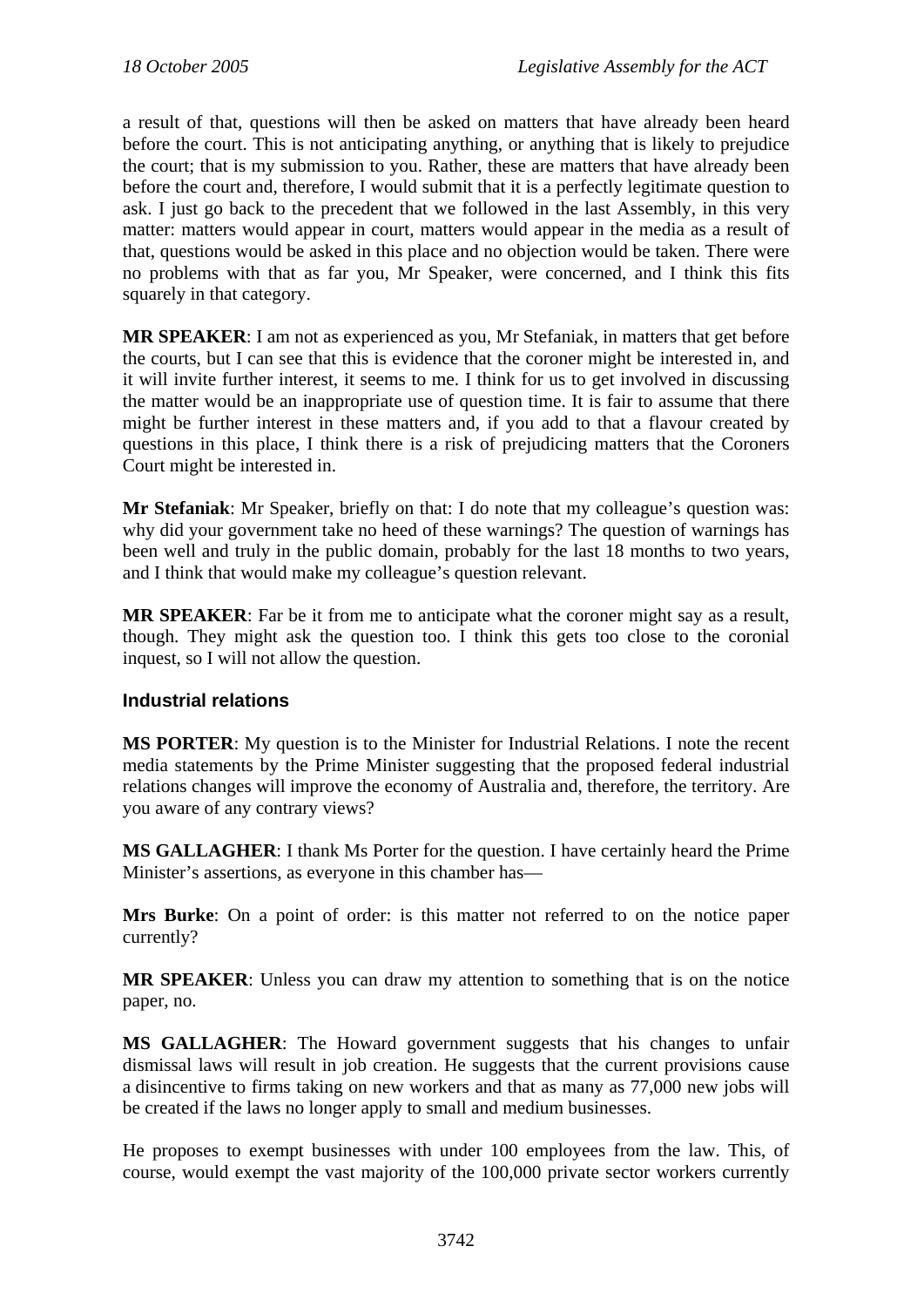employed in the ACT. Under the federal government's proposal, these workers will no longer have the option of pursuing an unfair dismissal claim if they are sacked, currently at a cost of around \$50, and will instead face up to \$30,000 in legal bills to mount an unlawful dismissal claim in the Federal Court.

However, a recent paper from the school of business at the University of New South Wales/ADFA shows that this is a fallacy. Instead, they have found the changes are likely to result in a tiny fraction of the numbers of jobs created quoted by the government. After a three-year comprehensive analysis, they found that the changes are likely to result in 6,000 new jobs if firms of 100 or fewer are exempted from both the state and federal systems—that is, across the country, 6,000 new jobs. The trade-off for this number is workers who are sacked unfairly face court costs of \$30,000 instead of a simple \$50 application fee, currently, before the Australian Industrial Relations Commission.

The situation is even more absurd when you consider that the two academics found the number of new jobs created under the federal system alone would only be 1,981, that is, the system that operates here in the ACT. When this figure is applied to the ACT private sector work force, you find that these changes are likely to create an average of just 68 new jobs in the ACT. This is not surprising when you consider that we already have the highest labour force participation rate in the country, at 71.9 per cent, which is 7 per cent above the national average. There is clearly nothing wrong with the current industrial relations system in the territory.

The federal government is expected to spend \$100 million promoting these changes across the country. If we assume the 6,000 new jobs will be created across the country, each of these jobs will cost the commonwealth government around \$16½ thousand. At that rate, the Howard government may as well employ those 68 directly in the commonwealth public service. Under these changes, \$16,000 will probably be the annual wage for an AS06.

Mr Speaker, you might wonder how these changes will operate in practice. We need only to look at the government's WorkChoices propaganda for an example. On page 20, we learn about poor Eric who believes his employer coerced him and several other employees into signing a collective agreement. He contacts the Office of Workplace Services with his complaint, and they proceed to prosecute Eric's employer. Of course, this will be a major change in strategy for the Office of Workplace Services, given that they only prosecuted two employers last year. Eric's boss is very unlucky.

Unfortunately, a line seems to be missing from the Eric example. The line missing might be: because Eric blows the whistle on his boss and dobs him in, he is therefore sacked unfairly and, because Eric is paid such a measly wage, he cannot afford an unfair dismissal action. As Eric's workplace has fewer than 100 employees, it is not subject to unfair dismissal laws and Eric, therefore, has no choice but to leave without argument, creating, of course, one more extra job for the economy. So we have 6,001 additional jobs. Economic growth in action! Where to for Eric? We need only to read about the infamous Billy, on page 15 of the same document, who gives up everything but the kitchen sink to get a job.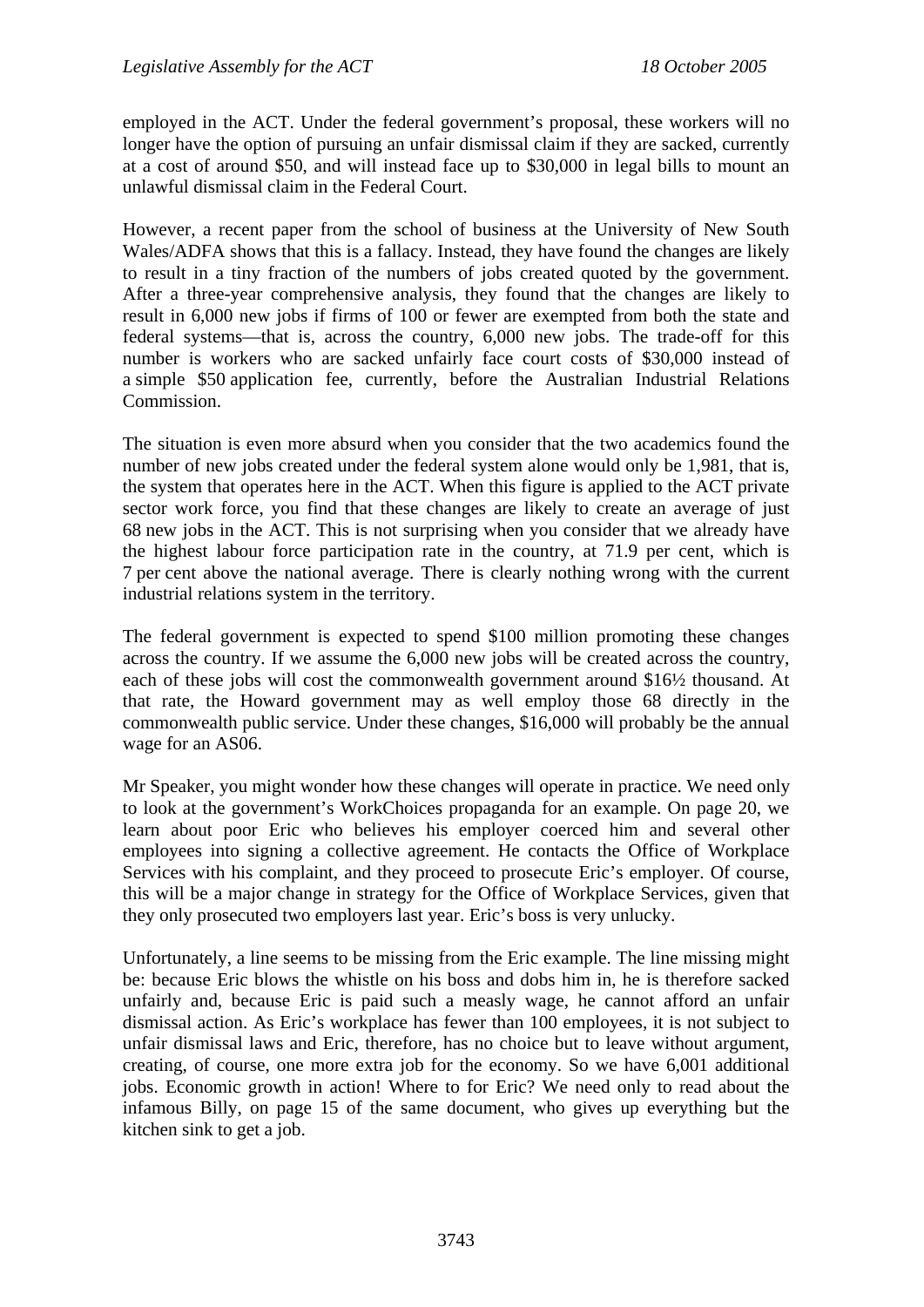<span id="page-35-0"></span>However, it is not just the independent academics who are pointing to the mistakes in the federal government's thinking on the impact these changes will have on the economy. Mr Mark Wooden is a prominent right-wing economist who has done extensive research for the Business Council of Australia and is a prominent cheerleader for industrial relations reform. In a major embarrassment for the federal government, he, too, is opposed to the federal government's changes. He points out that the government's unfair dismissal proposals—

**MR SPEAKER**: The minister's time has expired.

**MS PORTER**: Minister, can you inform the Assembly of the effect of similar changes when they were introduced in New Zealand?

**MS GALLAGHER**: When similar reforms to those proposed by Howard were introduced in New Zealand in the 1990s, they had a disastrous effect on productivity. David Peetz, a professor of industrial relations at Griffith University, examined the New Zealand economy from 1991 to 1996, when the country undertook a major reform of its employment landscape, including a strong push for individual contracting. In the same time period the Australian Labor government remained committed to collective enterprise bargaining. In comparing the two countries, he found that, during this period, Australia had considerably higher productivity.

The drop in New Zealand's productivity was due to employers switching from capital-intensive methods of production to cheaper labour. This led to a growing skills shortage, as employers lost the incentive to invest in a largely disposable work force. Today, New Zealand's Treasury working papers openly question the economic benefits of a deregulated labour market.

In short, with each day, more and more evidence is emerging which suggests that the federal government's proposed IR changes will have a negative impact on Australia's and, no doubt, the ACT's economy. We here in the ACT government will do all we can to protect ACT workers from these changes, and I look forward to making announcements in the coming months on the steps we will be taking to make sure that the Canberra community is protected.

## **Anti-terrorism legislation**

**MR STEFANIAK**: My question is directed to the Attorney-General. It was reported in the *Canberra Times* on Wednesday 28 September that, after confidential briefings, you changed your mind about supporting the commonwealth government's anti-terror legislation. You were reported as saying:

The advice which we received is that there are people in Australia of enormous concern. Faced with blunt advice … that we do indeed face grave concerns in Australia, it really isn't possible for any head of government to turn away and to take some other advice or to make some personal judgment on how serious the situation is, the situation is serious.

So why, after signing up to it, did you breach confidentiality by putting the commonwealth government's legislation on the web?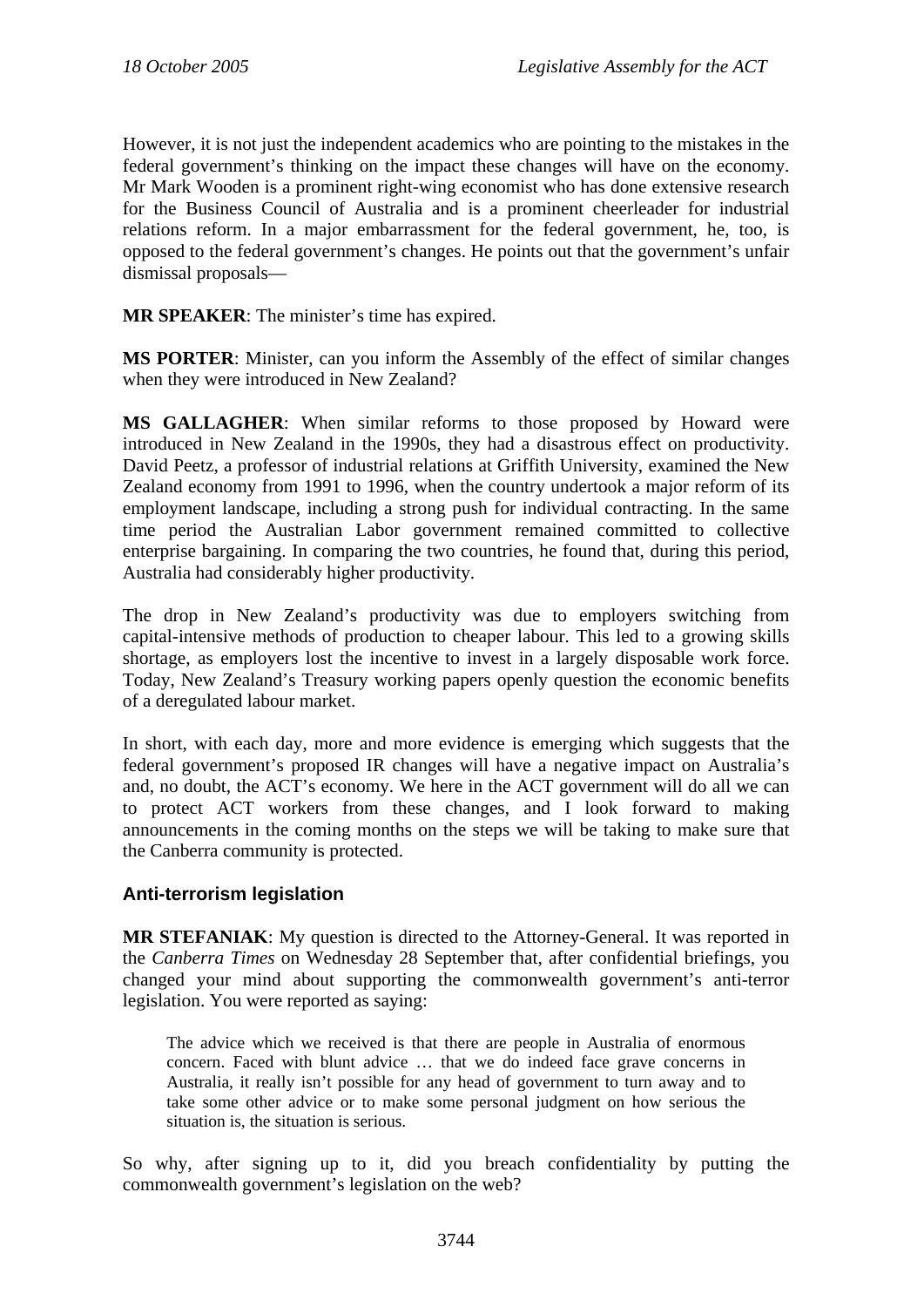**MR STANHOPE**: In the preamble to the question, Mr Stefaniak asserts a claim or a report that I had changed my mind at the COAG meeting at the end of September. In fact, at no stage have I changed my mind. The position I took to the COAG meeting was that I was seeking a justification from the Prime Minister and his advisors on the necessity of the legislation and that, if that justification were provided, I would support the legislative proposals, subject to their being human rights compliant.

At no stage prior to the COAG meeting did I say I would not support the proposals that the Prime Minister had on the table—at no stage. To preface a question with "you changed your mind" is a distortion of the truth. In fact, it is not true. I did not change my mind. I know that this assertion or allegation featured in the debate this morning, and it is simply not true. I challenge you to point to evidence that I changed my mind.

I went to the meeting at COAG saying that I was looking for the Prime Minister to justify his proposals. I then said that if they were justified and I accepted them, I had a number of issues around civil liberties and human rights on which I would require some undertakings from the Prime Minister and the commonwealth before I could support the package. That is the position I took to the meeting. That is my position; that is the truth of it.

Your question is based on a falsehood. It is always difficult to answer a question when it comes from a position that is not true. It is very much a feature of questions here: "Chief Minister, here is such a statement or allegation", which happens to be untrue. The question then follows—an assertion that is simply not true.

I explained it this morning. I have explained it ad nauseam over the past four days. I am very happy to have the opportunity to explain it again. It needs to be understood. I fear based on the fact that I went through this in detail this morning and have on a number of occasions over the past few days—that the shadow attorney and his colleagues do not understand the process of referral of powers. They essentially do not understand the constitutional arrangements that apply between the commonwealth and the states. They do not understand that the law that we are discussing, namely the anti-terrorism bill, is a creature of referred constitutional lawmaking power from the states and territories to the commonwealth.

At no stage in this process did I, as Chief Minister of the ACT, hand to the commonwealth or the Prime Minister any authority over the status of this legislation. I did not say to the Prime Minister, "Prime Minister, yes, I've agreed to a broad outline or a broad framework of laws that you may now go away and draft and I now wash my hands of the process completely. I leave it to you to consult. I leave it to you to determine the content of the legislation." I did no such thing.

I said to the Prime Minister at COAG—I actually used the words in the meeting—"As you know, Prime Minister, in relation to this particular proposal, and indeed in relation to all legislation, the devil is in the detail." That is what I said to the Prime Minister: "The devil is in the detail." I then asked that COAG be reconvened, but I lacked the numbers on the day. I was unsuccessful in that request.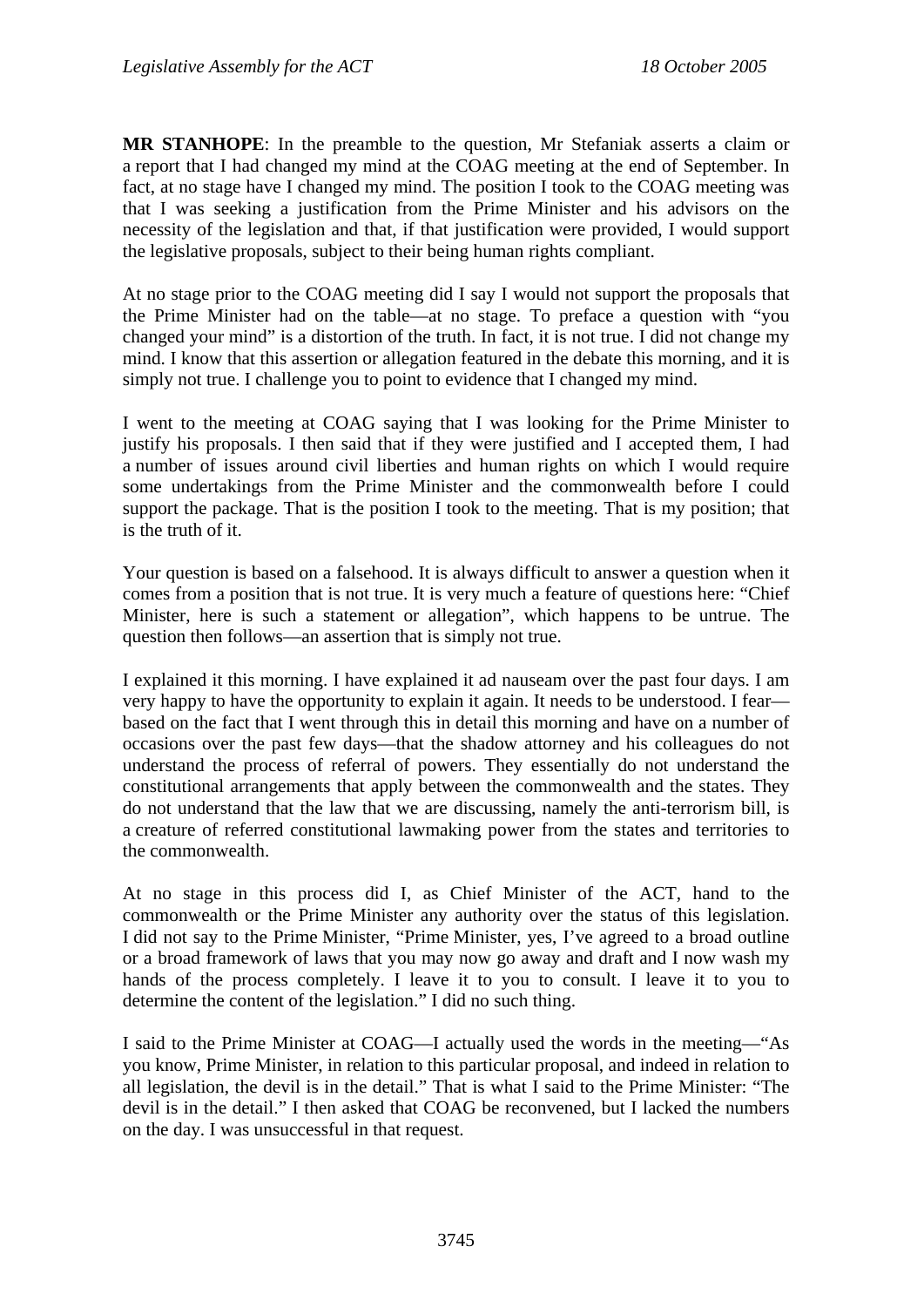So we come to this pass. The legislation is now being dealt with essentially out of session. COAG is not to be reconvened and we are now going through an approval process of the bill—our bill; the legislation of the states and territories, which is being developed almost in an agency capacity by the commonwealth—in which we, the states and territories, come to a formal position, which we will convey to the Prime Minister in response to a request from him for us to do so on whether we are prepared to support the legislation.

As I have indicated, I am not prepared to sign off on this piece of legislation. That is the end of it. Once it is introduced, the role of the states and territories is at an end. In order for me to sign off on this legislation, I want external advice; I want advice from my own officials; and I want to take the people of Canberra into my confidence.

**MR STEFANIAK**: Mr Speaker, I have a supplementary question. Can you explain to the Assembly the meaning of the term "draft in confidence"?

**MR STANHOPE**: It needs to be understood that the shadow attorney obviously does not understand or has not listened to what I just said. I can go around stamping anything on any document anywhere around town. I could walk into a shop across the street and stamp on the cover of a book "draft in confidence", but it would have absolutely no force or effect.

The Prime Minister can purport to stamp on a piece of legislation developed collegially "draft in confidence", but he does not have the capacity or the authority to stamp it, on my behalf, on a piece of legislation in relation to which I have a stake. The Prime Minister can stamp "draft in confidence" on anything he wants, just as I can. But he cannot, by simply stamping "draft in confidence" on a piece of legislation in relation to which I have a stake and in relation to which I am a stakeholder, expect me to be bound by it, just as, if I were to stamp on a document that you produced—for instance, your Liberal Party membership list, of which I have a copy—if I were to stamp "draft in confidence" on your membership list—

**Mr Stefaniak**: I hope you do that.

**MR STANHOPE**: Precisely. Mr Stefaniak advises me to do precisely that. But would he then actually regard himself as bound by the "draft in confidence" that I might put on the Liberal Party membership list? Would he or would he not? He would say, "Well, that's illegitimate. You have no authority over the Liberal Party's membership list." You might even insist I do not have a right to have it, but I have it. I might stamp "draft in confidence" on it. Would you take any notice of that? Of course you would not take any notice of that. You would regard it as a completely illegitimate exercise of power by me in relation to something over which I have no power.

That applies precisely to this legislation. I can wander around town stamping "draft in confidence" on anything I see. But if it is an illegitimate exercise of any power or authority I have in relation to that document, of course, everybody else will simply ignore it. I and all the states and the Northern Territory have an equal stake in this piece of legislation with the commonwealth: it is a joint legislation-making process. The legislation was developed as a result of a reference of ACT constitutional power, just as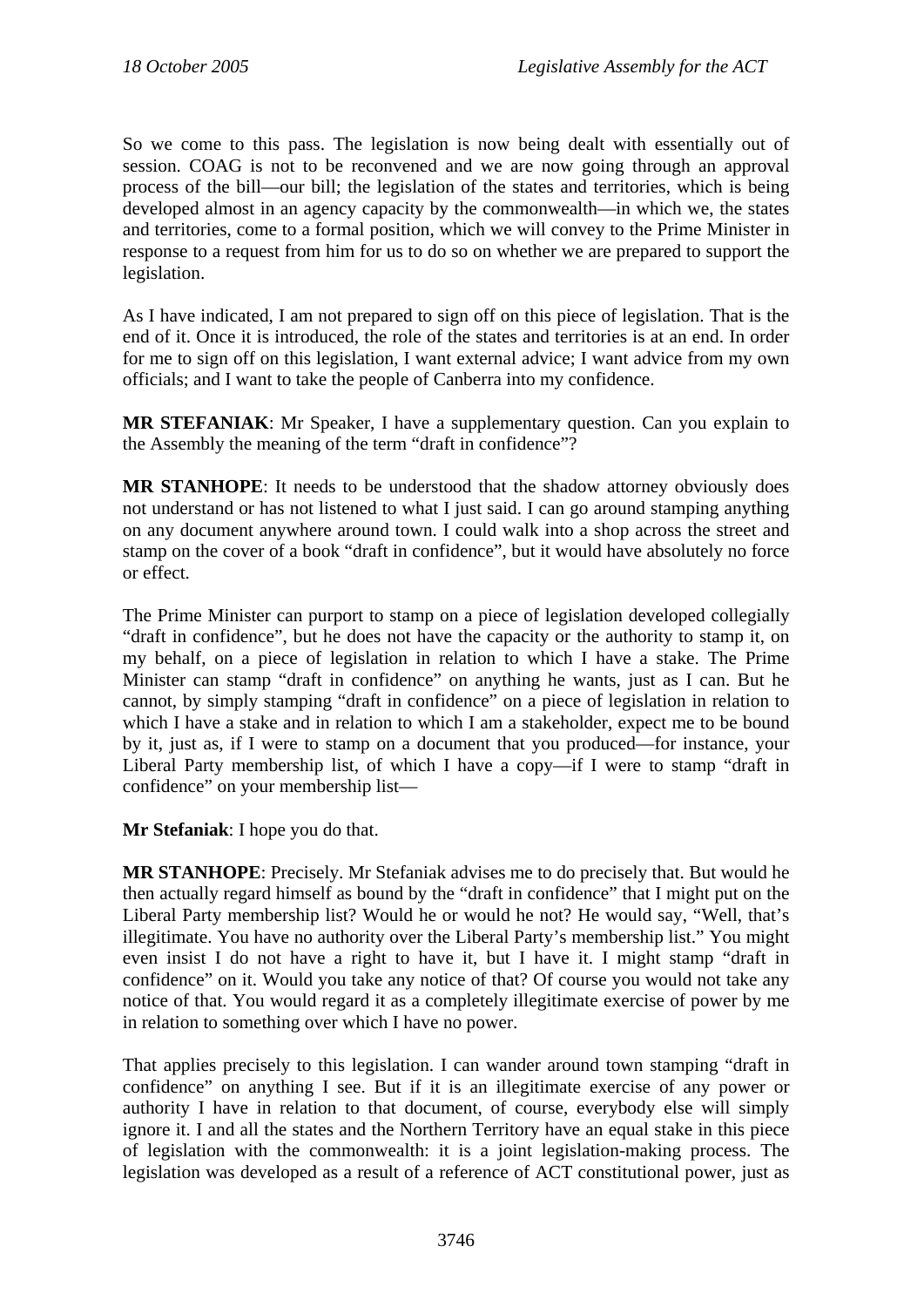it was of the states and the Northern Territory. The bottom line is that I simply do not accept the legitimacy of the assertion by the commonwealth of sole authority over this bill.

**Mr Stefaniak**: Everyone else does though. Everybody else respects it Jon.

**MR STANHOPE**: Everybody else might; I do not. I simply do not accept—in relation to a piece of legislation that requires my authority for it to be made—that I cannot treat it in any way I deem fit. That is precisely what I have done. I have sought advice from my officials; I have sought advice from external experts; and I have invited the entire ACT community to respond to me if they so wish.

I have shown the people of Canberra the respect due to them. They are worthy of this respect. They have a right to know what legislation the government of the ACT is agreeing to on their behalf. This is a remarkable proposition: that a government can be excluded by another government from consulting with its own people in relation to law for which we, this government, are personally responsible.

Mr Stefaniak, you and your colleagues are shouting for this community to hear, "We do not think you should know what law we are entering into on your behalf." What a remarkable thing to scream from the housetops: "People of Canberra, the Liberal Party of Canberra does not think you deserve to know. We would have preferred to have kept this law secret from you. We do not want you to know or understand what provisions we are entering into on your behalf. We, the Liberal Party of Canberra, do not want you to think about the extent to which this dramatic law impacts on your civil liberties, your human rights and on the rule of law in your community, Canberra, and in the whole of Australia. We, the Liberal Party, don't want you to know we put our trust exclusively in the Prime Minister of Australia and, of course, into his backbench colleagues such as Senator Humphries."

## **Bushfires—warnings**

**MR PRATT**: My question is to the minister for emergency services. Minister, in 2002 the Emergency Services Authority was anticipating that the 2002-03 fire season posed a grave risk to the ACT. As a result, they applied for funding for two extra officers for planning and community education and to increase aerial firefighting capacity. This application was rejected and, indeed, your government cut its budget by two per cent. Why did your cabinet reject this bid then for additional funding, given the warnings from experts that the ACT faced a grave threat from bushfires at that time? Why did your government cut the ESB budget by two per cent, limiting its ability to respond to this grave threat?

**MR HARGREAVES**: I was not there at the time, but the Treasurer was there. I would ask the Treasurer to give the financial details in his answer.

**MR QUINLAN**: To some extent, I will take this on notice to get the exact detail. When I pick up the *Canberra Times* and read a headline like the one this morning, my immediate reflex is to read the story and find out the real story. Of course, way down below, there was a story about spot fires, not firestorms. In relation to the funding, alarm bells rang immediately, as they do quite often these days, so I wonder how accurate that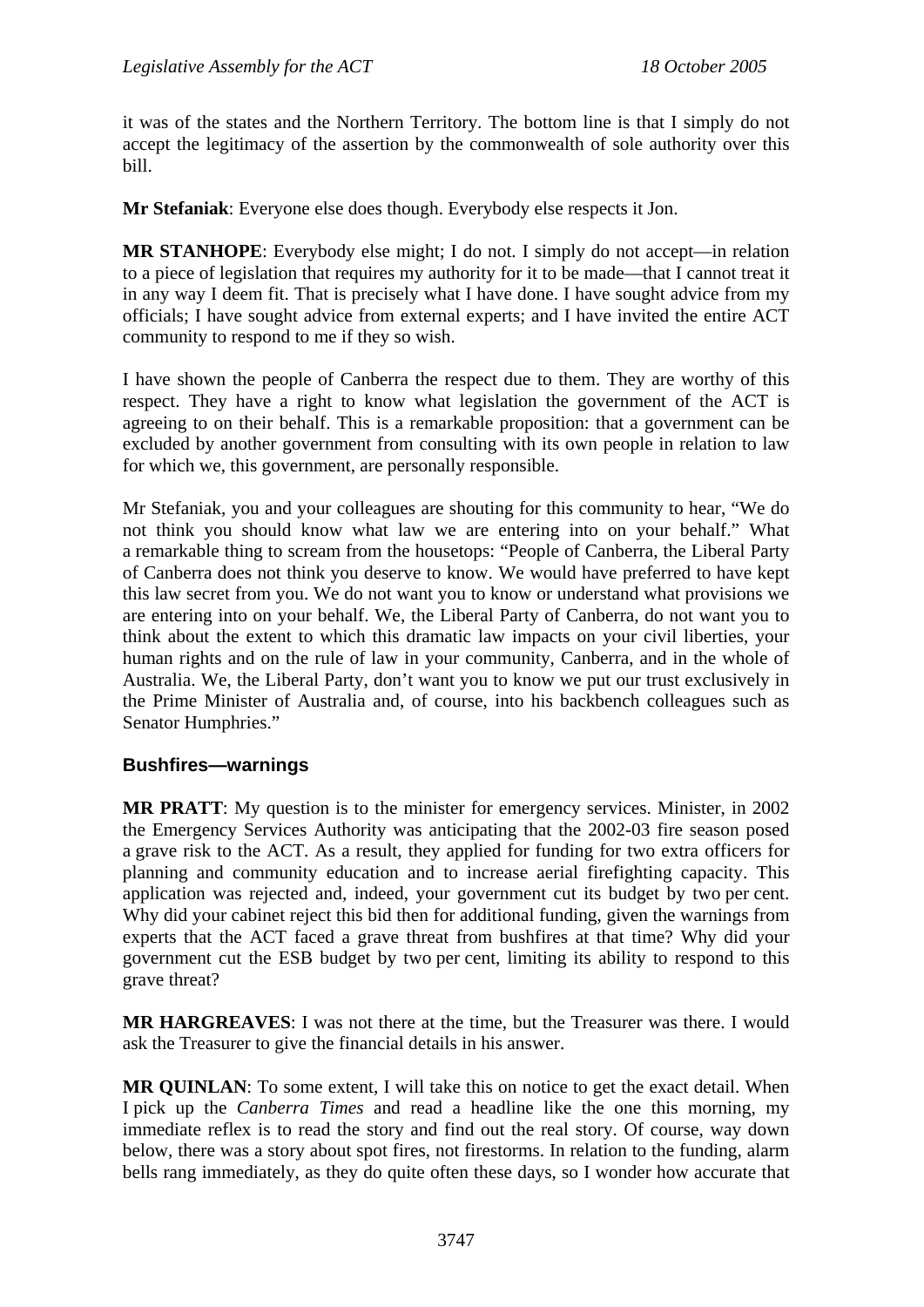report was. I do not know, Mr Pratt, whether you bothered to do any verification yourself; or do you take literally what you read in the paper and say, "I will now build a proposition on that basis"?

As far as I have been advised so far—and we will make sure that we review the paperwork—there was not a request for two extra staff for education and whatever the claim was in the paper. That is not a matter of record. It may have been in preliminary papers. We will have a dig around and see if we can find it, but we have not seen that proposal. One of the other things you must remember is that the justification—every department writes, quite often, a fairly flowery justification—for additional funds referred to relates to the budget that was being put together for 2002-03, or 2003-04.

**Mr Pratt**: Shall we take 2002-03?

**MR QUINLAN**: It was 2002-03—the back half. I think the *Canberra Times* is referring to requests for additional resources to be considered in a budget that would come down some four months after the fire we are talking about.

**Mr Pratt**: Are you saying it is 2003-04?

**MR QUINLAN:** I will check all this, but I think the requests put forward related to and emerged at the end of 2002. They were amongst all the paperwork—I do not know if you have ever seen it but it is quite horrendous—that comes through with various propositions put forward for budget. In a stack of initiatives this high to be considered for the budget to be brought down in May 2003, there were a couple of requests for additional funding, as far as I know. One request was for fire brigade logistic support capability—additional funding for a specialised logistic support capability to deal with chemical, biological and radioactivity. The other request was for an upgrade of the communications systems.

Those are the ones I have on record. As fate would have it, the one for communications was approved and, as you are probably aware, there has been an ongoing investment in communications within the Emergency Services Authority for some time. Communication capability fell away in previous years. At this stage I do not have a record of a claim for additional people for fighting spot fires or whatever. It is a bit of a pity that the way a story can be interpreted, obviously by people like yourself, and conclusions drawn do not really give the true picture of what happened. There may have been, within the communications, some discussion about spot fires or where it was considered that additional funding was needed but it was not, I do not think, expressed with the urgency of, "You must do this now." It was about the budget process that, of course, starts about November and rolls through to May of the following year.

## **Anti-terrorism legislation**

**MRS BURKE**: My question is to the Attorney-General. By putting on your web site the commonwealth's in-confidence, work-in-progress draft anti-terrorism legislation that is already superseded, have you not caused unnecessary alarm in the community? Will your own proposed anti-terrorism legislation not have the effect of watering down the government's ability to prevent terrorism?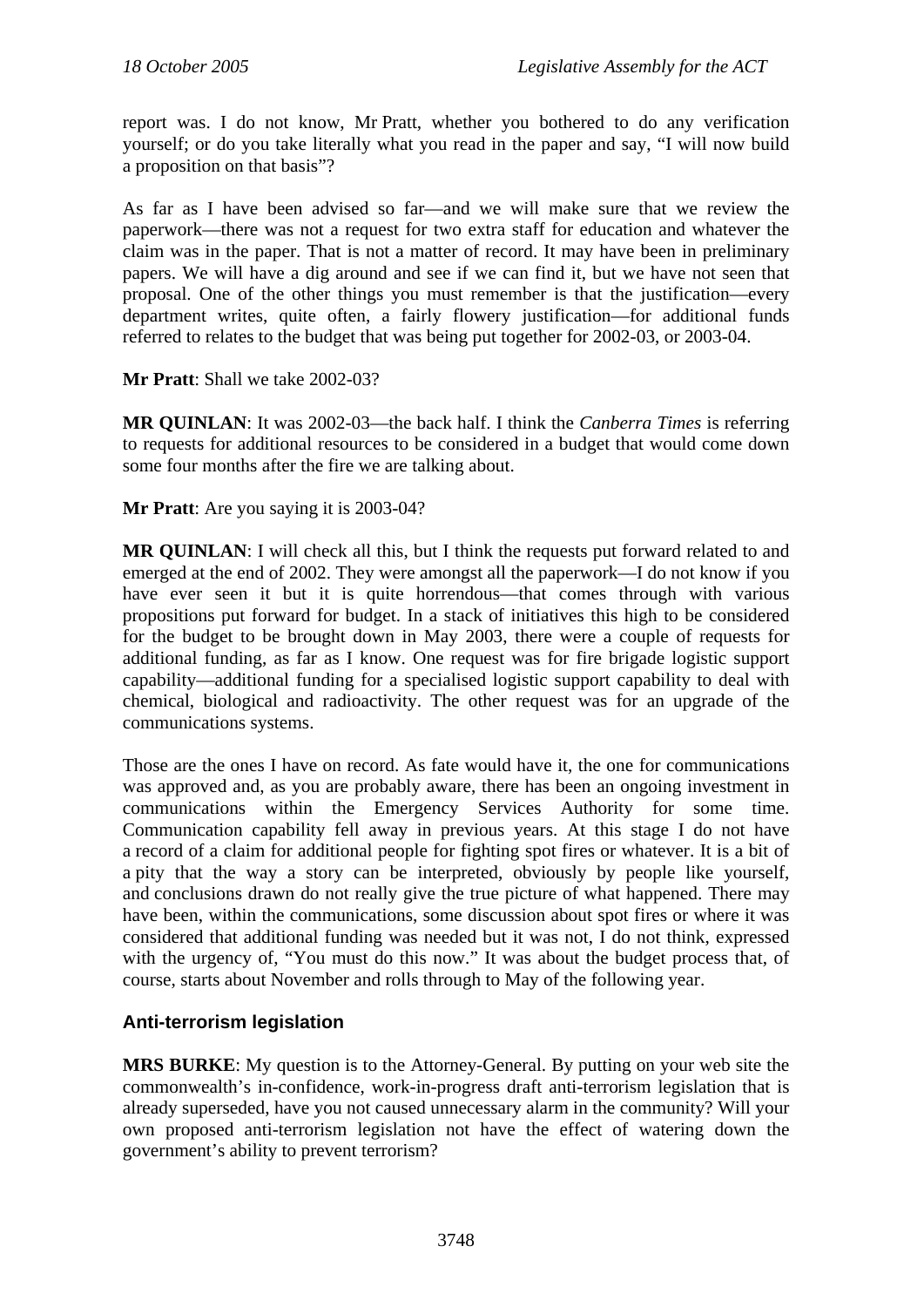**MR STANHOPE**: I have detected a high degree of alarm at the spineless lack of support for human rights and civil liberties by the Liberal Party in Australia. I think that there is a very high degree of anxiety around the complete lack of support by the Liberal Party, as expressed by the attitude that we have seen displayed today in this place to deeply held Australian values. I think that there is genuine anxiety and concern within the community about the way in which the Liberal Party in particular, over a number of years, has treated the Australian community, particularly people marginalised within Australia, in a quite contemptible way.

In letters that I have received over the last few days, for instance—700 or 800 letters and the hundreds of telephone calls that have been received in my office, there has been constant reference to anxiety about the Liberal Party's attitude to refugees, to Cornelia Rau, to David Hicks and to Mamdouh Habib. The complete abrogation of any commitment to human rights or even to human dignity by the Liberal Party is a matter of grave concern to Australians, as are the nature, values and morality of the Liberal Party's policies, most particularly the federal Liberal Party's policies, in those areas to the extent that they constantly demean and devalue Australia's commitment to things such as the rule of law, civil liberties and human rights.

Yes, Mrs Burke, there is a significant degree of anxiety within the community about your behaviour and the behaviour of your party, as reflected in issues such as the children overboard saga, the locking up of children behind razor wire in refugee camps, the deportation of Australian citizens without any sort of justification or checking, the failure of the federal government—the only Western government in the world to do so—to seek the release of its citizens from the concentration camp at Guantanamo Bay, and a raft of similar—

**Mr Stefaniak**: That's lovely! It is an insult.

**MR STANHOPE**: How else could you describe it? David Hicks, an Australian citizen, has had four years of incarceration without access to a lawyer, without being appropriately charged or brought before a court with the capacity to try him consistent with the rule of law, and the Liberal Party in this place is prepared to support that.

The great irony, of course—and I do find it the finest irony—is that of the seven people in this place supporting that is a person who was detained without charge and incarcerated, and who rails against his incarceration, the fact that he was detained without charge. He stands in this place and supports policies such as the detention without charge for four years of an Australian citizen and yet continues to rail against his own experience. Of course, we will not go into the attitude or response of his co-incarcerated in relation to that and the particular feelings that they are continuing to suffer as a result of the circumstances around their detention.

Mrs Burke, these things are of enormous anxiety to Australians and I do detect that level of anxiety within Australia over your party's attitude to the issues that I have just discussed.

**MRS BURKE**: I have a supplementary question. Attorney, why are you so out of step with every other leader in Australia?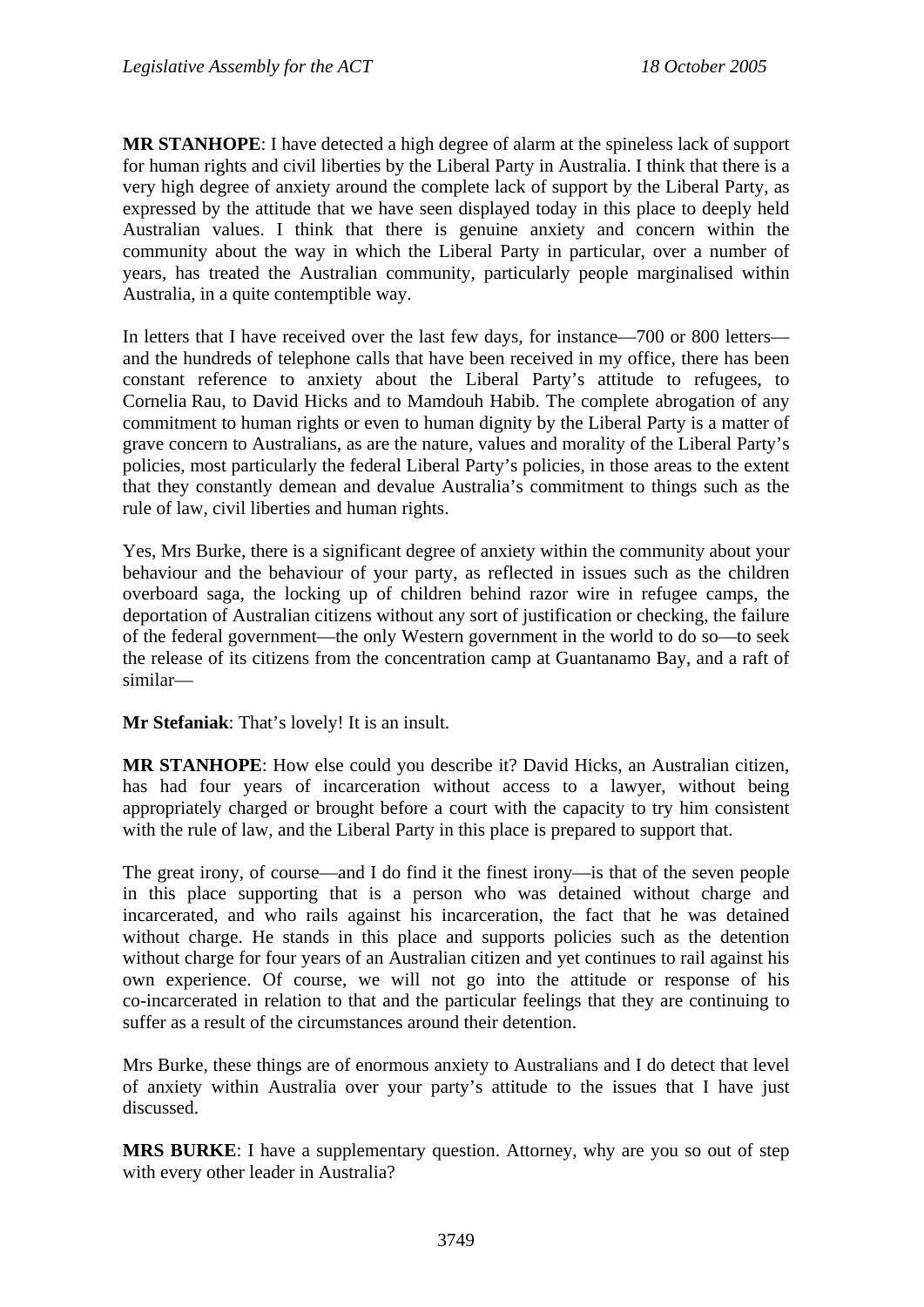**MR STANHOPE**: I am not aware that I am. I must say that I do not seek to compare myself with anybody else and I am not quite sure of the comparisons that you make between me and those of my colleagues that you refer to, but I am not aware that I am generally or remarkably out of step. I certainly have a particular position in relation to human rights. I do not think that anybody is in any doubt about that.

One of the proud legacies of the last four years of this government in the ACT is the extent to which we as a government have been prepared to grapple with a range of issues in relation to which we would be prepared to pursue progressive law reform to an extent that governments around Australia have not. I do not know whether that is to suggest in a negative way that we are out of step. I am proud of those achievements. I am proud of those achievements as the Chief Minister of a Labor government in the ACT and I am proud and will always be proud of the law reform that has been a hallmark of the last four years of the ACT Assembly. It is a legacy that will endure the test of time.

That, of course, revolves around our commitment to human rights as encapsulated in the Human Rights Act, the only legislated bill of rights in Australia. I have a strong position of support, as I have had all my working life, for human rights. It is a position I will maintain. It is a position in relation to which I am well-known in this community and for which I have not been afraid to campaign. I have campaigned in three elections consecutively in the ACT on a progressive law reform agenda as somebody committed to civil liberties and human rights and my vote just keeps getting bigger and bigger.

**Mrs Burke**: So does your head.

**MR STANHOPE:** My vote gets bigger and bigger and yours gets smaller and smaller. To that extent, I do not mind being out of step. Nobody in Canberra is under any illusions or misapprehension about my commitment or this government's commitment to human rights and civil liberties. They are under no illusions. They know what we think. They know what we stand for and they know that we are prepared to stand up and pursue our principles in relation to these issues. They know that we are prepared to stand up and pursue these issues. If that means that we are out of step with the rest of Australia, so be it. But if you expect me to feel in some way that it is a negative reflection either on me or on my government that this government is out of step with other governments round Australia, I simply have to beg to differ with you. This is something out of step of which I am quite proud.

To conclude, so as not to be misrepresented on this point, it might be fair to describe this government as a government that is out of step. I think that is reflected through the law reform that has been pursued by this place, essentially through the Labor Party. One starts with the decriminalisation of abortion, our commitment to remove discrimination against gays and lesbians, the fact that we stood up on industrial manslaughter, that we have introduced a human rights act, that we stand up and are prepared to argue for balance in our response to terrorism. These are steps that we have taken, steps of which I am enormously proud and will be for all my life, but we are not out of step with the values of our colleagues round Australia or with other governments. We have simply progressed a raft of law reform in a range of areas that they have not sought to do.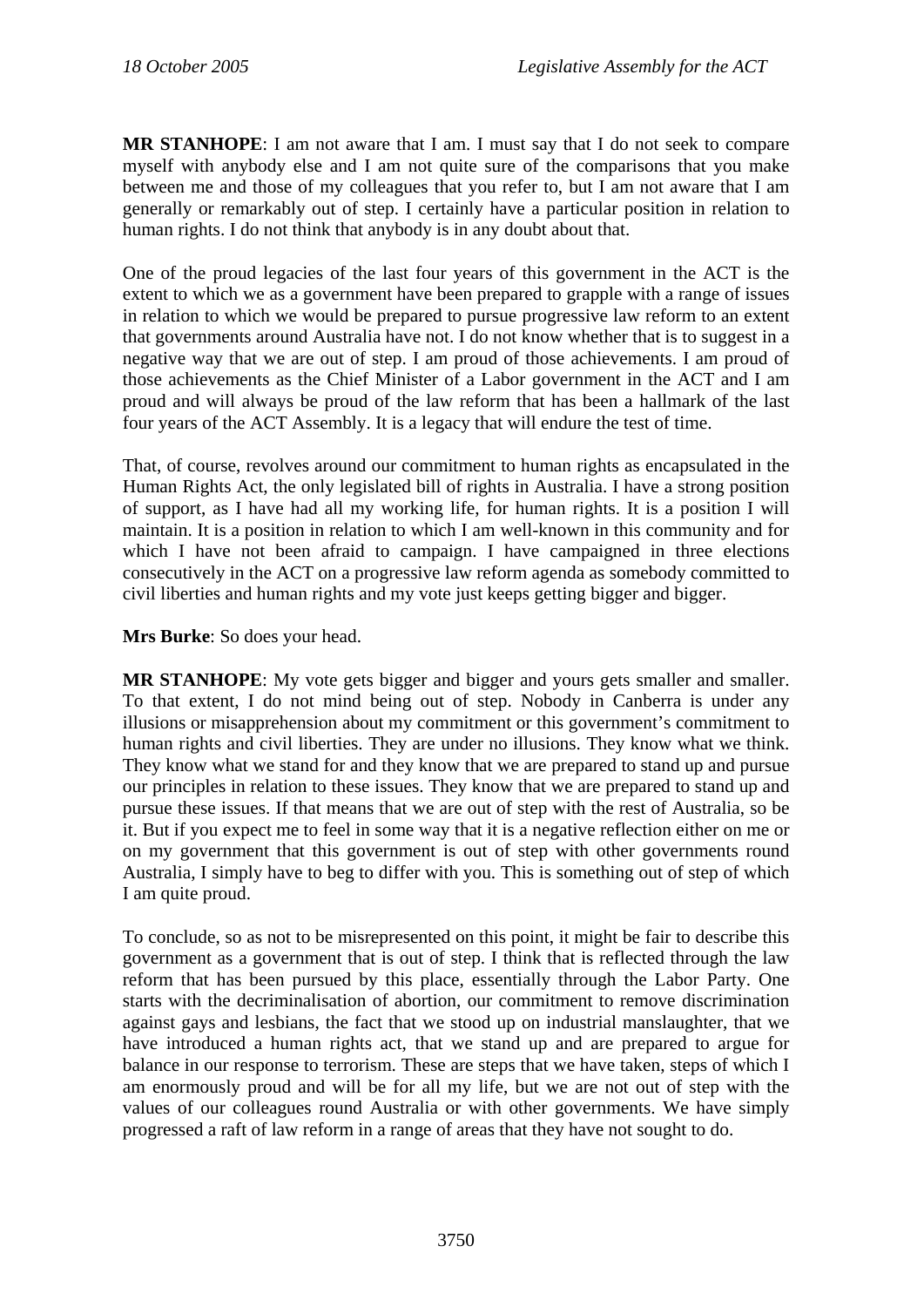Out of step: so what? Is that the test? Is it the test of the Liberal Party in the ACT that you must conform with what your colleagues are doing? Is it the test of the Liberal Party in the ACT that you must be a creature of John Howard and his right wing neoconservatives up on the hill, that the measure and the mark of whether you are a successful member of the ACT Assembly is whether you can match Peter Costello or Tony Abbott? Their test of success for a member of the Legislative Assembly is how consistent your views are with those of Tony Abbott, Peter Costello, John Howard, Brendan Nelson or Eric Abetz—heaven forbid! That is the measure of success of a Liberal member of the Legislative Assembly in the ACT.

**MR SPEAKER**: Order! The minister's time has expired.

## **Environment—solar cities program**

**DR FOSKEY**: Chief Minister, my question relates to your statement in Monday's *Canberra Times* that the ACT is uniquely placed to create a model for a sustainable city-state that could "inspire the world". This contrasts rather sharply with the answer that your office gave me about why the ACT did not sign up to the federal government's \$75 million solar cities program. That answer was that the ACT had little likelihood of success as only proposals that could serve as a national showcase on a large scale would be given preference and, further, that the ACT lacks the critical mass of secondary industry needed to gain benefit from the trial.

Chief Minister, could you outline how the ACT could develop a model for a sustainable city-state that could inspire the world if it has passed up the opportunity to develop a model that is a national showcase?

**MR STANHOPE**: The ACT is well placed to be a model, and to some extent I believe already is a model, of sustainability, and to that extent we can be thankful for the fact that we are a relatively young city, an extremely well-planned city, in Australian and world terms an affluent city and a city that is essentially a city-state in a jurisdiction which, just as a starting point, comprises 54 per cent of nature reserve. As we dwell on the need for us to pursue a sustainable future and to become a sustainable city that is the envy of the world as a showcase for sustainability throughout the world, we have some very significant advantages.

A particular advantage, in a sustainability sense, that Dr Foskey raises is the fact that we do not have a large secondary or manufacturing industry. Our environment is essentially clear. It is because of the nature of our industry and the historical development of the ACT that we have the cleanest air of any major metropolitan zone within Australia. We have a range of natural advantages. But we also have some disadvantages. The sprawl that we have inherited, a city of 300,000 covering the area that it does, is one of the indicators of unsustainability in the way in which the city has been planned and grown. It has led, of course, to a set of infrastructure, particularly in respect of roads, that really does impact on the degree to which we are sustainable and the degree to which we have an ecological footprint that is far larger than is helpful for us or for the environment generally.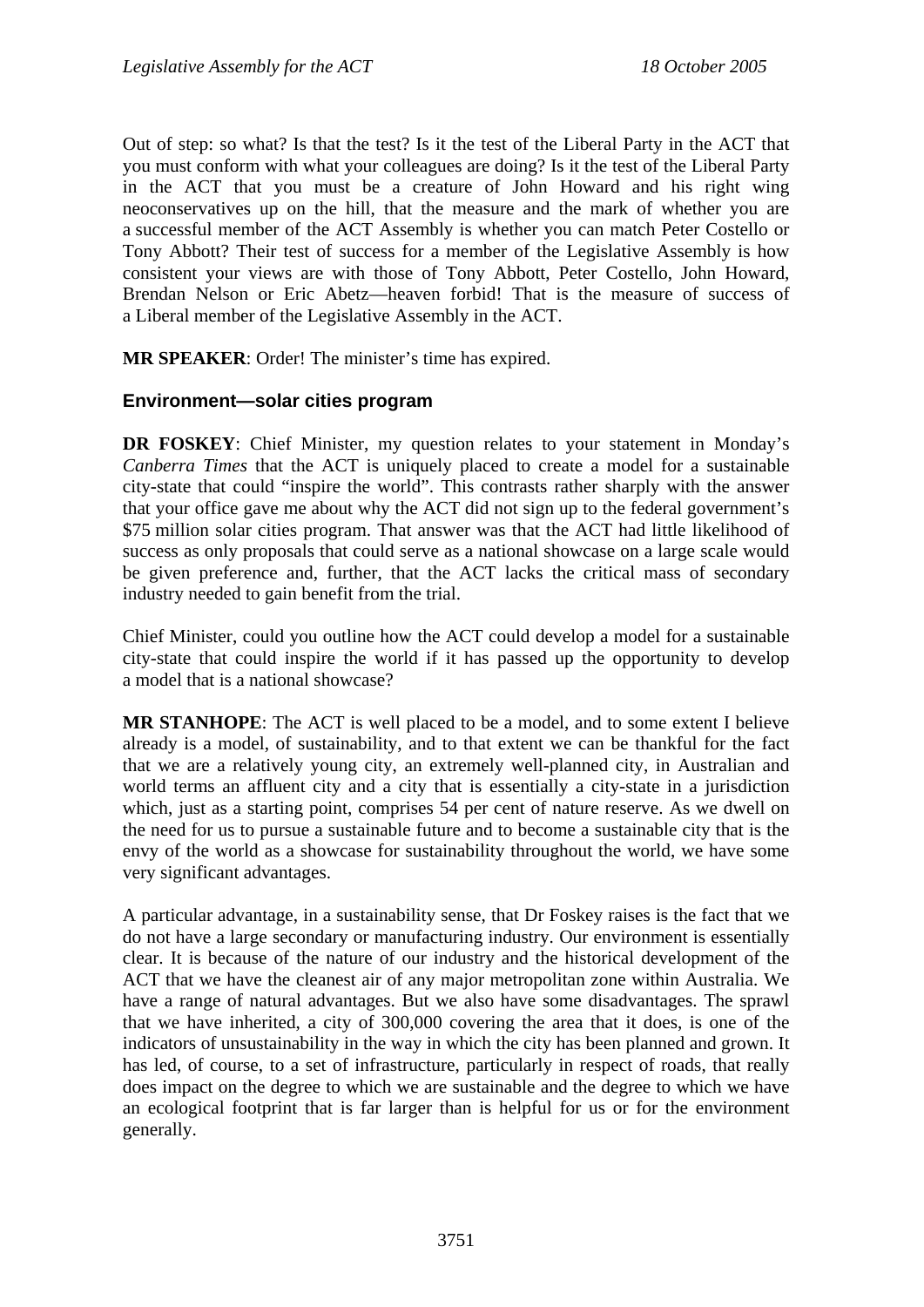In terms of what we can do or have done, this is a government that can boast of having been the first government to establish a discrete Office of Sustainability within its administration. The ACT Office of Sustainability was the first such move made by any government in Australia to create a discrete and distinct office, in this instance within the Chief Minister's office, to give the issue the profile and recognition that it deserves and the access to influence that comes from being so located.

Out of the ACT Office of Sustainability we have established a sustainability expert reference group to formulate sustainability policy and we have pursued quite vigorously a range of initiatives that we are intent on pursuing. We have a significant commitment to sustainability that we seek to express through a raft of policies, whether it be no waste by 2010, a determination to tackle greenhouse issues or our commitment to the think water, act water strategy. There is a whole range of areas in which we are working significantly to achieve the targets we have set ourselves on sustainability. Many of those examples, of course, relate to the environment.

The whole philosophy behind the Canberra social plan and the spatial plan in relation to sustainable transport and sustainable development is about ensuring that in the future we overcome the mistakes of the past. It is difficult to retrofit. We have a whole range of inherited infrastructure: housing, buildings and practices that essentially are unsustainable. The costs of retrofitting are enormous. From now and into the future we need to ensure that we overcome those ill-advised policies of the past in relation to sustainable development, planning and construction.

Much of the work that is now a feature of ACTPLA, indeed of the Land Development Agency, goes to the heart of ensuring in the future that we overcome many of the issues we now grapple with as a result of the non-sustainable nature of much of what we inherited. I think our record on sustainability is second to none in Australia. There is a whole range of ways in which we have exhibited that. As resources permit, we will continue to invest in a sustainable future for Canberra. We will become a showplace for the world.

**DR FOSKEY**: I have a supplementary question. Chief Minister, in that same *Canberra Times* article and in your answer you said that we need to retrofit the city. Could you be more explicit about the plans that your government has for this and when you plan to begin?

**MR STANHOPE**: In the broad sense of the expression "retrofit", the government is pursuing a range of initiatives. I take, by way of example, our water policy—think water, act water. We have set significant targets in relation to water reuse and water conservation. An example of significant retrofitting, in other words, relooking at and seeking to enhance existing infrastructure is, of course, the existing water infrastructure.

ActewAGL is currently in the process of developing an incredibly smart, innovative and sustainable solution to our future water security and needs. The water reticulation system currently under construction will utilise existing pipes, pumps and water treatment works in place between the Cotter and Googong. This is a fantastic example, Dr Foskey, of significant retrofitting to ensure a sustainable future. In an incredibly clever and innovative piece of thinking by engineers within Actew, the existing water infrastructure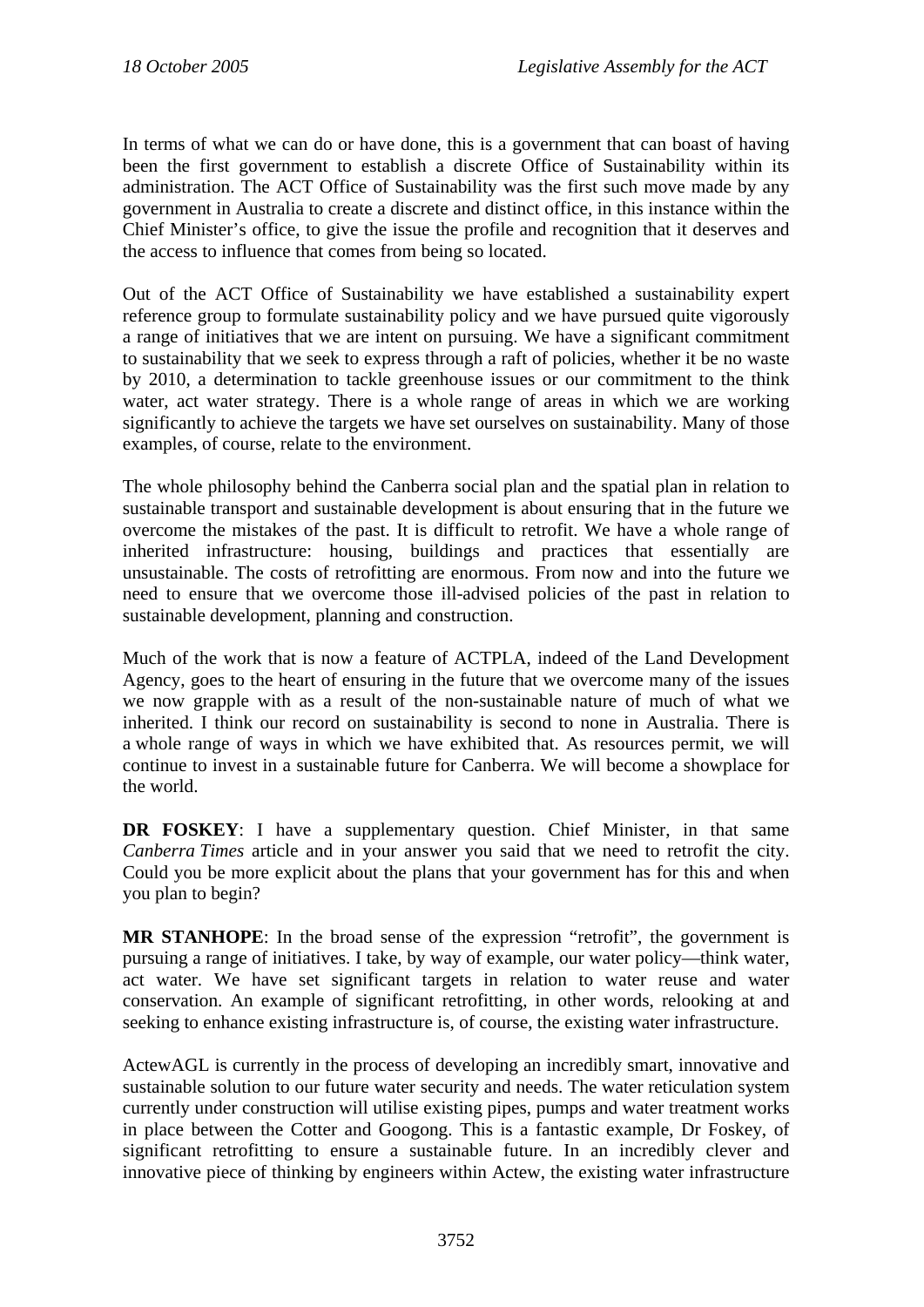will pump water from a well-supplied catchment, the Cotter catchment, which is currently essentially full.

It is pleasing that the dams within the Cotter catchment are now at 97 per cent capacity. It is so obvious, so simple and so logical, that it is amazing nobody thought of it until this year when engineers within Actew sat down and said, "What can we do to implement the government's commitment to sustainable use of water?" Somebody thought, "Let's see if we can utilise the existing infrastructure. Let's see if we can retrofit." They are in the process of doing that. They are currently moving 20 megalitres of water a day from an overflowing Cotter system into a one-third full Googong dam. Within a couple of weeks, as a result of about \$20 million worth of work, we will be moving 150 megalitres of water a day from an overflowing catchment into an almost empty catchment. Essentially we will have a great big tank of 129 gigalitres at Googong, which at the moment is at 37 per cent capacity.

This is fantastic. It is the best example we have of the retrofitting that we are currently doing. If one looks at the implications of that sort of innovative thinking in relation to sustainability and retrofitting, it allows us to put off for years the need to consider, for instance, the construction of the Tennent dam, which the Liberal Party were intent on beginning construction on the day after the last election, if elected. They said, "We will commence work on the Tennent dam the day after the election."

It would have cost \$200 million to \$250 million. It would have flooded hundreds of hectares of the Naas Valley. It would have caused ecological destruction and a range of other destruction. It is a decision that does not need to be taken, or even contemplated, for 20 years, if ever. It is a great example of why we need to think innovatively, why we need to be committed to sustainability, why we need to think of our options, particularly relating to retrofitting or better use of the infrastructure. I use that example.

Similarly in relation to water and our commitment to sustainability and retrofitting, we are committed to increasing our use of grey water. We currently use more grey water than any other major city or metropolitan area in Australia. That will require, over time, an increased use of existing infrastructure to allow us to transport grey water throughout the city to take some load off potable water.

Significant initiatives are being pursued in the retrofitting of buildings in relation to energy use. I will need to be updated on this; and it might be that Mr Hargreaves can provide me with some additional information later, but I understand that the Department of Urban Services has completed the retrofitting of Macarthur House. We will, as resources permit, continue a major campaign of retrofitting buildings around the city for which we have responsibility to ensure the more efficient use of energy.

## **Water—Googong catchment**

**MRS DUNNE**: Mr Speaker, my question to the Minister for the Environment relates to the Googong catchment. In response to question on notice 601 you told me that the gauging station in Burra Creek was not used to provide data for the think water act water strategy because it was "silted up making the more recent data unreliable". This means that half the gauging stations in the Googong catchment were not used to assess the resource of the water in the Googong catchment. Minister, how reliable therefore are the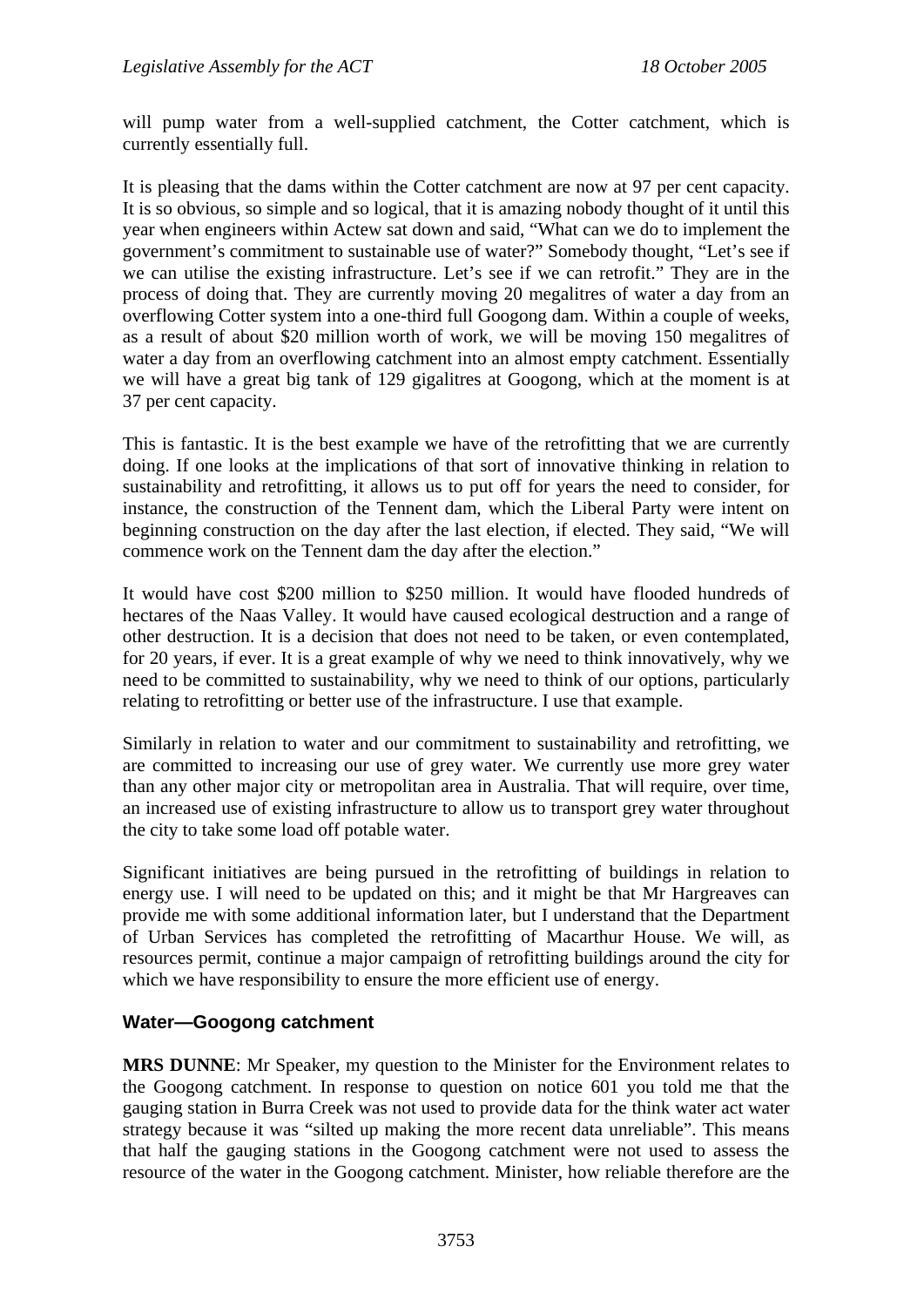water resource projections for the Googong dam? How do you account for the 40 per cent increase in the resource, as stated in the think water, act water policy over the original 1998 water resources management plan?

**MR STANHOPE**: Is this a party room question or is it a maverick question? Mr Smyth, does Mrs Dunne have your authority to ask this question?

**Mr Smyth**: Just answer the question.

**Mrs Dunne**: Just answer the question.

**MR SPEAKER**: Order!

**Mrs Dunne**: You might actually get it right.

**Mrs Burke**: Yes, he might. You never know. We will wait.

**MR SPEAKER**: Order!

**MR STANHOPE**: From time to time I see a van driving around Canberra. I think it is called "black thunder" and when I look across the chamber I see black thunder staring us in the face.

**MR SPEAKER**: Order! Come to the subject matter of the question.

**MR STANHOPE**: I have to say that the body language is pretty crook. Mr Pratt, lean in a bit this way.

**Mr Pratt**: I like leaning to the left.

**Mr Mulcahy**: Mr Speaker, I take a point of order. I draw your attention to the standing order dealing with the relevance of a response.

**MR SPEAKER**: The Chief Minister will come to the subject matter of the question.

**MR STANHOPE**: Thank you, Mr Speaker. I will but I do admire Mr Mulcahy's loyalty in jumping to the defence of his deputy to be. You have been squeezed out, Bill. How did you allow that to happen? Nobody wants you, mate.

**MR SPEAKER**: Notwithstanding the temptation, could you take it on notice?

**MR STANHOPE**: I will take the question on notice, Mr Speaker.

**MRS DUNNE**: Mr Speaker, I ask a supplementary question. On the basis that the minister is taking the question on notice, does this mean that he knows nothing about his water resources strategy?

**MR STANHOPE**: I have taken the question on notice and I will provide the answer to Mr Smyth for relaying to his banished member.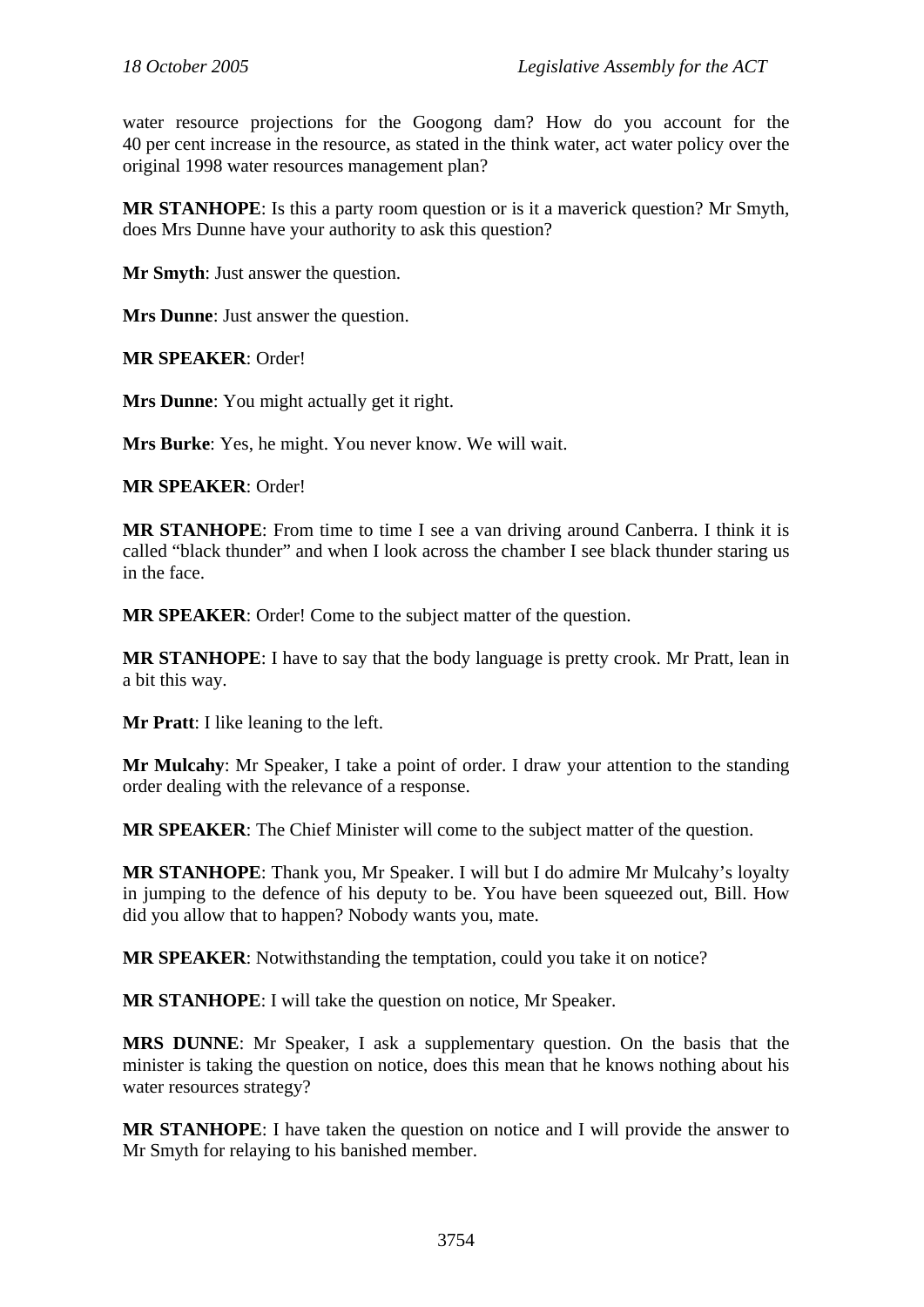### **Budget—public service savings**

**MR MULCAHY**: My question is to the Treasurer. In your 2005-06 budget speech you said that general savings of \$20.7 million would be made across all departments, rising to \$28.4 million in a full year. You later foreshadowed that some 260 jobs would go from the ACT public service. What has been the progress in cost savings so far and, as at the end of September, what has been the reduction in staff numbers?

**Mr Hargreaves**: Not enough for you, Richard.

**MR QUINLAN**: Yes, it was a modest target really, wasn't it? Off the top of my head I could not tell you exactly the numbers, but I do know from the various reports that we have received thus far that that process is going well. That is a question that probably should have been asked on notice, and I will take it on notice.

**MR MULCAHY**: I have a supplementary question, Mr Speaker. What is the impact of the actual or anticipated reduction in staff numbers, in terms of morale and performance, in ACT government agencies and departments?

**MR QUINLAN**: In this regard I can only report on my own areas; I cannot report service wide. Certainly, we have a number of people who are working hard. There is a genuine commitment amongst those agencies to achieve their targets and their programs, and, in some part, doing that is a boost to morale. Yes, we are and do intend to apply a reasonable degree of efficiency—an efficiency requirement—to all of our agencies, and that has certainly been the case in my agencies. My agencies, I have to claim, are agencies that have not grown in any great part since we came to government. In fact, Treasury is probably operating with fewer staff now than when we came to government, so there is pressure. There is pressure on staff because of absentees, because of maternity leave and because of other things. But there is a damned good spirit there, and those people are very proud of what they do.

### **Gungahlin swimming pool**

**MR SESELJA**: My question is to the Minister for Planning. I refer to a WIN news report on Tuesday, 4 October, where the government was quoted as saying, in regard to the construction of a pool in Gungahlin, that it is entirely up to the private sector to decide if a 50-metre pool is built. Minister, why are you allowing the private sector to determine whether the people of Gungahlin deserve a 50-metre pool?

**MR CORBELL**: I need to check the transcript of that report. I would not want to assume that Mr Seselja was quoting me accurately, if at all. What I can clarify is the government's position. The government's position is that we, through the planning process, have identified a site in Gungahlin large enough to accommodate an indoor water facility, with the capacity to include a 50-metre pool if that is what is decided is an appropriate level of development for the site by whomever purchases that site at some point in the future.

I note that Mr Seselja is saying we should put it in the lease and development conditions. We could do that, but the advice I have is that, if we did that, we wouldn't sell the site.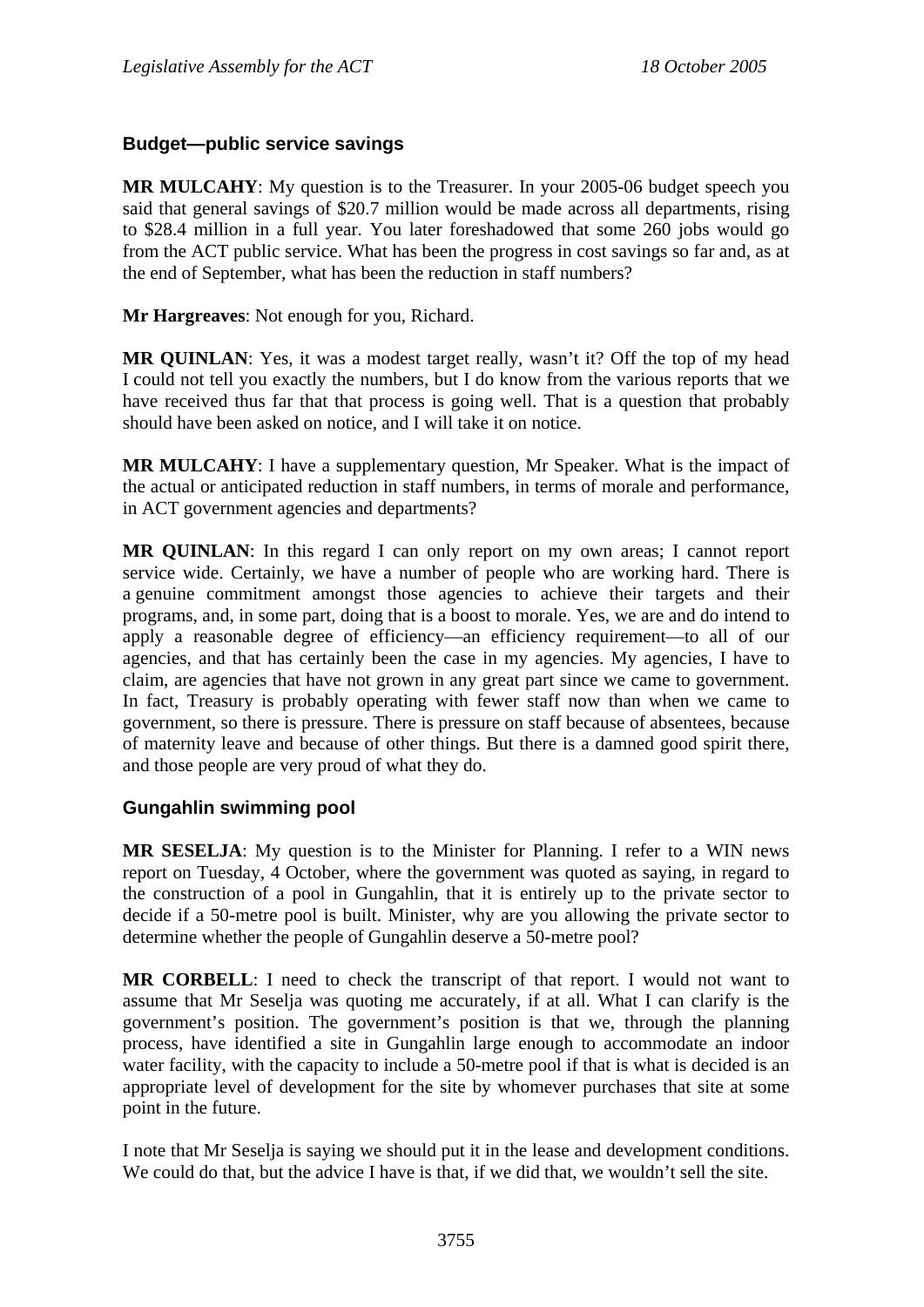**Mr Seselja**: Is it too small, Simon?

**MR CORBELL**: No, it is not too small, but the catchment is too small. Catchments for 50-metre swimming pools are extremely large. Indeed, the development of the Belconnen facility, which opened about 18 months or two years ago, was predicated on servicing a population catchment that included Gungahlin. It was the only way to make that facility stack up.

In time, Gungahlin will have a much larger population, probably of the order of 100,000 residents. I want to see the broadest possible range of facilities and services made available to that community. That is why the planning work is taking account of the block of land and the size of the land that is needed to accommodate a large swimming pool.

What Mr Seselja should also remind people, when he is talking on the subject, is that he is in receipt of reports that outline the range of recreation facilities that are possible in this vicinity and that, whilst it is certainly possible to accommodate a 50-metre pool on the site, the recreation facilities studies that have been undertaken to date highlight that more of a recreational facility—that is, a wave pool or a recreational pool rather than a lap pool—is more likely, in the first instance, in the Gungahlin area.

The government has not taken a decision on how to release the site, but if we do release the site to the private sector it would be silly to impose conditions on the private sector that would mean that the site could not be sold.

### **Industrial relations**

**MR GENTLEMAN**: My question is to the Chief Minister. Members here are only too aware of the alarming package of reforms to the industrial relations law proposed by the commonwealth government. Can you, minister, tell the Assembly if you are aware of any community criticism of the package as proposed? What is the nature of that criticism?

**Mrs Burke**: I raise a point of order because of my concerns that a select committee is investigating such matters. I seek your ruling and guidance on this one, Mr Speaker.

**MR SPEAKER**: The question was about community concern about the issue. The question was to the Chief Minister about community concern about the IR package; it was not about matters that are before the committee. The committee is not to report until some time into the future and so far has not had any public hearings.

**Mrs Burke**: Mr Speaker, with respect, that further heightens my concerns. The terms of reference for the select committee are that it is appointed to examine the effect on working families. The effect of industrial changes is just one of those aspects. I believe that this question is out of order and anticipates a debate not yet had, as you rightly said.

**MR SPEAKER**: It raises the question with the minister about community concerns. It is a bit much to suggest that no questions can be asked for a very lengthy period about a matter that has not yet had any public hearings. There is no evidence before the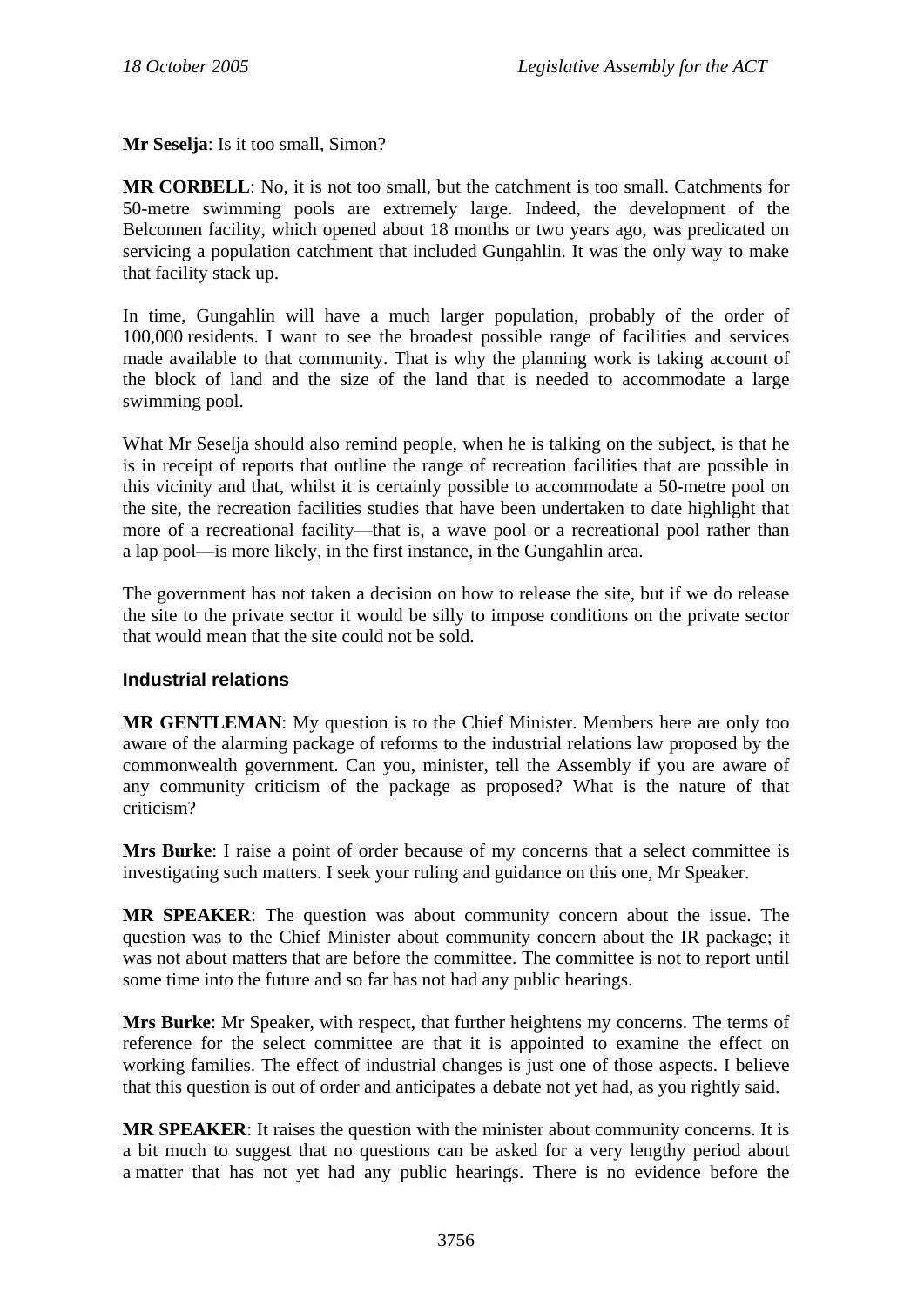committee, so far as this place is aware, because we are yet to have any proceedings that are public.

**MR STANHOPE**: I am very pleased to respond to this question from Mr Gentleman. It is interesting—and something that members of the Assembly, I am sure, have noted that one of the most vocal sections within the community in relation to the commonwealth's industrial relations proposals has been the churches. Leaders of the Catholic, Anglican and Uniting churches and of the Salvation Army, in the last week or so, have each raised very, very significant concerns about the impact of the industrial relations laws on Australian society, in particular Australian families.

The most vocal has perhaps been Archbishop Peter Jensen, the Anglican Archbishop of Sydney, who, I am sure members are aware, recently suggested that, without shared time with family, people might as well be robots. Similarly, the new Anglican primate, Archbishop Phillip Aspinall, spoke out against the planned changes, saying that they could lead to serious injustice in the workplace. Archbishop Aspinall said he might even join in a picket line to defend unfair dismissal laws.

Similarly, Anglican Archbishop Peter Watson from Melbourne recently said:

Weekends and leisure time are not optional extras. They must be preserved for the wellbeing of individuals, families and the whole community and, ultimately, for the health of the economy.

These are matters of justice and equity about which Christian leaders cannot remain silent and will not remain silent.

In addition, the Catholic Cardinal of Sydney, George Pell, has also been critical of the changes. Cardinal Pell, a self-confessed social conservative no less, has expressed serious concern about the potential for these laws to impact on individuals, in particular the most disadvantaged. The Australian Catholic Commission for Employment Relations executive, John Ryan, has said that the proposed reforms do not deal with issues of fairness and balance; they only provide safeguards "after the fact".

Local Catholic bishop Pat Power has also expressed his concern. Bishop Power has said:

What the law should be doing is protecting the most vulnerable people.

The Uniting Church president, Dean Drayton, has suggested that the package is more about choice for business than protecting workers. The president of the Uniting Church, Dean Drayton, has said:

Workers are not commodities in the service of greater profits—they are people trying to make a decent life for themselves and their families.

It is interesting, then, to recapitulate in relation to this industrial relations package embraced by the opposition in this place, that no less than Archbishop Peter Jensen, Anglican Archbishop of Sydney; Archbishop Peter Aspinall, the new Anglican primate; Archbishop Peter Watson, Archbishop of Melbourne; Cardinal George Pell; the Catholic Commission for Employment Relations executive officer, John Ryan; Catholic bishop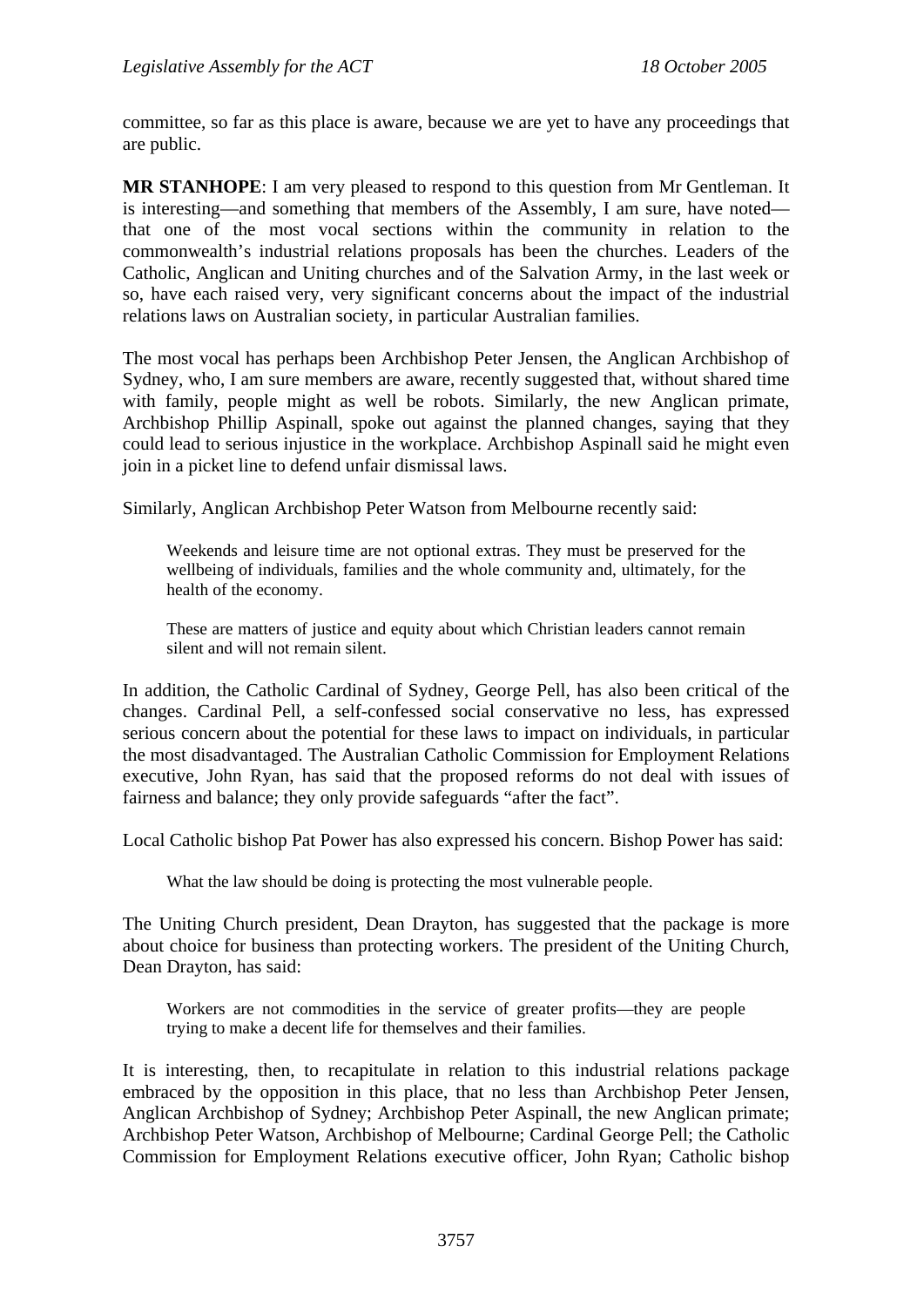Pat Power, bishop for Canberra and Goulburn; Uniting Church president, Dean Drayton all condemned these laws in the most unambiguous terms.

One would have thought, having regard to some of the expressions of opinion that we hear from the other side in relation to the values espoused by people such as Cardinal Pell and Archbishop Jensen, that there might have a little bit more thought by members opposite put into their unthinking, unequivocal and unambiguous support of the totality of the Liberal government's industrial relations package. But that is what we have. In the face of criticisms that I would have expected from people such as Cardinal Pell, Catholic bishop Pat Power, Archbishop Jensen and a raft of other archbishops and bishops from around Australia, I would have though that there would have at least been some chord of sympathy or empathy for the sorts of views and the trenchant criticisms being expressed by these leaders of the community in relation to this industrial relations package.

Once again, it indicates the extent to which we have these split values—the standing up and thumping of the chest in relation to values that are expressed by these particular very, very significant Australians in relation to certain issues of Australian law and society but when it comes to a need to step straight into line, fall in behind the Prime Minister and his Liberal Party neoconservative cronies in the big house, Brendan Smyth is there, "Yes, sir; no, sir; yes, sir; no, sir; three bags full; just tell me what you want and I will do it." We see it in relation to industrial relations as we see it, of course, in relation to anti-terrorism. "If my federal leaders say it, I will do it." Here we have, in the face of trenchant criticism from people that they all normally respect enormously—

**MR SPEAKER**: The minister's time has expired.

**MR GENTLEMAN**: Chief Minister, are there any other aspects of these laws on which the community has expressed concern?

**MR STANHOPE**: Thank you, Mr Gentleman. There are, indeed. We would need the question times for the rest of the year to even touch on the range of criticisms of these laws and the impact that these laws will have on individuals within the community, within our societies, and of course, most seriously, on families. Those are criticisms that have been expressed from every quarter, and, perhaps most vocally in terms of the opposition's cohorts, by Senator Barnaby Joyce. We see it across the spectrum. For example, the three national secretariats for women have spoken out against this.

Even today, the Salvation Army's John Dalziel joined the chorus of condemnation from Catholic, Anglican and Uniting Church leaders by also pointing out that it is people who are desperate for a job, the marginalised and the disadvantaged, who will be most affected by this; it is those people who are desperate for work who, of course, will be those who are forced and intimidated into sacrificing rights that we have taken as a given in Australia for decades, if not for more than the last century. It demonstrates the great problem with these so-called reforms.

How will workers ever get their entitlements back once they have been forced to give them up for no compensation? Why would an employer suddenly return penalty rates or public holiday pay or leave loading? We all know they won't. We all know that is the nature of the world and the nature of how these particular proposals will play out in future.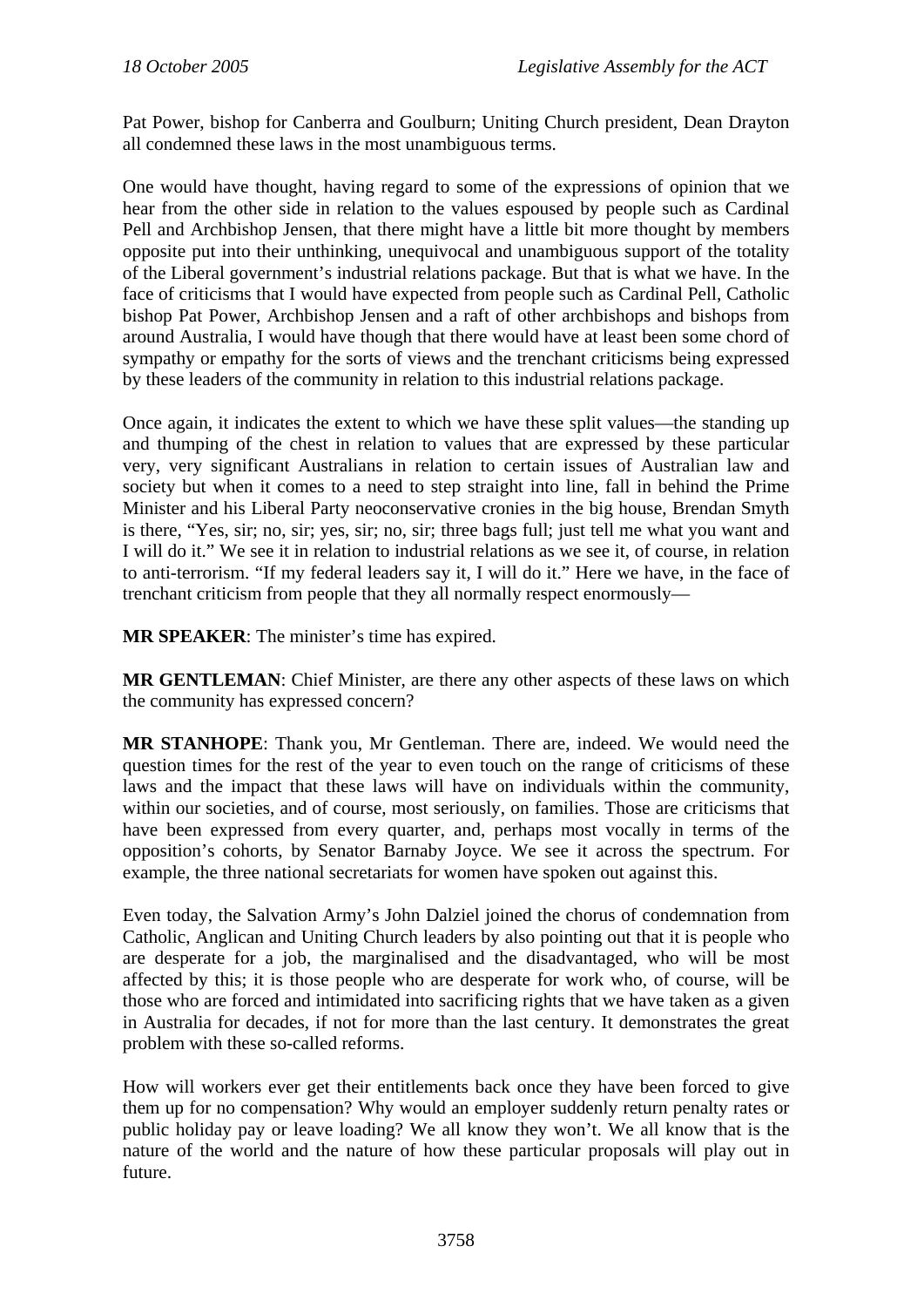In that respect, of course, we only have to look at the government's WorkChoices booklet and the now infamous prime ministerial favourite example of Billy, a young worker, who, through the aid of a very talented bargaining agent, gives up public holidays, rest breaks, bonuses, annual leave loadings, allowances, penalty rates and shift overtime loadings, all for no increased conditions, no higher pay rates, but simply to get a foothold in the job market. This is the equation. This is the Prime Minister's favourite example of how these new, enlightened rules will work in practice: you go off to your work agent and give up everything in your desperation for a job and you get nothing in return, no extra pay. What you achieve is the great privilege of being allowed to say you have got a job. That is about all you get.

Billy, the Prime Minister's infamous example of how these new rules, these infamous rules, will play out, even with his bargaining agent—

**Ms Gallagher**: What did his bargaining agent do?

**MR STANHOPE**: His bargaining agent bargained away his public holidays, his rest breaks, his meal breaks, his bonuses, his penalty rates—that is what his employment agent bargained away; he bargained away the lot and said, "Billy, for goodness sake, what do you want? You have got a job. What more do you want? Billy, you want lunch?" For goodness sake! And the Prime Minister holds this up as the beacon of how these new laws or rules will work in practice and how they will advantage us as a society and as a nation.

As we all know, all the cards are in one hand; it is a lay-down misere for the employer. Mr Howard has now admitted publicly, and without blushing, that this is the future that he sees for young Australians. This is John Howard's future; this is the future—a future where young people are exploited by unscrupulous employers for the sake of profit. Just to get a job, Billy gives up 40 per cent in additional pay that he might otherwise have been due, plus fundamental entitlements like public holidays and rest breaks. We know we will not get them back.

These are comments that are endorsed by mainstream organisations such as ACOSS not just by Cardinal Pell and Archbishop Jensen or the Salvation Army, the Uniting Church and the national secretariats for women—and, of course, the ACTU and the Labor Party. The dissenting voice in relation to this clamouring and appalling view that is presented by the community is, of course, the chamber of commerce. One wonders why. They love it. Doesn't that, in itself, sum up the entire package?

## **Floriade**

**MS MacDONALD**: My question is to the Minister for Tourism, Mr Quinlan. From my own observations, and from talking to constituents, it would appear that this year's Floriade has been very successful and has managed to capture the imagination of locals and visitors alike. Could you please inform the Assembly of any preliminary figures for Floriade? Could you also inform the Assembly about the approach taken by Australian Capital Tourism in putting together this year's event?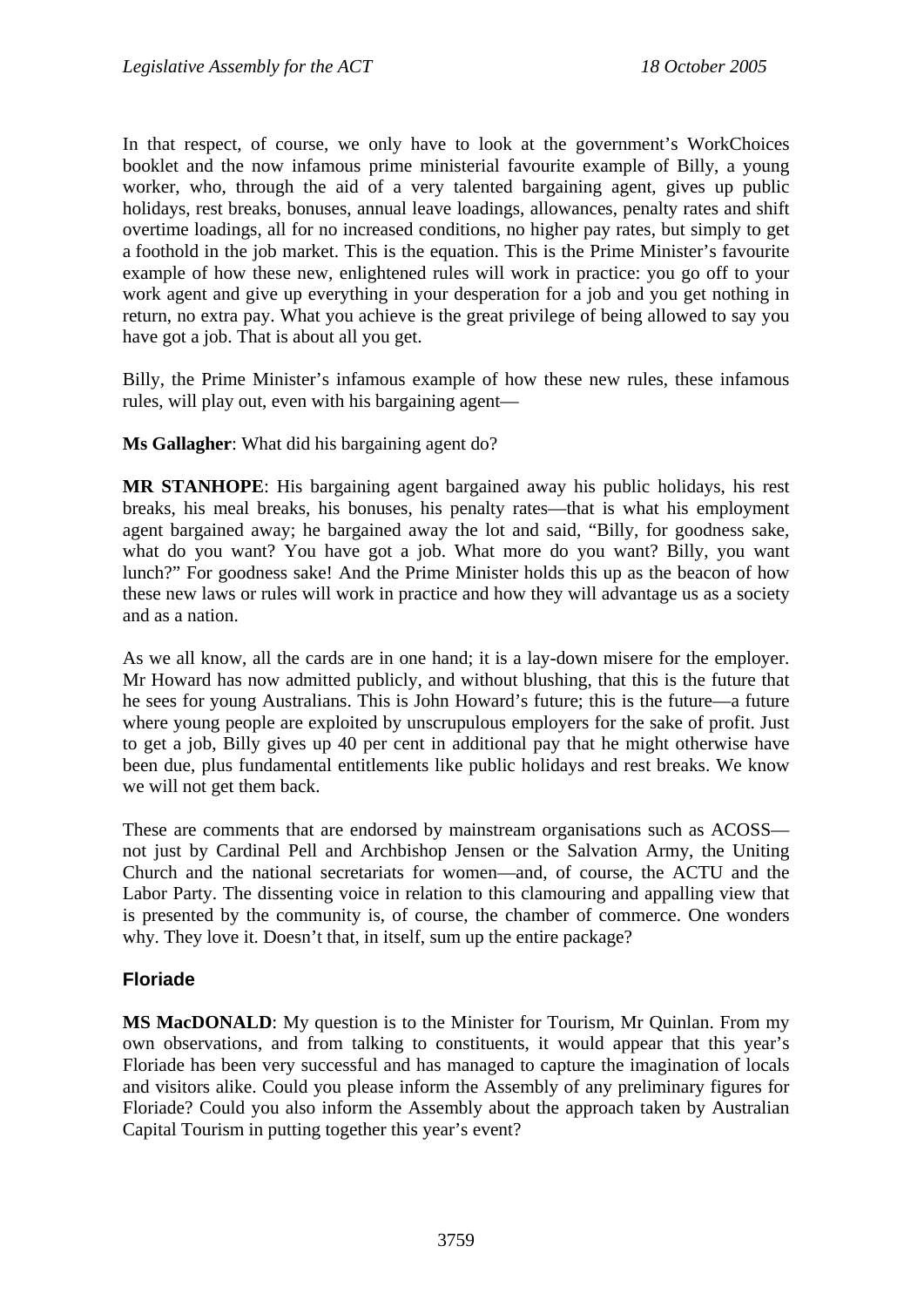**MR QUINLAN**: I thank Ms MacDonald for the question. Yes, Assembly, this is good news—or bad news if you are a knocker, a doomsayer or a member of the opposition, I suppose. This year's Floriade has been very successful and has captured the imagination of both locals and visitors alike. Preliminary turnstile figures show that this was probably the record Floriade since its beginning—an increase of about 14,000 over last year, which, on a quick calculation, I guess is about four per cent. The ACT Tourism Commission has engaged a market research firm to do an independent analysis. I expect the full results to be available in December—and I will be very happy to come back and report again.

This year's Floriade has been unique and I believe a lot of it has to do with the unique and innovative approach that was taken. The rock and roll music theme, the innovation of the Rock 'n' Roll Trail, the introduction into the festivities of such notable rock figures as Molly Meldrum and Glenn A. Baker—all of these added excitement to the event and attracted people, and people have responded very positively. The Rock 'n' Roll Trail involved many of the attractions around town, so it took Floriade beyond the boundaries of Floriade: to the War Memorial, the Canberra Centre, the casino, Cockington Green, the National Archives, Old Parliament House, the National Film and Sound Archive, the National Gallery, the National Library, the National Zoo and Aquarium, and Questacon. And all of those organisations involved themselves in the process of Floriade. A Z-card map was made for the Rock 'n' Roll Trail, of which 50,000 copies were made, and of course it was a bestseller and sold out.

A lot of that success did not just happen by accident. It happened because of the hard work of people associated with Floriade, and I want to recognise the work that was put in, and the coverage that was laid out, whether through metropolitan newspapers being invited to Floriade or the advertising taken in the *Australian*, the *Age*, the Brisbane *Courier-Mail* and the *Sunday Mail* in Adelaide. All of the attractions and the whole tourism industry in Canberra ought to be congratulated for the effort that they put in.

More than 300 Floriade media kits were distributed widely across Australia to travel, news, gardening and lifestyle media. The Floriade launch took place, way back in July, with Molly Meldrum, who was able to attract interviews from national media outlets— 2UE and other radio stations in Sydney, and Triple M in Brisbane. The trade launch involved media, with a Rock 'n' Roll Trivia Show, hosted by Anthony Ackroyd, again attracting publicity. The Floriade opening included Glenn A. Baker, who also attracted interviews and was interviewed over some 14 media outlets in Sydney, in Brisbane and in Adelaide—effectively across the catchment area that was available to us. Also, of course, Floriade achieved a broad range of local, regional and national media coverage, including on the *Better Homes and Gardens* show, the *Sydney Weekender* TV shows and on various national, metropolitan, suburban and regional media outlets.

All in all, what happened was not an accident. As I said, it was the result of a lot of work that was done to ensure that every avenue to promote Floriade this year was taken. Time does not permit me to list all of the outlets that were employed, or where Floriade rated a mention and therefore contributed to knowledge of the event. I look forward to seeing the figures when they come in. I have my fingers crossed that the number of interstate and international visitors increased as well. The bar is now higher, and it will be that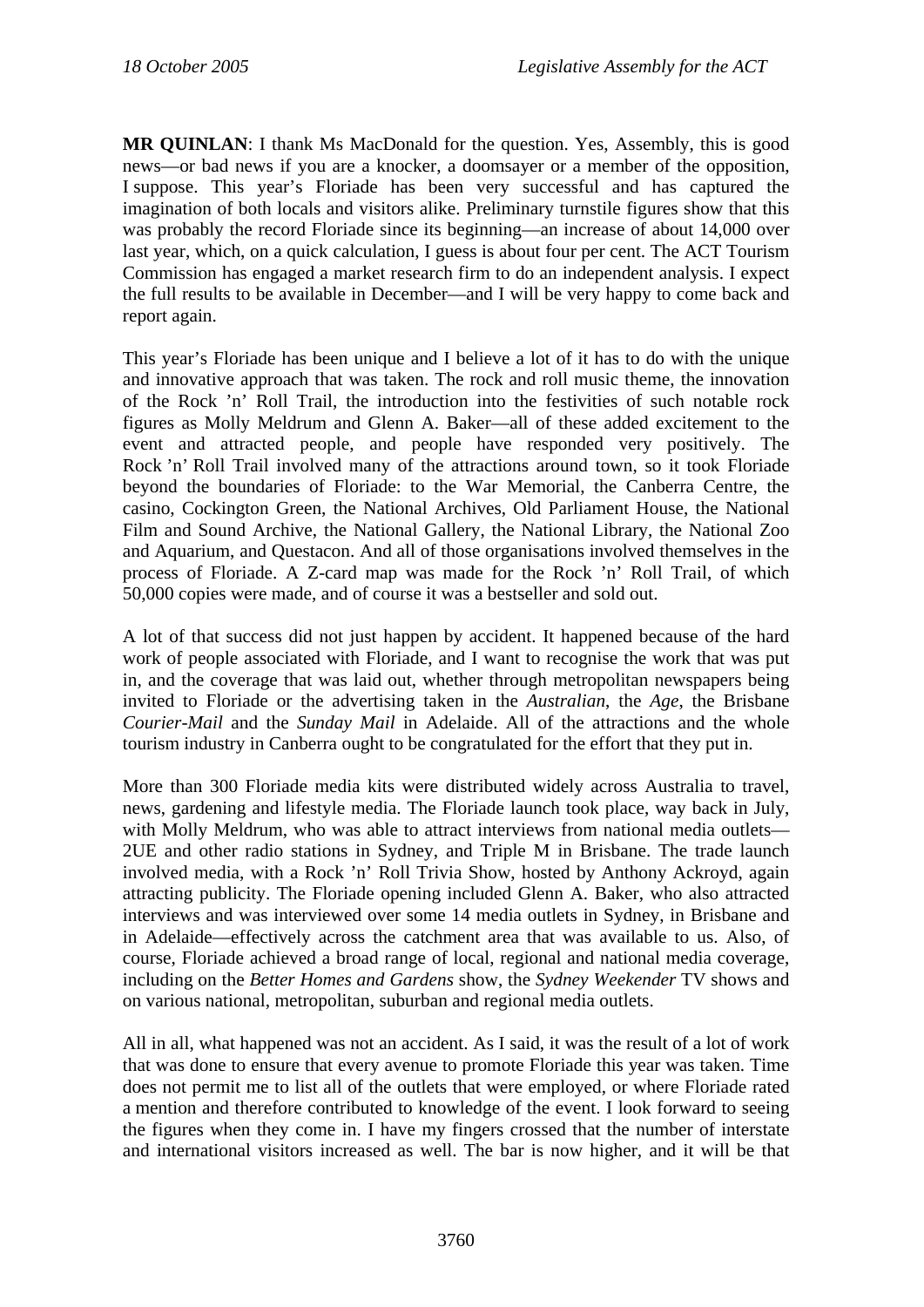much higher next year. This is not crowing; I do not want this to be seen as crowing; otherwise, we might have to jump that bit higher next time.

**Mr Stanhope**: I ask that all further questions be placed on the notice paper.

### **Answers to questions on notice Question No 567**

**MRS BURKE**: I remind the Minister for Disability, Housing, and Community Services that the answer to question No 567 regarding Currong apartments student accommodation was due on 25 September.

**MR HARGREAVES**: I am not aware of the exact question because I am used to seeing Mrs Dunne ask questions in respect of what is now Mrs Burke's shadow portfolio. I will check it and get back to her straight away.

### **Question No 534**

**MR PRATT**: I remind the minister for emergency services that the answer to question No 534, which deals with purchasing agreements in emergency services, was due on 23 September.

**MR HARGREAVES**: I probably sent it to Mrs Dunne. I will check that and get back to the member.

# **Personal explanation**

**MR PRATT** (Brindabella): I seek your leave to make a personal explanation under standing order 46.

**MR SPEAKER**: You may proceed, Mr Pratt.

**MR PRATT**: Today in question time Mr Stanhope said that I have supported the long-term incarceration of Mr David Hicks. It is true that in this place, from time to time, I have questioned the Chief Minister on whether he fully understands all of the circumstances leading up to and surrounding the arrest of David Hicks. However, I have not stated in this place or anywhere else that I support the four-year incarceration of David Hicks, or the three-year, two-year or one-year incarceration of David Hicks.

Contrary to Mr Stanhope's misleading statements, I am on the record in this place, and have been for three years, as stating that I would encourage the Australian government to pressure the US government to expedite the David Hicks case. I place that on the record so that we do not have any misunderstandings or misrepresentations about the issue.

## **Papers**

**Mr Speaker** presented the following papers: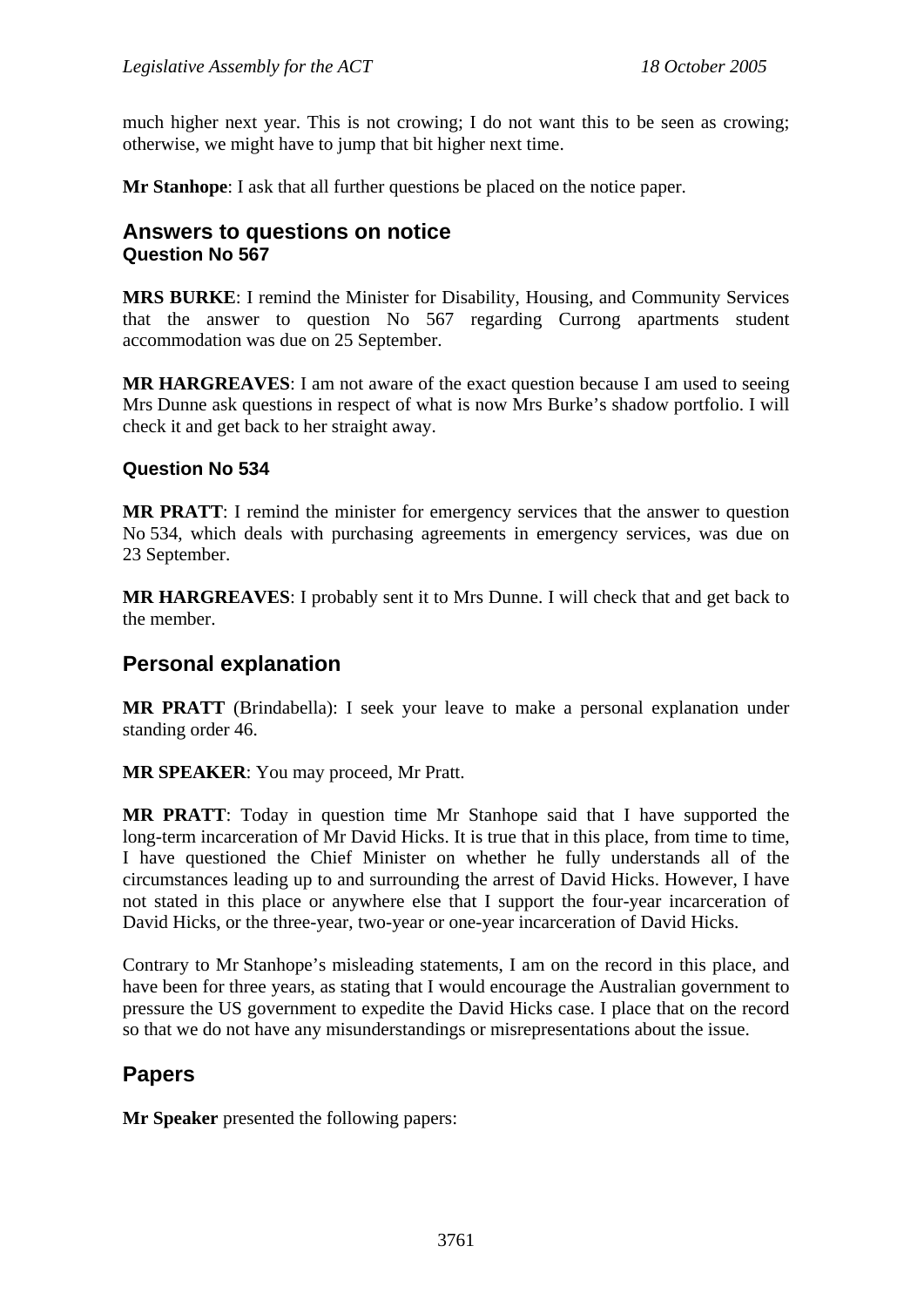ACT Legislative Assembly Secretariat—Annual Report, dated September 2005.

Annual Reports (Government Agencies) Act, pursuant to section 15—Annual Report—2004-2005—ACT Auditor-General's Office, dated 30 September 2005.

Study trip—Report by Dr Foskey MLA—Barhah State Forest, 30 September to 3 October 2005.

# **Executive contracts Papers and statement by minister**

**MR STANHOPE** (Ginninderra—Chief Minister, Attorney-General, Minister for the Environment and Minister for Arts, Heritage and Indigenous Affairs): I present the following papers:

Public Sector Management Act, pursuant to sections 31A and 79—Copies of executive contracts or instruments— Contract variations: Beverley Helen Forner, dated 13 September 2005. Daniel Stewart, dated 7 September 2005. David Butt, dated 9 September 2005. Gordon Davidson, dated 13 September 2005. Greg Williams, dated 8 September 2005. Ian Hubbard, dated 1 and 5 September 2005. Julian McKinnon, dated 22 September 2005. Margaret Cotton, dated 19 September 2005. Martin D'Este, dated 9 and 17 September 2005. Michael Ockwell, dated 21 September 2005. Robyn Hardy, dated 7 September 2005. William James Stone, dated 21 September 2005. Long-term contract: Phillip Tardif, dated 19 September 2005. Short-term contracts: Geoff Keogh, dated 11 August and 21 September 2005. Gerard John Ryan, dated 5 September 2005. John Paget (2), dated 21 September 2005. June Bronwyn Leslie, dated 19 September 2005. Kate Neser, dated 25 August 2005. Michael Vanderheide, dated 7 September 2005. Michael William Kegel, dated 1 September 2005. Pam Davoren, dated 1 September 2005. Roger Broughton, dated 9 and 19 September 2005. Sue Dever, dated 22 September 2005.

I ask leave to make a statement in relation to the papers.

Leave granted.

**MR STANHOPE**: I present another set of executive contracts. These documents are tabled in accordance with sections 31A and 79 of the Public Sector Management Act, which requires the tabling of all executive contracts and contract variations. Contracts were previously tabled on 20 September 2005. Today I present one long-term contract,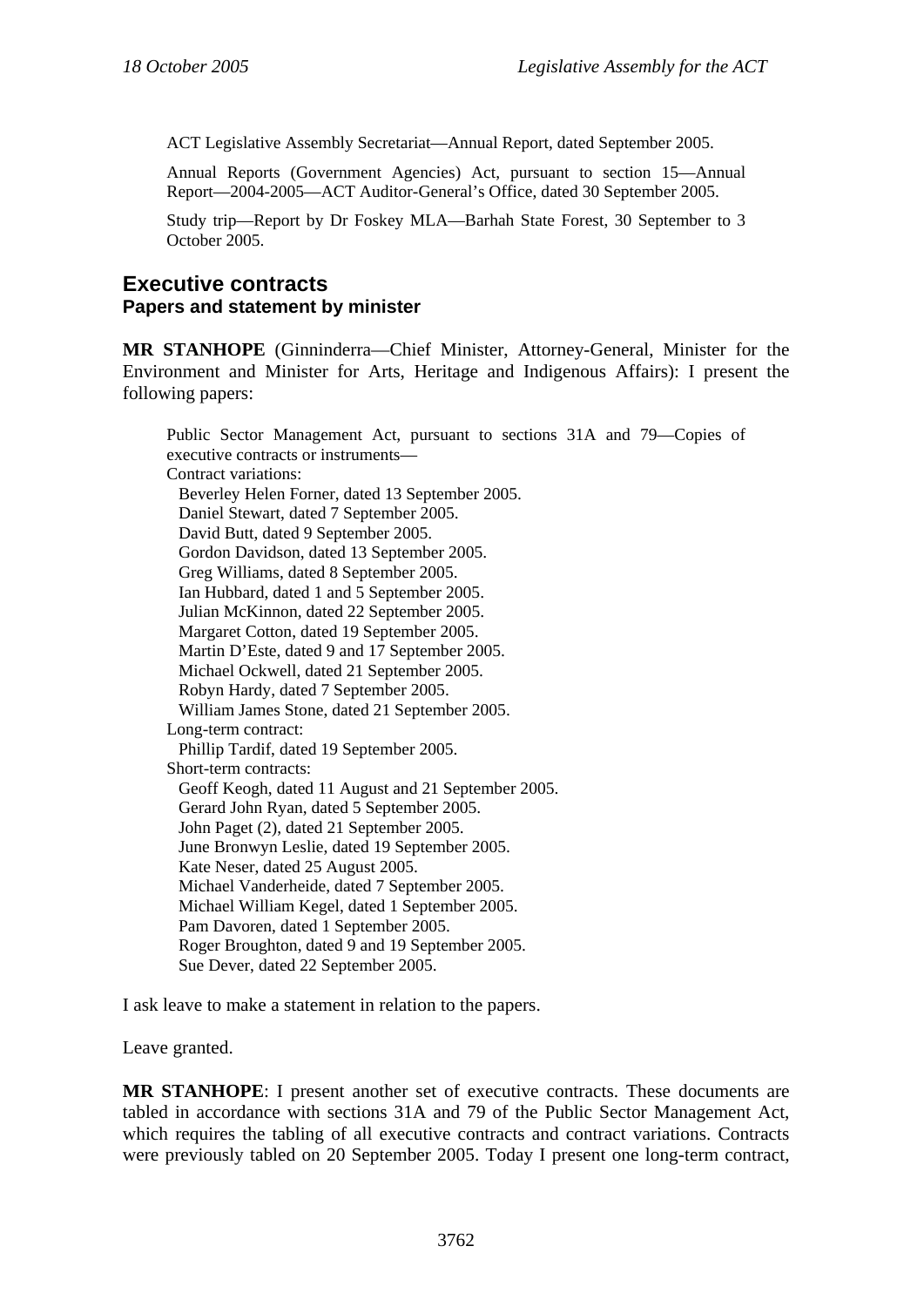11 short-term contracts and 12 contract variations. The details of the contracts will be circulated to members.

## **Financial Management Act Papers and statement by minister**

**MR QUINLAN** (Molonglo—Treasurer, Minister for Economic Development and Business, Minister for Tourism, Minister for Sport and Recreation, and Minister for Racing and Gaming): For the information of members, I present pursuant to section 14 of the Financial Management Act 1996 an instrument directing a transfer of funds from the Department of Disability, Housing, and Community Services to the Chief Minister's Department, including a statement of reasons.

Financial Management Act— Pursuant to section 14—Instrument directing a transfer of funds from the Department of Disability, Housing and Community Services to the Chief Minister's Department, including a statement of reasons, dated 6 October 2005.

I ask leave to make a brief statement in relation to the papers.

Leave granted.

**MR QUINLAN**: As required by the Financial Management Act 1996, I have tabled an instrument issued under section 14 of the act. The associated statement of reasons for the instrument must be tabled in the Assembly within three sitting days after it is given.

This transfer between appropriations under section 14 of the Financial Management Act 1996 involves a transfer of \$70,000 from government payments for outputs from the Department of Disability, Housing, and Community Services to the Chief Minister's Department. The transfer has no impact on the territory's operating results. The detail of the instrument can be found within the tabled package.

# **Indigenous education performance report Paper and statement by minister**

**MS GALLAGHER** (Molonglo—Minister for Education and Training, Minister for Children, Youth and Family Support, Minister for Women and Minister for Industrial Relations) (3.53): For the information of members, I present in accordance with the resolution of the Assembly of 24 May 2000, the 10th six monthly report on performance in indigenous education for the period 1 September 2004 to 28 February 2005.

Indigenous Education—Tenth Six Monthly report—1 September 2004 to 28 February 2005

I ask leave to make a statement in relation to the papers.

Leave granted.

**MS GALLAGHER**: I am pleased to present the 10th report on performance in indigenous education. The report covers the six-month period to 28 February 2005. The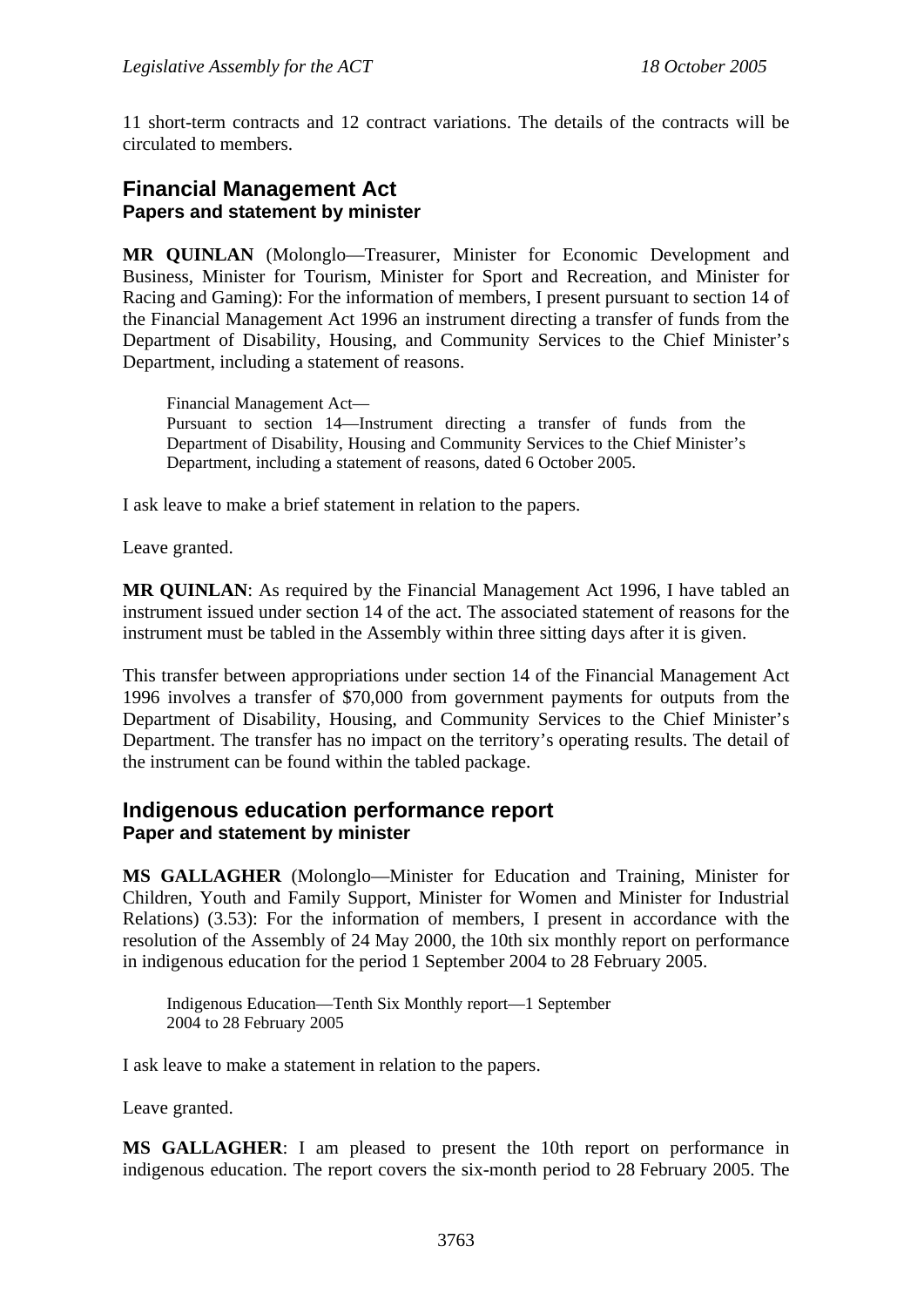government is committed to working towards achieving outcomes for indigenous students that are the same as for non-indigenous students. To this end we are working towards improved participation, retention and outcomes for indigenous students within a context of family, community and government assistance and support. We continue to acknowledge the diversity of the territory's indigenous community and other factors, such as health or family mobility, which may have an impact on indigenous students in our schools.

The report informs us about the range of programs being implemented by the government to achieve its goals for indigenous students. The advent of the national safe schools framework has brought together many of the principles and policies that underpin strategies already used in ACT schools to counter racism and celebrate the diversity of the community. Schools are broadly examining their current approaches to student and staff safety and implementing programs to address perceived gaps.

In addition, ACT government schools are recognising the achievements of indigenous students through a range of ways, including specific acknowledgement at community ceremonies. This assists in raising self-esteem in recipients, as well as developing a greater understanding of indigenous cultural heritage by non-indigenous students.

We are well aware that indigenous health issues can sometimes have a detrimental impact on student learning at school. The government has funded early intervention programs to support improved health in indigenous children at preschool. This includes ongoing screening for hearing problems, which took place for the first time in late 2004 for three, four and five-year-olds in an effort to stem the occurrence of otitis media and its associated learning difficulties.

The Stanhope government is aware that participation in early childhood programs has long-term educational benefits for indigenous children. Therefore, in the financial year 2004-05, the government provided extra resources to expand the Koori preschool program by increasing the number of available sessions and establishing a new preschool site in Gungahlin. This brings the total number of Koori preschools to five.

At the February 2005 census, 95 indigenous students were enrolled in prior-to-school programs, with 59 students in mainstream preschools and 36 students in Koori preschools. Thirteen students were enrolled in both mainstream and Koori preschools. This compares very favourably with one year earlier, when there were only 68 indigenous students enrolled in pre-primary, with 55 in mainstream preschools, 13 in Koori preschools and four enrolled in both. Preschool staff, teachers and indigenous home-school liaison officers will continue their active engagement of communities to encourage the enrolment of every eligible indigenous child in a preschool program.

The ACT assessment program literacy and numeracy results show that the year 3 cohort in 2004 performed at the same level as non-indigenous students. This is an excellent outcome for this particular cohort. However, years 5 and 7 data reveal that a performance gap persists at these levels. While some gains have been made since the inception of system testing, it remains a concern that a significant percentage of indigenous students fall below the system average at years 3, 5 and 7. This is a challenge and an ongoing area of focus for the department and our schools.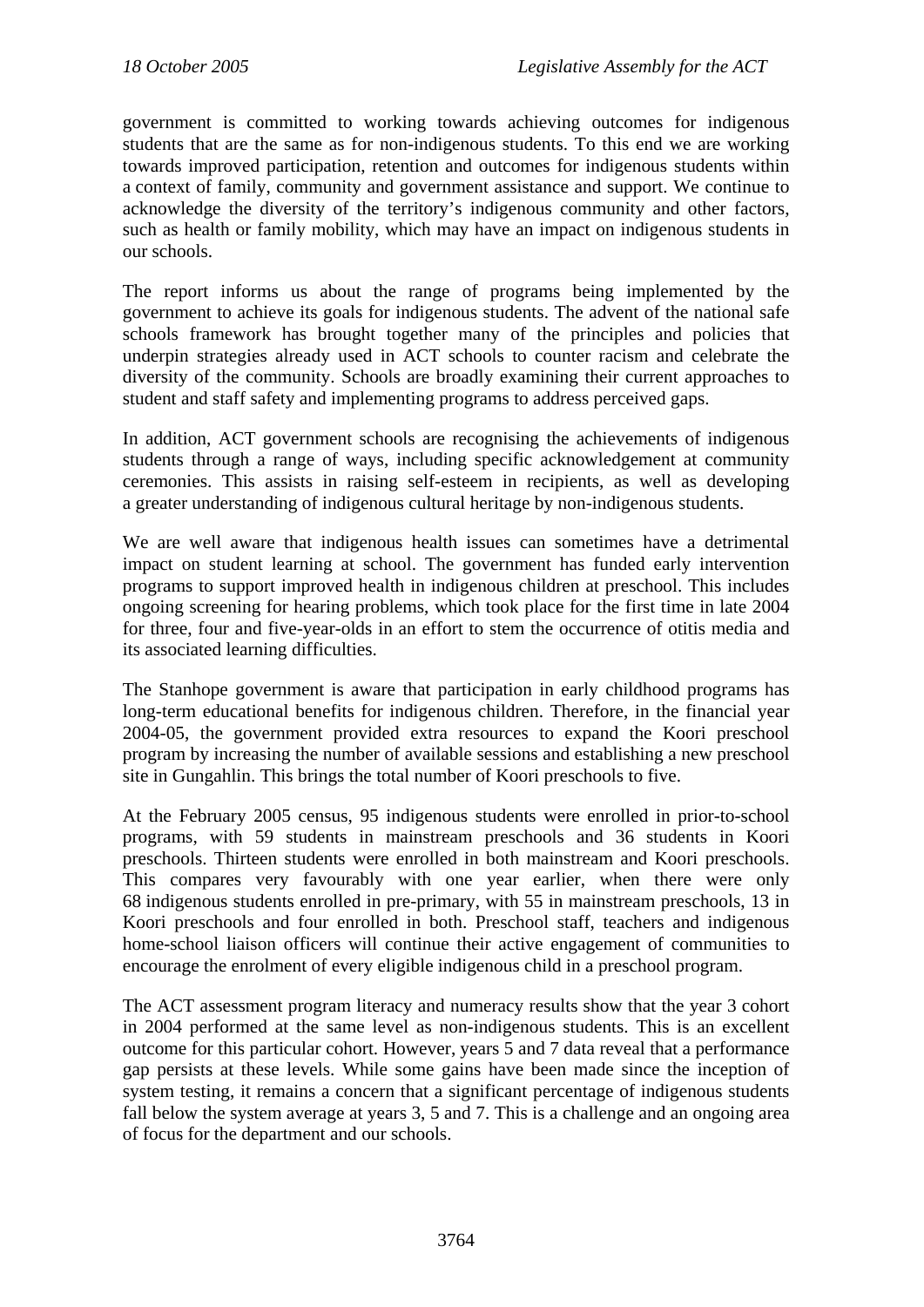Through the provision of increased funding for indigenous education, the government has demonstrated its commitment to improving literacy and numeracy outcomes for indigenous students. In recognition of the central importance of these skills, the government has funded an increase in the number of teacher consultants in this area. Four and a half indigenous literacy and numeracy consultants provide assistance to identified indigenous year 4 students who were in the lower 20 per cent of students in their year 3 ACTAP assessment results.

While progress has been made in some areas, more needs to be accomplished over an extended period to consolidate improved results. The Department of Education and Training is seeking to do this through the collation of data to identify the achievement of each indigenous student in government schools. The purpose is to focus on those students who are in the lower 20 per cent of their most recent ACTAP program to ensure that they are making progress.

The Productivity Commission recently released its report *Overcoming indigenous disadvantage key indicators 2005*. This is the second report in a series commissioned by the Council of Australian Governments. This report aims to provide indicators of indigenous disadvantage that are of relevance to all governments and stakeholders and demonstrate the impact of policies and programs. In relation to education, as an example, the report found that across Australia there had been improvements in apparent retention rates to year 12 and achievement against the year 3 writing benchmark.

While I am pleased to report that the ACT exceeded all other states and territories with regard to retention of indigenous and non-indigenous students, the gap still exists across the range of indicators between indigenous people and the rest of the population. Achievement of a year 12 certificate is of particular concern. The ACT is now placing a stronger focus on retention of indigenous students through the appointment of a college transitions officer. This officer supports students in the post-compulsory years of education and assists them to make a successful transition through the college years to employment or further study. Appropriate programs and support for indigenous students in years 11 and 12 will be considered as part of the current review of ACT government colleges.

The recognition that more can be done to develop the cultural awareness of classroom teachers is also an area requiring ongoing focus. A cultural awareness program aimed at enhancing teachers' knowledge and awareness of indigenous culture has recently been introduced. The end result of this training will be teachers with a better understanding and strategies to assist indigenous students in their learning.

The Ministerial Council on Education, Employment, Training and Youth Affairs, also known as MCEETYA, which I currently chair, has recently made indigenous education outcomes a national strategic priority. The ACT will work with other states and territories to identify and address barriers to improvement in outcomes for indigenous students. I am hopeful that this concerted effort by all jurisdictions will produce the knowledge and direction we seek to ensure our indigenous students achieve the same outcomes as non-indigenous students.

Finally, I look forward to continuing to work with the ACT indigenous community, the Indigenous Education Consultative Body and other groups and agencies to ensure further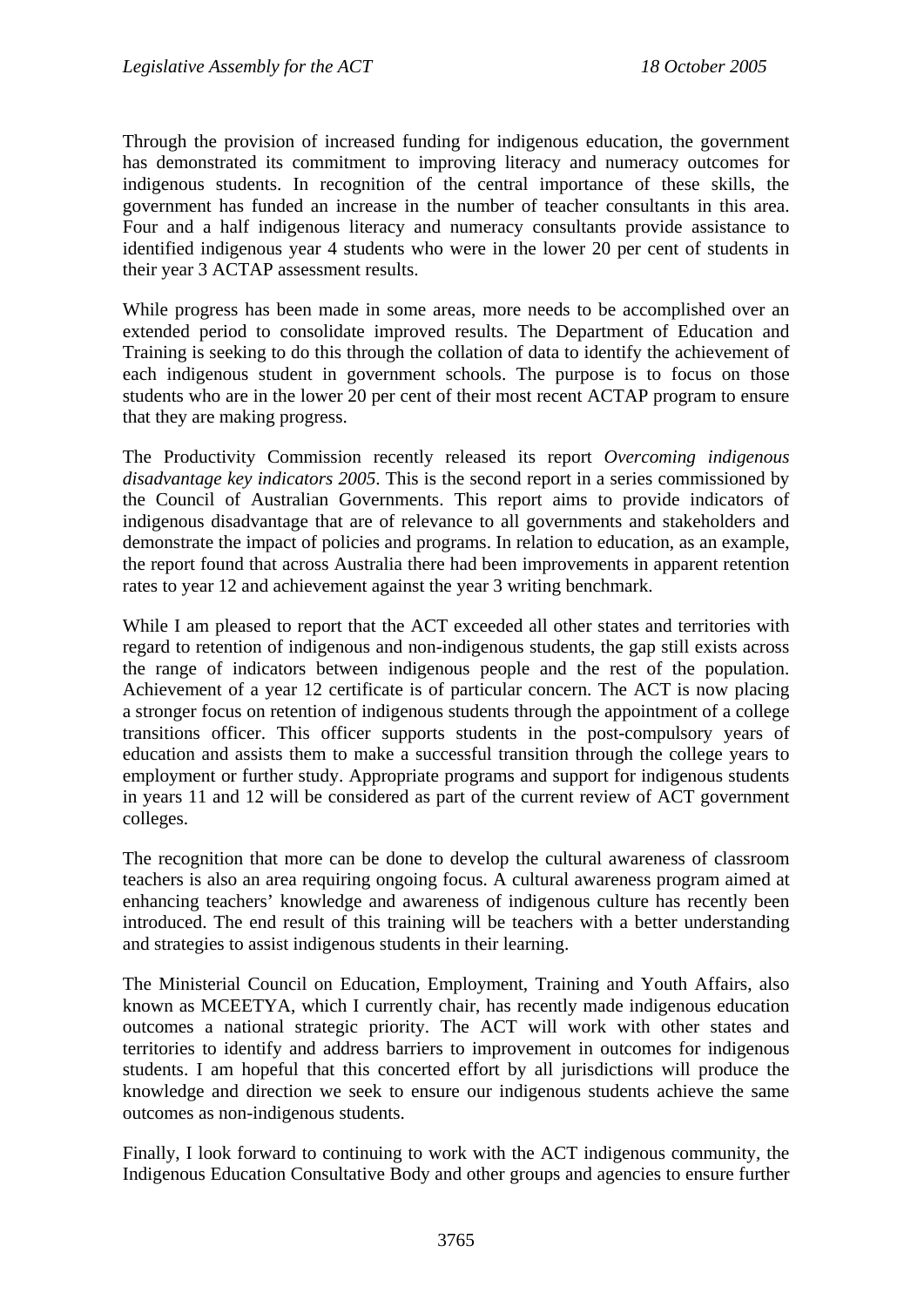improvement in performance in indigenous education. I commend the 10th report on performance in indigenous education to the Assembly and move:

That the report be noted.

Question resolved in the affirmative.

# **Papers**

**Mr Corbell** presented the following papers:

#### **Annual reports 2004-2005**

Annual Reports (Government Agencies) Act, pursuant to section 13— ACT Building and Construction Industry Training Fund Board, dated 12 August 2005. ACT Cleaning Industry Long Service Leave Board, dated 31 August 2005. ACT Construction Industry Long Service Leave Board, dated 31 August 2005. ACT Electoral Commission, dated 15 September 2005. ACT Emergency Services Authority, dated 8 September 2005. ACT Gambling and Racing Commission, dated 2 September 2005, including corrigendum. ACT Government Procurement Board, dated September 2005. ACT Health Promotion Board (Health**pact**). ACT Health, dated 23 September 2005. ACT Human Rights Office, dated 23 September 2005. ACT Insurance Authority, dated 20 September 2005. ACT Ombudsman, dated 5 September 2005. ACT Planning and Land Authority, dated 23 September 2005. ACT Policing (Revised). ACT Public Cemeteries Board, dated September 2005. ACTEW Corporation Limited. ACTION Authority, dated 7 September 2005. ACTTAB, dated 16 August 2005. Australian Capital Tourism Corporation, dated 25 August 2005. Australian International Hotel School, dated 23 September 2005. Chief Minister's Department (2 volumes), dated 15 and 20 September 2005. Commissioner for Public Administration, dated 23 September 2005. Commissioner for the Environment, dated 31 August 2005. Community and Health Services Complaints Commissioner, dated 23 September 2005. Cultural Facilities Corporation, dated 13 September 2005. Department of Disability, Housing and Community Services (3 volumes), dated 8 September 2005, including corrigendum dated October 2005. Department of Economic Development, dated 8 September 2005. Department of Education and Training, dated 13 September 2005. Department of Justice and Community Safety (2 volumes), dated 23 September 2005. Department of Treasury (2 volumes), dated 14 and 19 September 2005. Department of Urban Services (2 volumes), dated 20 September 2005. Exhibition Park in Canberra, dated 31 August 2005. Independent Competition and Regulatory Commission, dated September 2005. Land Development Agency, dated 14 September 2005.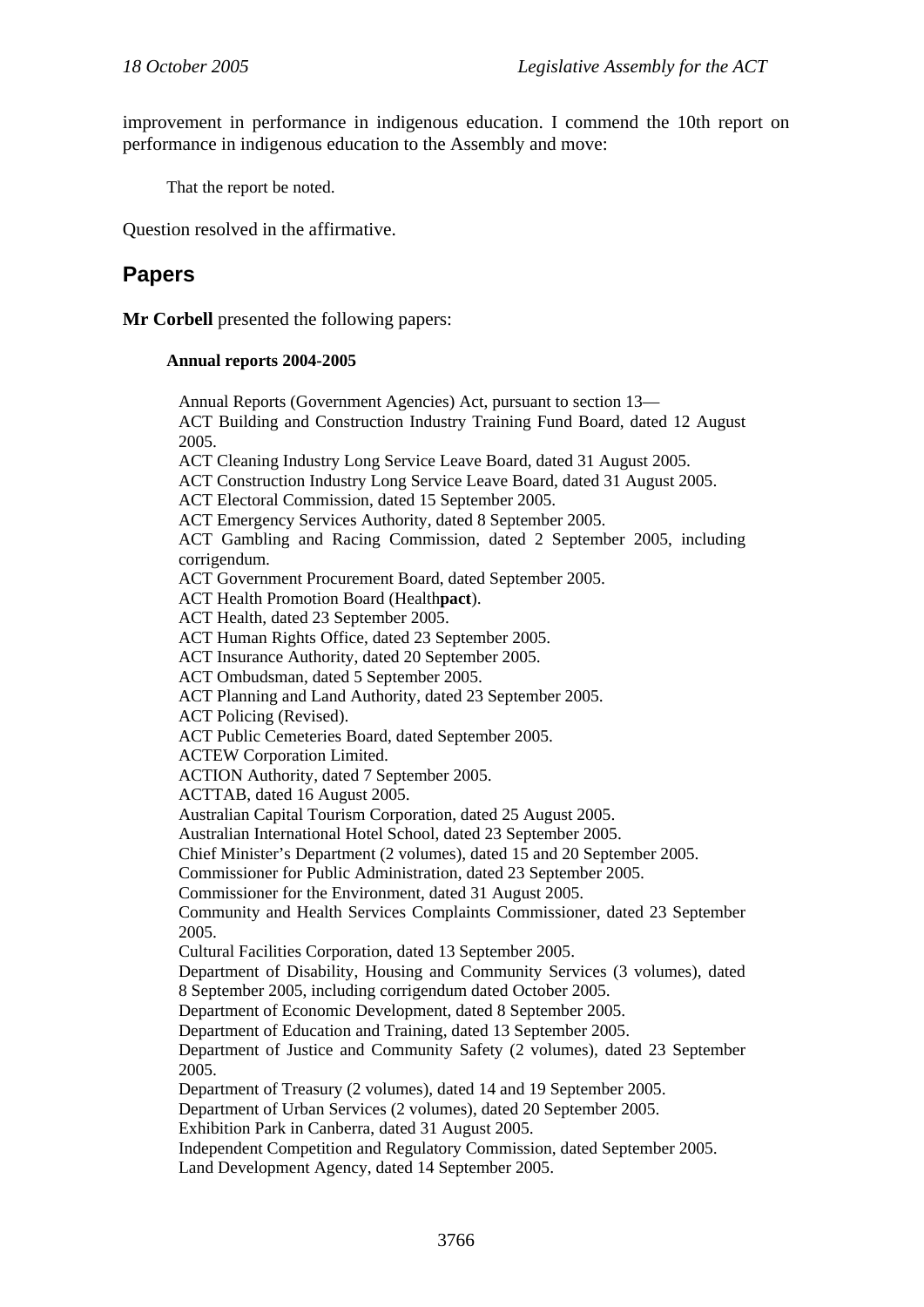Legal Aid Commission (ACT), dated 29 August 2005. Office of the Community Advocate, dated 1 September 2005. Office of the Director of Public Prosecutions, dated 22 September 2005. Office of the Occupational Health and Safety Commissioner and ACT Workcover, dated 14 September 2005. Office of the Small Business Commissioner, dated 30 August 2005. Public Trustee for the ACT. Rhodium Asset Solutions. Stadiums Authority. Victims of Crime Support Program (incorporating Victims of Crime Co-ordinator, Victims Services Scheme, ACT Policing Victim Liaison Program and the *Victims of Crime (Financial Assistance) Act 1983*—2004-2005 annual reports), dated 16 September 2005.

#### **Petition—Out of order**

Petition which does not conform with the standing orders— Ainslie—Redevelopment of Goodwin Village—Mr Corbell (590 signatures).

### **Annual and financial reports Referral to standing committees**

**MR CORBELL** (Molonglo—Minister for Health and Minister for Planning) (4.01): I seek leave to move a motion referring annual and financial reports that I have just tabled to the relevant Assembly standing committees.

Leave granted.

#### **MR CORBELL**: I move

That:

- (1) the annual and financial reports for the calendar years 2004 and 2005, and the financial year 2004-2005 presented to the Assembly pursuant to the *Annual Reports (Government Agencies) Act 2004* stand referred to the standing committees, on presentation, in accordance with the schedule below;
- (2) notwithstanding standing order 229, only one standing committee may meet for the consideration of the inquiry into the calendar years 2004 and 2005 and 2004- 2005 annual and financial reports at any given time; and
- (3) the foregoing provisions of this resolution have effect notwithstanding anything contained in the standing orders.

| Calchuar years 2004 and 2005 and Financial year 2004-2005 |                        |  |  |
|-----------------------------------------------------------|------------------------|--|--|
| <b>Annual Report</b>                                      | Minister/s responsible |  |  |
| <b>ACT</b> Auditor-General                                | <b>Chief Minister</b>  |  |  |
| <b>ACT</b> Legislative Assembly<br>Secretariat            | Speaker                |  |  |
| <b>ACT</b> Government Procurement<br>Board                | Treasurer              |  |  |
|                                                           |                        |  |  |

#### **Referral of Annual Reports to Standing Committees**

**Calendar years 2004 and 2005 and Financial year 2004-2005**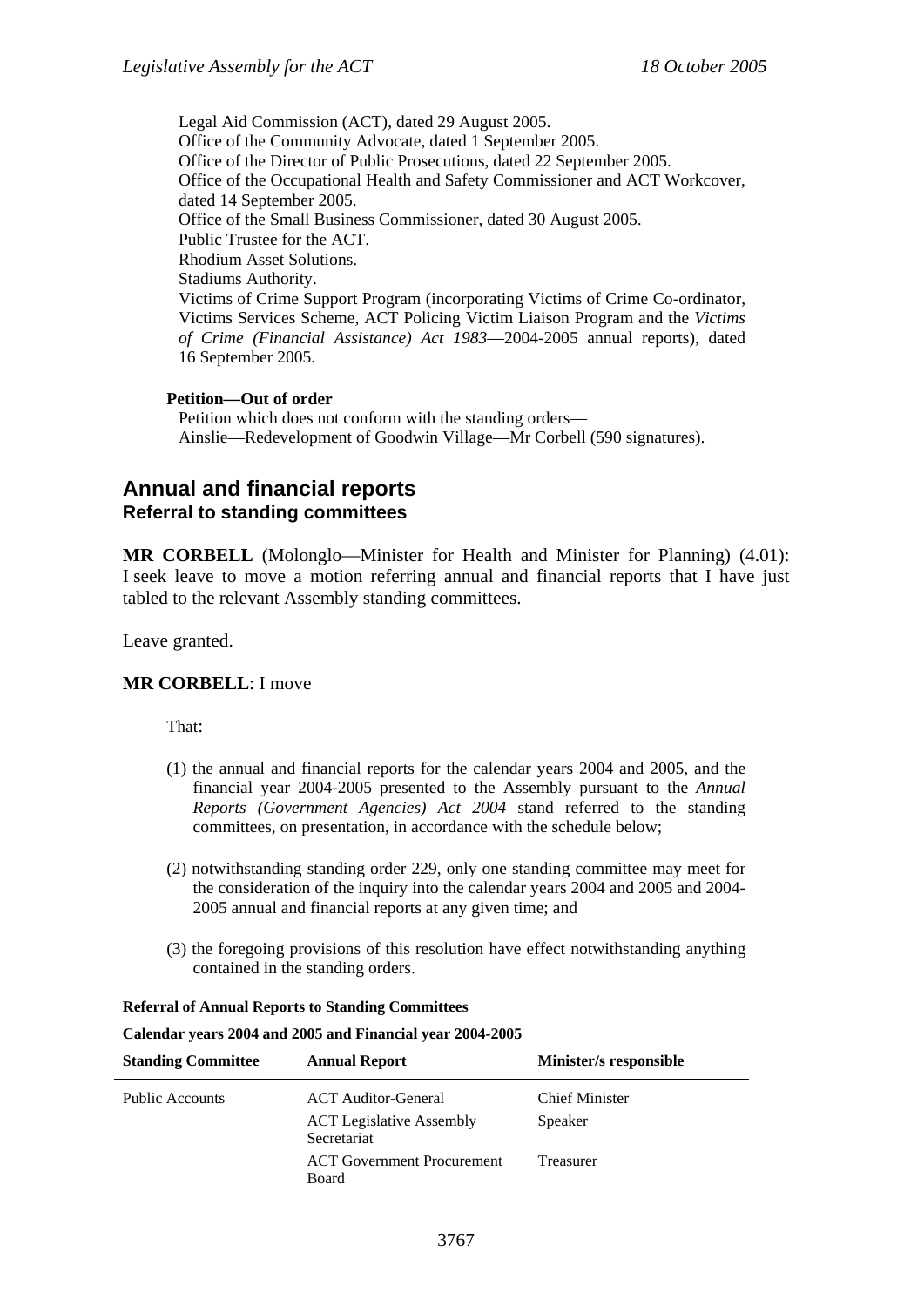| <b>Standing Committee</b> | <b>Annual Report</b>                                        | Minister/s responsible                                       |
|---------------------------|-------------------------------------------------------------|--------------------------------------------------------------|
| Public Accounts (cont'd)  | <b>ACT</b> Insurance Authority                              | Treasurer                                                    |
|                           | <b>Australian International Hotel</b><br>School             | Treasurer                                                    |
|                           | Chief Minister's Department                                 | <b>Chief Minister</b>                                        |
|                           |                                                             | Minister for the Environment                                 |
|                           |                                                             | Minister for Arts, Heritage and<br><b>Indigenous Affairs</b> |
|                           |                                                             | Minister for Women                                           |
|                           |                                                             | Minister for Industrial Relations                            |
|                           | <b>Australian Capital Tourism</b><br>Corporation            | Minister for Economic<br>Development and Business            |
|                           | <b>Commissioner for Public</b><br>Administration            | <b>Chief Minister</b>                                        |
|                           | Department of Treasury                                      | Treasurer                                                    |
|                           | <b>Exhibition Park in Canberra</b>                          | Treasurer                                                    |
|                           | Gambling and Racing<br>Commission                           | Minister for Economic<br>Development and Business            |
|                           | <b>Small Business Commissioner</b>                          | Minister for Economic<br>Development and Business            |
|                           | Independent Competition and<br><b>Regulatory Commission</b> | Treasurer                                                    |
|                           | <b>Stadiums Authority</b>                                   | Minister for Economic<br>Development and Business            |
|                           | <b>ACTEW Corporation</b>                                    | <b>Chief Minister</b>                                        |
|                           | <b>ACTTAB</b> Ltd                                           | Minister for Economic<br>Development and Business            |
|                           | <b>Rhodium Asset Solutions</b>                              | Treasurer                                                    |
|                           | <b>ACT Construction Industry Long</b>                       | Minister for Industrial Relations                            |
|                           | Service Leave Board                                         |                                                              |
|                           | <b>ACT Cleaning Industry Long</b><br>Service Leave Board    | Minister for Industrial Relations                            |
|                           | <b>Commissioner for Occupational</b><br>Health and Safety   | Minister for Industrial Relations                            |
|                           | Department of Economic<br>Development                       | Minister for Economic<br>Development and Business            |
| Legal Affairs             | <b>ACT Electoral Commission</b>                             | Attorney-General                                             |
|                           | <b>ACT</b> Ombudsman                                        | Attorney-General                                             |
|                           | <b>ACT</b> Policing                                         | Minister for Police and<br><b>Emergency Services</b>         |
|                           | <b>ACT Community Advocate</b>                               | Attorney-General                                             |
|                           | Department of Justice and<br><b>Community Safety</b>        | Attorney-General                                             |
|                           | Director of Public Prosecutions                             | Attorney-General                                             |
|                           | Human Rights and Discrimination<br>Commissioner             | Attorney-General                                             |
|                           | Legal Aid Commission                                        | Attorney-General                                             |
|                           | Public Trustee for the ACT                                  | Attorney-General                                             |
|                           | Victims of Crime (Financial<br>Assistance) Act 1983         | Attorney-General                                             |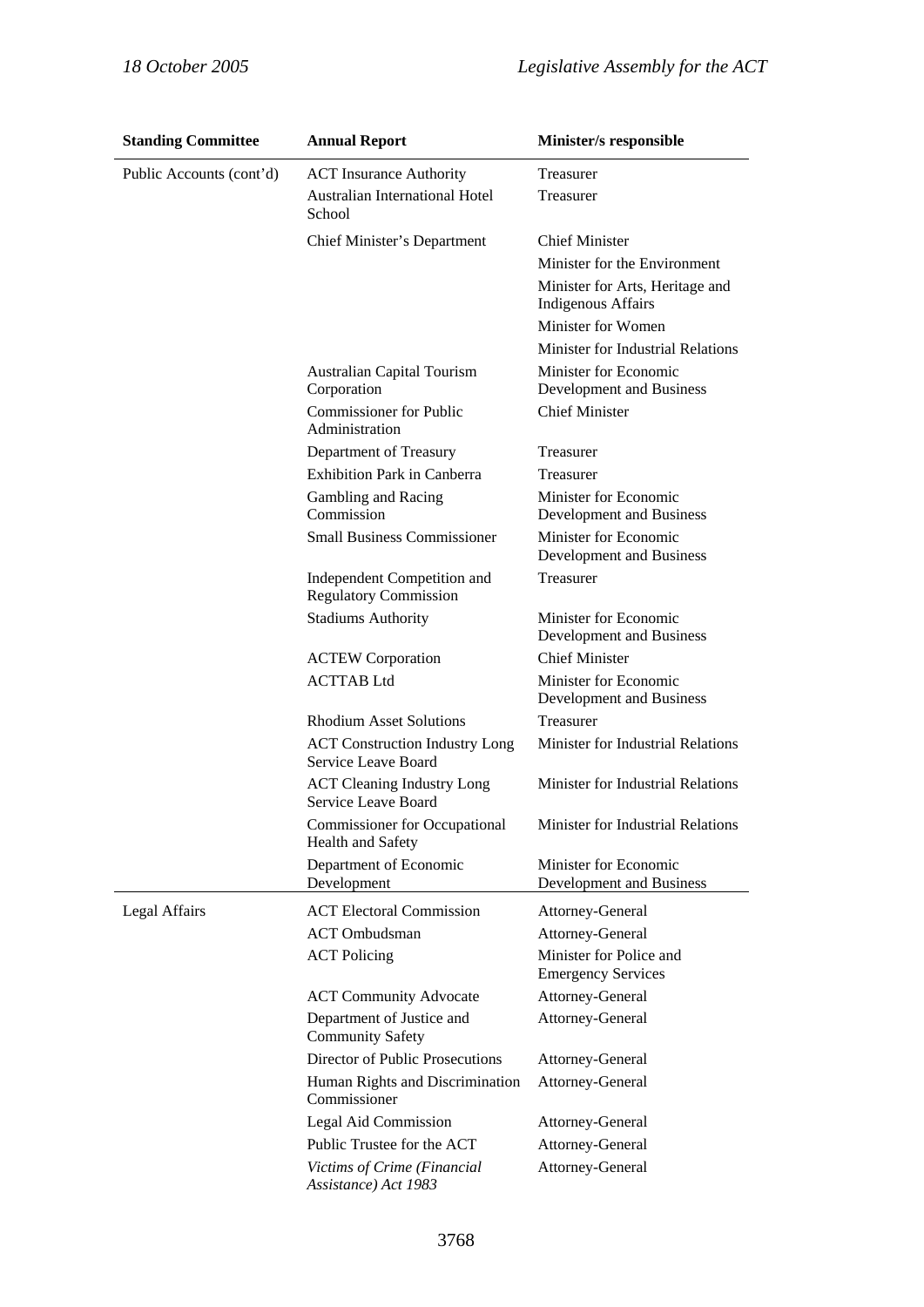| <b>Standing Committee</b>                       | <b>Annual Report</b>                                                    | Minister/s responsible                                       |
|-------------------------------------------------|-------------------------------------------------------------------------|--------------------------------------------------------------|
| Legal Affairs (cont'd)                          | Nominal Defendant                                                       | Minister for Urban Services                                  |
|                                                 | <b>Emergency Services Authority</b>                                     | Minister for Police and<br><b>Emergency Services</b>         |
| Health and Disability                           | <b>ACT</b> Health                                                       | Minister for Health                                          |
|                                                 | Community and Health Services<br><b>Complaints Commissioner</b>         | Minister for Health                                          |
|                                                 | <b>ACT Health Promotion Board</b><br>(HealthPact)                       | Minister for Health                                          |
|                                                 | Department of Disability,<br>Housing and Community Services             | Minister for Disability, Housing<br>and Community Services   |
| Education, Training and<br><b>Youth Affairs</b> | Canberra Institute of Technology                                        | Minister for Education and<br>Training                       |
|                                                 | Department of Education and<br>Training                                 | Minister for Education and<br>Training                       |
|                                                 | <b>Building and Construction</b><br><b>Industry Training Fund Board</b> | Minister for Education and<br>Training                       |
|                                                 | <b>Cultural Facilities Corporation</b>                                  | Minister for Arts, Heritage and<br><b>Indigenous Affairs</b> |
|                                                 | Office of Children, Youth and<br><b>Family Support</b>                  | Minister for Children, Youth<br>and Family Support           |
|                                                 | University of Canberra                                                  | Minister for Education and<br>Training                       |
| Planning and Environment                        | <b>ACT Planning and Land</b><br>Authority                               | Minister for Planning                                        |
|                                                 | <b>ACT Land Development Agency</b>                                      | Minister for Planning                                        |
|                                                 | Commissioner for the<br>Environment                                     | Minister for the Environment                                 |
|                                                 | <b>ACT Public Cemeteries Board</b>                                      | Minister for Urban Services                                  |
|                                                 | Department of Urban Services                                            | Minister for Urban Services                                  |
|                                                 | <b>ACTION</b> Authority                                                 | Minister for Urban Services                                  |

Question resolved in the affirmative.

# **Papers**

**Mr Corbell** presented the following papers:

#### **Subordinate legislation (including explanatory statements unless otherwise stated)**

Legislation Act, pursuant to section 64—

Australian Capital Tourism Corporation Act—

Australian Capital Tourism Corporation Appointment 2005 (No 1)— Disallowable Instrument DI2005-215 (LR, 29 September 2005).

Australian Capital Tourism Corporation Appointment 2005 (No 2)— Disallowable Instrument DI2005-216 (LR, 29 September 2005).

Building Act—Building (Fees) Determination 2005 (No 2)—Disallowable Instrument DI2005-223 (without explanatory statement) (LR, 6 October 2005).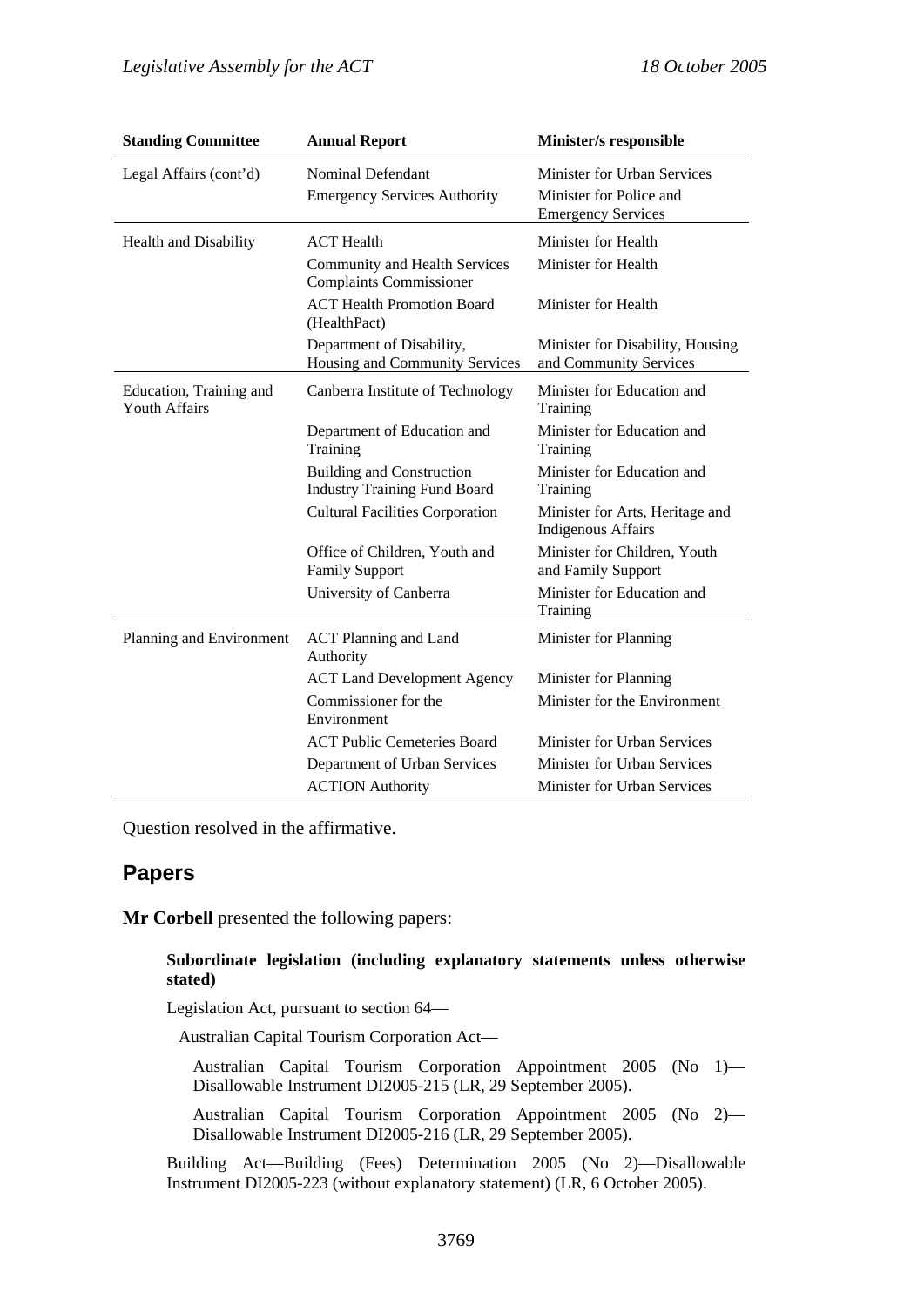Children and Young People Act—Children and Young People Official Visitor Appointment 2005 (No 3)—Disallowable Instrument DI2005-219 (LR, 30 September 2005).

Commissioner for the Environment Act—Commissioner for the Environment (Reporting Period and Reporting Day) Determination 2005 (No 1)—Disallowable Instrument DI2005-211 (LR, 29 September 2005).

Construction Occupations (Licensing) Act—Construction Occupations Licensing (Fees) Determination 2005 (No 3)—Disallowable Instrument DI2005-224 (without explanatory statement) (LR, 6 October 2005).

Domestic Violence Agencies Act—Domestic Violence (Prevention Council) Appointment 2005 (No 2)—Disallowable Instrument DI2005-217 (LR, 7 October 2005).

Fair Trading (Consumer Affairs) Act—Fair Trading (Consumer Product Standards) Amendment Regulation 2005 (No 1)—Subordinate Law SL2005-23 (LR, 12 September 2005).

Financial Management Act—Financial Management (Public Liability Insurance) Guidelines 2005—Disallowable Instrument DI2005-205 (LR, 19 September 2005).

Health Act—Health (Fees) Determination 2005 (No 3)—Disallowable Instrument DI2005-209 (LR, 26 September 2005).

Heritage Act—Heritage Amendment Regulation 2005 (No 1)—Subordinate Law SL2005-20 (LR, 1 September 2005).

Independent Competition and Regulatory Commission Act—Independent Competition and Regulatory Commission (Reference for Investigation) Determination 2005 (No 1)—Disallowable Instrument DI2005-218 (LR, 4 October 2005).

Land (Planning and Environment) Act—Land (Planning and Environment) Amendment Regulation 2005 (No 1)—Subordinate Law SL2005-19 (LR, 1 September 2005).

Magistrates Court Act—Magistrates Court (Dangerous Substances Infringement Notices) Amendment Regulation 2005 (No 1)—Subordinate Law SL2005-24 (LR, 15 September 2005).

Mental Health (Treatment and Care) Act—Mental Health (Treatment and Care) Official Visitor Appointment 2005 (No. 1)—Disallowable Instrument DI2005-212 (LR, 27 September 2005).

Nature Conservation Act—Nature Conservation (Threatened Ecological Communities and Species) Action Plan 2005 (No 3)—Disallowable Instrument DI2005-210 (LR, 29 September 2005).

Public Health Act—Public Health Notifiable Conditions Determination 2005, together with Regulatory Impact Statement—Disallowable Instrument DI2005-220 (LR, 30 September 2005).

Public Place Names Act—

Public Place Names (City) Determination 2005 (No 1)—Disallowable Instrument DI2005-214 (LR, 29 September 2005).

Public Place Names (Griffith) Determination 2005 (No 2)—Disallowable Instrument DI2005-213 (LR, 29 September 2005).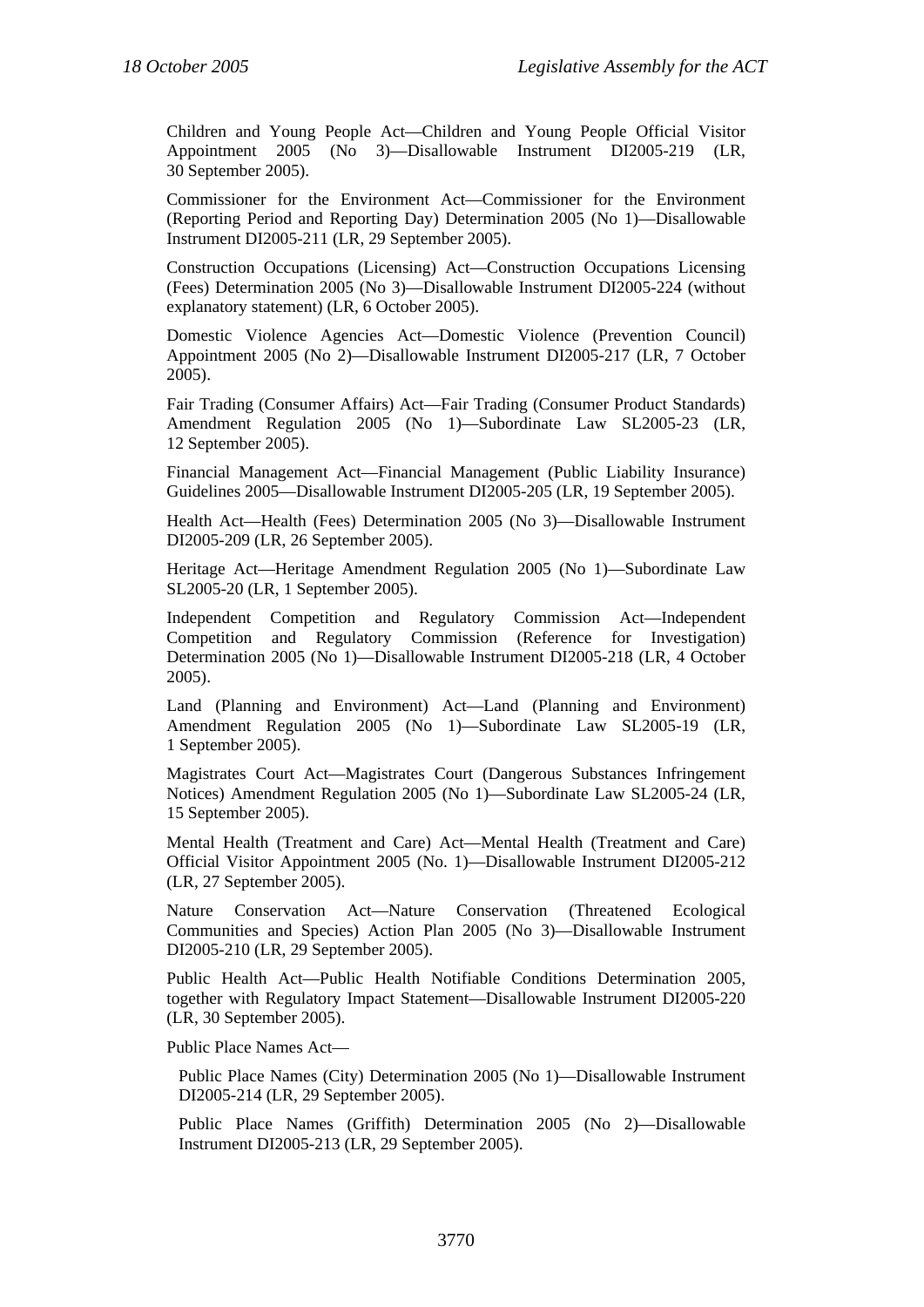Public Place Names Act—Public Place Names (Bruce) Determination 2005 (No 2)—Disallowable Instrument DI2005-204 (LR, 27 September 2005).

Public Sector Management Act—

Public Sector Management Amendment Standard 2005 (No 8)—Disallowable Instrument DI2005-203 (LR, 8 September 2005).

Public Sector Management Amendment Standard 2005 (No 9)—Disallowable Instrument DI2005-221 (LR, 30 September 2005).

Radiation Act—

Radiation (Council) Appointment 2005 (No 2)—Disallowable Instrument DI2005- 202 (LR, 8 September 2005).

Radiation (Fees) Determination 2005 (No 2)—Disallowable Instrument DI2005- 208 (LR, 26 September 2005).

Road Transport (General) Act 1999 and the Road Transport (Safety and Traffic Management) Act—Road Transport (Safety and Traffic Management) Amendment Regulation 2005 (No 2)—Subordinate Law SL2005-22 (LR, 15 September 2005).

Roads and Public Places Act—Roads and Public Places (Removable Signs) Code of Practice 2005—Disallowable Instrument DI2005-207 (LR, 26 September 2005).

Smoking (Prohibition in Enclosed Public Places) Act—Smoking (Prohibition in Enclosed Public Places) Regulation 2005, together with Regulatory Impact Statement—Subordinate Law SL2005-21 (LR, 8 September 2005).

Territory Records Act—Territory Records (Advisory Council) Appointment 2005 (No 1)—Disallowable Instrument DI2005-206 (LR, 22 September 2005).

Water and Sewerage Act—Water and Sewerage (Fees) Determination 2005 (No 2)—Disallowable Instrument DI2005-225 (without explanatory statement) (LR, 6 October 2005).

## **Medicinal use of cannabis Ministerial statement**

**MR CORBELL** (Molonglo—Minister for Health and Minister for Planning) (4.03): I seek leave of the Assembly to make a ministerial concerning the medicinal use of cannabis.

Leave granted.

**MR CORBELL**: On 25 August 2004, after the defeat of the Drugs of Dependence (Cannabis for Medical Conditions) Amendment Bill proposed by Ms Kerrie Tucker MLA, I indicated to members that I would provide a detailed report to the Assembly examining the threshold issues around the provision of cannabis for medicinal use in the ACT. I am pleased today to table this report for the information of members. The report summarises the scientific evidence for and against cannabis for medicinal use, explores current legislation, regulation and policy in Australia and overseas and sets out options available in the ACT to provide cannabis for medicinal use.

The evidence for the health benefits of cannabis are mainly in the areas of control of anorexia and nausea associated with cancer therapy, relief of chronic pain and as an aid to the control of muscle spasms in neurological conditions such as multiple sclerosis.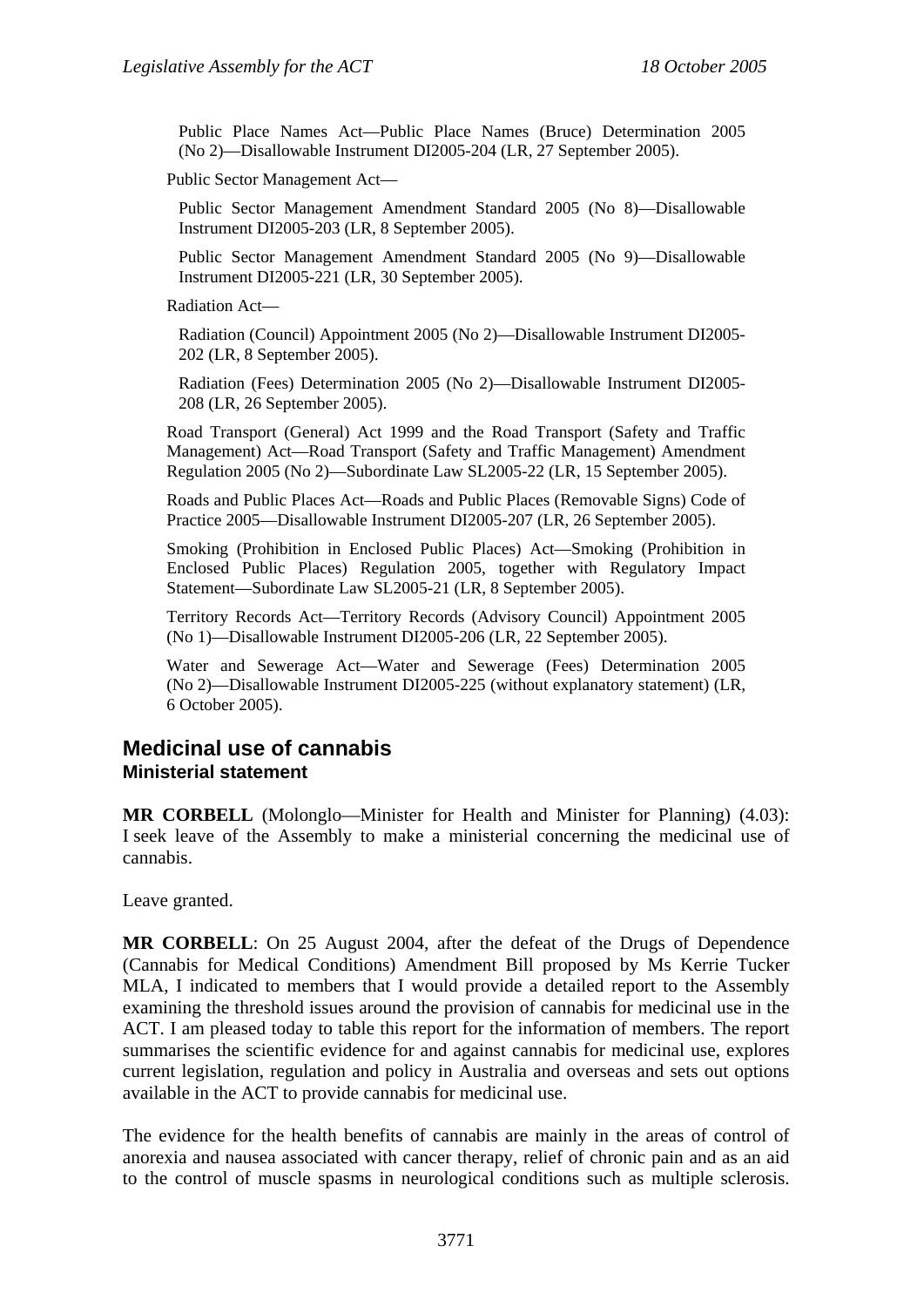The evidence of benefit in these conditions is not strong, however, and recent studies have uncovered more serious side effects associated with regular cannabis use, such as worsening of psychosis and depression. For this reason, increasing the availability of cannabis for medicinal use must be done carefully and with caution.

The use, possession, sale, supply and cultivation of any quantity of cannabis are illegal in the ACT, but cannabis can be obtained. The simple cannabis offence scheme allows police to issue a fine if households are found to be growing one or two plants naturally. On payment of the fine, no conviction is recorded. A synthetic cannabinoid, nabilone, is also available legally through the commonwealth government special access scheme at a cost of \$120 per 20 capsules. This equates to less than one week's supply.

There are five options for improving the value of cannabis for medicinal use in the ACT. I will take the opportunity now to outline these options to members, including the advantages and disadvantages, along with a summary of the key issues in relation to each option.

The first option open to the territory is to continue with the current situation, but improve access to nabilone by providing specific funding to appropriate persons. Improving access to nabilone would allow those with severe and intractable symptoms, for which a cannabis product may be beneficial, access to a safe supply that does not require smoking. Studies in the 1990s showed that nabilone was more effective at relieving nausea and vomiting than the available alternatives. However, since that time new drugs have become available that are more effective than nabilone. A palliative care specialist in the ACT who has experience with patients who have used nabilone for the treatment of nausea, vomiting and pain due to cancer has found that it is often not effective.

Another option is to participate in a New South Wales trial of cannabis, if it occurs. Late in 2004, the then New South Wales Premier met with the commonwealth Minister for Health and Ageing to discuss proposals for either importing or cultivating medicinal cannabis for a New South Wales trial. On 3 May this year, the New South Wales government indicated that the preferred option for supplying cannabis for medical use remained the provision of a pharmaceutical cannabis-based product such as Sativex. Sativex contains two extracts of the *Cannabis sativa* plant provided as a spray to be used under the tongue. Sativex has not yet been approved by the UK regulatory agency, but further studies have commenced and results are due in 2006.

A third approach is for the ACT to move to exempt medicinal cannabis use from prosecution. Examples of exemption of cannabis use from prosecution exist at present in New South Wales, for possession only and for a maximum of two occasions, and the Netherlands, where possession of up to five grams for personal use is not prosecuted. Allowing exemption from prosecution for possession and/or cultivation would allow eligible patients to smoke cannabis.

Cannabis smoke consists of a variable mixture of cannabis derivatives, carcinogens and other toxic substances. Smoking cannabis for many years to relieve symptoms associated with chronic life-long conditions, such as multiple sclerosis, would expose patients to significant risks of serious health problems, such as cancer. For this reason I do not recommend this option. Legislation that authorises people to use cannabis for medical purposes, but does not control or provide a legal supply may be interpreted as endorsing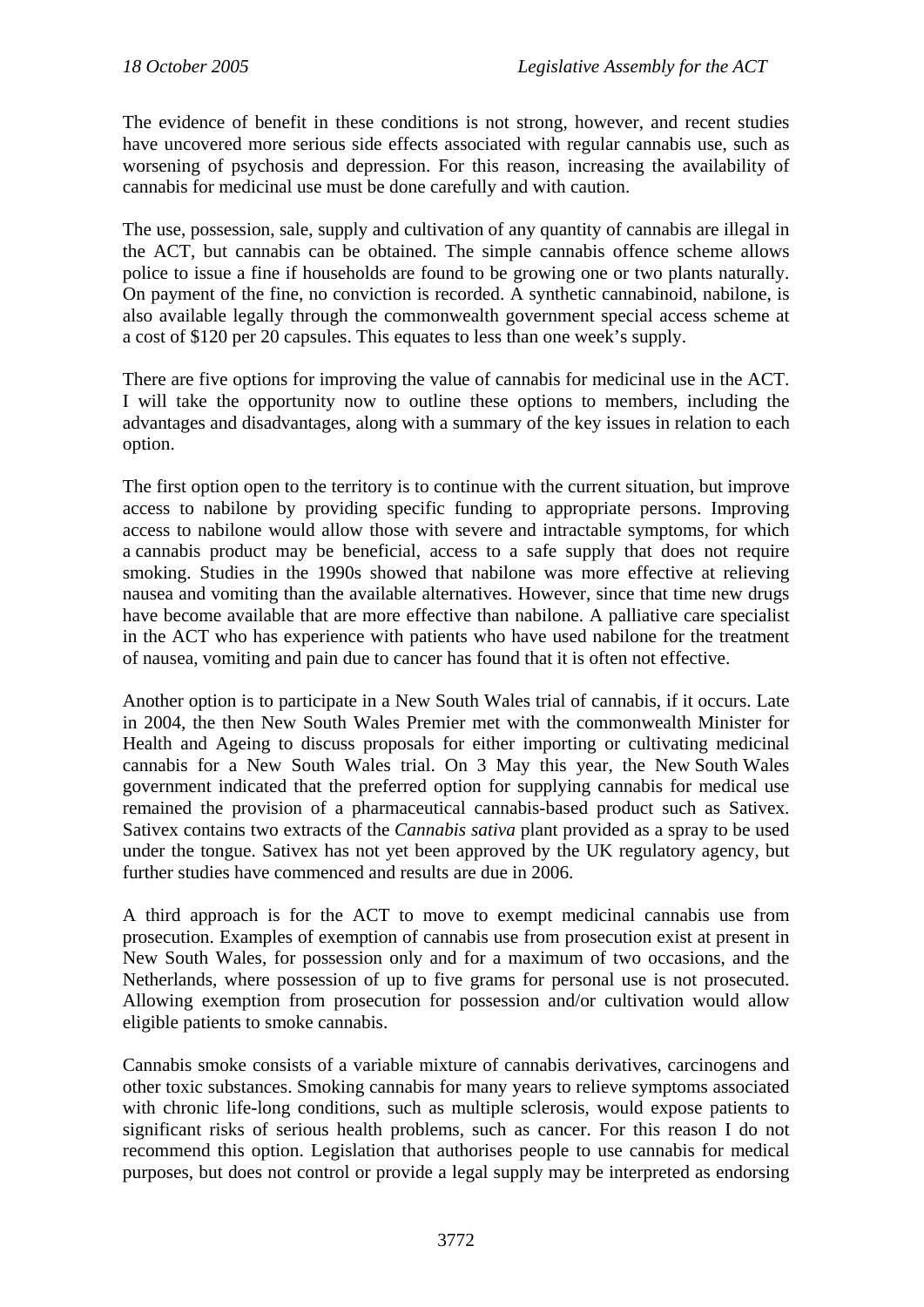the smoking of cannabis and reliance on the illicit drug trade and could leave the government open to legal challenge in the future.

Another option available to the ACT is to establish a medicinal cannabis program in the ACT with cultivation and/or supply of cannabis. If a medicinal cannabis program was established in the ACT and cannabis cultivation was undertaken, there would be a requirement under international treaty arrangements for a government agency to designate the area under cultivation, license cultivators and purchase and take possession of the crop.

For a small jurisdiction such as the ACT, the resource and policing costs of this approach would be substantial. For cannabis to be supplied in the ACT, application would need to be made to the Therapeutic Goods Administration to exempt the importation of supply from restriction. Approval would be unlikely in the absence of a standardised medicinal product for use in a medical or scientific trial.

The last option open to the territory is for the ACT to seek to obtain Sativex for use in a select patient group after further testing overseas. Sativex is the safest and best option for providing a therapeutic cannabis product for the following reasons. It is standardised and pure, and safety and efficacy data are available. At present, there is only limited evidence of the safety and effectiveness of Sativex in a variety of neurological conditions. Sativex has been administered to small numbers, approximately 424 people, during clinical trials, with 110 people receiving Sativex for more than a year.

Three recent phase three trials have shown only minor benefits in pain control and relief of muscle spasm in multiple sclerosis and pain due to nerve damage, that is, neuropathic pain. A study in the UK involving 48 patients with pain due to nerve damage showed only a very small difference in pain levels in those using Sativex compared with a placebo. Sativex is not recommended for men intending to start a family or women of child-bearing potential unless they are on a reliable contraception or, indeed, those driving a motor vehicle or engaging in activities requiring unimpaired judgement and coordination.

In addition, over 70 per cent of users in the studies experienced an adverse event classified as an intoxication-type reaction. Symptoms most commonly reported were feeling drunk, sleepiness, disorientation and disturbance in attention. In long-term studies of Sativex, depression has been reported. A further study of the use of Sativex in 280 patients with multiple sclerosis is under way in the UK and results are expected in the northern spring of 2006.

Given all these options and the issues outlined in the report, which I am pleased to provide to members today, it is the government's view that the ACT should await the results of the further studies into Sativex and reassess the safety and effectiveness of the product based on those results. For these reasons, the government has decided to await confirmation of the effectiveness and safety of Sativex from trials under way overseas. If Sativex is found to be safe and effective, the ACT could then seek to import it for use in a select patient group. As noted, this would require the cooperation of the commonwealth government and I would approach the federal health minister for approval in those circumstances.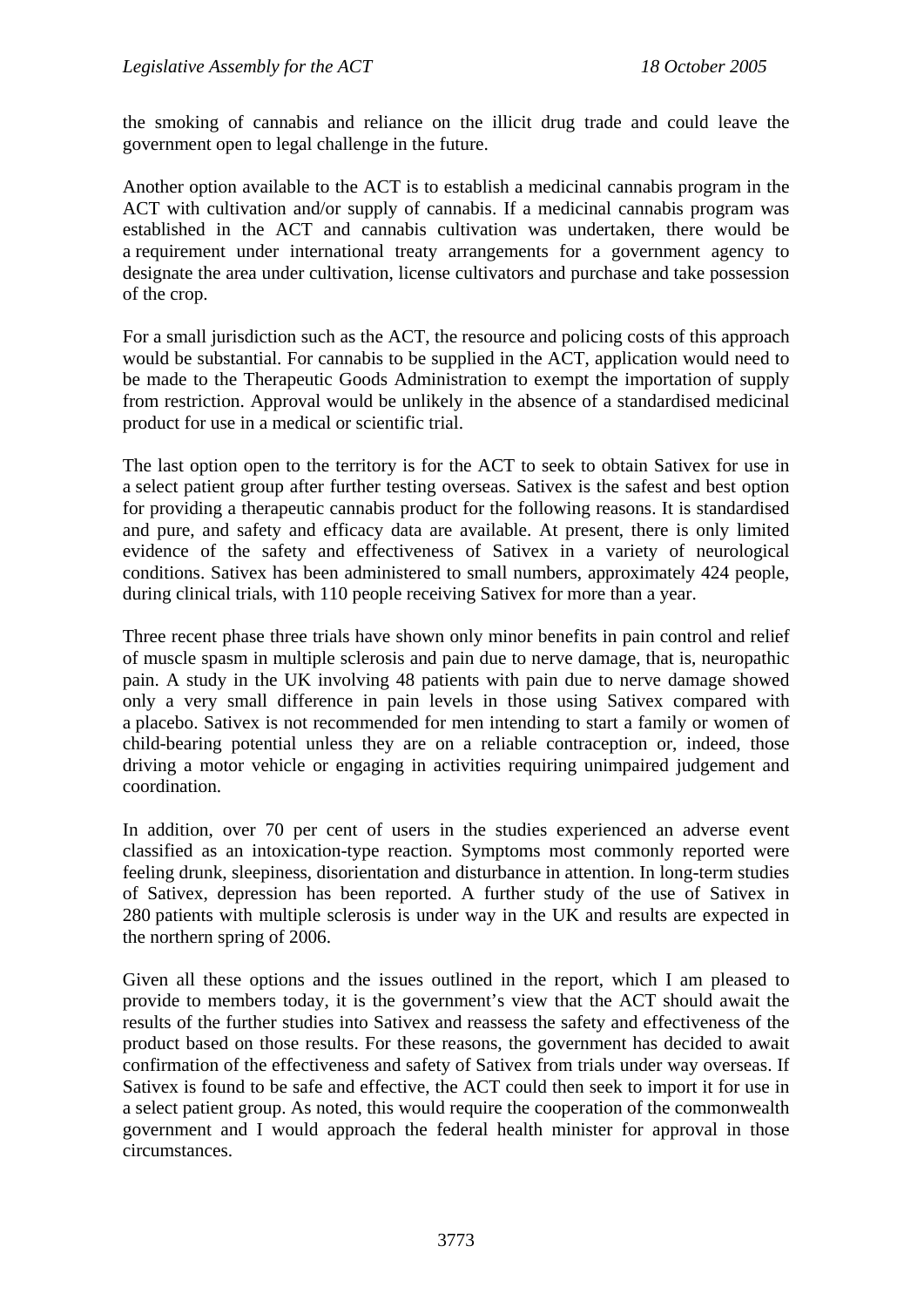This report outlines comprehensively the range of issues related to the potential use of cannabis as a medicinal product. I hope that it helps inform Assembly debate on this issue. I commend the report to the Assembly. I formally table the report on the medicinal use of cannabis and move:

That the Assembly takes note of the paper.

**DR FOSKEY** (Molonglo) (4.12): First of all, I want to thank Mr Corbell for following up on the undertaking he gave Ms Tucker on the presentation of her bill. I am looking forward to reading the report, which appears to thoroughly canvas a lot of the issues. I take the opportunity to remind the Assembly that, as mentioned, last year my predecessor Kerrie Tucker introduced a bill drafted to facilitate the use of cannabis for medicinal purposes and that, since then, I have released an exposure draft of a similar bill prepared for me by the parliamentary counsel. That bill has been on the legislation register since early this year.

I have received several positive responses to this bill from community organisations, but there is yet no response from the medical profession. Consequently, I seek leave to table the exposure draft of the Drugs of Dependence (Cannabis for Medical Conditions Trial) Amendment Bill 2005.

Leave granted.

**MS FOSKEY**: The key difference between this bill and Ms Tucker's bill of last year is that this version makes it explicit that the drug is not medically prescribed, supplied or administered. This is in response to some of the concerns that were raised, particularly by doctors, in response to Ms Tucker's bill.

This amendment to the Drugs of Dependence Act, if it were to proceed, would simply ensure that people with a range of medically determined conditions, where other treatments are agreed to be unsuccessful in addressing symptoms of those conditions, could register themselves to grow, possess and self-administer personal quantities of cannabis.

I understand the ACT government's caution in approaching this matter, but I remind the Assembly that there are non-medical and non-pharmaceutical strategies available to treat some conditions and these can be, and are being, managed informally and yet responsibly. I have sought to table my bill at this time because I want to ensure that subsequent debate or discussion is inclusive of as wide a range of options as possible. If the bill proceeds to the in-principle and more detailed stage, we will then provide an explanatory statement.

Question resolved in the affirmative.

## **Industrial relations Discussion of matter of public importance**

**MR DEPUTY SPEAKER**: I have received letters from Dr Foskey, Mr Gentleman, Ms MacDonald, Ms Porter, Mr Seselja and Mr Smyth proposing that matters of public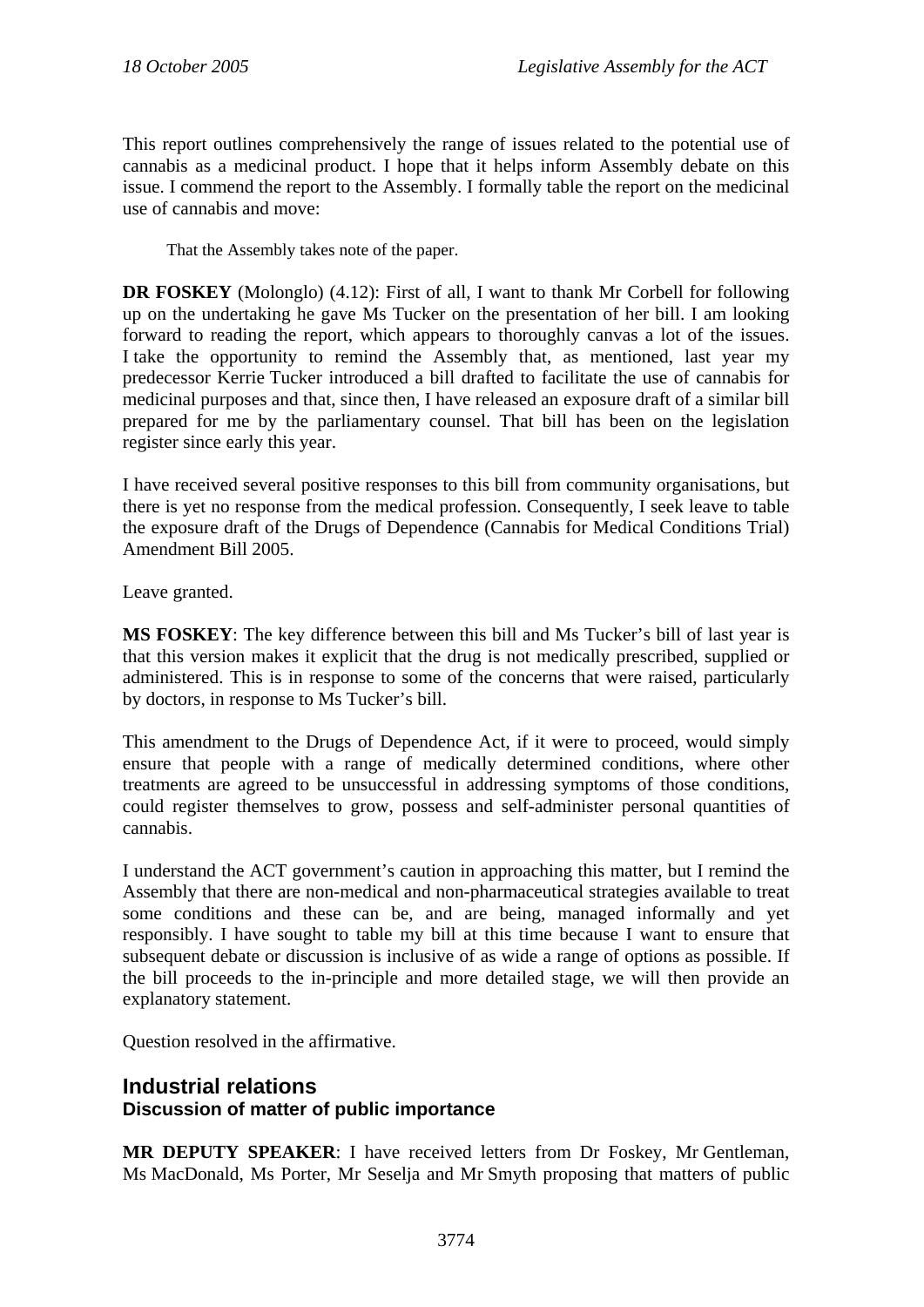importance be submitted to the Assembly. In accordance with standing order 79, I have determined that the matter proposed by Mr Gentleman be submitted to the Assembly, namely:

The impact of the federal government's WorkChoices policy announcements on the Canberra community.

**Mrs Burke**: I wish to raise a point of order, Mr Deputy Speaker. I seek your advice and guidance on this matter, sir. I would draw your attention to the subject matter of today's MPI and the current Select Committee on Working Families' terms of reference, which I will talk about in a moment. In my opinion these are alarmingly similar. Although *House of Representatives Practice* at page 579 states that an MPI encompassing a subject under consideration by a committee is permitted to be discussed, the correlation between the two matters before us today is much closer.

Accordingly, sir, I ask you to rule the MPI out of order on the grounds that the subject matter of the MPI is exactly the same as the select committee's terms of reference, which state that the Select Committee on Working Families in the Australian Capital Territory is:

 … appointed to examine the effect on working families in relation to health costs, effects of industrial relations changes, adjustments by the Commonwealth Grants Commission and the allocation of funds by the Commonwealth, impacts on current or potential ACT legislation by the Commonwealth and any other related matter.

I believe that this is the second consecutive sitting period where the chair of this committee, whose inquiry focus is around working families, has taken the liberty—and, may I say, in my opinion, somewhat abused his position—of bringing these matters before the Assembly. One would sincerely have to question—

**Mr Corbell**: On a point of order, Mr Deputy Speaker: Mrs Burke is entitled to raise a point of order but not to give a speech. Her point of order, as I understand it, is that the matter is subject to an Assembly inquiry. On the point of order: the reality is that this is an MPI; it is a matter for discussion; there is no question before the chair and therefore it cannot in any way affect the outcome on the Assembly inquiry.

Further, simply because a matter is referred to an Assembly inquiry does not mean that matters of public interest and debate cannot be raised in this place. The MPI is entirely in order, and Mrs Burke has no point of order, in the government's view.

**MR DEPUTY SPEAKER**: On the first point of order: Mrs Burke, you are going into the area of debating the issue. Do you have anything else you want to say to clarify simply why you believe this MPI cannot proceed?

**Mrs Burke**: Yes.

**MR DEPUTY SPEAKER**: Can you move straight to that point, please.

**Mrs Burke**: Mr Deputy Speaker, I seek your ruling that this MPI directly refers to matters that are currently before the select committee and should and must be dealt with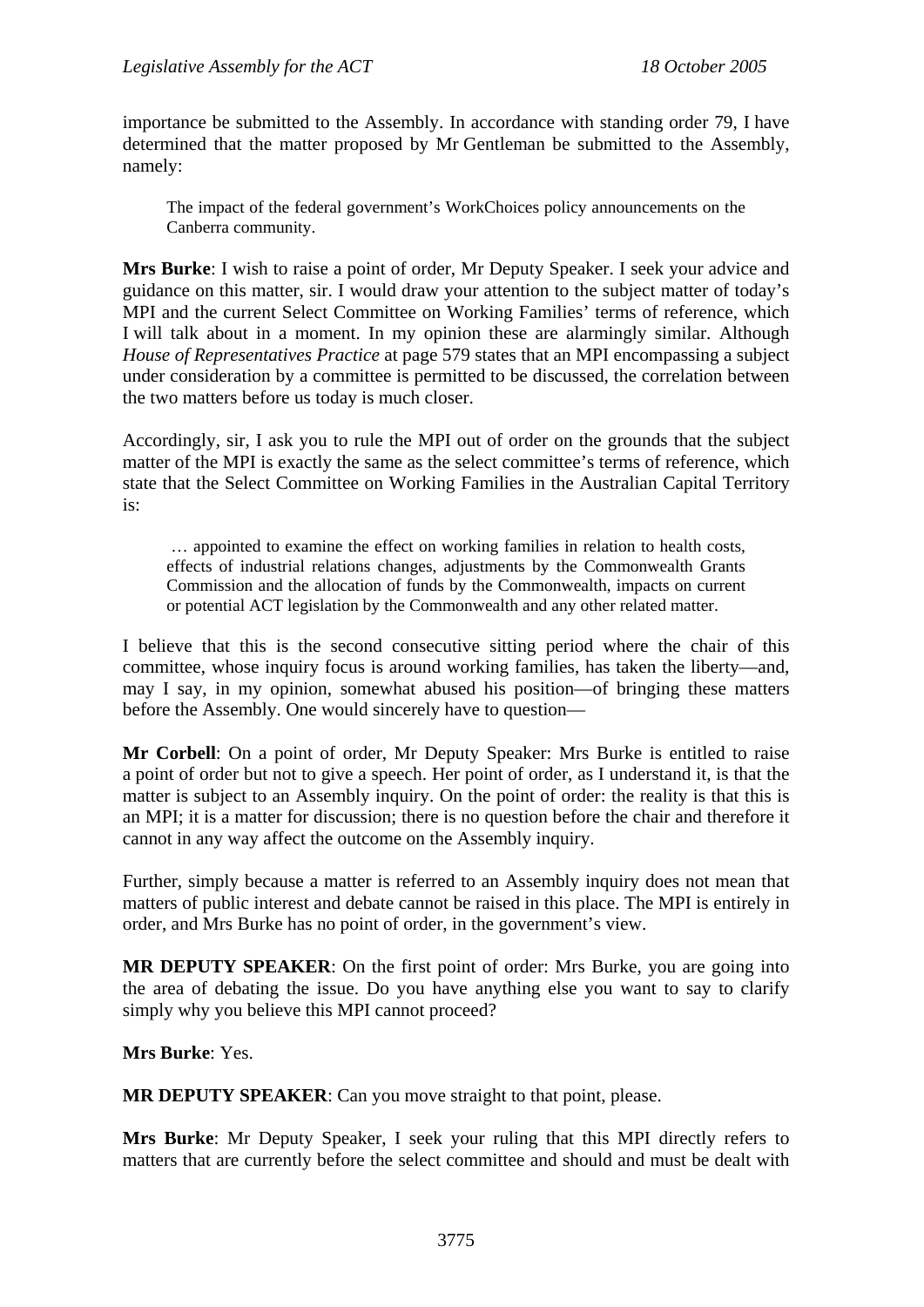by that process, through that committee, and not through Assembly debate. I seek your guidance and ruling.

**MR DEPUTY SPEAKER**: Mrs Burke, I have just had a look at the words that you are referring to. After taking advice and understanding the intent of this MPI, I am satisfied that the MPI specifically targets a narrow scope of the broader issues that you are referring to. Given that, I am going to rule your point of order out of order; I am going to allow the MPI to proceed. Mr Gentleman, would you like to now rise and proceed with your MPI?

**MR GENTLEMAN** (Brindabella) (4.21): Mr Deputy Speaker, I would like you to think back to Sunday, 9 October. It was quite a windy day. The clothesline was challenged, facing force from every direction. I, too, was forced to bow to winds and take cover at the height of its ferocity. I should have seen it as a sign. On the same day, it was not just the clothesline taking a beating; 9 October will go down in history as the beginning of the end of workers' rights in this country, for, on the same day, safe from the winds, Prime Minister John Howard and industrial relations minister Kevin Andrews released the details of their industrial relations changes.

WorkChoices—what an Orwellian name! Mr Deputy Speaker, I say to you that WorkChoices is bad; it is very bad; it is "double ungood". WorkChoices outlines how the federal government intends to destroy workers' rights and entitlements in this country. These rights and entitlements gained over 100 years of worker struggle will be obliterated without any consideration of the outcomes.

Earlier today the Chief Minister reflected on Billy, and I want to quote WorkChoices on Billy:

Billy is an unemployed job seeker who is offered a full-time job as a shop assistant by Costas who owns a … retail store in Canberra. The clothing store is covered by a federal award. The job offered to Billy is contingent on him accepting an AWA.

The AWA Billy is offered provides him with the relevant minimum award classification wage and explicitly removes other award conditions.

As Billy is making an agreement under WorkChoices the AWA … offered to him must at least meet the Fair Pay and Conditions Standard.

The AWA Billy is offered explicitly removes award conditions for public holidays, rest breaks, bonuses, annual leave loadings, allowances, penalty rates and shift/overtime loadings.

I would like to repeat that for the benefit of the opposition:

The AWA Billy is offered explicitly removes award conditions for public holidays, rest breaks, bonuses, annual leave loadings, allowances, penalty rates and shift/overtime loadings.

Billy has a bargaining agent assisting him—

as we have heard—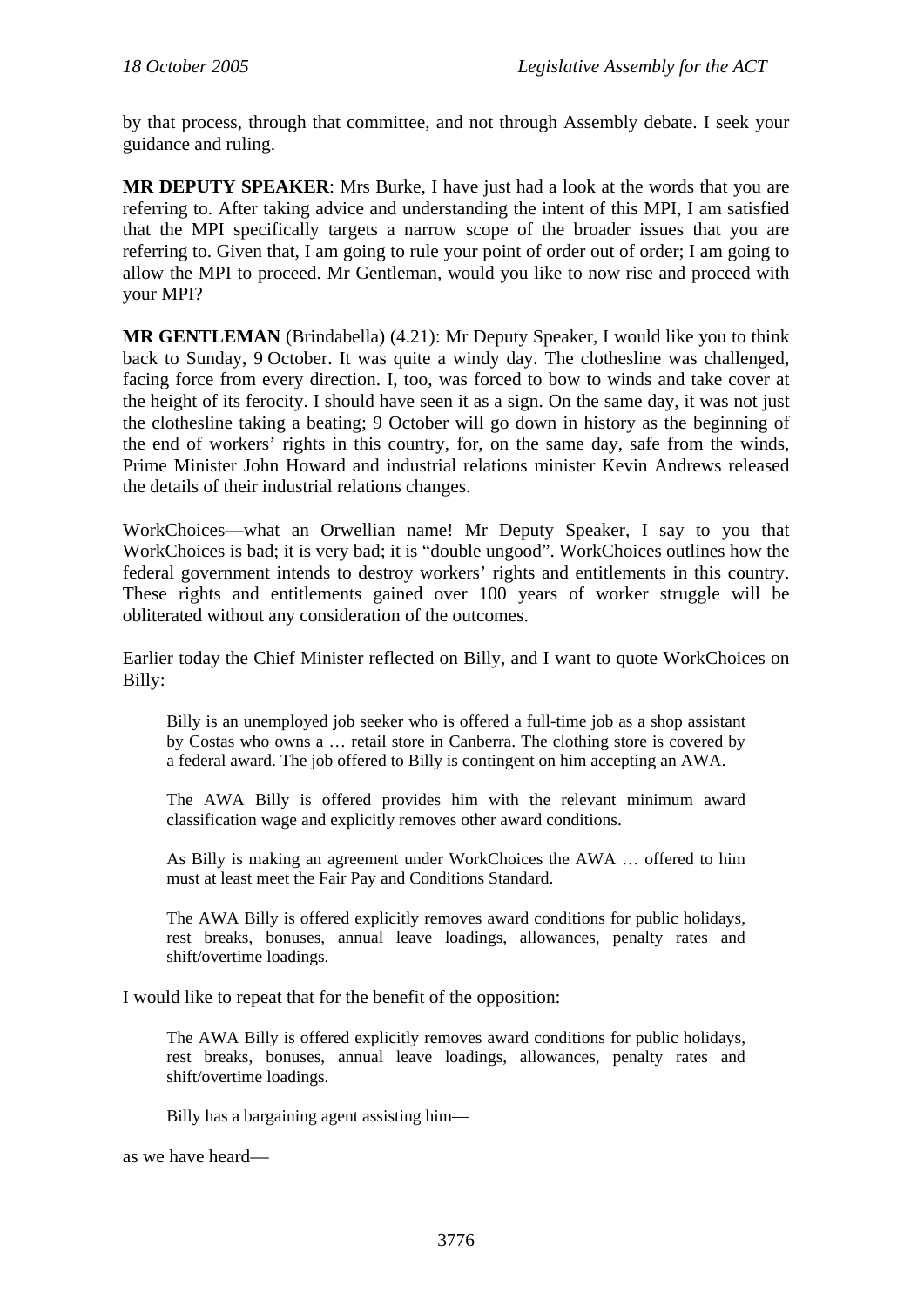in considering the AWA. He understands the details of what is in the AWA and the protections that the Fair Pay and Conditions Standard will give him including annual leave … parental leave and maximum ordinary hours of work. Because Billy wants to get a foothold in the job market, he agrees to the AWA and accepts the job …

Because Billy wants to get a foothold in the job market he agrees to the AWA and accepts the job. Where is Billy's choice? Is this what we want for our families? Are these the choices we want for the people of Canberra? This will be a reality under WorkChoices. At the very least we can thank the federal government for once giving Australians the true intent of their proposals.

WorkChoices is not propaganda—let me make this clear—for propaganda requires some manipulation of the information disseminated. Billy's story is reflective of what it means to work under a system that encourages AWAs. WorkChoices, as illustrated by Billy's story, clearly intends to reduce workers' entitlements to annual, long service and public holiday leave and any applicable leave loading. These changes seek to reduce a worker's right to a meal break; these changes seek to abolish penalty loadings.

The WorkChoices changes will reduce allowable matters in awards and legislate instead for five employment conditions only: one, minimum hourly rate of pay, currently \$12.75; two, sick leave; three, four weeks annual leave, two of which could be cashed out; four, unpaid parental leave; and five, a 38-hour week but no extra pay for overtime, long shifts or weekend work.

While another 16 matters will remain allowable under awards, these will be significantly undermined by the push to put people on individual contracts.

Despite the federal government's spruiking about the benefits of these contracts and the fact that many commonwealth departments have forced new employees to sign them, they represent only some 2.5 per cent of agreements. Why such little take-up? We can ask Nelly why workers are reluctant to sign AWAs. Nelly had been employed on a permanent part-time basis as a veterinary nurse for over 10 years. She was presented with an AWA by her employer who told her that, if she did not sign it, he would drop her wages by \$3 an hour. Nelly was also told that, under the AWA, she would not receive any long service leave. Where was Nelly's choice? Ten years of service, 10 years of caring for our pets, nursing them back to health, and what in return? A trip to the pound!

Nelly's story and the story of countless others highlight why only 2.5 per cent of workers, that is, 4,575 Canberrans, work under AWAs. So unconvinced are we in Canberra to trust Mr Howard's record that in Civic only a few months ago Community and Public Sector Union members employed at the Department of Employment and Workplace Relations took their opposition to AWAs to the streets. At least under the current system AWAs must be tested against the relevant award, though such testing has resulted in young workers being paid by weekly video hire, as I have raised in the Assembly before.

At least employers are legally required to match the overall entitlements of the relevant award. Under WorkChoices, all an employer needs to do is lodge the AWA, ensuring that the five allowable matters are met, with the by-line that annual leave can be cashed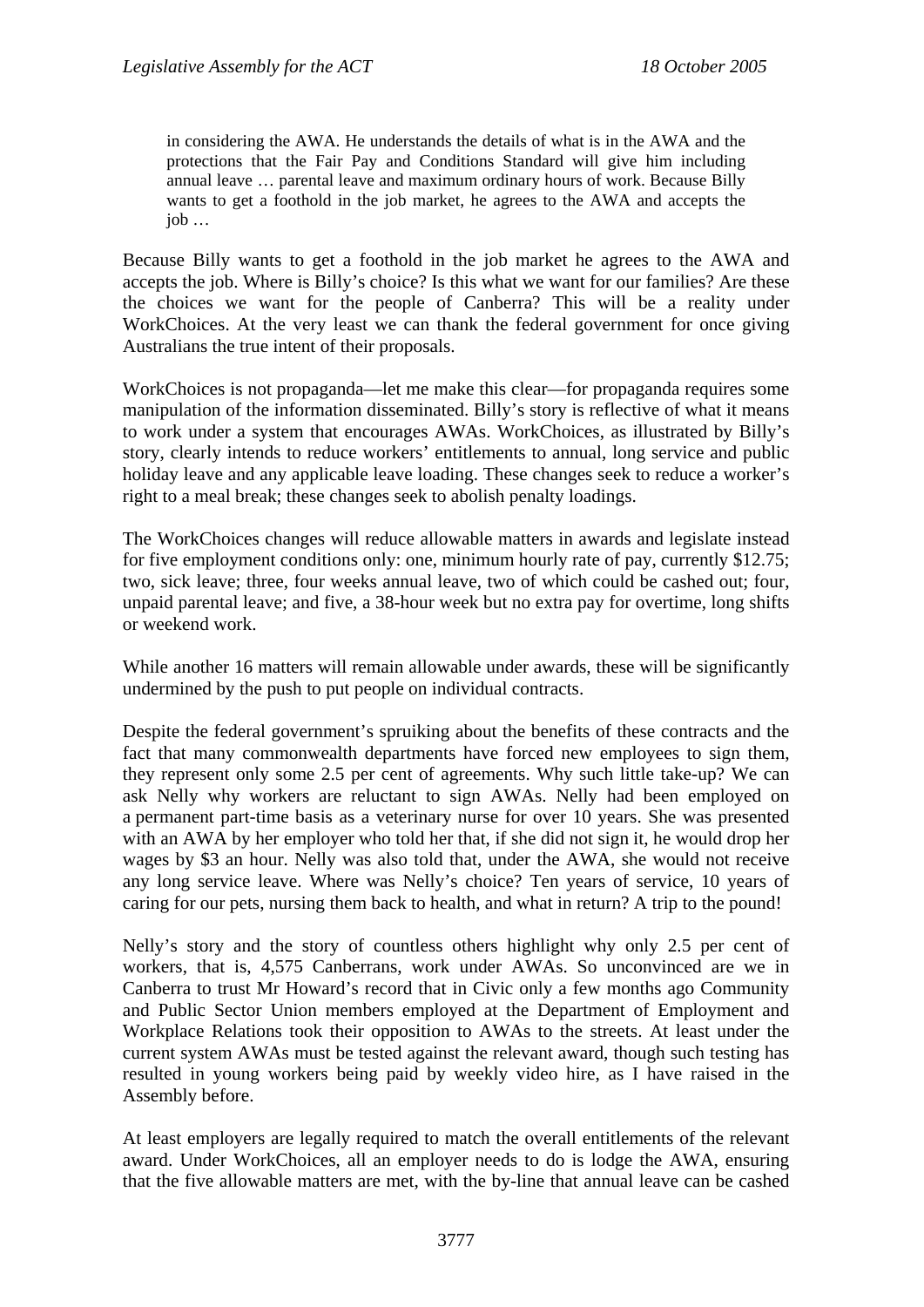out. An employer does not need to try to match existing entitlements. We can say goodbye to four weeks annual leave; we can say goodbye to this last remaining attempt to make AWAs fair.

Let me spell it out for the benefit of the opposition. Redundancy pay, gone; allowances, gone; loading, gone. These changes are not pro-business; they in fact require employers to establish hostile working environments. Heaven forbid if you are the only shop on the block that still pays Saturday loading; you will be priced out of the market. And heaven forbid an employer who wants to retain a safe workplace.

Already an eminent health and public policy academic has suggested the IR proposals pose a major threat to workplace safety. Dr Toni Schofield, a senior lecturer in health sciences at the University of Sydney, has described the changes as a profoundly irrational set of developments. She suggests that the changes could result in Dickensian working conditions.

This is due largely to the reforms radically cutting back union rights to participate in the workplace. OH&S laws which have been in place since the 1800s have recognised that union involvement is the most effective way of protecting workplace safety. She suggests that small and medium businesses are responsible for the most workplace injuries and it is these businesses that are freed up under the reforms. Dr Schofield has no doubt the changes will result in increased workplace injuries and fatalities. Further, she suspects that any gain in productivity brought about by the changes will be offset by the increased costs from workplace injuries.

As I have stated already in this Assembly, there were 103 deaths in 2004 in New South Wales alone in the heavy vehicle industry. Even those in the opposition who have vehemently opposed industrial manslaughter legislation would support the contention that this figure is unacceptable in this day and age: that is 103 families who have been directly impacted by workplace fatality; that is countless friends who have had to mourn the loss of life that need not have been lost.

Under WorkChoices, meal and rest breaks are up for negotiation. In industries like transport, construction and manufacturing, meal breaks are an integral part of workplace safety. Meal breaks allow for time away from the job to recoup, to energise. Particularly in relation to transport, public safety relies on those employees being able to rest and repair. In the ACT, 20,900 workers in the transport, construction and manufacturing industries rely on breaks to ensure that they and their colleagues are fit to complete the day's duties. Those 20,900 ACT workers in these industries could find their breaks gone, negotiated away in a take-it-or-leave-it AWA. It is a disgrace that, in a country that acknowledges workplace fatality as abhorrent, this government would encourage the purging of necessary meal and rest breaks.

But the federal government is not content with doing away with entitlements. No, they have been rubbing their hands together with glee over the proposed changes to unfair dismissal legislation. These proposals include abolishing unfair dismissal laws for employees and businesses of fewer than 100. The vast majority of the ACT's 100,000 private sector workers are employed by such businesses. Even those in businesses of more than 100 will not have access to the laws until they have been employed permanently for six months.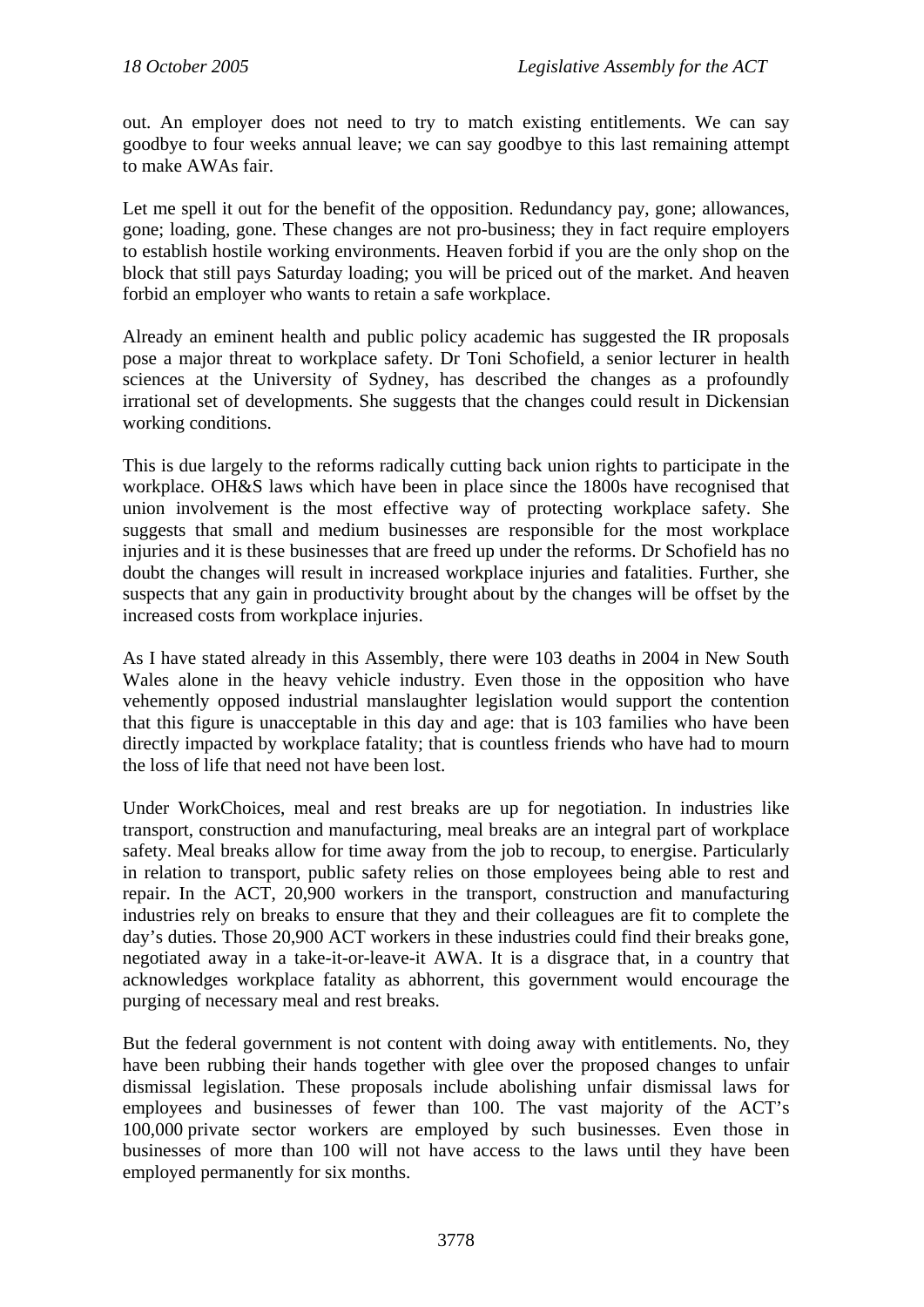This will leave unlawful dismissal claims as an employee's only option for redress. As opposed to unfair dismissal claims, which are heard by the AIRC on a cost-effective basis of \$50 in application fees—and lawyer representation is not required—unlawful dismissals are heard by the Federal Court at an expense of upwards of \$30,000 to the claimant. The Prime Minister's pledge to give low-income earners \$4,000 towards such costs is, therefore, insignificant.

Suzy, 35 years old, was a clerk at a wholesale company for over a year. She worked between 10 am and 4 pm, which suited her childcare arrangements. Suzy's employer asked her to extend her hours to 5 pm, and when she said she could not because of the high cost of after-school care Suzy was told she had to do the extended hours or leave. She refused and she was dismissed.

Under the current system, Suzy may lodge an unfair dismissal claim for \$50. Under the proposed system, Suzy will have to fork out up to \$30,000. For a woman who cannot afford childcare, where is she going to come up with \$30,000 to have her case heard? Where is Suzy's choice? And where are the workers' choices?

Under the proposed WorkChoices, the federal government wants to weaken the right of workers to collectively bargain and participate in a union. This is despite the fact that Australia is a signatory to the international agreements, particularly from the International Labour Organisation, obliging us to protect the rights of workers to bargain collectively. On average, union members, that is, 33,800 Canberrans, earn more than \$125 a week more than workers who are not in unions. If WorkChoices is a simpler, fairer national system, surely an existing system that encourages higher wages and safer workplaces should be encouraged and entrenched.

Mrs Burke talked this morning about being disappointed. I am disappointed disappointed at the federal government's attempts to legislate the ideological lovechild of an anti-union Howard and Andrews.

Mrs Burke also spoke about arrogance. I see no greater arrogance than that of a government abusing its position to destroy a strong, vibrant union movement, with no other justification than that of ideology. Under the proposed changes, unions will have to give 24 hours written notice of their reasons for workplace visits. And employers will have the power to restrict where unions meet with their members. Unions will have no access to AWA-only workplaces. Unions will not have access to non-member records to ensure employees are being paid correctly.

The changes will also make it harder for working people to legally take industrial action like strikes while in negotiation with their employer. These will now be subject to secret ballots and can only take place at certain specified times. Workers also face fines of up to \$33,000 for even suggesting during a negotiation that a clause be included in an agreement:

• requiring any future agreement be a union-collective agreement;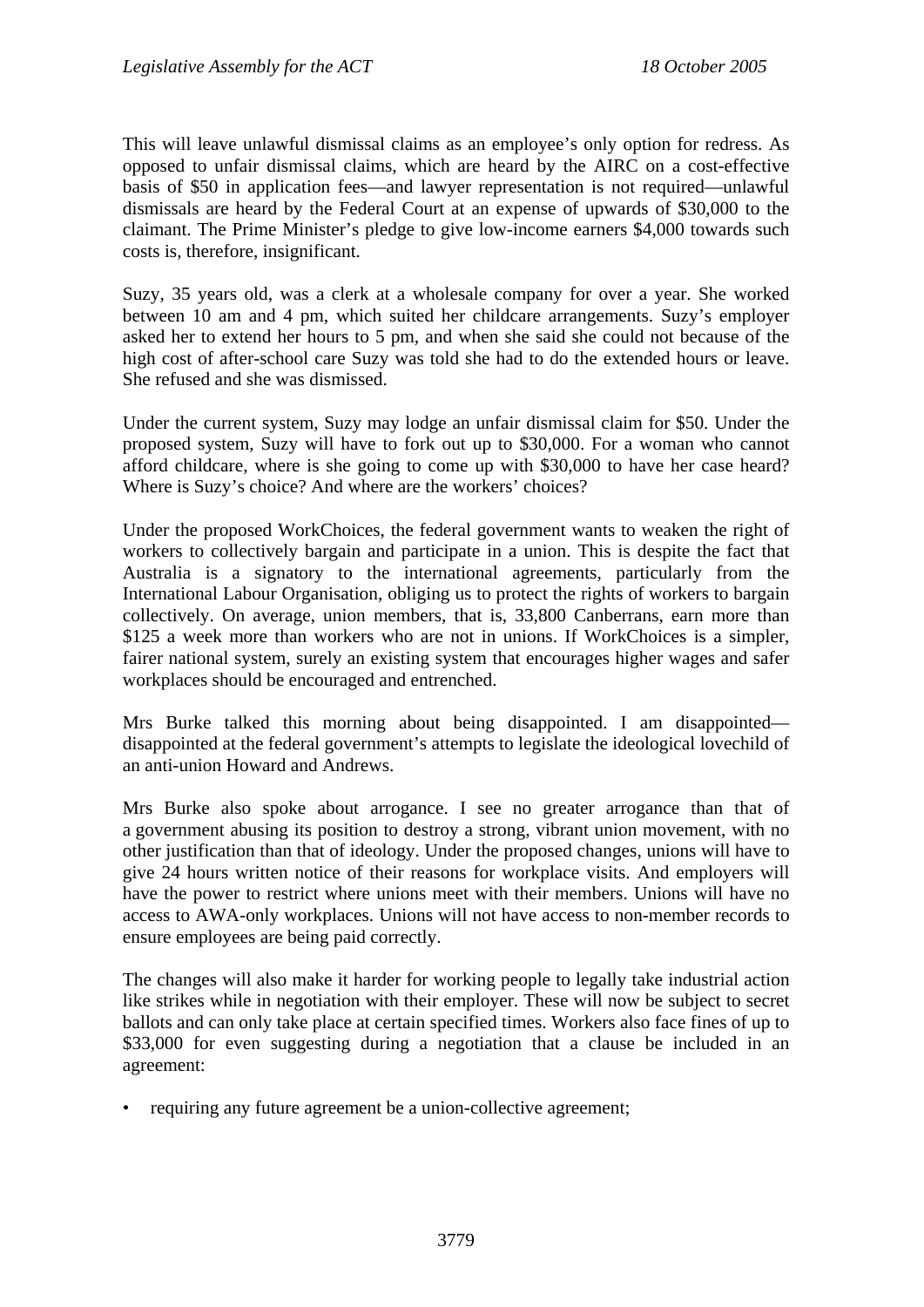- mandating union involvement in a dispute resolution, despite the fact the parties must now agree to a dispute-resolution body determining disputes as the AIRC will no longer automatically fulfil this function;
- providing a remedy for unfair dismissal;
- allowing for industrial action during the term of the agreement; and
- prohibiting the use of AWAs.

A \$33,000 fine for wanting to put in clauses that protect you and your colleagues against situations like that of Suzy or Nelly and the metaphoric Billy! \$33,000 is a splash in the ocean compared to the reported \$100 million the federal government intends spending in their attempt to convince the public.

But they themselves are not convinced of the truthfulness of their own campaign. Plastered on the WorkChoices website is:

The Commonwealth does not guarantee, and accepts no legal liability whatsoever arsing from or connected to, the accuracy, reliability, currency or completeness of any material contained on this website or on any linked site.

I suppose we are all to believe that in the long run Big Brother knows best. I am not convinced. Nor are my colleagues here in the government.

I call on the opposition to make a public commitment to working families in the ACT. I call on the opposition to publicly denounce these WorkChoices and to demand that their colleagues on the hill halt the destruction of workers' rights and entitlements.

**MR MULCAHY** (Molonglo) (4.36): I am delighted that we have an MPI on the impact of the federal government's WorkChoices policy announcements on the Canberra community, because they are indeed welcome and positive in terms of the impact they will have not only on the ACT community but on the Australian community at large. It has been the norm for programs of the Australian government in so many areas since its election that what was first predicted as gloom and doom has in fact resulted in vastly improved conditions for many different Australians from all sorts of walks of life, for Australian families. And let us hope that there will even be more reform within the taxation arena in the period ahead.

The workplace changes proposed by the Australian government will bring benefits to Canberra, as they will to the rest of Australia. Indeed, over the past 10 years, Australian workers and Australian businesses have been changing the way they work. More employees and employers have been sitting down together talking and working out their own workplace arrangements. And both employees and employers have benefited as a result. There have been more job opportunities created for women and for school-leavers.

Although I am sure Mr Gentleman would share the views of many in the union movement that are such harsh critics of casual employment, the fact is that a large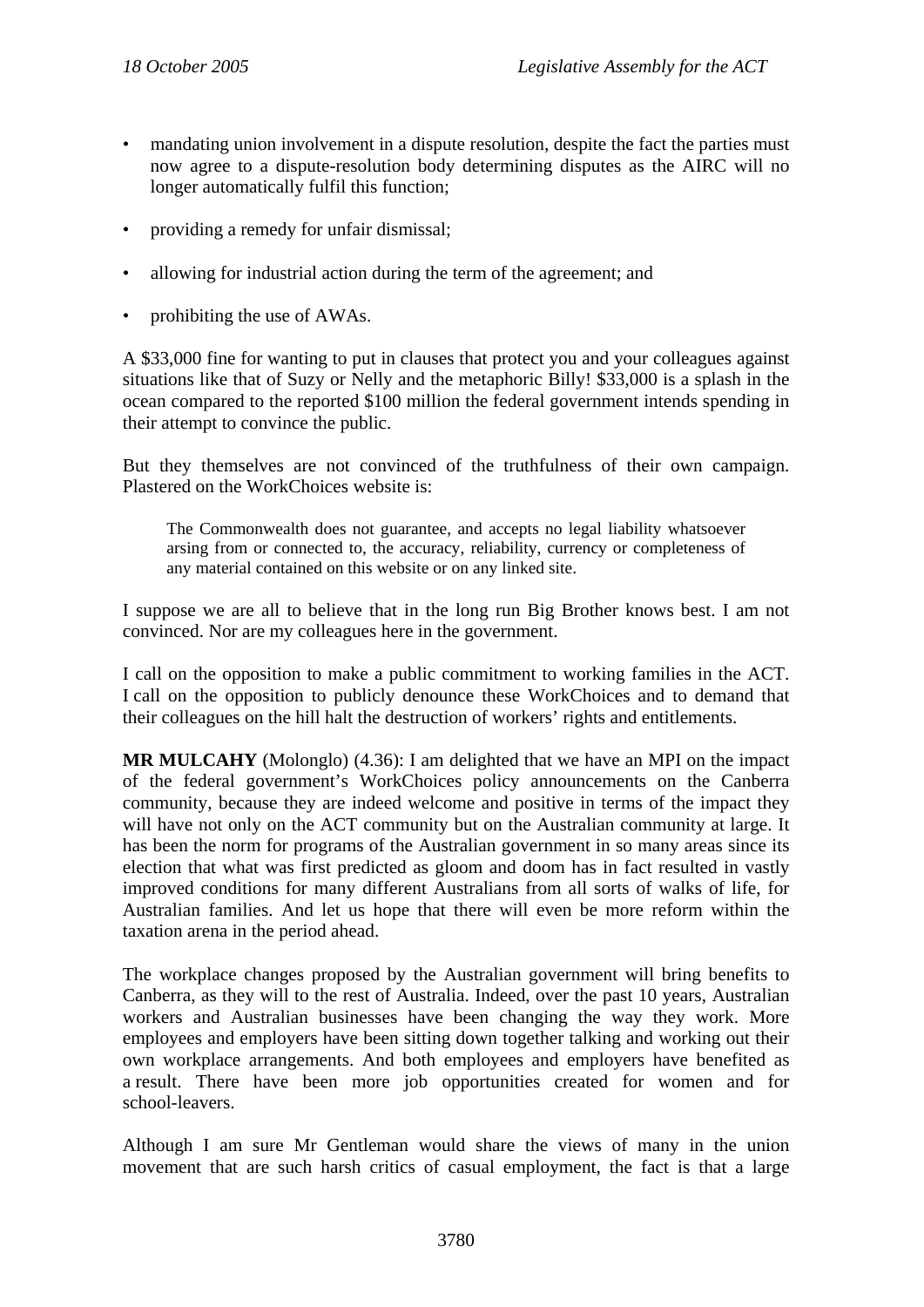number of Australians have enjoyed the opportunity for casual employment because it suited their lifestyles, particularly women who may have young children, students engaged in education and the like. As we move towards a more flexible workplace, we are going to see the working environment not only change but be more reflective of the needs of our community and the needs of industry.

Unions, unless they can adapt their ways and become more appreciative of the needs of competing forces, will find themselves increasingly less relevant. As I have said in this place on previous occasions, when you are down to 18 per cent support in a community, which is the case with the level of union membership in the ACT, in a city that the Chief Minister keeps telling us is a very strong Labor town and has great faith in his government, then I suggest that they have got some serious problems in terms of their relevance to the needs of people who are working in the city.

"Working people" is a bit of a cliché. I had a discussion with somebody the other night and they talked about working people. You get it particularly amongst academics, who characterise them as a particular, unique group of people and the rest of us in the community, the people who are not in industrial employment, as really not workers. In fact, everybody that I come across in the course of my life, except for retired folk or children, are workers, are part of the working community and do not embrace this fear, which is being promoted by our friends opposite and their supporters in the trade union movement, of the gloom and doom that is upon us.

The greater flexibility that we are starting to see and will see even more of in the industrial environment has helped Australia build one of the strongest economies in the Western world. We are exporting more; we have created over 920,000 new permanent full-time jobs. In fact, since 1996 over 1.7 million more Australians are in work. What happened then? That was the time when the people of Australia said goodbye to federal Labor and they have not wanted them back since. I do not think there is much prospect of that down the track.

Australia's unemployment rate has been markedly reduced, reaching a 30-year low level of about 5 per cent and, of course, much lower here in Canberra. Interest rates are at historically low levels. There has been an increase in average real wages of over 14 per cent compared to only 1.2 per cent in 13 years of Labor between 1983 and 1996.

We have also had the lowest level of industrial disputes since records were first kept in 1913. Labor says that there is no more to do, no more reform required, because industrial relations are good enough. They say, "If it ain't broke, don't fix it." But, of course, Labor totally misses the point that there is always a better way and that if you stand still you go backwards relative to other nations and communities around us that compete with us. They will continue to improve their productivity and living standards.

Although industrial relations and living standards are much better now than they were under Labor and would have been under Labor since 1996, all is still not well. Australia has over 130 different pieces of industrial relations legislation, over 4,000 different awards and six different workplace systems operating across the country. There are in fact too many rules and regulations, making it hard for many employees and employers to get together to work out smarter ways of doing things. There is too much red tape, too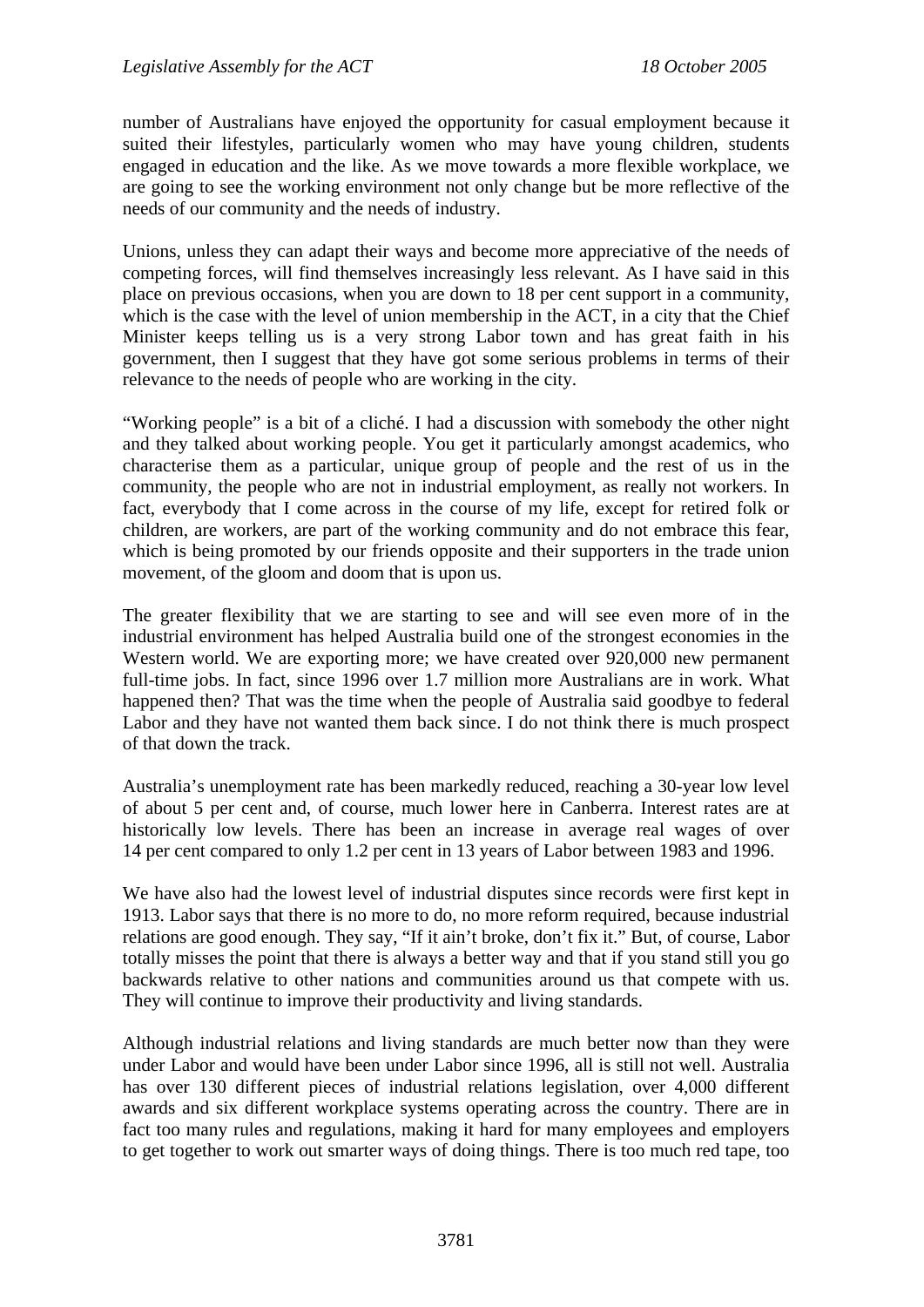much complexity and too much confusion in some parts of the current system. It is bad for business; it costs jobs; it is holding Canberra back; and it is holding Australia back.

Those of us who have had the experience of working in the industrial relations system and working in industrial organisations—and I have had the opportunity to work for industrial organisations from as far back as the early 1980s, as I can certainly confirm and those of us being franker here in this discussion would acknowledge the enormous complexity of the award system and the difficulty it presents for so many people, not just employers but employees, in understanding their fair entitlements.

Unfortunately, Labor has a vested interest in trying to hold onto the present system. It must resist this change because it is beholden to the trade union movement. Trade unions in this period since 1995-96 have donated over \$47 million to the ALP. Despite the falling membership of the community, the unions now have very strong control over Labor. And nowhere is that more evident than within the ACT where there is a remarkable level of control over the ALP, as is reflected in their policies, particularly in the industrial relations area.

Despite all the rhetoric we have heard, the new arrangements will not cut minimum and award classification wages. What this is all about is improving our economic capacity. The view is that we cannot do much better. We can do much better. When I left school we had an unemployment rate that was less than half what it is today. I do not think we should give up the game at 5 per cent.

I know Mr Stefaniak is the same age as I am. He would have left school in the same era. We had choice then; there was such a low level of unemployment that you could leave school and have a range of opportunities presented to you. It was very much a case of a seller's market. I do not see why that is a bad situation to head towards. The game is not over. We have to improve our lot; we have to understand that there are countries north of us, to our east and to our west that are competing with us, that are offering different terms and conditions of employment. If we cannot either improve our performance economically or provide services at a cost that is competitive, we will not survive in the global scheme of things.

What this legislation hopes to do is create more flexibility in the workplace. There is no sense in saying we are going to slash wages. People simply will not work; they will move on if you go to employees and say we are going to halve your wages. We are not talking about the 1929 depression era; we are talking about an era of strong economic circumstance. But we are operating under an industrial relations system that is anachronistic and is based on the old British system. Boy, didn't we see them go through some terrible times while they lived with this outdated system!

It has taken Australia a while longer to catch up in terms of industrial relations reform but I believe that it will be done sensibly and that the legislation and the protections that are going to be put into law make a deal of sense. We know that we will see protected by law minimum and award classification wages. We will see protected by law annual leave. We will see personal carers leave, including sick leave, protected by law. Parental leave, which will be of great interest to the minister, I am sure, will be protected by law. Maximum ordinary hours of work will again be dealt with by legislation. Protection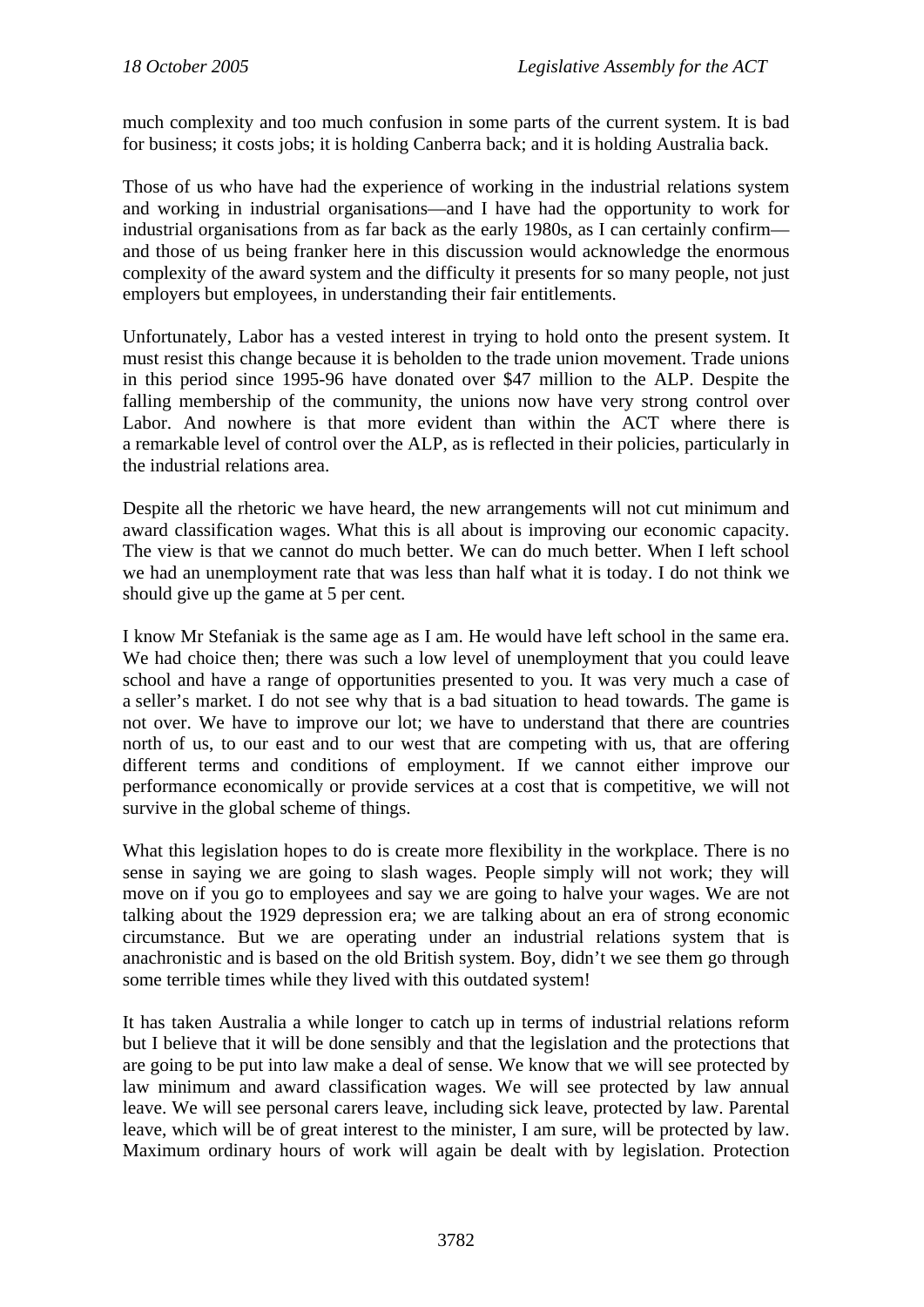against unlawful termination of employment will also be protected. These matters are being protected by law for the first time.

We are not going to be relying on the Industrial Relations Commission as the be-all and end-all for all industrial matters. People will in fact have the right to join and be represented by a union. This is not about saying unions have got to get out of business and we are going to run them to the corners of the earth; this is about saying we need a modern industrial system that protects certain fundamentals but gives greater scope for flexibility.

I heard recently great debate in tourism over the fact that people should be forced to go on leave and should be forced to spend money and so on. Sometimes those who want to advocate these areas of compulsion in terms of the work force ought to realise that people want more flexibility. When you have young families, going on holidays can be an expensive process.

It may be that in some households there is appeal in making adjustments in relation to leave and taking improved compensation as a result so that they can still achieve their desired ends in terms of holidays and protect their income base. What suits one situation may not apply to another. But the view has always been in the union movement: one rule for all; we want to absolutely have blanket approaches that do not respect or reflect the individual needs of different circumstance and families.

I worked in an industrial organisation in hospitality for 12 years and in that time I saw how people in different circumstances were able to take advantage of a more progressive and changing industrial environment. There were many women, for instance, who sought to go into hotel housekeeping, took advantage of the fact that that work was particularly in demand at certain hours that fitted in with their obligations of taking children to and from school. I saw other situations where students saw advantage in being able to work Friday, Saturday and Sunday nights so that they could focus their efforts on study through the week and they took advantage of those arrangements.

But what is proposed here is that we introduce greater flexibility into the work force but still protect fundamental conditions. And this legislation that is being announced by the Australian government will, in fact, protect by law specific existing award conditions such as penalty rates, overtime and long service leave and the right to lawful industrial action when negotiating agreement. These will be protected by law. Employees cannot be forced to change their existing agreements. What we are going to have is a simpler system, a national system, but one that will ensure that people's positions are well preserved.

The new workplace relations system will simplify the workplace agreement-making process. So many employers have abandoned the idea of going into these workplace agreements because of the complexity of the process. You have to go and hire specialists unless you are very competent in these matters. Both sides usually have no idea of the finer points of these agreements. We will have, under this system, a method of negotiating employment conditions that is easy to understand—easier for young people who are entering the work force and easier for the self-employed or the small business people who may be on the other side of the table.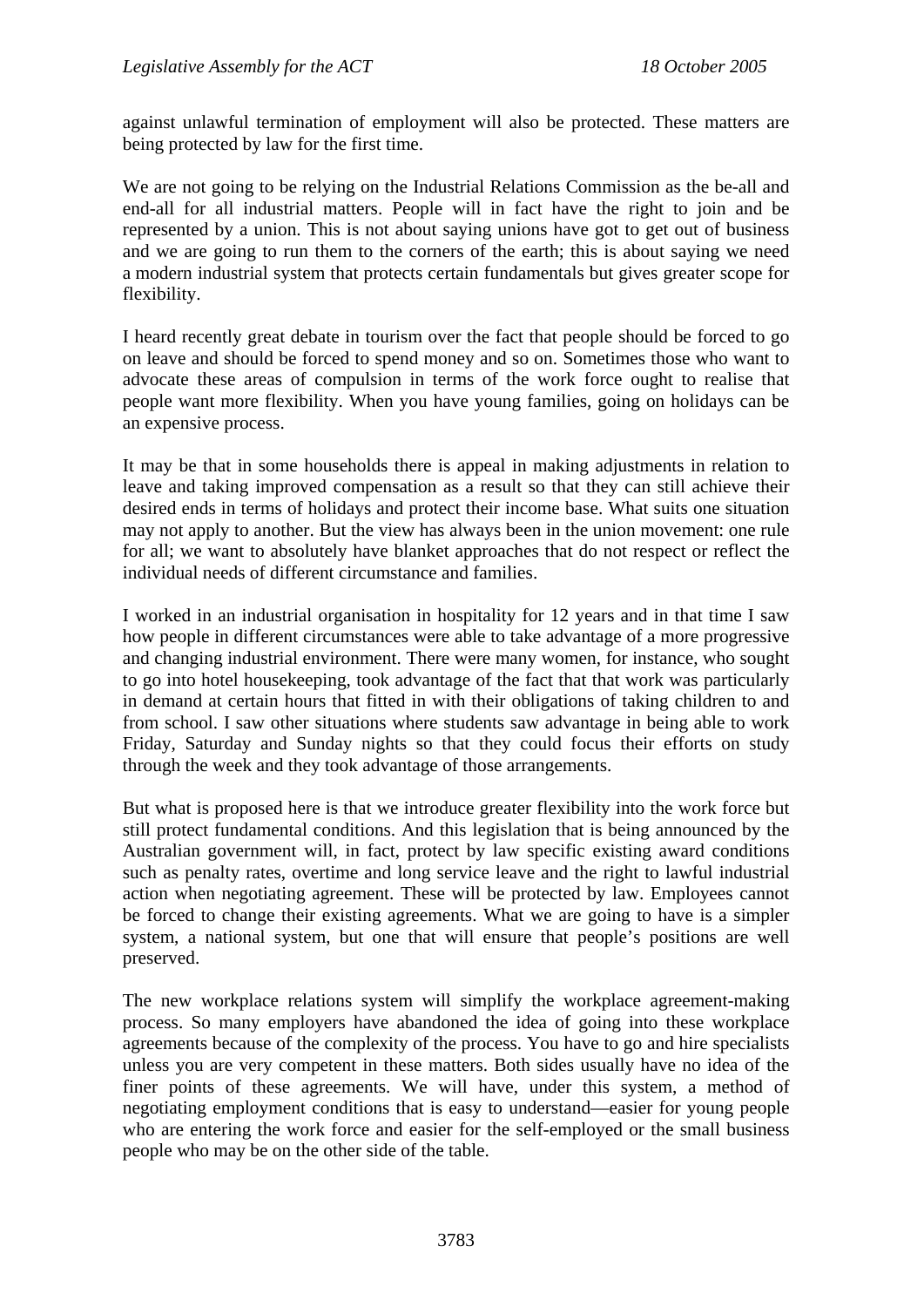The Australian fair pay and conditions standard, which will protect workers' wages and conditions in the agreement-making process, will be part of the new system. It will enshrine, in fact, a set of minimum conditions in federal legislation for the first time. There will be an ongoing role for the Australian Industrial Relations Commission, although I have to say that I have, in my 25 years of dealing with the AIRC, been less impressed for most of that time by its capacity to deliver sensible and reasonable outcomes. I have seen so many examples where it has conducted itself in such a way that it has failed to deliver positive guidance for the parties and left many parties before it dissatisfied.

The new arrangements will protect, as I said earlier, against unlawful termination of employment and will better balance the unfair dismissal laws. There is this view that anyone who is dismissed must be in the right. I am sorry; having seen many cases, I know there are many people out there who, for the \$50, feel it is worth a try on. There have been indefensible cases of people whose employment has been terminated and who have pursued an employer and received several thousand dollars compensation because people do not have time to argue the toss. I know there are rogue employers—I am not going to stand here and say every employer is perfect—but do not tell me that the equation does not occur on the other side.

What this legislation is about, though, is ensuring a better system for the bulk of Australians who are genuinely looking for a progressive economy, who are looking for a workplace that is reflective of their needs. At the same time I believe that their fundamental rights are going to be preserved under this legislation and the gloom and doom forecast on so many other occasions will again be proven wrong.

**MS GALLAGHER** (Molonglo—Minister for Education and Training, Minister for Children, Youth and Family Support, Minister for Women and Minister for Industrial Relations) (4.51): Mr Temporary Deputy Speaker, it is good to be able to rise and speak in favour of your MPI today. It is always fantastic to hear Mr Mulcahy on industrial relations. I enjoy it immensely.

What we have just heard, as we heard earlier in question time, is an apologist for the federal government, someone who accepts that what the federal government says is correct; that everything behind WorkChoices is good; that there is nothing to worry about; that all the community concern out there raging across our community is obviously misguided, incorrect and probably generated by the conspiracy of gloom and doom advertising campaign of the union movement which does not deal with the substantive issues. Again, as we heard, Mr Mulcahy spoke about greater flexibility and moving towards a simpler national system.

It is always interesting to hear conservatives talk about greater flexibility. I think it was Paul Keating who, many years ago, talked about this in relation to John Howard and conservatives talking about flexibility in the workplace. It is always flexibility down; it is not flexibility up. It is not about opportunity; it is not about improving conditions. It is about bringing them down to a minimum standard. That is the level playing field that you operate on.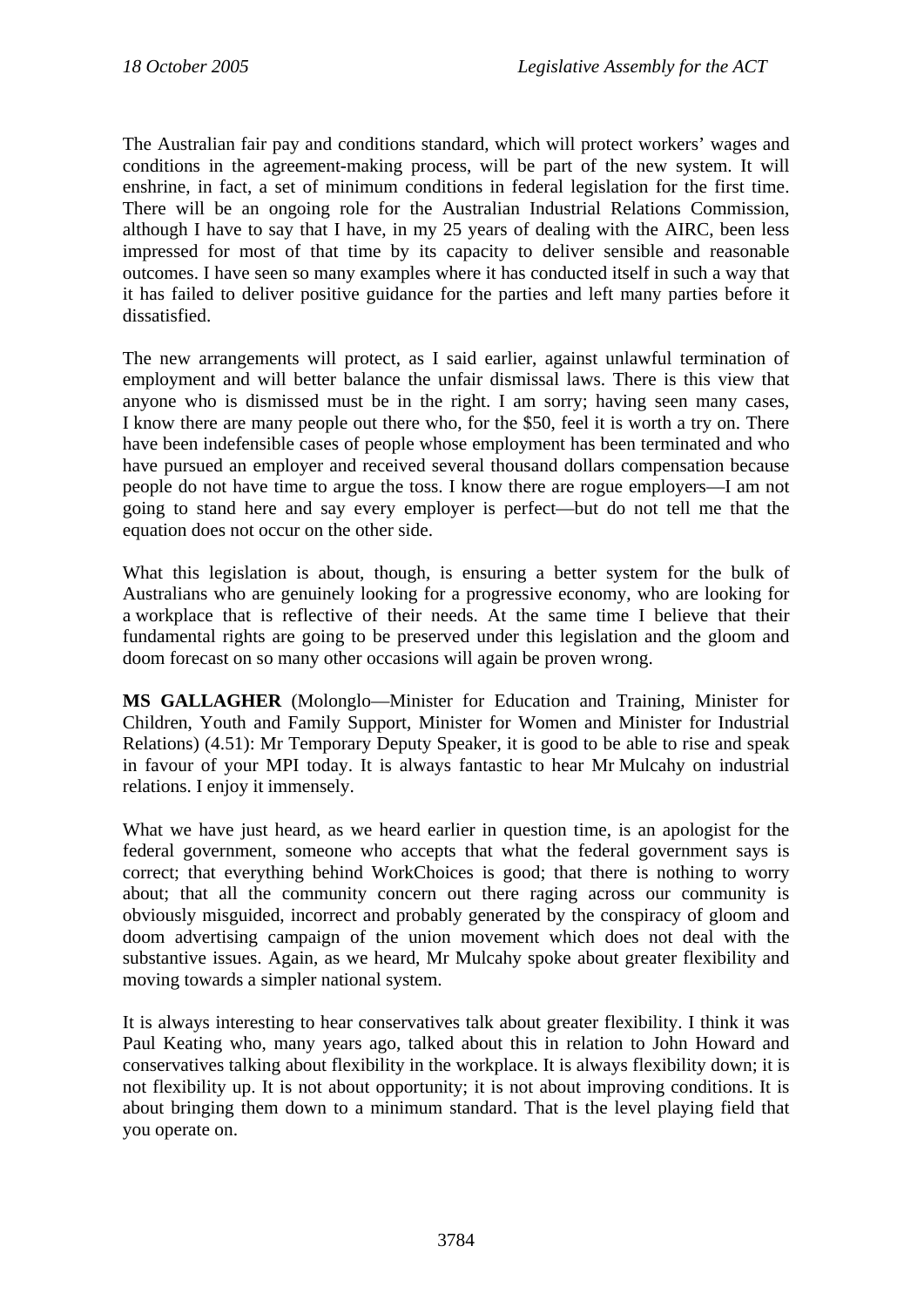I would like to hear someone talk about what type of flexibility it is, because what is outlined in WorkChoices is certainly a choice for the employers across the country. But in relation to working people there is no choice in WorkChoices. Nowhere in the document can you see the choices available to working people in relation to moving to a simpler national system of IR reform.

Look through the detail of this book, but that is all we can go on because, in typical commonwealth government style, the legislation will remain secret until it is introduced and none of us will have the opportunity to consult with our communities over the legislation—including here in the ACT, where it will come into effect as soon as it is enacted. We have been after this legislation since the federal government was returned to power.

We have got commitments from the federal workplace relations minister that he will consult on legislation that will have a direct impact on the territory—this being a key one—and we have had no discussion with him. He will not consult with us; he will not show us his legislation. It is, very similar to the anti-terrorism legislation. They do not want anyone to see it; they do not want anyone to have the time to go through and see the detail of the legislation. All we can go on are these 67 pages and a few bits of PR.

But if you take that and you take the detail of what is in this book, what the federal government is proposing to create is a much more complicated system. How are they going to regulate the system they are going to set up where it is going to become unlawful for a union to be mentioned in an agreement that involves them in dispute resolution? It is unlawful to raise the issue: "I would like a union included in dispute resolution in this agreement." The fine is 33,000 bucks. How on earth they are going to regulate that and enforce the system they are going to create is inconceivable.

We have just had the same thing in the training sector, where they have abolished the ANTA organisation, again moving towards a simpler national system. One hundred ANTA staff have just been replaced by 200 staff in DEST to manage the simpler national system that they would like to see. I would argue there is no simplicity in this; this is going to be a very complicated system, particularly for working people, to understand. Maybe for employers it will be easy, because once you have ticked off your average hours of work, a bit of annual leave, a bit of personal leave and parental leave as your minimum standards, there is not too much else to do.

But even if you look at the condition "maximum ordinary hours of work", the detail says that the maximum ordinary hours of work is 38 hours. Okay. Everyone goes, "Great, that stays the same." But it also says "on average through a year". What does that mean—that you do not work for six moths but for the other six months you have to work 76 hours a week? This is the flexibility that is being created, which is not flexibility for working people at all.

In relation to young people, the federal government says, "It will be simpler for young people." It will be simple for young people all right, because their parents have to sign their AWA; their parents have to sign away their rights. When you are 15 or 16 and you want to get a job at your local supermarket, your big supermarket chain or your video shop, you have to go to your parents and say; "Mum and Dad, what are you going to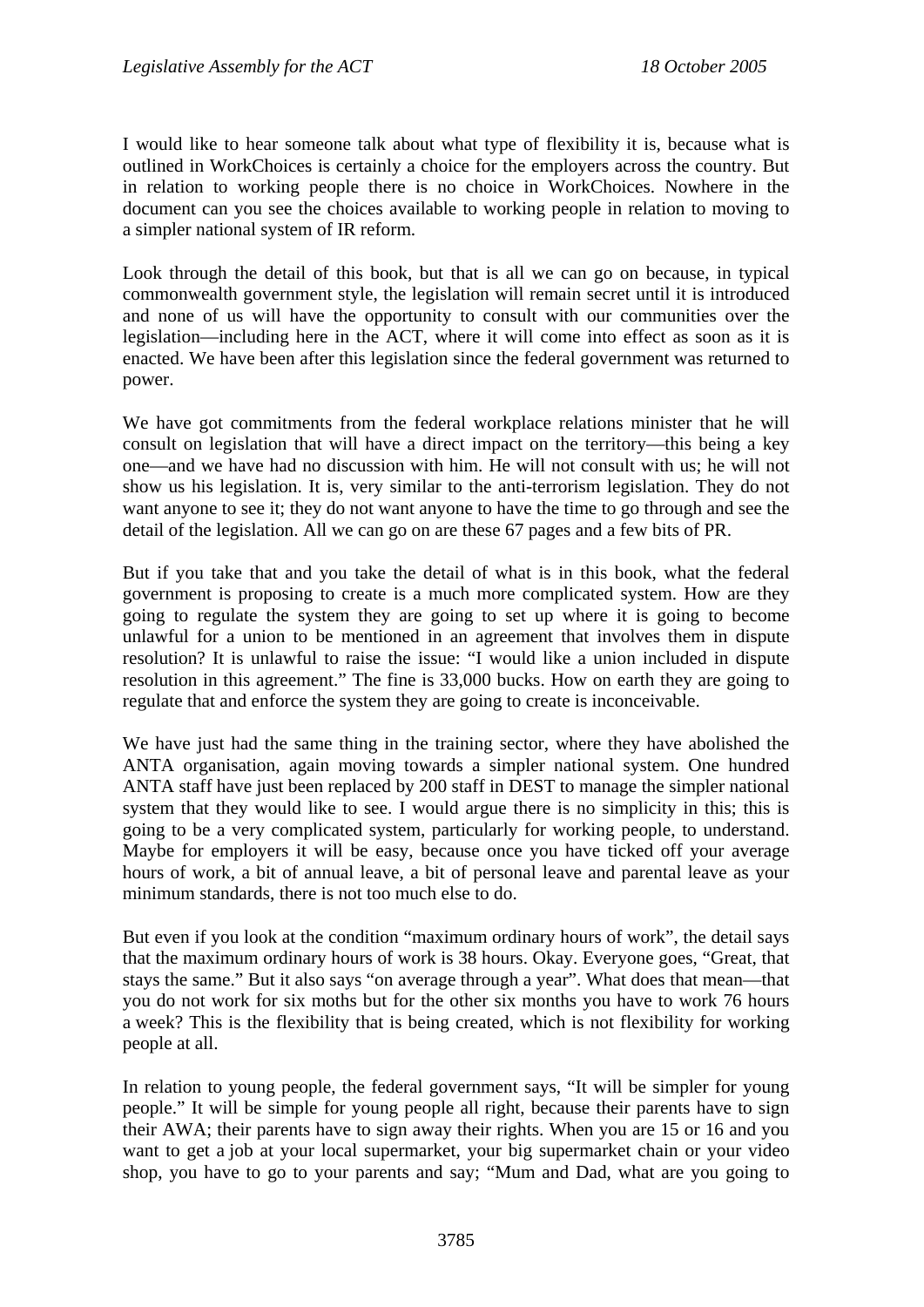trade away so that I can get this job?" If parents say, "I don't really want to trade away your rights; how about you stay on the award system?" will the teenager say, "I won't get the job then because I want you to trade away my penalty rates and my shift rate. I want to work every public holiday; I want to work, on average, 38 hours a week"—if it is a full-time job and they are under 18—"but it does not matter if that gets changed, I will work Sundays for no extra pay." That is simpler for the young people because the choice is taken out of their hands. And it is up to our generation, as parents, to trade away our children's rights.

If we look back to when we all entered the labour market, we had protections that were provided to us. They are all going to be gone when our kids are going into the work force. It is going to be dog eat dog; mum and dad trade away your rights. If you are over 18, then again, it is like poor Billy on the dole. I do not know how he does this. He manages to engage a bargaining agent. They are quite expensive. I imagine he has saved up his dole for about three months and engaged a bargaining agent. Then he goes and trades away his rights. I presume Billy is over 18 because he has got the ability to trade away his own rights.

I listened to Mr Mulcahy. I wonder when was the last time Mr Mulcahy negotiated his own employment conditions. I wonder if he could stand here and say, "The system being put in place by the federal government will be good enough for my children when they enter the work force because the minimum is good enough for my kids." If he stands here and says that, it is not a truthful analysis. It is not about creating opportunity and improving the situation, as generation after generation have done in Australia to make sure that, every time we hand over employment to the next generation, they have got a better set of conditions than we worked under.

I am sorry, that is what we should be talking about providing, not chipping away and having an absolute minimum base level to provide for our children; not: "Holiday pay, public holidays, double time and shift penalties are really not important for the generations to come." It is a really sad day when we hear people stand up and say that this is a fantastic opportunity. If we were to apply these conditions, the minimum standards, to our workplaces here in the ACT government, I imagine there would be, quite rightly, outrage across the communities that we have a responsibility for.

If I could reflect for a moment on this, because Mr Mulcahy always talks about flexibility and productivity and how improvements in productivity can be sought through tighter bargaining strategies, I must say, we did not hear a peep out of the Liberal opposition staffers when they were accepting, quite rightly, their pay rises that they were entitled to—more than the chickenfeed they were getting under Carnell—as a result of the move from individual contracts onto a collective agreement. My understanding of the negotiations that were conducted was that the Liberal opposition staffers were some of the most militant unionised work force in the building. There was certainly talk of industrial disputation should this government not provide them with not only adequate pay rises but significant improvements in conditions as well.

So we need to put it in perspective. When Mr Mulcahy is talking about productivity savings, I suggest he speak to his own staff about productivity savings and how they are going to apply this wonderful new framework being sought by the federal government into their own workplaces here. Are they going to trade away all the conditions they have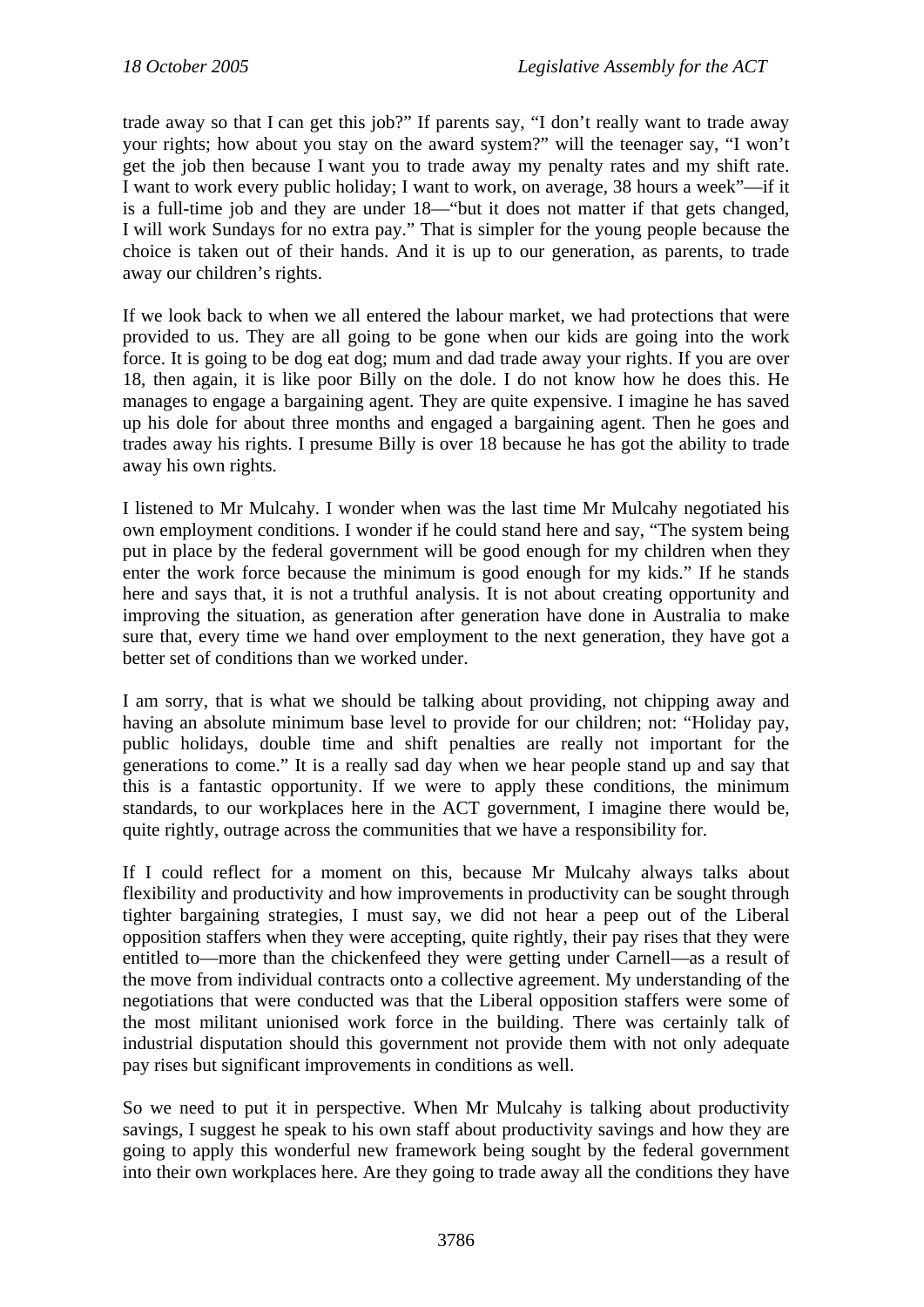just argued for in moving to a collective agreement? Are they going to trade away and accept the minimum? If you listen to the Liberal opposition, the minimum is good enough for everyone else. And if it is good enough for everyone else, then it is good enough for us as well.

I stand here and honestly say it is not good enough for me; it is not good enough for my family; it is not good enough for my children. I do not mind defending that position. But to have those opposite accept this and sing the praises of what is quite clearly factually incorrect is just sickening.

**MR STEFANIAK** (Ginninderra) (5.01): Like Mr Mulcahy, who is about the same age as I am—I am not quite sure whether he is six months older or I am six months older— I certainly recall the days when you could walk into the employment agency and there would be a choice of jobs. They would say, "Where do you live?" In my case, I remember I once said, "Narrabundah." They said, "Here are a couple at Fyshwick." That was great. I just had to hop on my motorbike and I was there in 5 minutes. Those were the days when we had full employment. Two or three per cent or so was the unemployment rate. That was the tail end, I suppose, of the Menzies legacy.

I can also recall the rather chaotic days of the Whitlam government when everything went completely out of kilter; we had massive inflation; and it became that little bit harder to get a job. I can certainly recall the days in the 1980s when we had such things as youth unemployment rates of between 30 and 50 per cent. I recall those figures when I was a candidate for the Senate in 1987 and again for the seat of Fraser in about 1993. There were very significant youth unemployment rates. In more recent times, in the last 10 years, there has been a complete turnaround and we are seeing unemployment rates getting back down to what they were probably in the late 1960s and early 1970s—about five per cent. That is absolutely fantastic for the work force because it means that there is greater choice out there for people.

I can also remember some of the very restrictive closed-shop arrangements—the restrictive practices, the fact that if you were not in a union you did not get the job. I was not in the BLF, and I had to be sacked from a labouring site once, I remember, by Peter O'Dea. As it turned out, I did not particularly worry. It was a part-time job I had in the holidays and I was going back to uni. But if I had a young family and did not want to join a union I would have been in all sorts of problems then. We have got a much fairer system now and a better system to ensure Australians, especially young Australians, have a much greater chance of getting jobs.

There are a few points raised by members opposite in relation to this matter that need to be put to rest. Firstly, terms and conditions are not going to be abolished. The federal government is not eliminating or outlawing any terms and conditions that currently exist within the federal system. Even matters that will no longer be in awards will continue to exist in agreements, including penalty rates and long service leave. Employers and employees who wish to keep their current terms and conditions will in fact be able to do so. Workers currently on awards can transfer those terms and conditions into agreements that will now be able to run for up to five years, rather than the current maximum of only three years.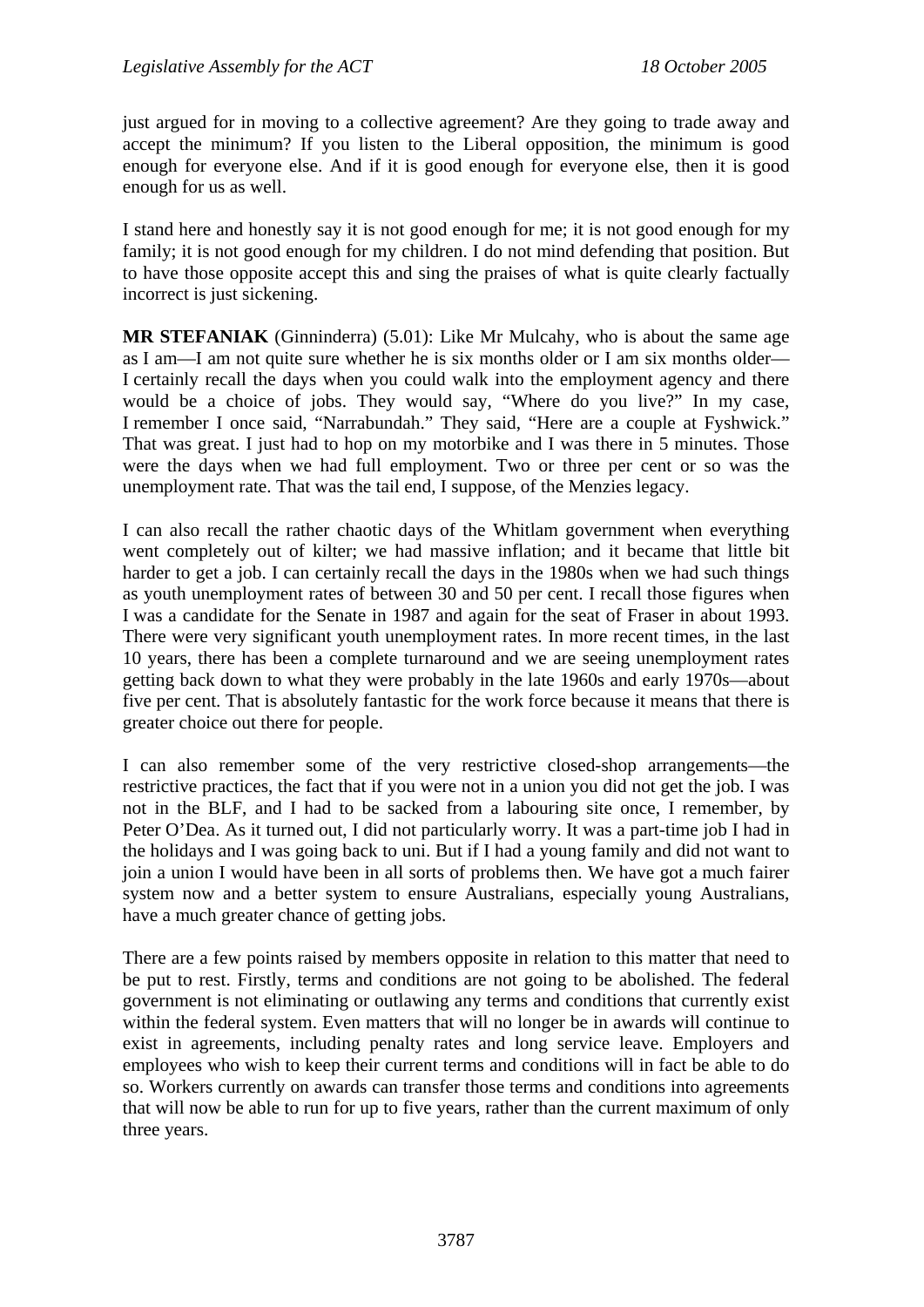There will certainly be simpler minimum standards. For the first time ever under a federal system, a common set of minimum terms and conditions will apply to all employees. And unlike the current system, which consists of thousands of different awards, all of which must be updated to reflect any safety net wage rises—and that is a process that often takes months, sometimes years—a single minimum wage system will cover all employees. The awards will be further simplified from the current 20 allowable matters to 16. The four matters that are being removed are matters that are protected already in other legislation: long service leave, superannuation, jury service and notice of termination.

AWAs, the secret individual contracts that the ALP disparage, have in fact been of huge benefit to workers. Workers on AWAs currently earn, on average, 13 per cent more than those on collective agreements and 100 per cent more than those on awards, which is the ALP's preferred alternative. Almost 750,000 AWAs have been entered into since 1997. The ALP's policy would be to abolish AWAs and force workers back on to awards, and that would slash the take-home pay of thousands of workers. It is an ironclad guarantee that the ALP policy would cut the wages of workers currently on AWAs.

There is another furphy: employees cannot be forced into agreements. It will continue to be unlawful to force employees into new agreements. If a worker does not like what is on offer, they can opt to stay on their current arrangements.

The ALP made a lot in relation to some of the federal government proposals back in 1996. In contrast to their predictions that it was all doom and gloom and would be dreadful for working people, the 1996 reforms, some nine years ago, have helped deliver over 1.7 million more Australians into work; an increase in average real wages of over 14 per cent, compared with only 1.2 per cent in 13 years of Labor between 1983 and 1996; the lowest unemployment in three decades, currently five per cent; and the lowest level of industrial disputes since records were first kept in 1913.

Something I can also remember as a young bloke is the large number of industrial disputes we would have in Australia and in Canberra. You would not go for a week or so without someone going out on strike. That was of immense inconvenience to the community. Things like that really annoyed the Australian community so much that that probably started the drift away from unions. Now we have the lowest level of industrial disputes since records were first kept in 1913.

Think about the number of industrial disputes. In the past 10 years, even the last 15 years, there have not been that many at all. They are very rare indeed. It sounds like I am putting myself in the grave almost but, when you get on a bit in years and have lived through a bit, you can see the added prosperity that most working families have now compared with what they had in the 1960s. I can see that in my electorate; I can see that with the people I meet; I can see that with people who are real battlers.

The battlers are a hell of a lot better off than the battlers I knew back in the 1960s and the mates I had at school. Indeed, the material prosperity which I see amongst a lot of people now is significantly better than perhaps what my own family had and what a lot of my mates had back then in the 1950s, the 1960s and the early 1970s. Times have changed.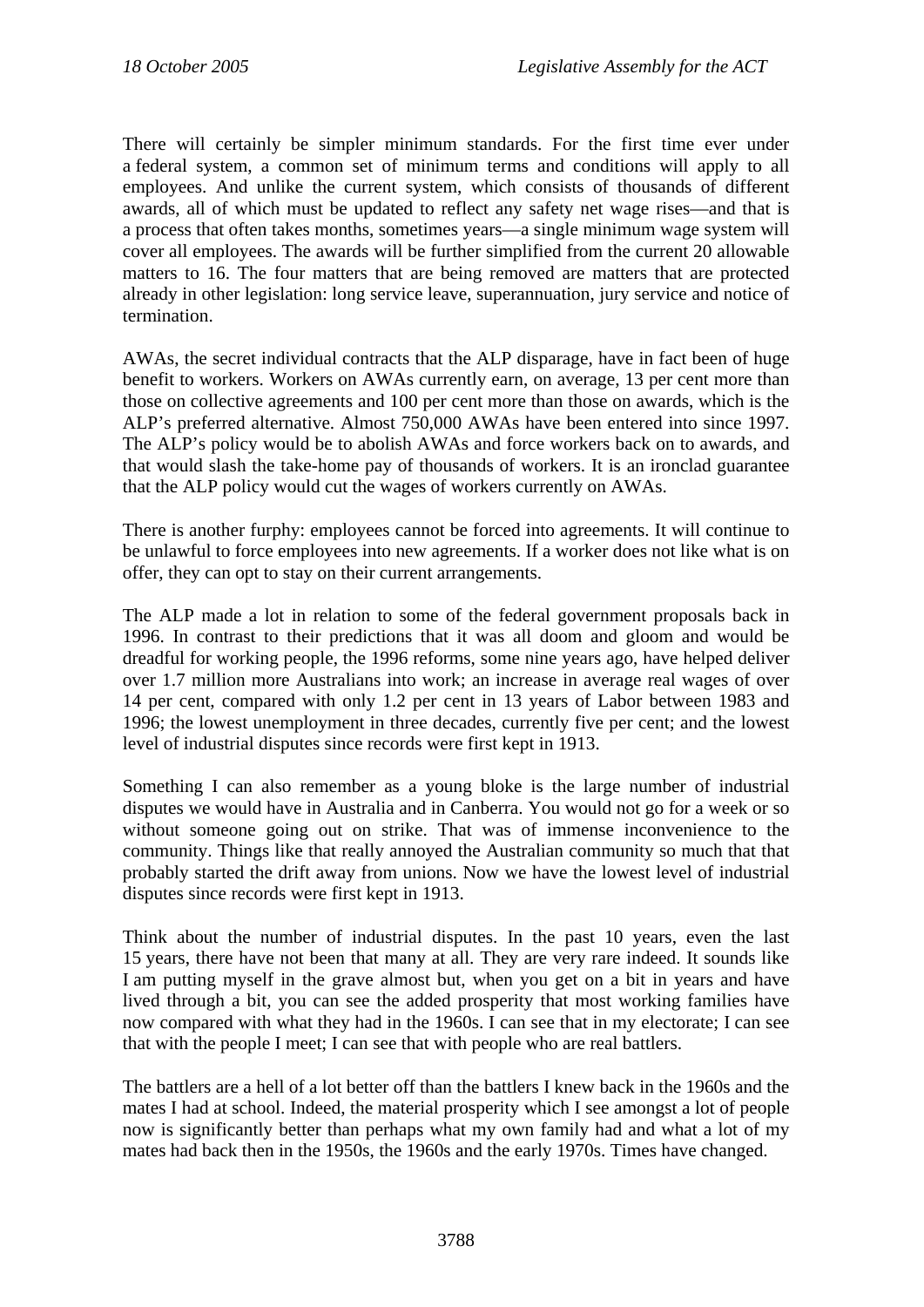One thing that does worry me, if we go back down the track of what the ALP is suggesting in knocking these arrangements, is this: I would not like to see a situation where the rules were so restrictive that what happened in Victoria to save a company and protect workers' jobs could not happen. That was the start of the improvements in industrial relations. Some improvements were made by the Hawke and Keating governments, obviously.

A factory in Victoria—I cannot remember the name of it—a business that had about 1,500 employees, was not going terribly well. I am not too sure what the union was, but basically the choice was: keep everyone under the current award and 10 per cent of the work force in that factory were going to be sacked. The union was comfortable with that, whatever union it was. But the employees were not. The people at the factory who were going to get sacked were their mates. They said no.

### **Mrs Dunne**: Was that SPC?

**MR STEFANIAK**: I think it was. Thank you. They said, "We will take a 10 per cent drop in salary. We want to save this business. We do not want our mates to go out on the dole; they have got families." The union was not particularly helpful there. Basically the employees said, "No, we are not going to listen to the union; stuff you; we are going to go ahead; and we are happy to take a 10 per cent drop to save this business, to make sure all of our mates stay in employment." And that is what they did. It might have ended up in a court case, but that is exactly what occurred.

The employers kept their business and, within about a year or two after the dispute was over, it started making money. Not only did the 10 per cent of workers who would have lost their jobs keep their jobs, but everyone received a nice healthy pay increase, which was a hell of a lot more than the award wages and was something like about 20 per cent more than what they were getting; they got the 10 per cent back and a lot more, which made them better off than they were before they took the 10 per cent cut. And all their mates kept their jobs. That is a very Australian thing to do and it is a very practical, sensible thing to do.

Yes, there are bad employees, which is probably why you need simpler ways of getting rid of people, rather than having absolute dead wood clogging up the business. And there are bad employers as well. Of course you need protections in relation to that. I really cannot see much in here that would indicate that the protections are not there. There is still very much a role for unions in relation to this legislation. A lot of furphies have been put out about it.

It will be a simpler system. It will ultimately be a fairer system. It will continue to develop our strong economy. It will certainly help little family businesses that do not want to put people on because they are terrified of all the conditions and the problems if they get someone who is no good; they will be able to take on young people, take on people they otherwise would not have done, because of this system. That will benefit a lot of people in Australia who might otherwise not get a chance to get into the work force and get a career. All in all, I think this is a very positive step by the federal government and they should be commended.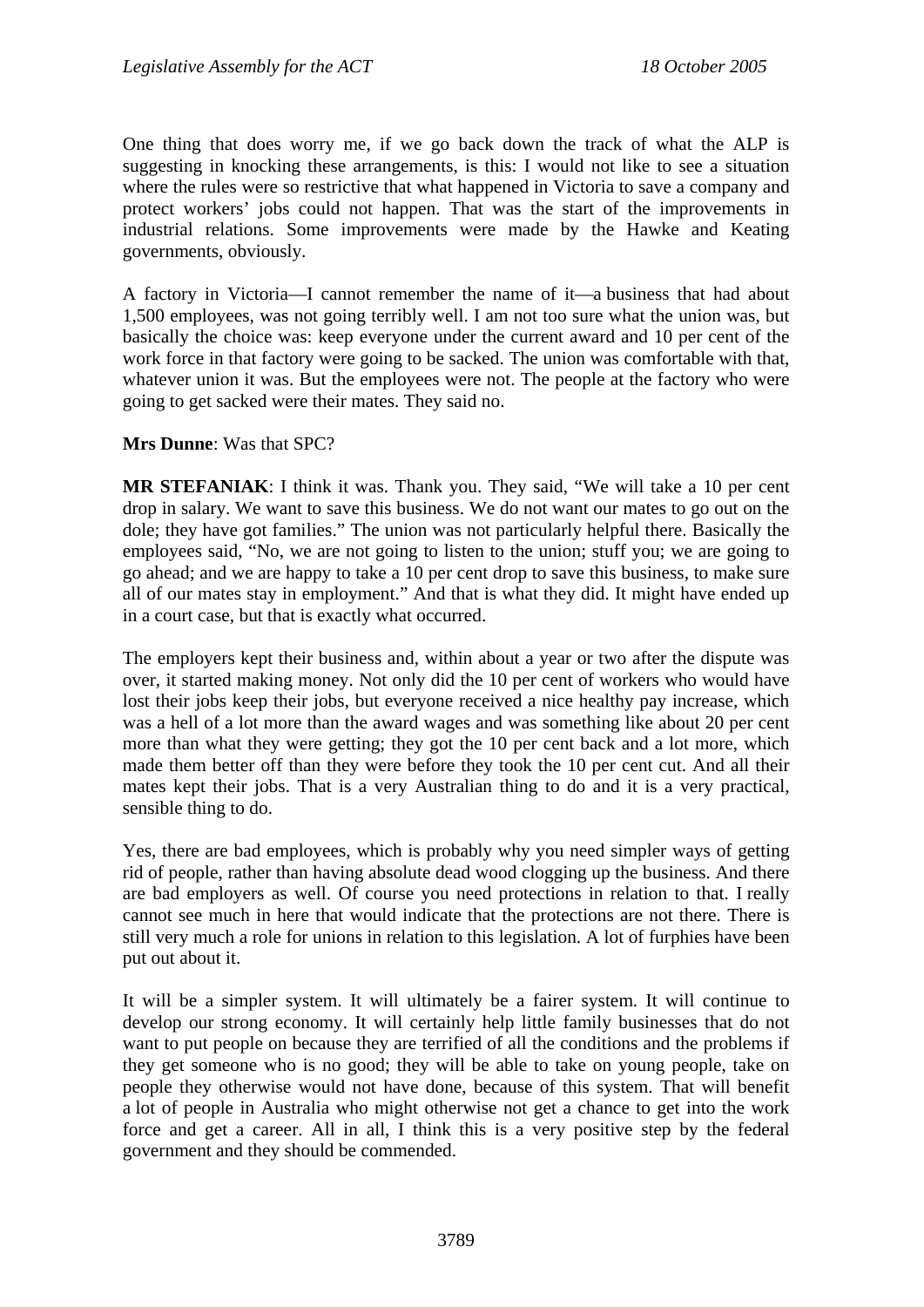**MS PORTER** (Ginninderra) (5:11): I am happy to be able to speak to this matter. The community in which we live has a responsible government, a government which I am proud to be a member of, a government that has instituted legislation which is responsive to the needs of our community and which protects the rights of all its citizens in a free, fair and safe society. In particular, the Stanhope government, largely under the direction of Minister Gallagher, has created a system of workplace regulation whereby Canberra workers can attend their offices, go on to their building sites, go about their daily work, with an understanding that their rights and their safety are protected.

We need to look at the legislative record. In this place we have seen legislation passed protecting the rights of workers in the area of workers compensation; we have seen the institution of guidelines to ensure a safe working environment through occupational health and safety amendments; and we have seen the introduction of industrial manslaughter legislation. The government has done this, despite operating within the prism of a commonwealth industrial relations system that has gradually moved towards the principle of individualism and, in doing so, has slowly but surely pushed the negotiating power into the corner of the employers.

This government has introduced forward-thinking legislation because we are a proactive territory government that does not hide behind the policy and political positions of federal representatives. We recognise that we are here to represent the citizens of the ACT and that a core aspect of that representation must be to ensure a positive working environment for ordinary, hard-working Canberrans.

It is because of this responsibility that we must object in the strongest possible terms to proposals put forward by Minister Andrews in recent weeks. Although the rhetoric surrounding these announcements looks good at first glance, with phrases like "freedom of choice" and "flexibility in the workplace"—I must say one has serious doubts when a minister is forced to apply so much gloss to cover the dross—the true effect is going to be one of diminished choices, with a much worse negotiating position for employees and job seekers.

Instead of a situation whereby salary and working conditions are collectively negotiated or protected under independently applied awards, the new system will mean that employers will be able to push workers on to individual secret contracts, with no protection of basic conditions, and, if the worker rejects the contract offered by the employer, they do not get the job. It is as simple as that.

This should not surprise us. It has become quite clear that the federal minister does not pretend ignorance of the plight of ordinary Australians who seek job security. In fact, Mr Andrews argues that it does not really matter if a person loses their first job, because the majority of Australians will move quickly on to a second job in the early stages of their career. If Mr Andrews has anything to do with it, people would be moving between jobs at a rate of knots—a treadmill of jobs or an un-merry go round, as it were.

I understand that the mechanics of this legislation have already been talked about at length during this debate and that this will not be the end of our defence of ACT working conditions in this place. So I will not bore the Assembly with repetition. Instead, I want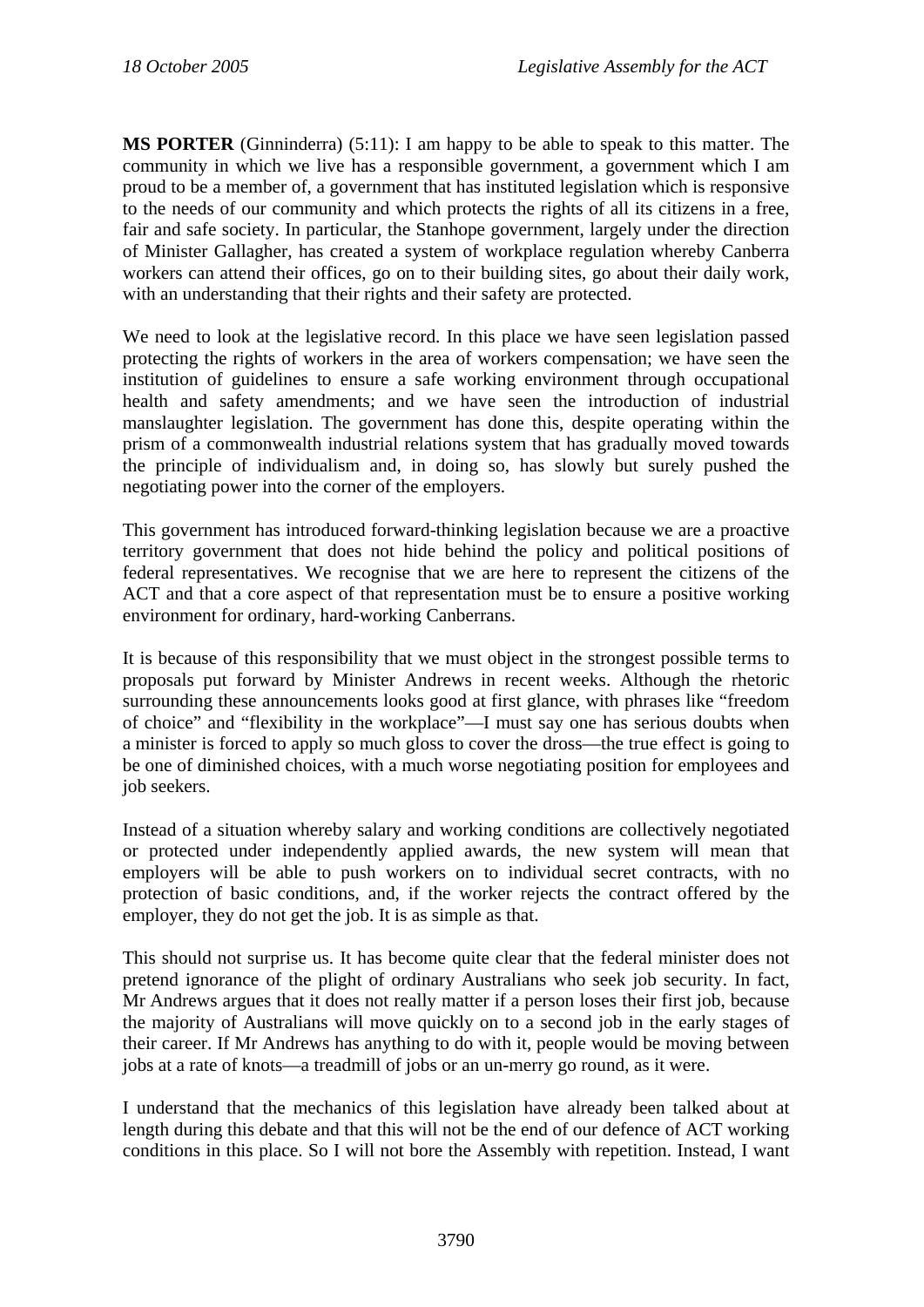to discuss the disastrous effect this legislation will have on the vibrancy of our community and the ability of our citizens to maintain a holistic approach to life.

Trends to push employees on to the individual secret contracts, which my colleagues have outlined, and thus reduce the number of basic protected conditions will mean not only a less secure working environment but could also mean the loss of penalty rates for out-of-ordinary work. The result of this will be a tendency to treat weekends and overtime work just like normal time. The long-term effect of this will be a tendency for workers to strive for the extra mile in the workplace, I suspect at the expense of family, friends and community.

We will see fewer volunteers using their weekends to help those who are less fortunate than themselves—so much part of the fabric of our society in the ACT—because they will be busy competing for their next individual contract at work. We will see mums having to give up getting to their son's soccer game so that they can finalise that essential report, or dads missing their kids' important recital because it is just as cheap for their boss to get them in at night to finish that inquiry submission.

This legislation unfairly targets those who have additional commitments other than their employment. For example, in a completely fluid and competitive employment environment such as the one created through a removal of legislative protections, mothers who seek to involve themselves in their child's upbringing and simultaneously have a career will be largely prevented from doing this because they will not be able to compete with single people who have no commitments and who, therefore, can offer themselves at any time of the day or night to attend their place of employment.

The individuals who choose to have a family or contribute to their community at large are the ones who ensure our nation and our community remain strong and vibrant. They should not be punished because they take pride in their society and pride in their family and seek to protect our international reputation as the lucky country.

The government has failed to take into account the realities of life when drafting this legislation. Instead of championing rhetoric about flexibility and freedom of movement, perhaps they should have considered the application of their changes. For example, consider a young person entering the work force or a disabled person. How on earth do these people attempt to negotiate from anything reflecting a position of strength without the collective and legislative protection they formerly enjoyed?

Steven Fielding, the new Family First senator from Victoria, articulated this very well when he asked, "When was the last time your boss invited you in for a cup of coffee and the two of you negotiated your wages and conditions?" He has a very good point. This quote was part of an article published in the *Canberra Times* just yesterday, demonstrating that all sides of the political spectrum are opposed to this legislation. It is detrimental to families; it harms communities; it undermines general societal life; and in the long term it will mean a deteriorating economy.

For all those reasons, Mr Howard and Mr Andrews need to give up their irrational IR crusade and instead look to their representational responsibilities, look to what their constituents are saying. Over 70 per cent of Australians are saying no to these changes. It is about time Howard listened to them.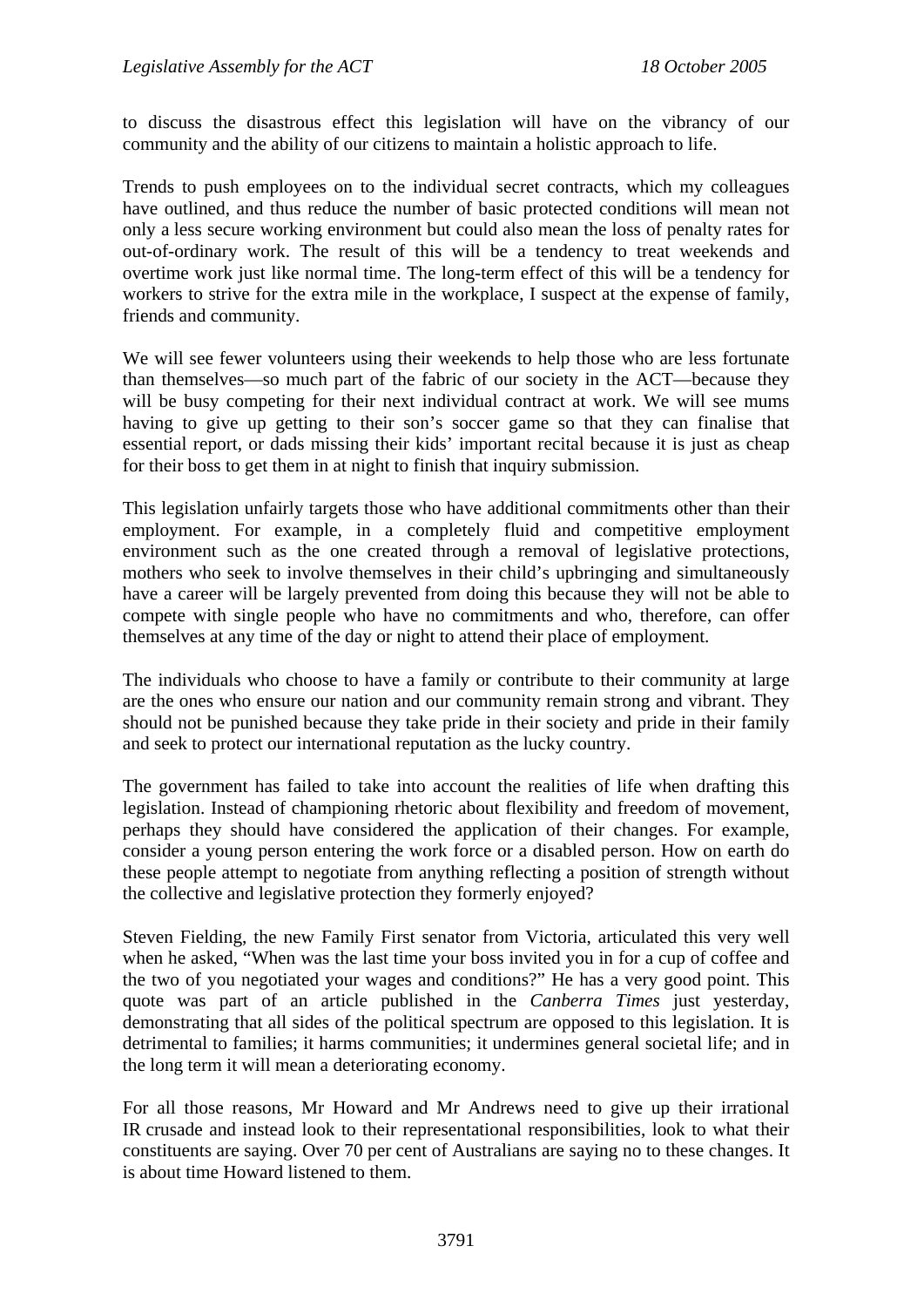**DR FOSKEY** (Molonglo) (5.19): The proposed changes to IR legislation are just one facet of an ideological commitment of the federal government to reshape the values of Australian society that result in the creation of a class of working poor in Australia. That may not be immediate but, as many commentators point out, it will occur over a number of years. It will work hand-in-glove with the government's imminent welfare-to-work changes to push people with little recent work force experience, limited educational achievements and often a history of ill health, both mental and physical, into an environment where they will have to make their own workplace bargains, with public holidays, weekends and lunch breaks up for grabs.

Australia came together as a communitarian project, and one of the linchpins of that project was the establishment of the Industrial Relations Commission and a commitment to collective bargaining. Exchanging that approach to one of individual workplace bargaining is fraught with danger for those individuals who are not in high demand, who do not have easily marketable skills, who are not tough enough or confident enough to successfully fight those battles themselves.

Unions have been formed over a number of years simply because people found that they could not, on their own, negotiate successfully with employers. In all kinds of sectors people joined together to form groups because they knew that groups are more effective in achieving the goals of the individuals. I see, with this project of undoing unions, an attempt to undo what has been a very sensible approach by individuals to work together. It must have been successful, otherwise the federal government would not be wanting to undo it now.

One of the principles that grew to be a feature of Australian society over the last 100 years was looking out for others. This is an extension of the mythical notion of mateship. Australia was quite advanced when it came to introducing pensions for the aged, for widows, for veterans, introducing child endowment.

**MR SPEAKER**: The time for this debate has expired. The discussion of the matter of public importance has concluded.

# **Legal Affairs—Standing Committee Scrutiny report 17**

**MR STEFANIAK** (Ginninderra): I present the following report:

Legal Affairs—Standing Committee (performing the duties of a Scrutiny of Bills and Subordinate Legislation Committee)—Scrutiny Report 17*,* dated 17 October 2005, together with the relevant minutes of proceedings.

I seek leave to make a brief statement.

Leave granted.

**MR STEFANIAK**: Scrutiny report 17 contains the committee's comments on four bills, 16 pieces of subordinate legislation and seven government responses. The report was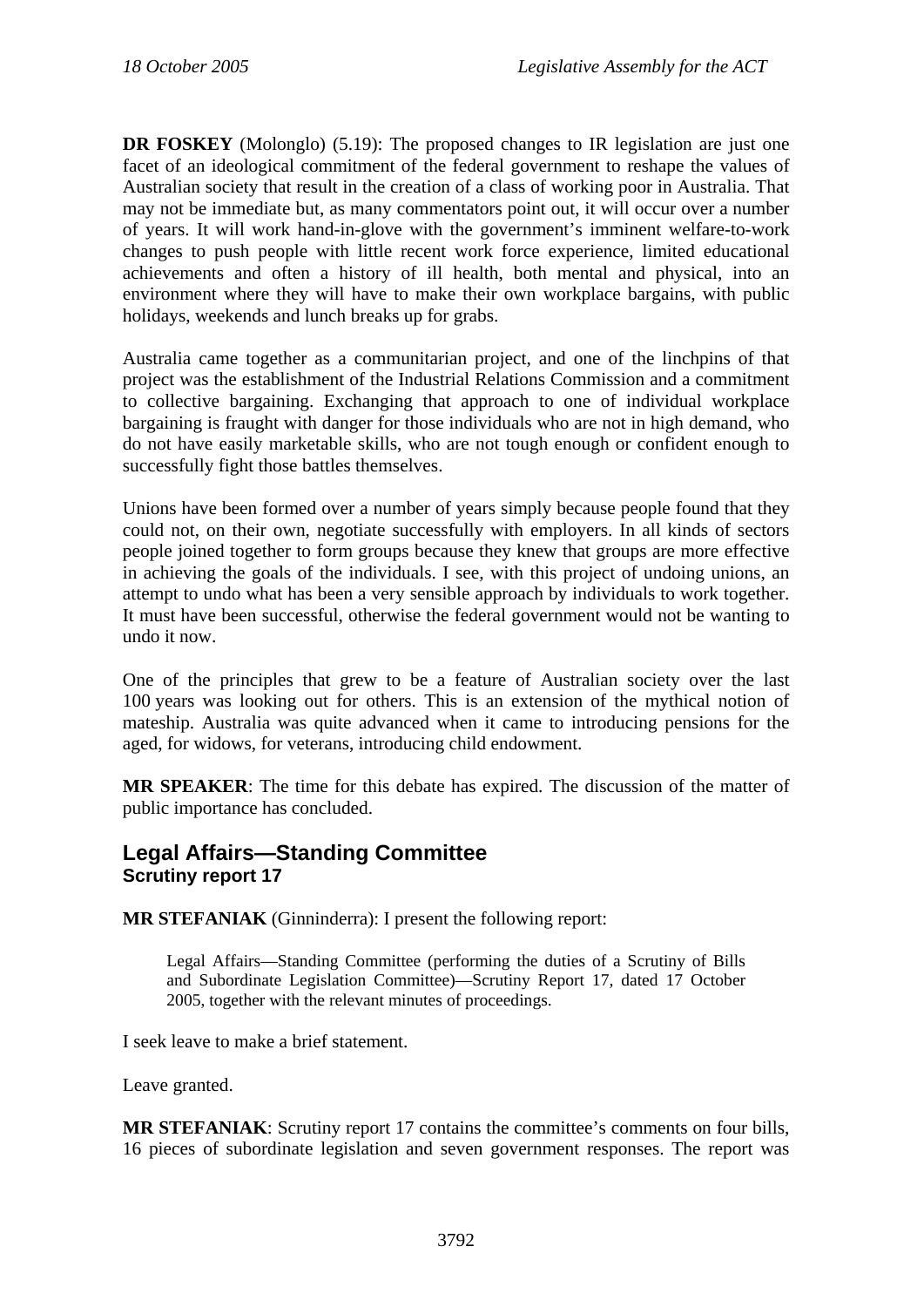circulated to members when the Assembly was not sitting. I commend the report to the Assembly.

# **Financial Management Legislation Amendment Bill 2005 Detail stage**

Clause 1.

Debate resumed from 22 September 2005.

Clause 1 agreed to.

Remainder of bill, by leave, taken as a whole.

**MR MULCAHY** (Molonglo) (5.23): I seek leave to move amendments Nos 1 to 5 and 7 and 8 circulated in my name together.

Leave granted.

**MR MULCAHY**: I move amendments Nos 1 to 5 and 7 and 8 circulated in my name *[see schedule 1 at page 3810]*.

Amendments Nos 1 to 3 are commencement provisions for the amendments that follow. Amendment No 4, which I was pleased to hear the Treasurer say he accepts, ensures that financial statements are included as part of annual reports and are therefore subject to the Annual Reports (Government Agencies) Act 2004, which provides for presentation of annual reports to the Assembly within three months after the end of the relevant financial year.

Amendment No 5 replaces the proposed section 30D and ensures that annual statements of performance are included as part of annual reports and are therefore subject to the Annual Reports (Government Agencies) Act 2004. Amendment No 7 provides for annual financial statements of territory authorities to be included in their annual reports, thereby ensuring that they are covered by the Annual Reports (Government Agencies) Act 2004. Finally, amendment No 8 similarly provides for annual statements of performance of territory authorities to be included in their annual reports, thereby ensuring that they are covered by the Annual Reports (Government Agencies) Act 2004.

To briefly recap on the reasons for these amendments, under proposed new section 30D of the government's bill, a minister would have to present an annual statement of performance and associated Auditor-General's report to the Assembly within six sitting days after the day the responsible chief executive receives the Auditor-General's report. The problem is that there is no time limit in the legislation for statements of financial performance to be received by chief executives. That could possibly result in lengthy and unnecessary delays to members of the Assembly receiving reports, especially if the Assembly is not sitting.

For example, this year if an Auditor-General's report associated with a departmental annual financial statement was received by the responsible chief executive at the end of September, the composite document may have missed the October sittings of the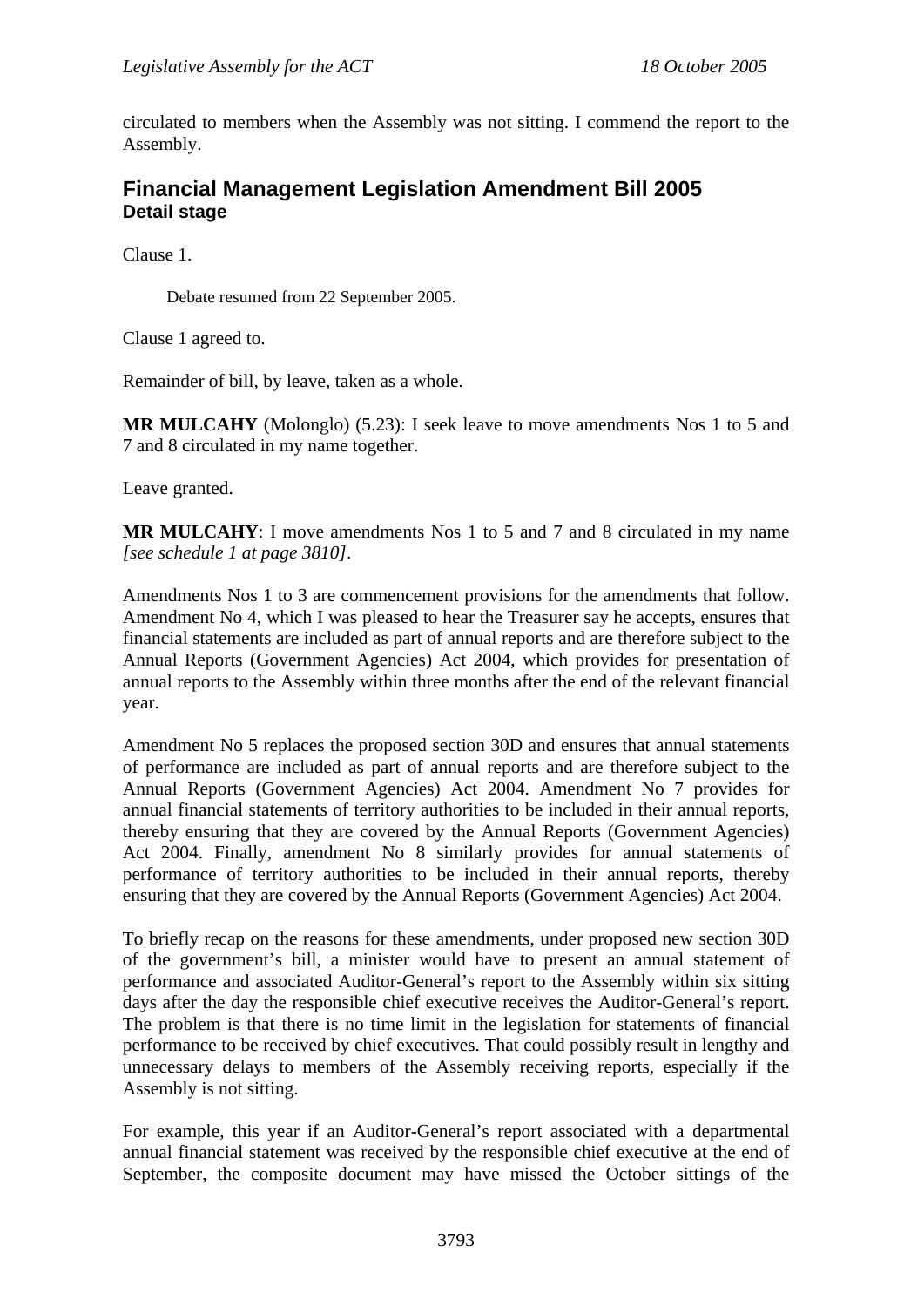Assembly, because there are only four scheduled sitting days, and may not have been tabled until the third week in November. That would be quite unsatisfactory and quite unnecessary. Those reports should be delivered to the members of the Assembly out of session, if necessary, as soon as they are available.

To overcome that problem, the opposition amendments provide for annual financial reports and the accompanying audit opinions to be delivered to the Assembly according to the requirements of the Annual Reports (Government Agencies) Act 2004. At present there is no formal link between the Financial Management Act and the annual reports act. These amendments create that link and bring the timing of presentation of all annual reports to the Assembly into line. The rules governing presentation of annual financial reports, along with audit comments and performance reports, should be the same for each and simplified.

Basically our amendments mean that all annual reports must be presented to the Assembly within three months after the end of the relevant financial year. I appreciate the Treasurer's support for the opposition's amendments that ensure that one simple rule applies to the timing of all annual reports.

**MR QUINLAN** (Molonglo—Treasurer, Minister for Economic Development and Business, Minister for Tourism, Minister for Sport and Recreation, and Minister for Racing and Gaming) (5.28): The government will agree to the amendments. I give notice that later I will be moving a resultant amendment to amended clause 37, to which amendment No 7 applies

**DR FOSKEY** (Molonglo) (5.28): I will be supporting amendments Nos 1 to 5 and 7 and 8. These, like many of Mr Mulcahy's later amendments, simply roll the financial reporting requirements into the annual reporting requirements and then ensure that performance statements would all become available to members of the Assembly by the end of September, which is de facto the situation at present. These amendments are designed to insert the present reporting requirements into the legislation and, consequently, deserve my support.

Amendments agreed to.

**MR MULCAHY** (Molonglo) (5.29): I move amendment No 6 circulated in my name *[see schedule 1 at page 3810]*.

Amendment No 6 provides for departmental performance reports to be presented to the Assembly on a quarterly, rather than six-monthly, basis. I note the reasons for moving to six-monthly reporting and the Treasurer's decision not to agree to this amendment, but with automated systems for recording, analysing and presenting data, it cannot be as difficult as has been suggested for the government to meet this particular measure of reporting. If there is a problem with agencies not providing information on time or of the quality expected, I strongly believe that the Treasurer should address the cause of that problem and not mask its symptoms by simply diminishing the timeliness of information presented to the Assembly. Six months is too long; three months is probably most appropriate.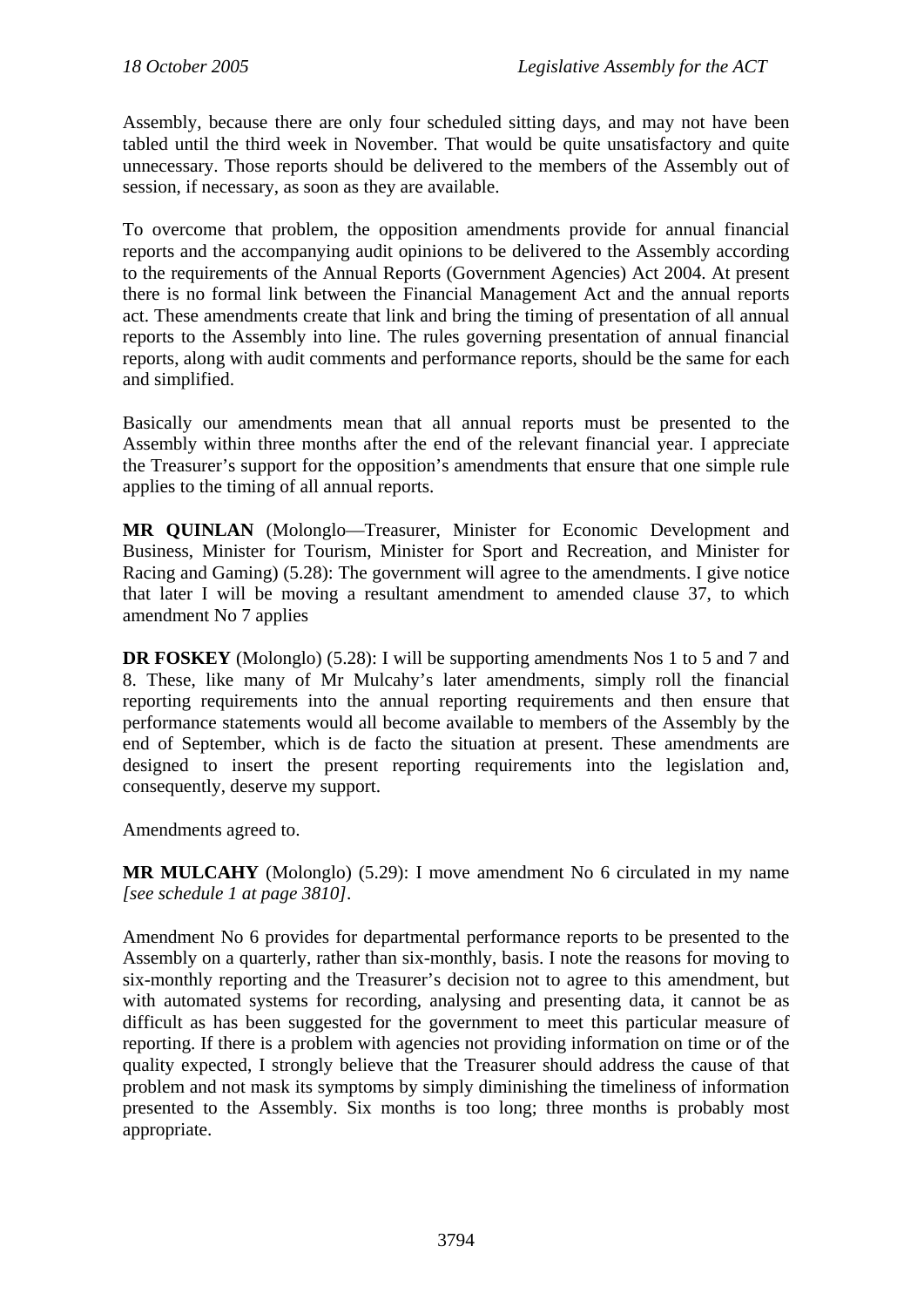The justification for less frequent reporting is that high quality measures and more useful reporting will offset the delay. However, the Opposition is not convinced that six-monthly reporting on outputs will improve accountability. In fact, I fear it will do the opposite. That is why we have proposed amendments to require ministers to present to the Assembly quarterly performance reports for the departments and agencies for which they are responsible within 30 days after the end of each of the first three quarters of a financial year.

We see this as necessary to keep members of the Assembly well informed in a timeframe relevant to emerging trends. By contrast, the delay inherent in six-monthly reporting means that key events and measures of performance are more likely to have passed into history, so that disclosure of them may be seen as of lesser public interest. In other words, if you delay long enough, the issue will hopefully fade in importance.

I know that is a cynical perspective, and I am not one who is cynical about the Treasurer's approach in such matters, but I think it is a real matter of concern that we do not have the level of accountability that I am advocating here today. We believe that less frequent reporting diminishes other aspects of the financial management bill that provide for useful data to be included in performance reports. By reducing the number of performance reports departments need to produce, the capacity for this legislation to achieve its purpose will, I suggest, be markedly reduced.

I suspect that the Treasurer does see merit in what I am saying and the problem here might be an issue of trying to get the departments to meet these particular reporting performance targets, but I would strongly argue that we should not give up the battle that easily. I therefore put forward this amendment for consideration by the Assembly.

**MR QUINLAN** (Molonglo—Treasurer, Minister for Economic Development and Business, Minister for Tourism, Minister for Sport and Recreation, and Minister for Racing and Gaming) (5.33): The government will not be accepting this amendment. I have already stated in this place good and sound reasons for that. The preparation of financial statements at a given date and all the balance day adjustments and processes that go with it to give an accurate picture is not as simple as Mr Mulcahy seems to think. I suggest that he should reflect on it or call for someone who has had some direct experience with it.

We see half-yearly reporting as the only sensible regime of reporting. First of all, the first quarter is simply too short a period to provide any real indication as to what will be the outcome for the year. So scratch the first quarter as being useless. I have been in this place for a number of years and I have never seen the reports, as such, engender much debate at all. We do intend, of course, to have a half-yearly report, so that is quarter number two covered.

By the time a report for quarter number three would be due, the government would be presenting its annual budget. That annual budget will go even further than a third quarter report. It will actually give the estimate of the final outcome expected for the year, which is much more information than would be contained in a quarterly report replete with timing differences and therefore distorted.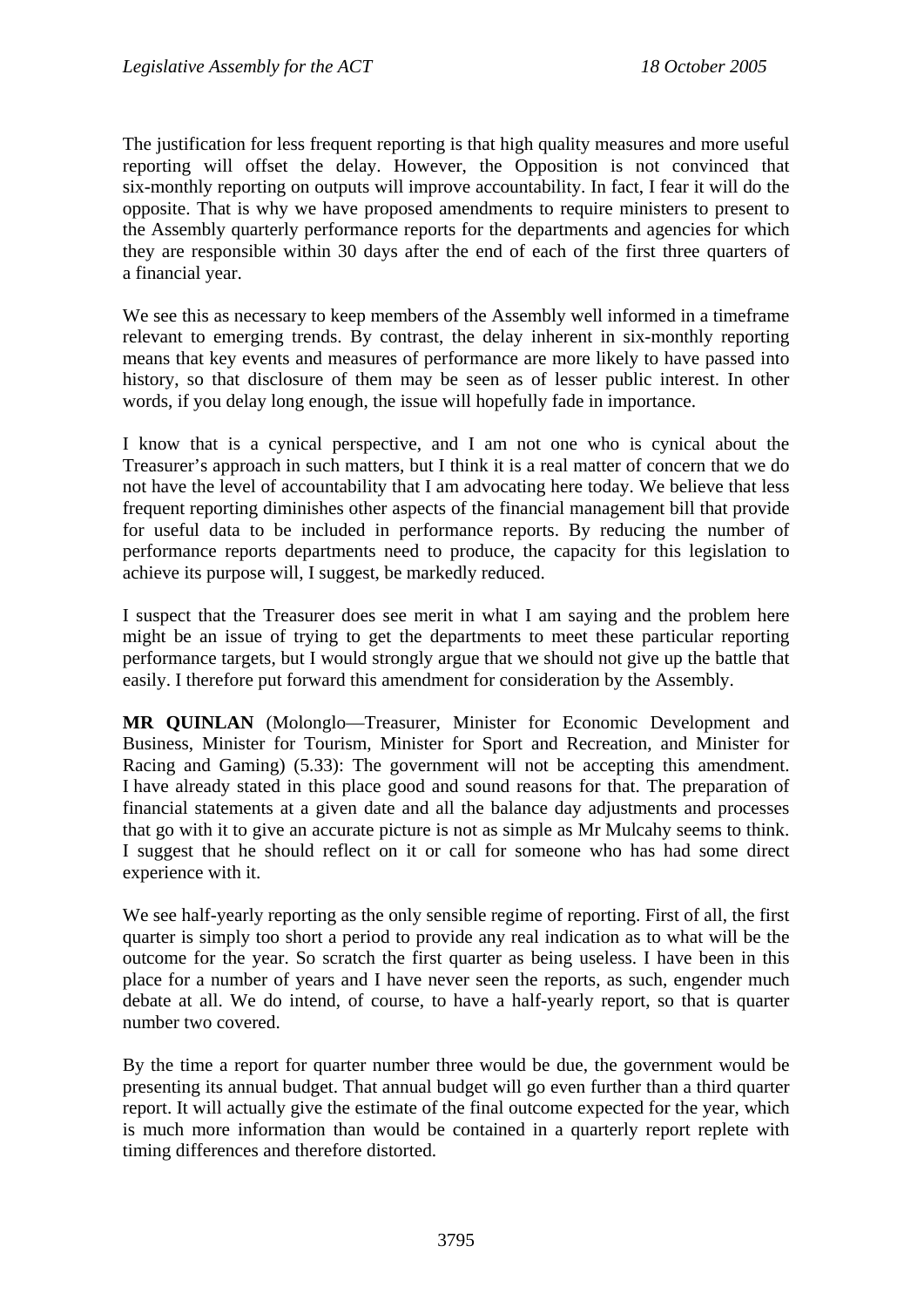I do not understand the logic for the proposed amendment, other than a desire to impose upon government, in fact, upon departments, an amount of work that will really produce very little by way of true information. Information science dictates that, before any data effectively can be defined as information, it has to be useful and be capable of engendering some decision-making processes. I have previously stated in the in-principle debate that it was I, in opposition, who reduced it from monthly reporting to quarterly reporting because the monthly reports were absolutely useless. They were just records of cash payments. They were not sets of accounts at all.

To prepare a set of accounts as at a given balance date, whatever that date might be, is quite a horrendous job. It is not a simple job. It is not a matter of a little fix to the system. There are a whole lot of accounting provisions and measurements that need to be taken to produce those statements. That is why we have a couple of months to do them at the end of the year. It would take the same amount of work to do those statements once a quarter as it would to do it at the end of the year. I cannot see the logic of what the opposition is trying to achieve.

As I have said, this is not about trying to hide anything. You will get a half-yearly report. You will get an estimate in the budget of the expected outcome that will take into account everything that has happened in the three quarters. As well, it will incorporate events that are likely to occur between then and the end of the financial year. I think it is a far more sensible system to have reports that members of the Assembly can actually use, rather than forcing the treasury department to jump through hoops just for the sake of it.

Amendment negatived.

**DR FOSKEY** (Molonglo) (5.37): I seek leave to move amendments Nos 1 and 2 circulated in my name together.

Leave granted.

**DR FOSKEY**: I move amendments Nos 1 and 2 circulated in my name *[see schedule 2 at page 3812]*.

The ACT Greens were delighted when triple bottom line accounting was identified as a goal of this government. Time and again, however, when the issue of its implementation is raised, we are reminded that the ACT is right out there, no one else is really doing it and no one can offer us a model of how to approach it ourselves. I am concerned that this attitude is getting in the way of some fairly simple first steps towards getting there.

Members might notice that amendment No 1 does not insist on board appointments incorporating a certain set of skills. It simply asks that the minister try to ensure that the members appointed have, between them, the experience and expertise to allow the governing board to consider the social and environmental impact of the territory authority's policies, strategies and actions. If we are to proceed to develop a way of running our government agencies so that they pursue triple bottom line objectives and account for their endeavours through triple bottom line accounting and by addressing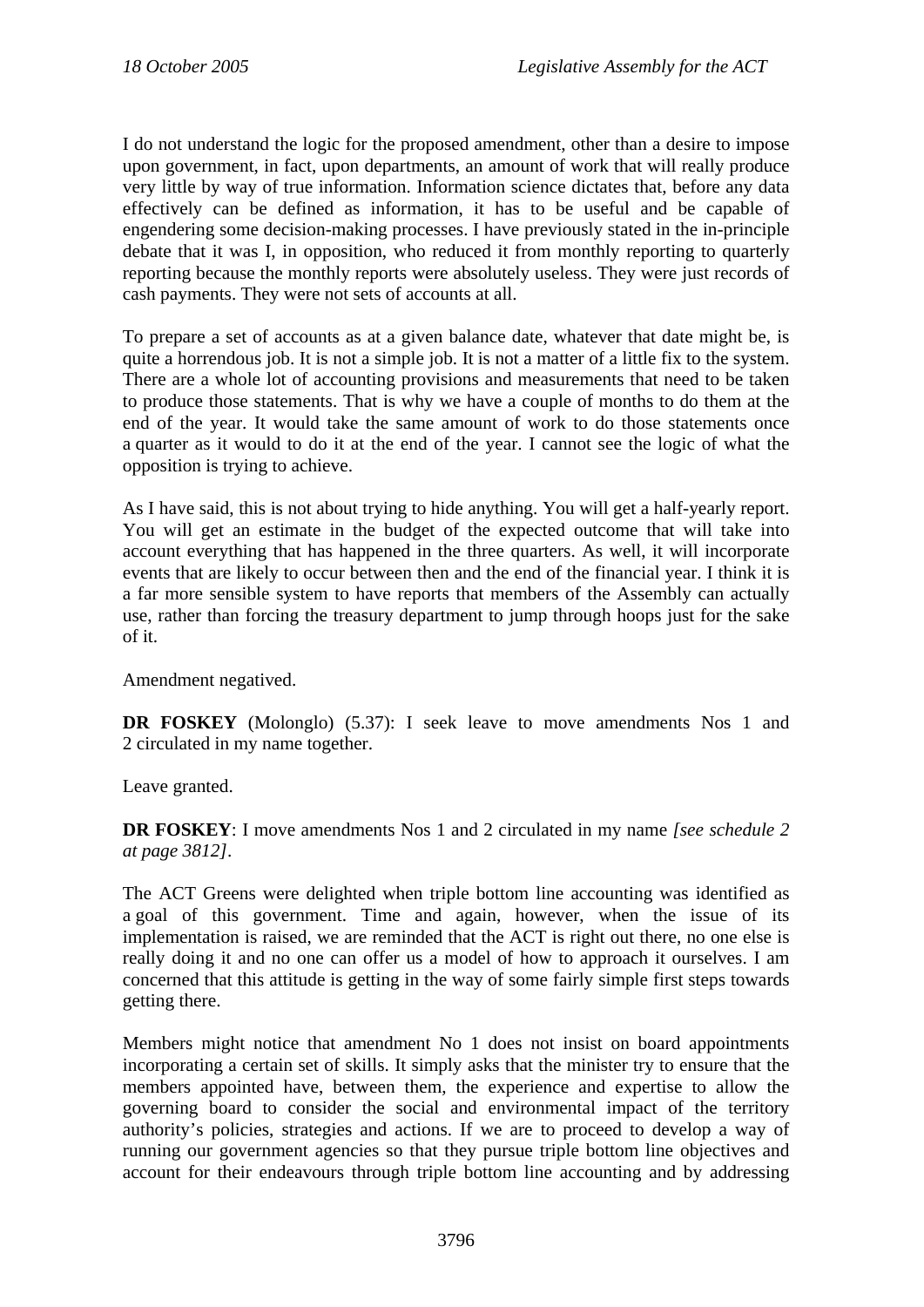sustainability indicators, then we need to ensure that the governing boards understand what social environmental impact the agencies might have.

It does not require a certain expert or a person with a particular skill set to be appointed to a governing board; nor does it require every member of that board to have the capacity to assess the social and environmental impact of their agency's actions. As the Treasurer stated at the in-principle stage of this debate, it merely requires that the minister try to ensure that, between them all, the board members understand and have some insight into those impacts.

The reverse argument is that environmental and social outcomes ought to be a consequence of regulation while boards are required only to be responsible for the financial management, for returning a profit. Such an approach demonstrates either an ignorance of the philosophy that underlies the triple bottom line approach to economic activity or an intentional misrepresentation of it. Government can, and should, regulate for social environmental outcomes, but the governing boards of all agencies need to understand how and why the performance indicators they adopt that measure our move towards social and environmental sustainability are shaped as they are.

Yes, this could be a challenging exercise, but to choose not to require boards to have the necessary insight in developing governance that can take account of environmental and social impact is irresponsible. Indeed, I think it is fair enough to say that most Canberra people like me would like to be sure that the governing boards of Australian Capital Tourism, the Canberra Institute of Technology, the Cultural Facilities Corporation, ACTTAB and ACTION, to name but a few, have the capacity to understand the impacts of their agencies and so would have the skills and enthusiasm to oversee the implementation of innovative sustainability indicators and triple bottom line reporting.

I understand that the government is not inclined to support this amendment. I understand from the Treasurer's in-principle speech that he is concerned that an organisation's direction can be skewed if everything it does is required to be looked at through a particular prism. I agree, of course, and I am arguing here, as many have argued before me, that the financial prism is the most typical example in our society and that the damage that has been caused by organisations that choose to view their responsibilities only through that prism is appreciable. Indeed, it is in response to the limited vision that is enabled by looking through the financial prism that the whole concept of triple bottom line accounting has gained such momentum. The financial prism allows a look at only one facet of the impacts of government policy and budgetary decisions.

The Treasurer has asked members to feed into the process of developing sustainability indicators and seems to expect the Greens to make strong contributions to the budget reporting process on these matters. We have made a commitment to provide some feedback in the next couple of weeks, and I thank him for the opportunity. But, of course, it will not and cannot be the Greens alone, with one MLA, that shift the ACT government to sustainability.

The Chief Minister was in the paper only yesterday extolling the potential for the ACT to lead the way in environmentally sustainable development. The government's Canberra plan, which is built on a social plan, a spatial plan and an economic white paper, that is, the three aspects of the sustainability prism, at its heart would seem to aspire to a triple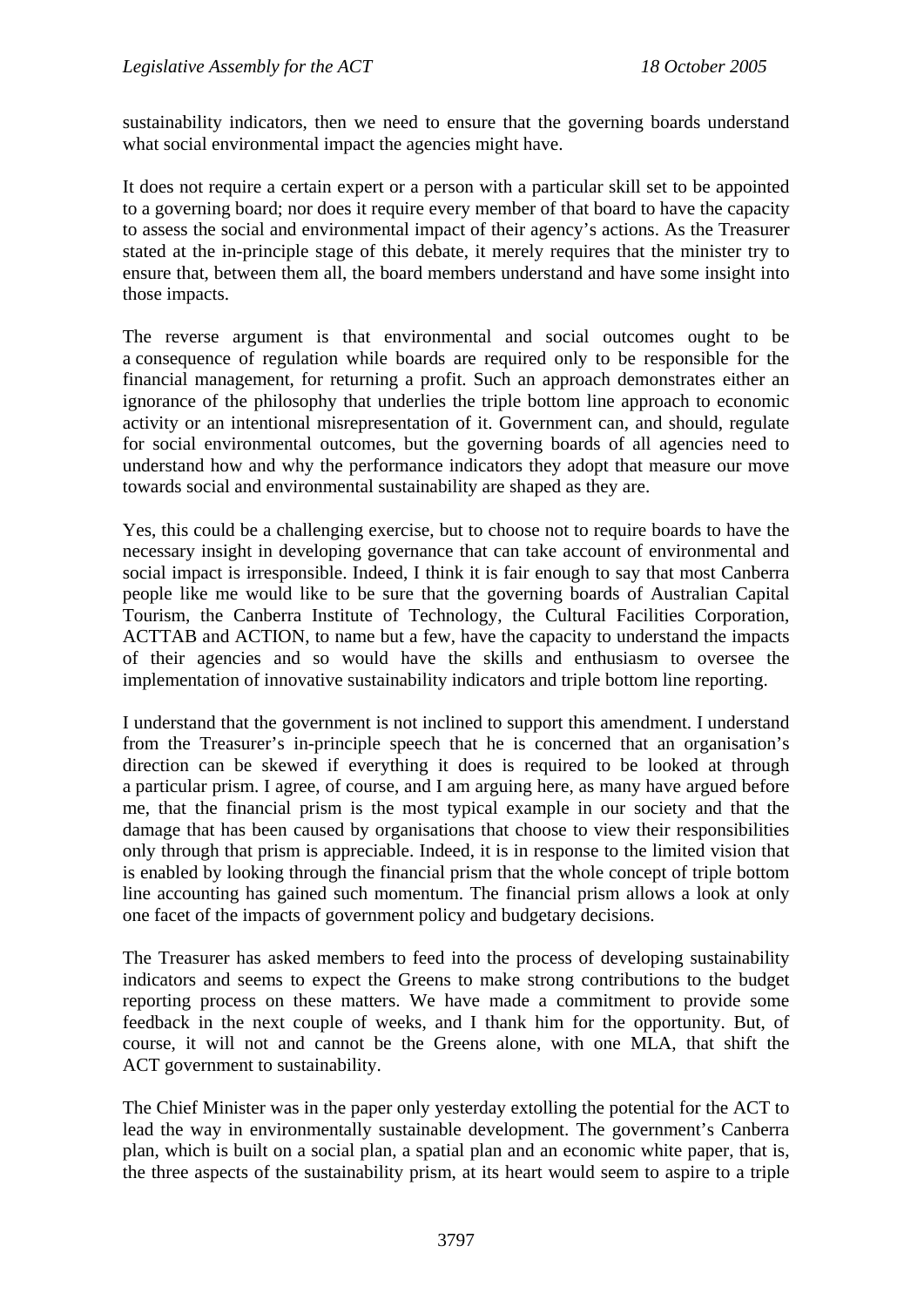bottom line approach. The Treasurer's office has been very open in calling for support and guidance in its project to shift the paradigm of the ACT's public accounting to give us all the capacity to assess our social and environmental management as closely as we scrutinise financial management.

I do not understand how these ambitions are going to get beyond the bounds of rhetoric if this government continues to reject a commitment to ensuring that its agencies are governed by people with the capacity to understand and embrace the social and environmental goals that it sets. It seems very clear to me that getting expertise on to the boards of government authorities would assist us greatly in embedding sustainability principles across government activities. I look forward to the Treasurer taking my concerns seriously and advising the Assembly on how he can ensure that it will happen in another way if he rejects these amendments.

**MR MULCAHY** (Molonglo) (5.44): The opposition will not be supporting Dr Foskey's amendments. It is undesirable that the legislation becomes overly prescriptive in terms of the profile of board appointments in the territory. Ministers ought to be capable of addressing the skills of, and criteria for, appointees to these boards. I think in the main, certainly those that I have seen that have come up for review by the Public Accounts Committee, they appear to be, in almost every case, people appropriately skilled in a range of different disciplines.

I would hate to get into this tick-a-box approach where we have to have someone who fits this category or that category. I know Dr Foskey has argued the view that they should have an understanding of the social and environmental issues, but equally it could be argued that there are a host of other areas that it is important they look at.

Generally governments try to assemble a mix of skills in board appointments. It may be that someone with particular expertise does not fit into any of these sorts of policy categories that would be appropriate and yet could be seen as a good contributor to those boards. I do not think it is appropriate to put this level of constraint into the bill before us. Accordingly, we will not be supporting the amendments.

**MR QUINLAN** (Molonglo—Treasurer, Minister for Economic Development and Business, Minister for Tourism, Minister for Sport and Recreation, and Minister for Racing and Gaming) (5.46): No, the government will not be supporting these changes. We are setting up a framework within which the agencies and authorities have to work. That is the process. We are also talking about the reporting process and reporting requirements for those agencies and authorities. That is the appropriate thing to do. If we start stacking the boards with people who are going to "keep the bastard honest" from the inside and move the focus from the primary objective, it will be a bit of a belt and braces job, possibly at the price of suboptimal management of the organisation.

We want business agencies and authorities to satisfy the objectives of their enabling legislation to the utmost, but at the same time living within the framework that is set and then being accountable ultimately to this place against that framework. That is what we are now setting in place. To then want to have another layer by building into the management of the board a certain dimension is to reduce the amount of expertise in relation to the objectives of the agency.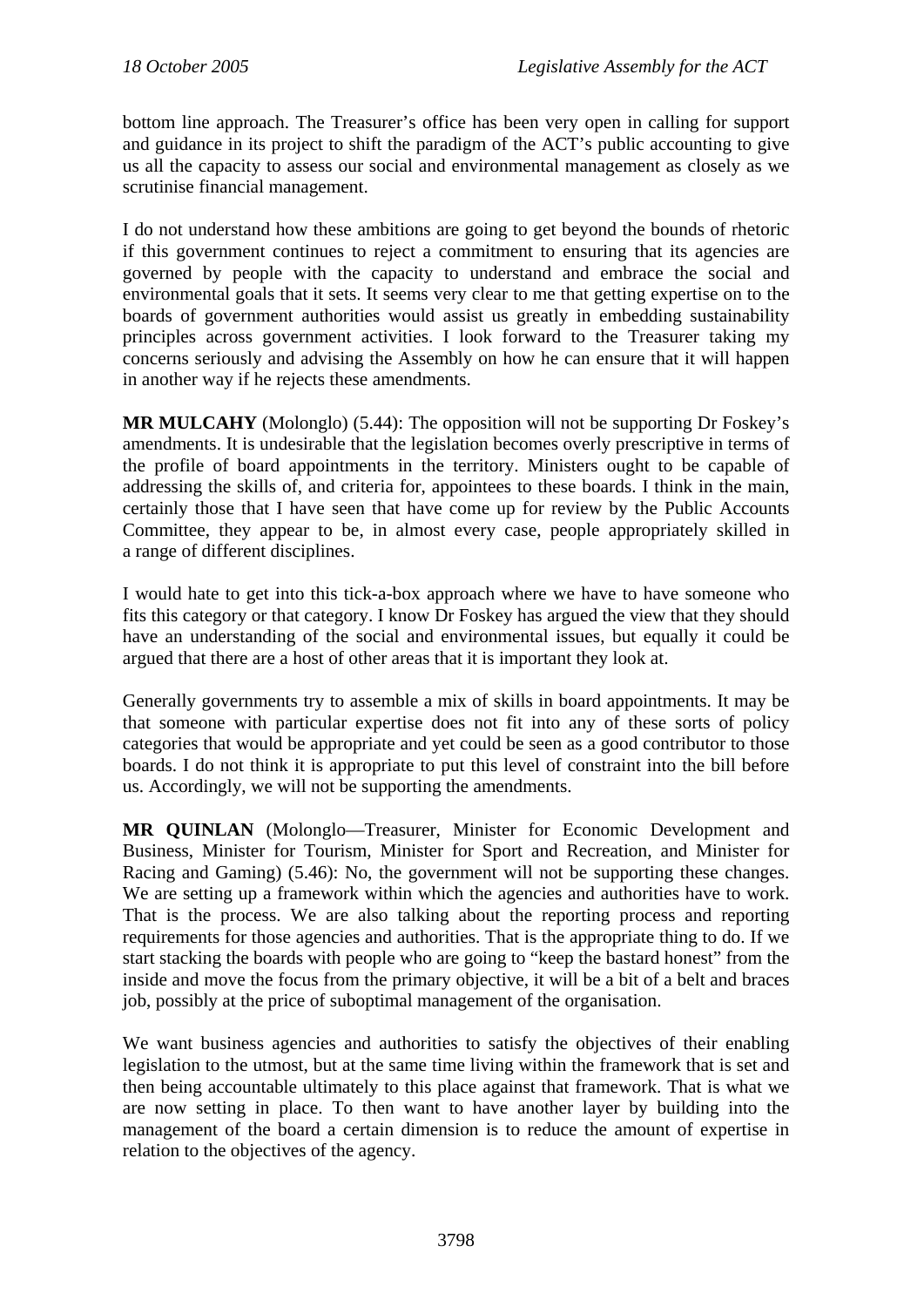I do not think that is necessary. Many of the people who have served under both governments for many years are quite aware of the general requirements that have been placed on them in relation to social responsibilities and the wider responsibilities of the organisations, as defined by government and as defined by their enabling legislation. If that is not sufficient, let us address the cause of the problem. Let us not have a belt and braces approach to setting up the management of the boards.

I think it would be far better to have boards of management with the skills, capacities and experience to achieve the objectives of the agency or authority and then for them to have imposed upon them a requirement as to what levels of social responsibility they must observe and satisfy.

**DR FOSKEY** (Molonglo) (5.49): I will finish the debate. Naturally, I am very disappointed that the Opposition does not support our amendments. I was not sure what attitude it would take. I knew that Mr Quinlan did not plan to support them, but I did hope that he might have had a rethink in the period since the last sitting.

It is important to note that the wording of the amendment is to "try to ensure that the members appointed have, between them, the experience and expertise". I sit on two committees that look at appointments. An appointee to a board does not provide a curriculum vitae. They do not even bother to detail any experience that they may have had in these areas or particular interests or expertise. If this amendment gets through, then people may perhaps go to this extent. One knows that a CV is tailored according to the position it is being submitted for and if people knew that the government was looking to expand the sustainability expertise on boards, then they would include those.

Many of the people whom we have appointed to boards in recent months may indeed have that ability. If this amendment were to get through, then we would know about it. As it is, we do not have a clue. Frameworks are very important. Having people who understand those frameworks is just as essential. If people who are applying the framework do not have a clue what the words mean, it is a fairly useless exercise, in my opinion.

There are lots of ways that the Greens can work to increase the expertise of boards, bureaucracies and the government in actually implementing the rhetoric about sustainability. This is one of them. We will, of course, use every means at our disposal. I reiterate my disappointment that this one did not get us there; it puts it off a bit longer.

Amendments negatived.

**MR MULCAHY** (Molonglo) (5.51): I seek leave to move amendments Nos 9 and 10 circulated in my name together.

Leave granted.

**MR MULCAHY**: I move amendments Nos 9 and 10 circulated in my name *[see schedule 1 at page 3810]*.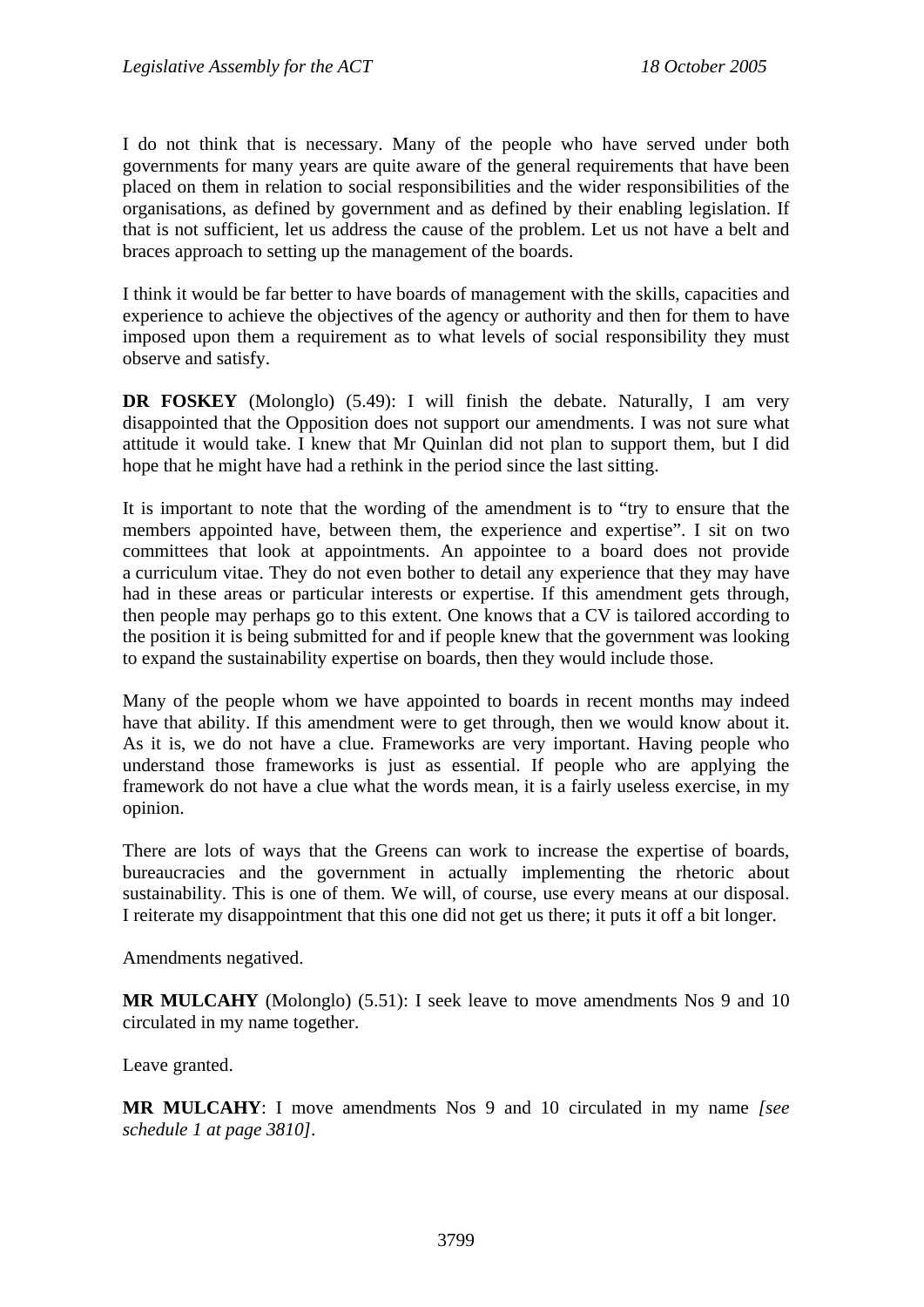These are consequential amendments on the adoption of amendments Nos 4 and 5, respectively. I should indicate that I will not be proceeding with amendment No 11 that has been circulated in my name as it was dependent on amendment No 6 being supported.

Amendments agreed to.

**MR MULCAHY** (Molonglo) (5.52): I seek leave to move amendments Nos 12 and 13 circulated in my name together.

Leave granted.

**MR MULCAHY**: I move amendments Nos 13 and 13 circulated in my name *[see schedule 1 at page 3810]*.

These are consequential amendments that flow as the result of the agreement to amendments Nos 7 and 8, respectively. In concluding these matters, I suggest that the government should undertake a review in the coming years to assess the effectiveness of the changes to performance measurements that are made in this bill. I would assume that is a given, but it is worth putting it on the record, I believe.

The key purpose of such a review should be to assess how effective the new approach is in actually conveying meaningful information about agencies' performance in financial management and delivering quality service to the community in a timely and efficient manner. At the end of the day, that ought to be the main objective of this sort of legislation. Some may say it is early in the piece, but I expressed a view at the Australasian public accounts conference last February about the critical need for us to improve methods of reporting, accountability and performance measurements so that they give a genuine indication of outcomes that are being sought. I will confine my remarks to those.

**MR QUINLAN** (Molonglo—Treasurer, Minister for Economic Development and Business, Minister for Tourism, Minister for Sport and Recreation, and Minister for Racing and Gaming) (5.54): The amendments are fine with us. I rise to respond to Mr Mulcahy's reference to, I think, his speech at the public accounts committee. Was that the one you referred to?

**Mr Mulcahy**: Did you like it?

**MR QUINLAN**: Yes, I did. It was some time ago, of course. I did read it. Let me say that I think your speech left something to be desired, in terms of facts.

Amendments agreed to.

**MR QUINLAN** (Molonglo—Treasurer, Minister for Economic Development and Business, Minister for Tourism, Minister for Sport and Recreation, and Minister for Racing and Gaming) (5.55): I move amendment No 1 circulated in my name *[*s*ee schedule 3 at page 3813]*.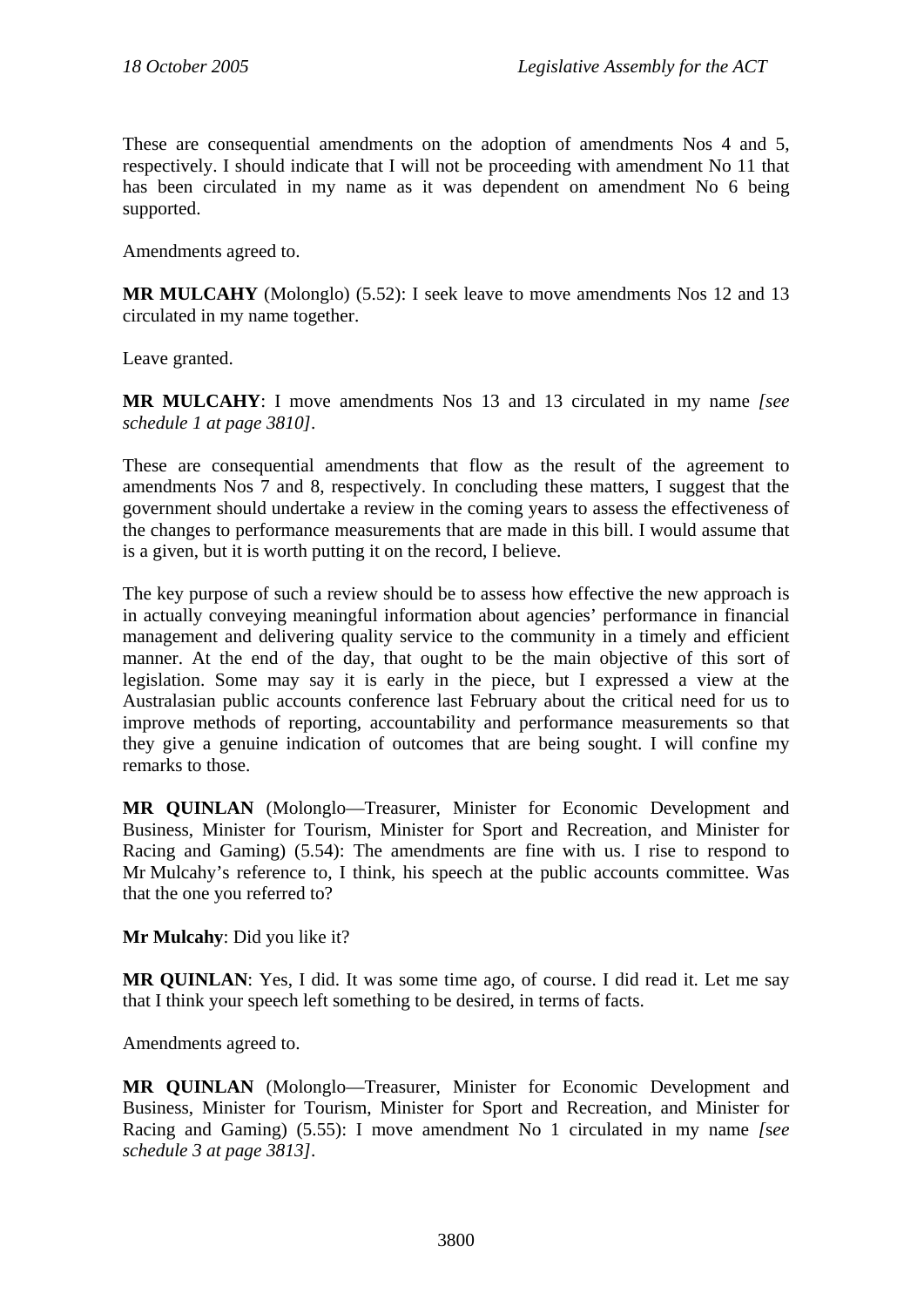Consequent upon the changes that have been accepted today, it is necessary to make a further amendment to allow for the University of Canberra and its reporting. This is an amendment to the schedule that affects the University of Canberra inasmuch as it is not covered by the annual reports act. We have now reintroduced the annual reporting requirement into the bill. This is purely a mechanical procedure to take account of the consequences of accepting those amendments.

**MR MULCAHY** (Molonglo) (5.56): I indicate that the opposition would support that. It makes sense to make that further amendment.

Amendment agreed to.

Remainder of bill, as a whole, as amended, agreed to

Bill, as amended, agreed to.

# **Adjournment**

## Motion (by **Mr Corbell**) proposed:

That the Assembly do now adjourn.

## **Land valuations**

**MR MULCAHY** (Molonglo) (5.57): I want to speak briefly tonight on the matter of land valuations. I am sorry the Treasurer has left the chamber; he might be interested in this discussion. More and more evidence is emerging from representations I am receiving that errors and disparities in land valuations are causing landholders to be charged amounts that may well be incorrectly based. I am aware of cases in the electorate of Molonglo where property owners have disputed the valuation of their land and were subsequently successful in having their payments reduced. This shows that, if you appeal, you stand a good chance of paying less but that, if you do nothing, you will pay at the higher rate. Of course people are getting together collectively, which means that the cost of the appeal and the resources needed to pursue that appeal are able to be amortised between a number of parties.

The public needs to know that valuations can be challenged. This could well lead to rates and land taxes being reduced. I have been informed of cases where valuations struck in 2004 were subsequently found to be too high, and that rates and taxes were only reduced because the landholders appealed. A number of complaints have been raised with my office. Although I have written to the Treasurer on each and every case which has come through, I have not been satisfied that the matters have been addressed with the level of detail that I think is warranted, given the unusual number of people who have approached my office.

People in the property industry tell me that outcomes like this are inevitable as a consequence of a number of factors, including the mass appraisal system, which inherently has a high risk of error when properties are not homogenous; wrong commencement time in the property price cycle, resulting in subsequent adjustments not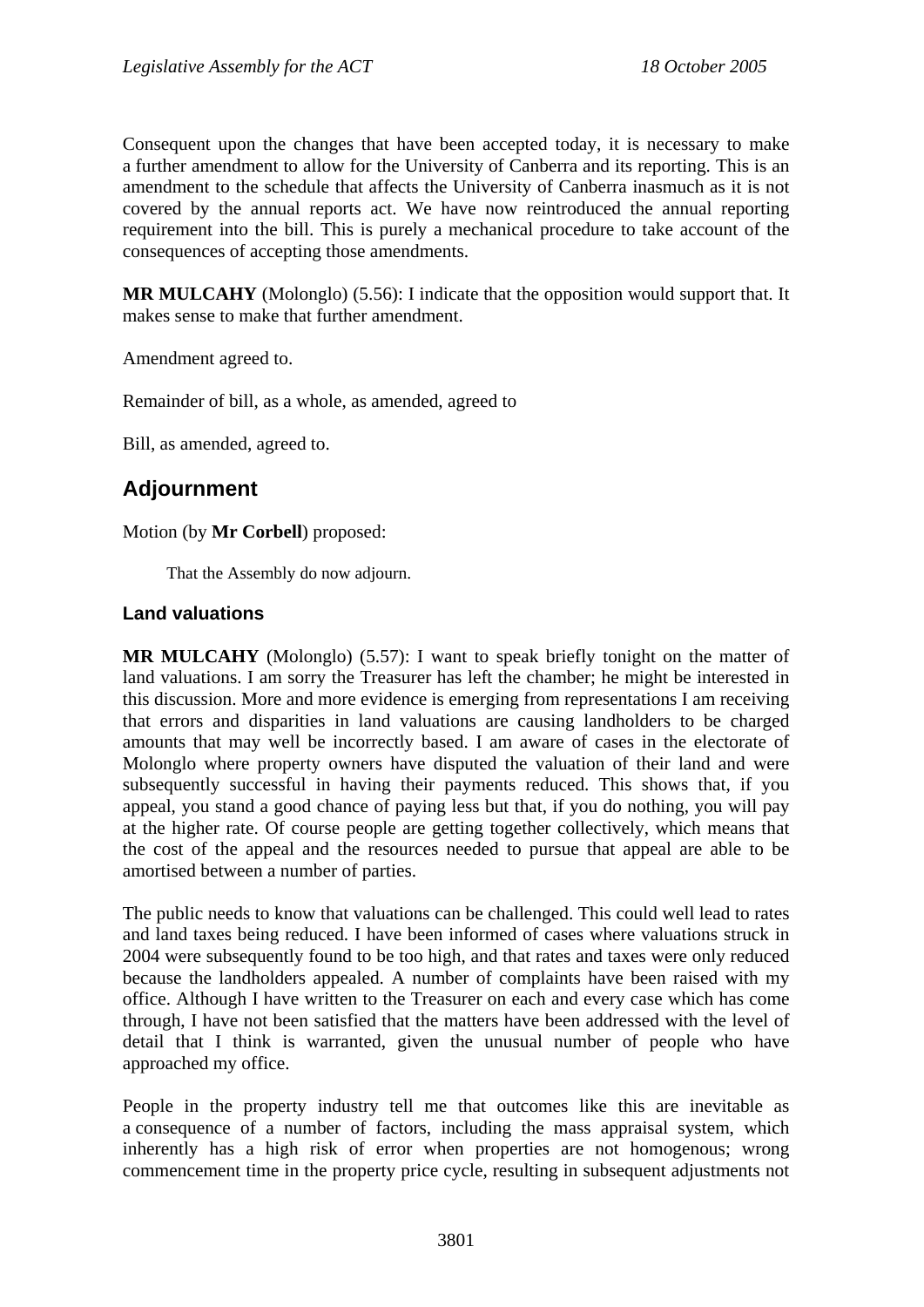being in line or contemporary with market prices; valuations being done on the cheap by the Australian Valuation Office, which is starved of resources, and insufficient checking of the accuracy of valuations to ensure that they relate more closely to the market.

My concerns of potential flaws in the ACT's valuation system were heightened by the investigation of the New South Wales ombudsman in recent weeks into the effectiveness of quality controls employed by the New South Wales valuer-general to try and achieve accuracy of land valuations. The ombudsman found that there was an unacceptable rate of error in a considerable number of valuations. The Australian standard for a margin of error in mass valuations is plus or minus 15 per cent, but 35 per cent of properties in New South Wales were found to be outside that range. Indeed, the ombudsman's investigation revealed that insufficient time and resources were allocated to checking the accuracy of valuations. The results reflect poorly on the standards being achieved through the mass valuation system.

Of the objections to last year's valuations in that work, approximately one in four had been allowed and the valuations changed. That inquiry recommended that the accuracy of valuations be checked more frequently, and said that international best practice calls for an assessment of accuracy every six years. New South Wales, in particular, has gone 16 years without a systematic review and correction of baseline valuation data.

The ombudsman's report drew my attention because it confirmed what a number of people in the ACT are telling me, that is, that, because of the time lag for notification of sales, valuers for the government often do not have the most up-to-date value movements at the time they submit their values. The market may change when valuers take too long to catch up. The problem of incorrect valuations encountered by landholders was exacerbated in that particular review, with the valuer-general not providing the most relevant sales data used to value their property unless they specifically requested this information from a senior officer.

I raise these matters because, anecdotally, the report of the New South Wales ombudsman reflects the experience and concerns of ACT landholders. It will potentially be argued that it is different in New South Wales and that there is nothing to be concerned about here. But it has been my experience both here and working in politics that, if a moderate number of people contact you on an issue, there is probably a reasonably large number of people out there with that concern who have not taken the step of going to an elected representative.

I think there is an issue, particularly in relation to the 2004 valuations. There are those within the property industry in Canberra—in the valuation business—who share my concern. Examples have been cited to me of people they have acted for in areas such as Red Hill, who have seen reductions when they have challenged their rates. But if you are not in the group that is objecting, you are obviously not going to see any benefit. It troubles me that that situation may exist and I would certainly be urging the government to review the way in which revenue is raised from property, starting with the principles of efficiency, equity and simplicity.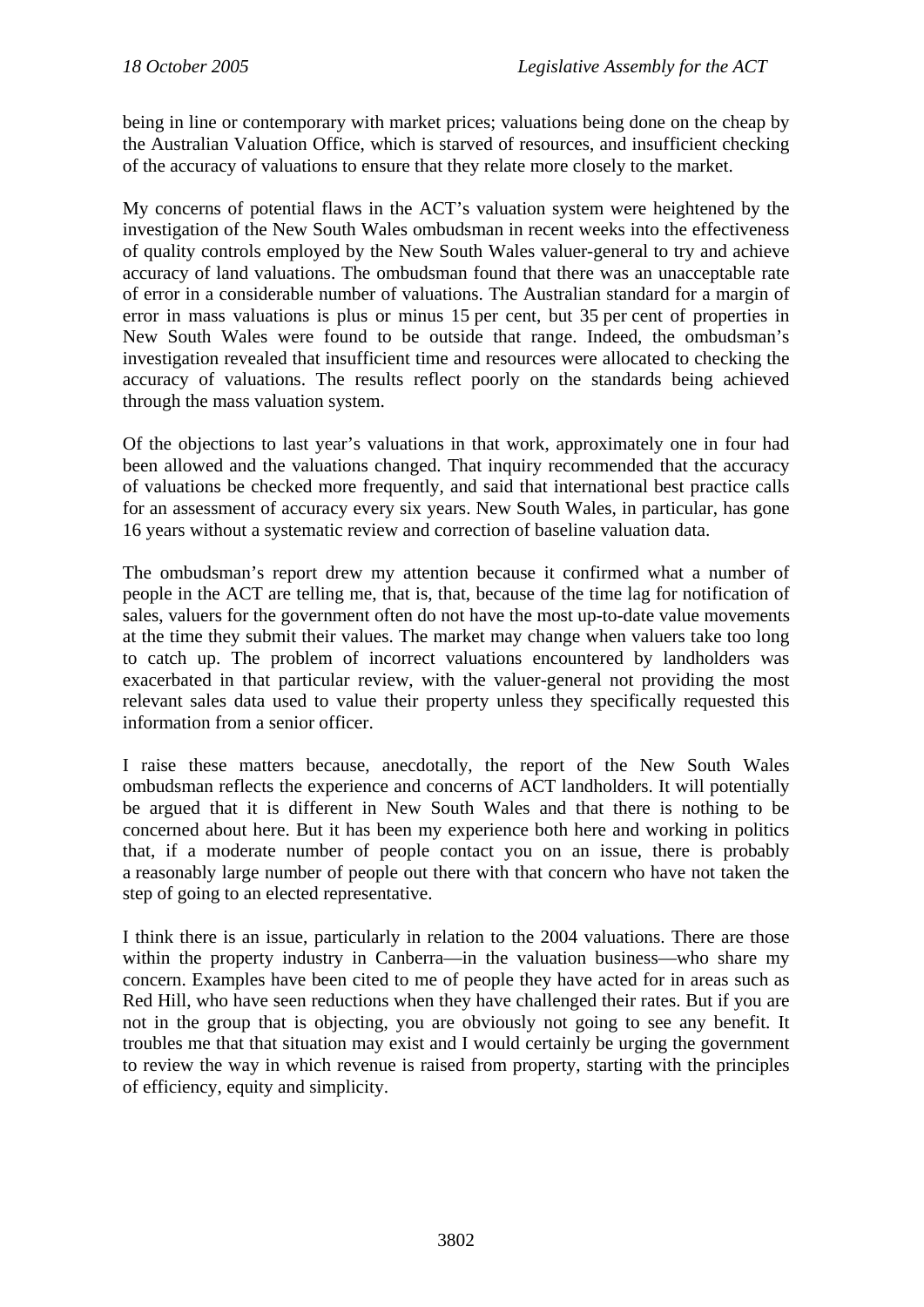# **Land valuations**

**MR QUINLAN** (Molonglo—Treasurer, Minister for Economic Development and Business, Minister for Tourism, Minister for Sport and Recreation, and Minister for Racing and Gaming) (6.02): All I can add in response to that at this point is that I hope Mr Mulcahy handles this question responsibly. Quite clearly you have the potential to create an administrative nightmare, depending on how it is handled and how it is reported. At this point in time I am not aware of an avalanche of valuations having been challenged and then corrected, but that may be because I have not been advised. This comes as a surprise but I suggest it warrants handling with a certain degree of responsibility, if you would be capable of that. There may be statistics showing that a high proportion of people have appealed and got a correction, but that does not necessarily mean that that proportion of valuations would be out. Quite clearly, the people who got a rates bill and went, "Whoops", are the ones who appealed.

**Mr Mulcahy**: But it might be that there is a problem.

**MR QUINLAN**: Yes. I would like to think we can handle that in a sensible manner and that we do not have a total avalanche of appeals. Nobody likes paying rates. Everybody thinks their rates are too high and that their land is overvalued. It is in your hands.

## **ACT Eden Monaro Cancer Support Group**

**MR SMYTH** (Brindabella—Leader of the Opposition) (6.03): I rise to bring to the attention of members the ACT Eden Monaro Cancer Support Group, which had its sponsors and supporters appreciation dinner on Saturday night at the Hellenic Club. Ms Porter was there. I think she would agree that it was a pretty enjoyable evening. The whole point was for the management committee and members to say thanks for the enormous support and assistance they get from various organisations across the ACT and region in allowing the ACT Eden Monaro Cancer Support Group to function at all.

The group currently has 1,500 members on its books receiving assistance. Of those, 500 would be cancer sufferers. The other 1,000 are the family members who look after them. The books grow by about 20 a month, and they have said there are no holds barred. From testicular cancer through to breast cancer and prostate cancer, everything under the sun comes through their doors. They have to cope with that, and they cope very well.

The sponsors they thanked ranged from a local takeaway in Yass Road to the AFP, local bus companies, golf clubs, biking clubs, banks, individuals, motor companies and organisations of all sorts. There were four major sponsors they paid homage to. The first was the Queanbeyan Leagues Club, which provided the money that allowed the ACT Eden Monaro cancer society to buy a building in Queanbeyan. They now have a permanent presence there, and that certainly helps the organisation greatly.

ActewAGL was on their list of key supporters. Thanks were therefore extended through ActewAGL to the government for its support. Radio 104.7 FM in Canberra promotes all the group's events. Chris and Sarah from the morning show did a good job as MCs. The group that, in my mind, deserves the biggest praise is the Capital Chemist group. When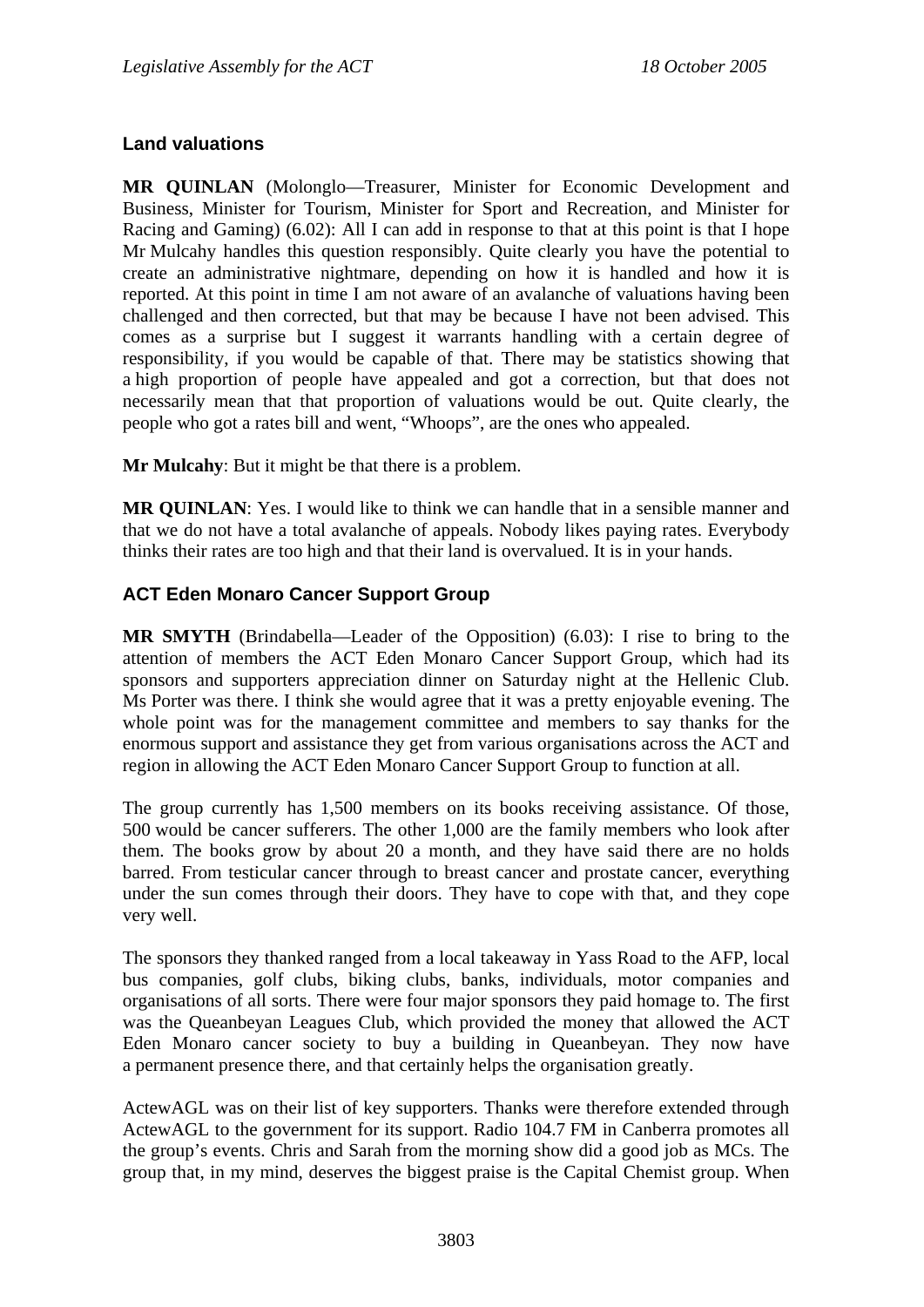they handed out the plaques of appreciation to each of the groups, there were three mounds about 45 cm tall on the table—that is very hard to describe for *Hansard*—of plaques for the various Capital Chemist outlets. They are all involved and put a lot of effort into supporting the cancer society. Of course, they also deal with these people on a day-to-day basis in their premises.

The star of the night, who never intends to be the star but always is, was the founder of the organisation, Yvonne Cuschieri, who has resigned as the CEO. Tony Waddell will be taking over. Yvonne is not particularly tall but the shoes are huge. After 21 years of running the organisation she, at the tender age of 64, has decided to call it a day. I understand Yvonne will stay on the board. If there were ever anybody who should wear the badge of being a good Australian it is Yvonne Cuschieri. Generous to a fault, she would give you the shirt off her back and then find something else to give you. Tireless in the time, effort and resources she has put into this organisation, she really is the heart and soul of the ACT Eden Monaro Cancer Support Group. I do not know what steps the group will take next year to thank Yvonne, but when she retires early in the new year certainly something will have to be done to thank her properly.

The group have bought things like flotation chairs, ripple mattresses and the Vital Call system. They have two special beds, they have bought two kangaroo pumps for stomach feeding, and there are oxygen concentrators and electric motor scooters. Those are just a few of the items available on loan to people. They have purchased videos, televisions, recliner chairs, computers, flotation chairs, electrical appliances and other pieces of medical equipment for the hospitals, and medical and schoolroom items for the Sydney Children's Hospital at Randwick where, of course, our local children attend various specialists. The group has a guiding rule that all the moneys raised be donated to help the families. Moneys raised must go into the family assistance account. In that, I think they do a really good job. They face the same dilemmas all community organisations face but they do so I think with a great deal of zeal and goodness. They are a very hard group to resist.

# **Sharability charity bowls day**

**MS PORTER** (Ginninderra) (6.09): To have the opportunity to open a sporting event is something that is pretty rare for me. I have to admit that athletic ability is one of the skills I do not have. I believe young people would refer to me as being "unco". Be that as it may, on Monday of the recent long weekend I was privileged to be able to launch the Belconnen Bowling Club charity day to raise money for Sharability, to support people with intellectual disabilities and their carers. Not only did I launch the proceedings but I also participated—and indeed I have photos to prove it.

The day was also supported by the Canberra Belconnen Lions Club, whose members provided the barbeque lunch. Also featured was Harold Hird, a well-known former member of this place, whose superb old-style auctioneering skills were well to the fore. In addition, members of the Variety Bash team brought along their party bus and took members of Sharability on tours of the city. This great fun day was made possible by funding from Healthpact. Not only did it raise much-needed funds for the work of Sharability but it was also a great opportunity for people such as me to learn a new skill and meet new people. If I may say so, I did not let the side down but managed to win three ends.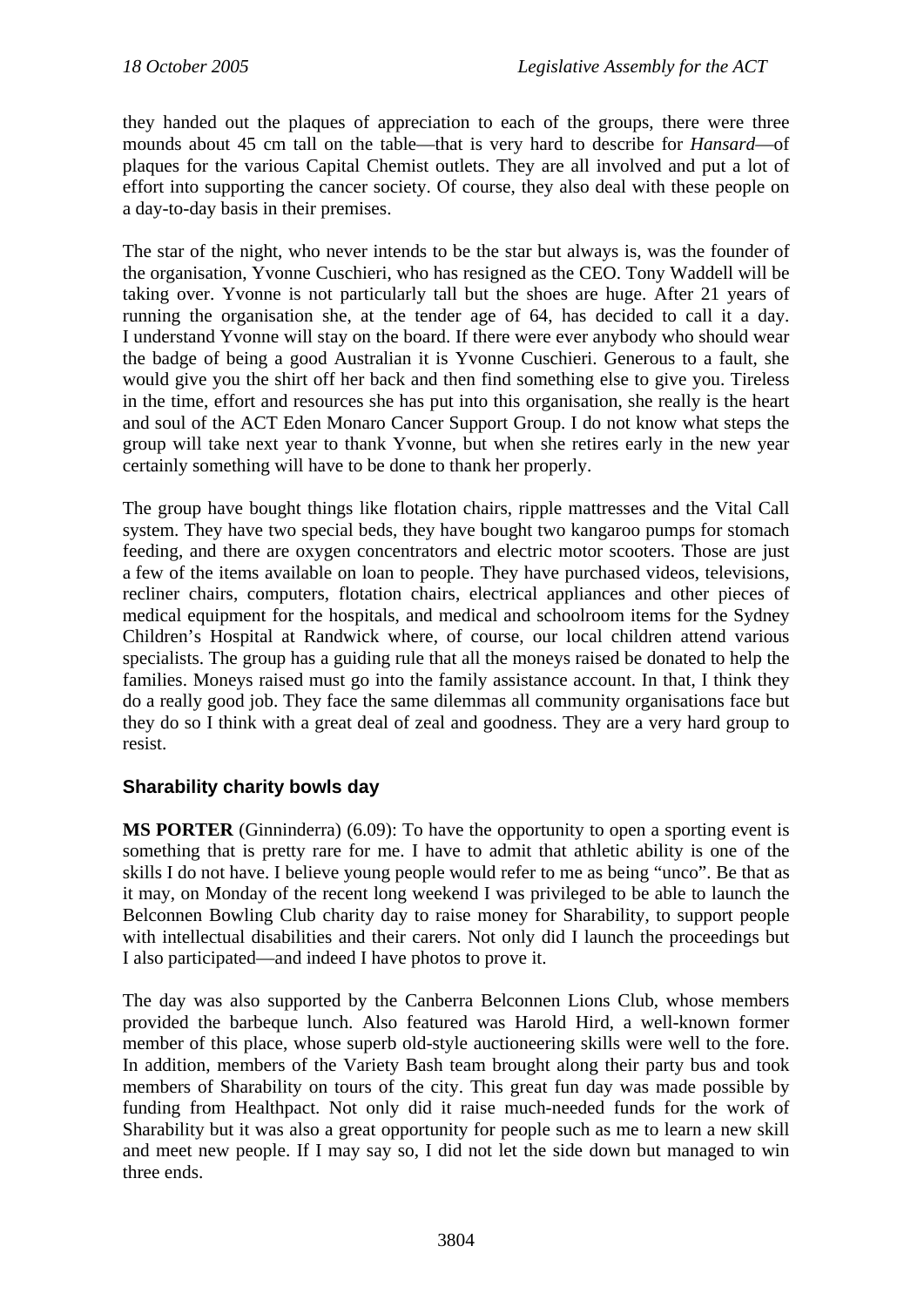The day would not have got off the ground had it not been for Belconnen Bowling Club's 70 volunteers, as well as those from the Canberra Belconnen Lions Club, the Variety Bash team and Sharability. I would like to congratulate each of them for the role they played in making the day such an outstanding success. However, all such events need a driving force. The force in this instance was the president of the Belconnen Bowling Club and the former president of Sharability, Bill Donovan, whom many here would know to be the former long-serving principal of Hawker College. It was a true family affair, as Bill's son was the MC and disc jockey for the day and Bill's wife was my personal bowls coach.

This is what community is all about: building social capital through the efforts and initiatives of a few people coming together, organisations working in partnership, and the ACT government providing funds through the Healthpact grant. The result was something greater than the sum of its parts, an example of true synergy. I commend the work of all those involved and congratulate them on the role they play in making our community stronger. Finally, I wish to place on the record my support for the Stanhope government's initiative, made possible by Healthpact funding. It is initiatives such as these that make Canberra such a great place to live.

# **Recycling—Bokashi bucket**

**DR FOSKEY** (Molonglo) (6.11): Members may be aware that a waste audit was conducted in this Assembly last year to see what percentage of material members, in particular, managed to recycle in their offices. As you are well aware, we have excellent facilities for recycling paper and, along with other residents in the ACT, plastics of most kinds, and tin and glass. However, there is general concern that a very large percentage of the waste that goes to landfill is indeed organic waste, which, of course, would be welcomed by our gardens in every way. But it can be quite difficult to get an apple core from one's kitchen to one's garden somewhere else. I approached the administration and procedure committee—I went through quite a process. I suggested that we have an environmental plan but certainly that, at the very least, we set up a system for recycling our green waste.

To cut a longish story short, as a result of that we now have something that most people will not know about unless they have read their Assembly newsletter, which I believe came out today or yesterday. People may have noticed a plastic bucket on the smokers balcony, as we affectionately call it. Indeed, because people did not know about it and in this climate of an accelerating fear of terrorism, I believe the bucket aroused the attendants' very justified fear. Although not a backpack it was an unexplained object, and they did not know that it was, in fact, a Bokashi bucket.

The Bokashi bucket is now at your disposal and I am speaking today to encourage you to make use of it. I am going to put the instructions and other frequently asked questions out there but, for those who are lucky enough to be listening, I will explain how the Bokashi works. It is a sealed container, so there is no smell. You put any foodstuffs, including old teabags, coffee grounds, little bits of paper, apple cores and anything else into an ice-cream container that you keep in your office. When that becomes reasonably undesirable—or even every day—you pop it into the Bokashi. You need to lever the lid off because it is tightly sealed.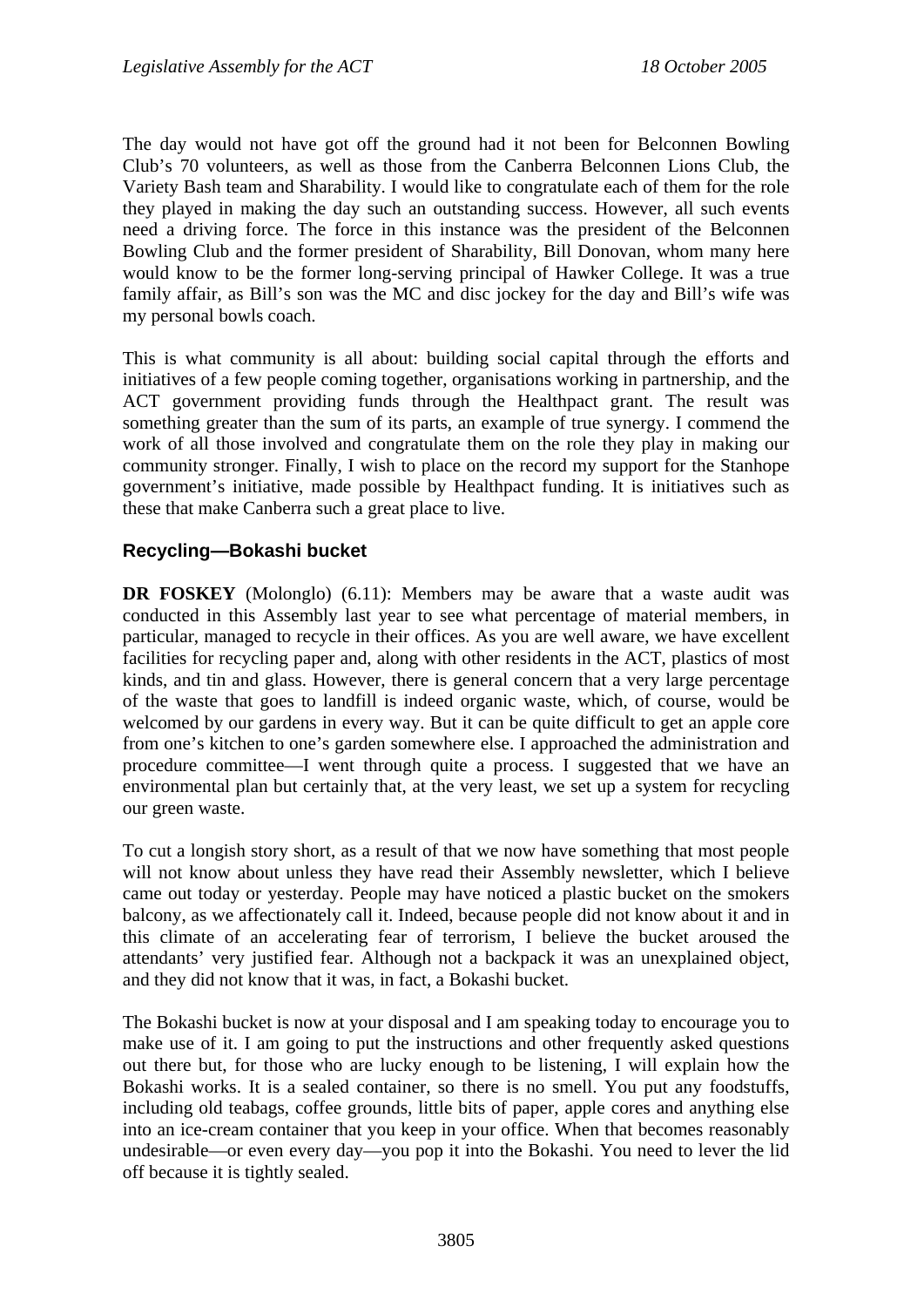I will do the daily job of sprinkling a bit of this stuff called Bokashi onto it, which starts the process. The material in the bucket does not decompose while it is in there; instead the Bokashi ferments or pickles it. So things do not change shape, they just change composition. It is a bit like a pickled onion. A pickled onion does not taste like an onion, it tastes like a pickled onion. I am not suggesting that you try the ingredients in the Bokashi bucket, although no doubt they are very wholesome. This is just to let you know that you can now dispose of your green waste with a clear conscience.

At this stage I would like to negotiate with the Assembly that the resultant compost be used here. We could pop a pot plant next to it just to show the very direct connection between the Bokashi bucket and the growth of plants. Perhaps I will do that. That bit is yet to be fully thought out but at this stage I will take responsibility for the waste. If you have any complaints, please see my office. Please use this new facility offered here at the Assembly, which makes us perhaps the greenest Assembly in the land. We should check that out.

# **Canberra sporting teams**

**MR STEFANIAK** (Ginninderra) (6.16): I rise to speak about a couple of fairly unpleasant events over the weekend involving two excellent Canberra teams and clubs that were denied re-entry into the Sydney competition. The first was the Blue Devils. In its wisdom, the New South Wales premier soccer league decided to have a 10-team comp. That surprised everyone, given that everyone was expecting a 12-team comp. The matter is certainly not over. I think a couple of the Sydney clubs concerned are taking some legal action. Certainly all the clubs concerned are writing and saying, "Please explain."

Six clubs were given the heave ho: Bonnyrigg, St George, Penrith, Central Coast, the Blacktown City Suns and, of course, our very own Blue Devils. It was a 16-team comp. I find that utterly amazing for a league that states that it prides itself on a regional basis in respect of the teams that play in this competition. Competition usually starts towards the end of the year and goes until about May. I think next year it is starting in January and going towards May. The winter comp happens after that. It is a very important competition since we lost the Cosmos, when the Cosmos effectively did not continue.

The Blue Devils team has been the main stepping stone for talented young soccer players to play in a world-class competition. The New South Wales Premier League is the best competition going at that time of year. I think there is now an eight-team comp, which includes New Zealand, in a national league. Until that occurred, this was the best comp going. It is still obviously an excellent competition. The Blue Devils are amazed that they did not get in. They have a state-of-the-art ground, which was the result of a lot of hard work over 20 years by the Belconnen United Soccer Club at McKellar. It is a world-class facility and certainly as good as any of the grounds I have seen in the competition. I think I have been to every ground except Wollongong, which got in.

I find it amazing that both Canberra teams and the Central Coast and Penrith teams were tossed out of the competition, especially because it is meant to be regionally based. The Blue Devils have already approached me and Bob McMullen. They will be approaching Ted Quinlan, and other federal parliamentarians, to see what assistance parliamentarians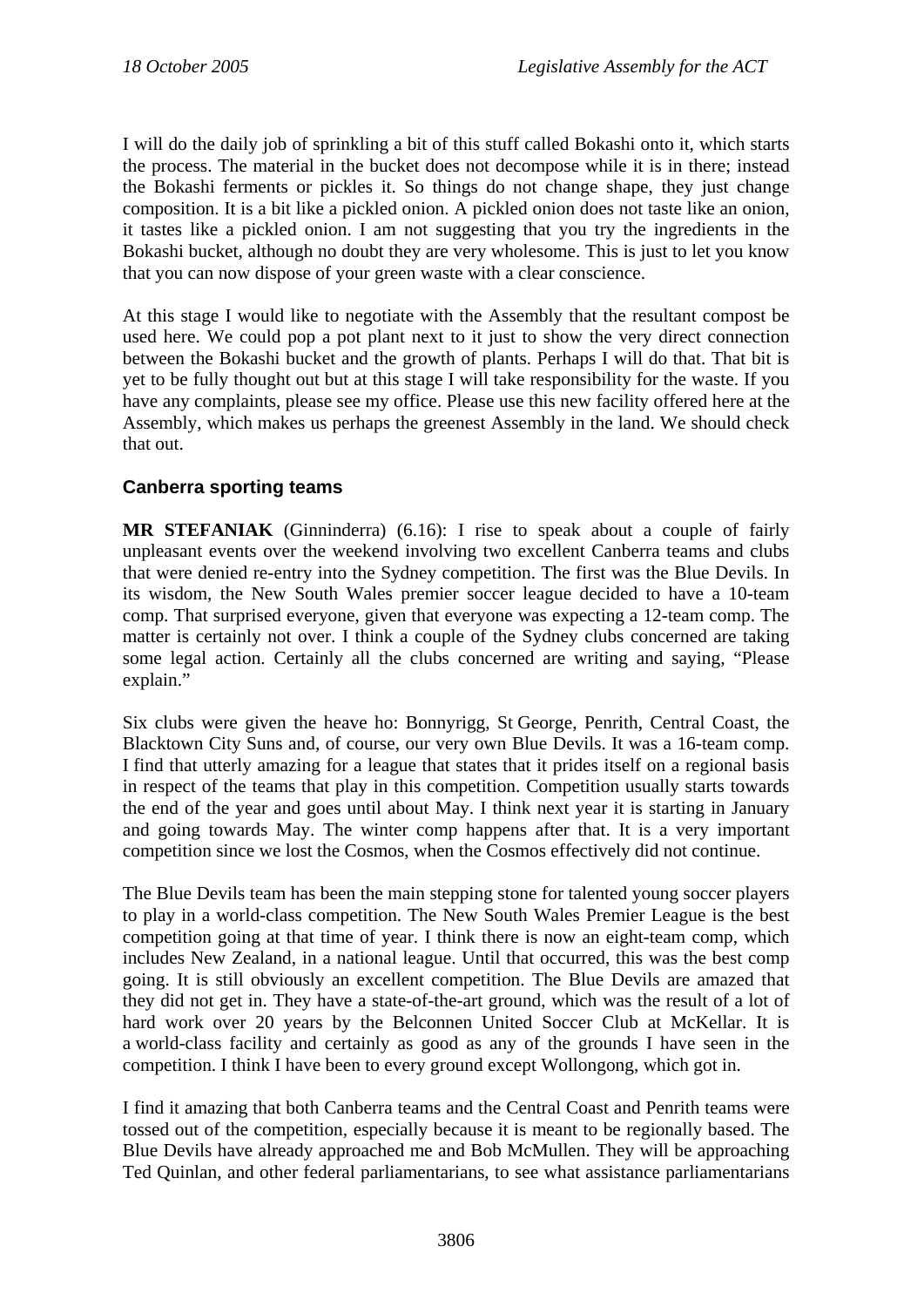can give them. I hear that even the Prime Minister has some interest in this in relation to the Canberra teams, which is pleasing. I think this is a totally retrograde step. I think the idea of a regional comp has considerable merit.

In a similar vein, the Canberra Vikings, who as the Canberra Kookaburras were not allowed back into the Sydney comp some years ago and have been back now for two seasons, have also been given the heave ho from that competition. They did not even make the four this year. That is probably not a case of jealousy by New South Wales, but in the case of the Blue Devils it might be because in the last four years they have always been in the semifinals. They were club champions and premiers in 2003-04. They got to the preliminary final last year and lost a grand final in relation to a midweek competition. Although the Vikings have not won a premiership, they were certainly very competitive in the Sydney rugby union. That causes them a problem because there is now a gap of two or three months between the super 14 and the start of the new provincial competition in rugby union. Again, that seems to me to be a case of Canberra-bashing.

There are mixed views as to whether the Vikings should be playing there. I know my old second row partner, John McGrath of Tuggeranong, would like to see them play in the purely Canberra comp to improve first grade, but I think the general thrust of teams like the Vikings and the Blue Devils is a career path for very talented young players. Rather than just playing first grade here, they need that additional level before they go to a national competition.

In the case of soccer, the Blue Devils give talented young players the ability to shine in the national arena. If they are very good there, they might be snapped up by a Sydney club or may indeed get a good contract overseas. It is a great stepping stone to the Socceroos. There is also obviously the ability for the talented young players in the Canberra Vikings, playing in the best domestic rugby competition in Australia, to continue to play at that very high level, go on to play super 14 and hopefully, if they are good enough, represent Australia. One of the big problems with this, and one of the reasons I suspect the way New South Wales to make these decisions, is that they hope to get the talented young Canberra players to go and play with clubs in Sydney. That does not do the respective sports any good at all; it is a retrograde step. I think everyone should get behind attempts to assist the Blue Devils and the Canberra Vikings to get back into the Sydney comps.

# **Sailability**

**MR GENTLEMAN** (Brindabella) (6.21): On Sunday I was fortunate enough to launch the 2005-06 season for Sailability ACT. Sailability is a nationwide movement that facilitates on-water activities for everybody, regardless of ability. The movement is now active in over 10 countries and is spreading rapidly. The ACT contingent, as members may be aware, is located on Lake Tuggeranong. Attending the launch with me were Amanda Fraser, a former Paralympic swimmer who is now competing in track and field, and Ben Hall, another of our fine Paralympians who competes in track and field. Since 1998 Sailability ACT and their hard-working volunteers have provided the opportunity for people with a disability to experience and enjoy the sport of sailing. A not-for-profit organisation, Sailability relies heavily on volunteers and donations from the community. Sailability ACT has received generous support from the Lions Club of Canberra city, the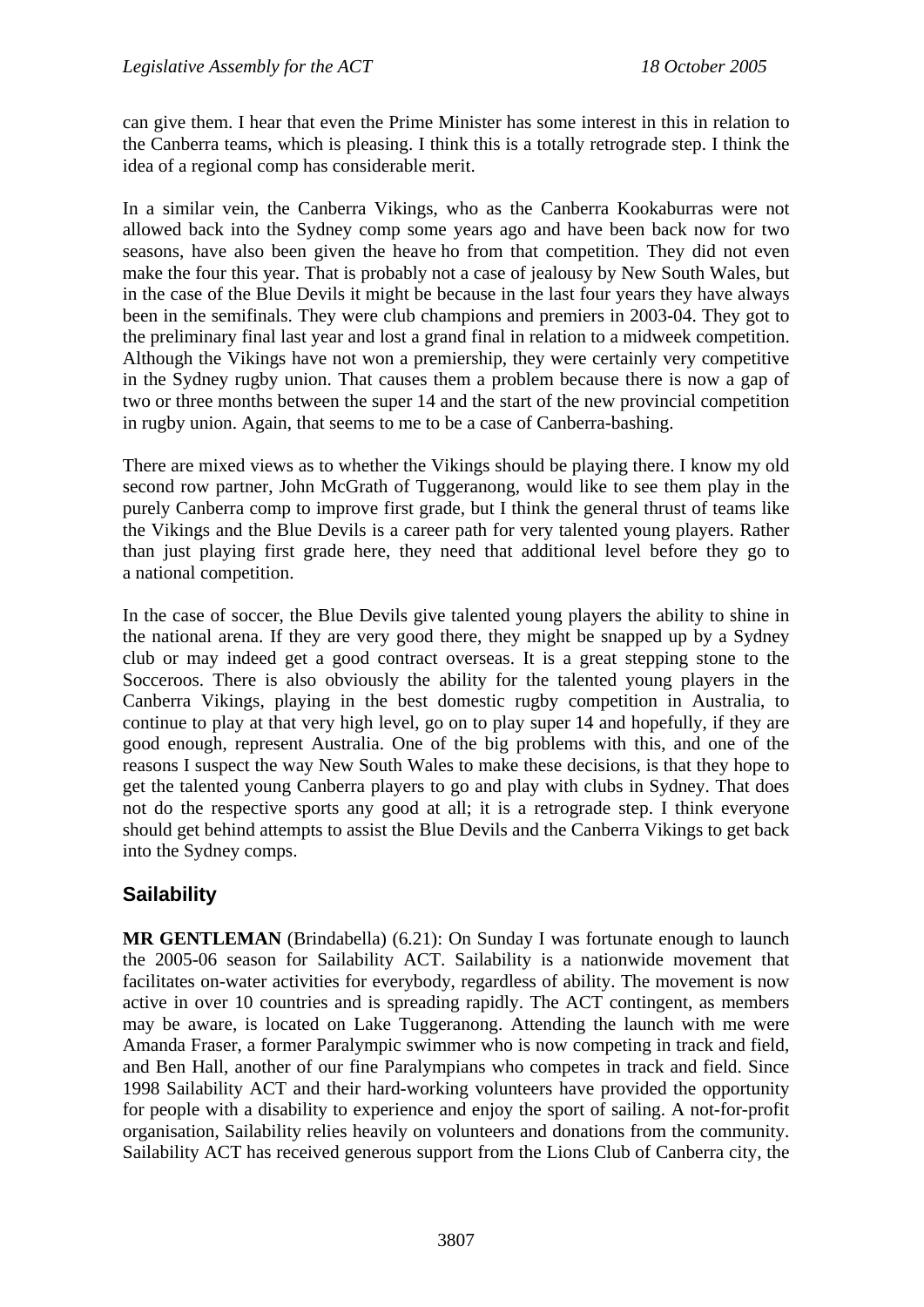Southern Cross Club, the Rotary Club of Canberra north, ACTTAB and, of course, the ACT government.

The efforts of their 78 members and the 10 volunteers help them to remain active within the community and participate in regular events such as Active Australia Day, the solar boat race in the science festival, the kids with cancer picnic and International Day of People with a Disability. Although Sailability supports those with a disability, they also encourage anyone to have a go at sailing. They provide a friendly and supportive environment that allows individuals to grow and develop as members of our community.

The launch of this season was also a chance for Sailability to specifically recognise the generous support of the Canberra Masonic Centre. Over the past seven years the Masonic fraternity's donations have provided everything from boats to insurance. These donations do not just provide the club with equipment, they also ensure that it will survive well into the future. In 1999 the Masonic fraternity bought Sailability ACT 12 boats, a trailer, a safety boat and ancillary equipment, and provided funding for maintenance and insurance costs for four years. The ACT government provided initial key funding for Sailability ACT through the department of sport and recreation in the form of a \$5,900 grant in assistance for the years 2000 and 2002. It has continued its annual funding to include support for a boat, trailer and computer, a "women with power" course and a first aid course for women.

I first became involved with Sailability ACT in December last year when, along with other Assembly colleagues, I joined in the annual three monkeys race. I still believe Mr Stefaniak tricked me into stalling at the start, but I can assure members it will not happen again. The idea of the race is to get a sense of what Sailability has to offer the community, to understand the obstacles people less able than I have, not only with sailing but also in doing things in everyday life that we do not even think about.

Further to launching this season's Sailability, there was a "freedom bell" erected to commemorate the Canberra Masonic Centre's ongoing support of Sailability ACT. The freedom bell concept relates to Sailability's motto, "freedom on the water." I would like to thank Terry and Pat from Sailability, the Canberra Masonic Centre for their contributions and the volunteers who give up their time to show us what a little bit of hard work and support from the community can do for such a worthwhile community organisation.

# **Monte 24-hour cycle race**

**MR CORBELL** (Molonglo—Minister for Health and Minister for Planning) (6.25), in reply: I rise in the adjournment debate this evening to mention and commend Canberra Off Road Cyclists for their very successful hosting of the Monte 24-hour mountain bike race in Kowen forest during the first weekend of October this year. For those members who are not aware, a very significant cycling event occurred in Canberra a couple of weekends ago. The Monte 24-hour is one of the largest mountain biking events in the Southern Hemisphere. Over 2,500 competitors participated in the Monte 24-hour cycle race during the first weekend in October, here in Canberra. It took place in Kowen forest. The Monte 24-hour is not an easy event. There is a lap of 19 kilometres. The aim of the race is for teams, or indeed solo riders, to ride as many laps as possible within a set 24-hour period—from midday on the Saturday until midday the following Sunday.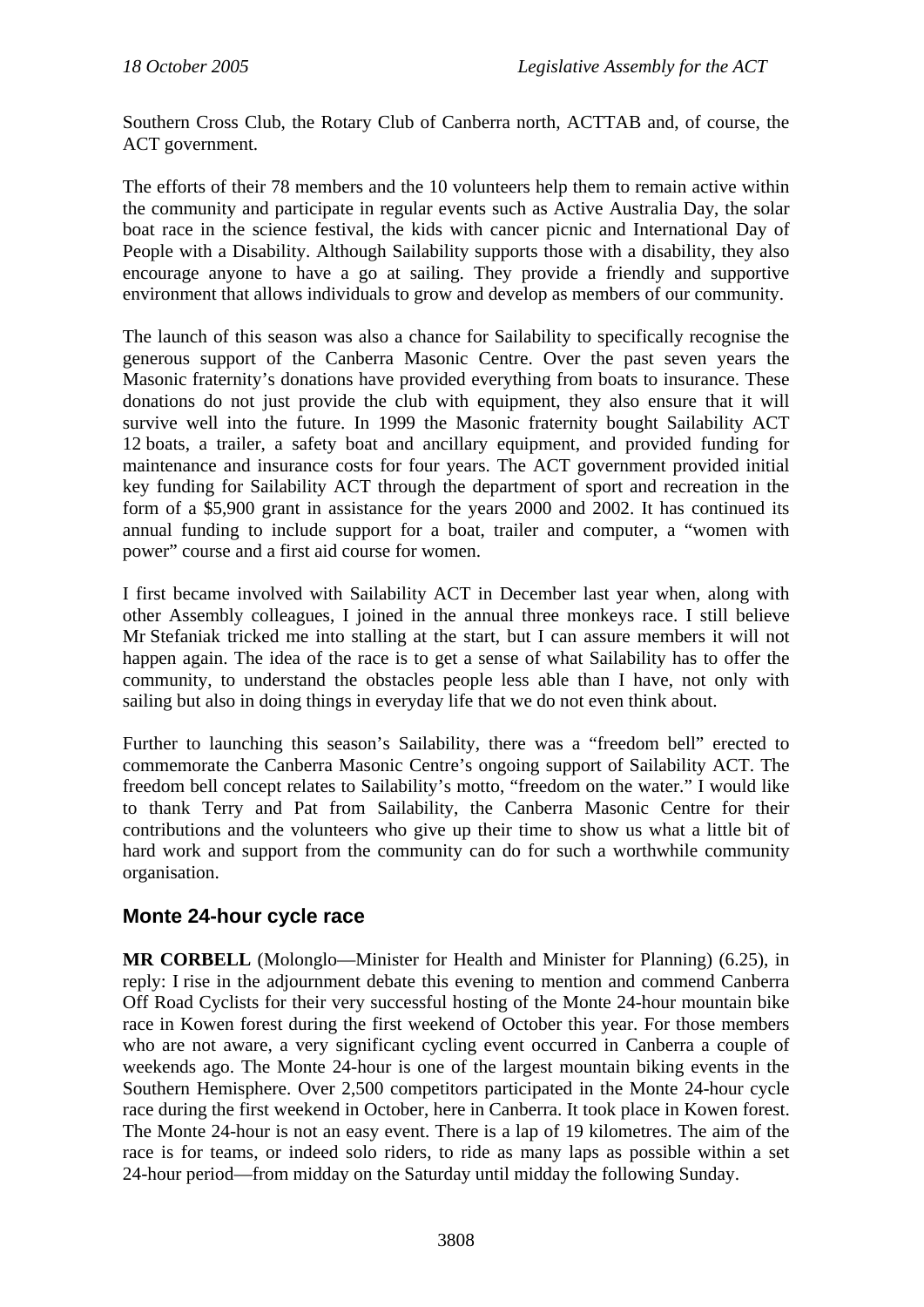I had the pleasure of being able to participate briefly in this event. I was invited to take part in a social team competing in the Monte. I have to confess to members that I undertook only one lap; 19 kilometres was more than enough for me. But it certainly made me realise and appreciate the real challenges associated with mountain biking and, more importantly, how popular a recreational activity it is here in the ACT and right around the country. Indeed, the ACT saw many teams coming from Sydney, Melbourne and many other places. I commend the organisers on the event and wish it every success in coming years.

Question resolved in the affirmative

# **The Assembly adjourned at 6.27 pm.**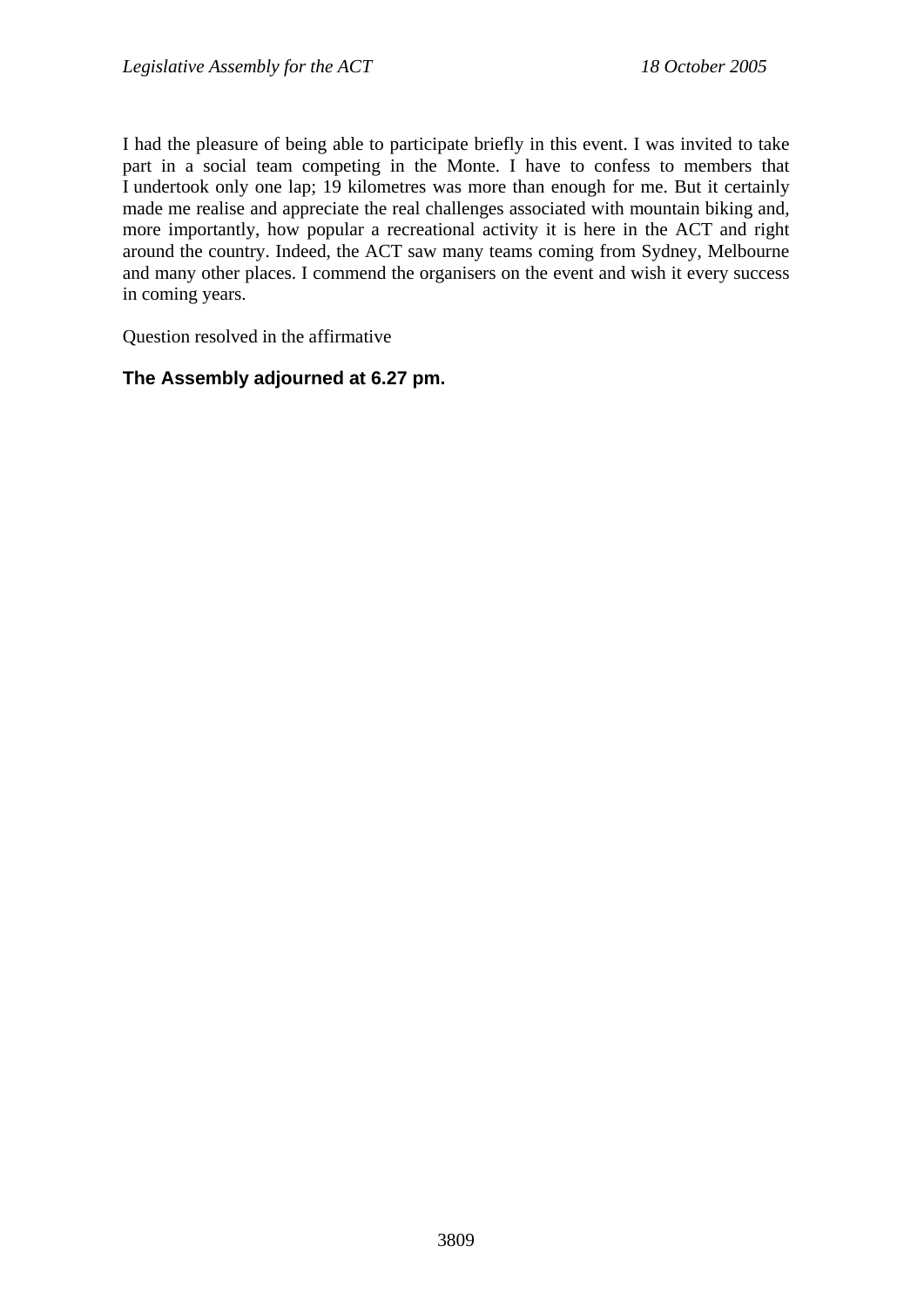# **Schedules of Amendments**

## **Schedule 1**

## **Financial Management Legislation Amendment Bill 2005**

Amendments moved by Mr Mulcahy

**1 Clause 2 (1) Page 2, line 18—** 

*insert* 

• section 29A

**2 Clause 2 (1) Page 2, line 28—** 

*omit* 

• section 66 (Presentation of annual financial statements of territory authorities)

*substitute* 

• section 66 (Annual financial statements of territory authorities to be included in annual reports etc)

#### **3**

**Clause 2 (1) Page 3, line 9—** 

*omit* 

section 71 (Presentation of territory authority statements of performance)

*substitute* 

• section 71 (Territory authority statements of performance to be included in annual reports etc)

#### **4**

**Proposed new clause 29A Page 16, line 4—** 

| 30  | Departmental annual financial statements to be included in annual<br>reports etc |
|-----|----------------------------------------------------------------------------------|
|     | substitute                                                                       |
| 29A | <b>Section 30</b>                                                                |
|     | insert                                                                           |

A report prepared under the *Annual Reports (Government Agencies) Act 2004* for a department for a financial year must include, or have attached to it—

(a) the department's annual financial statements for the year; and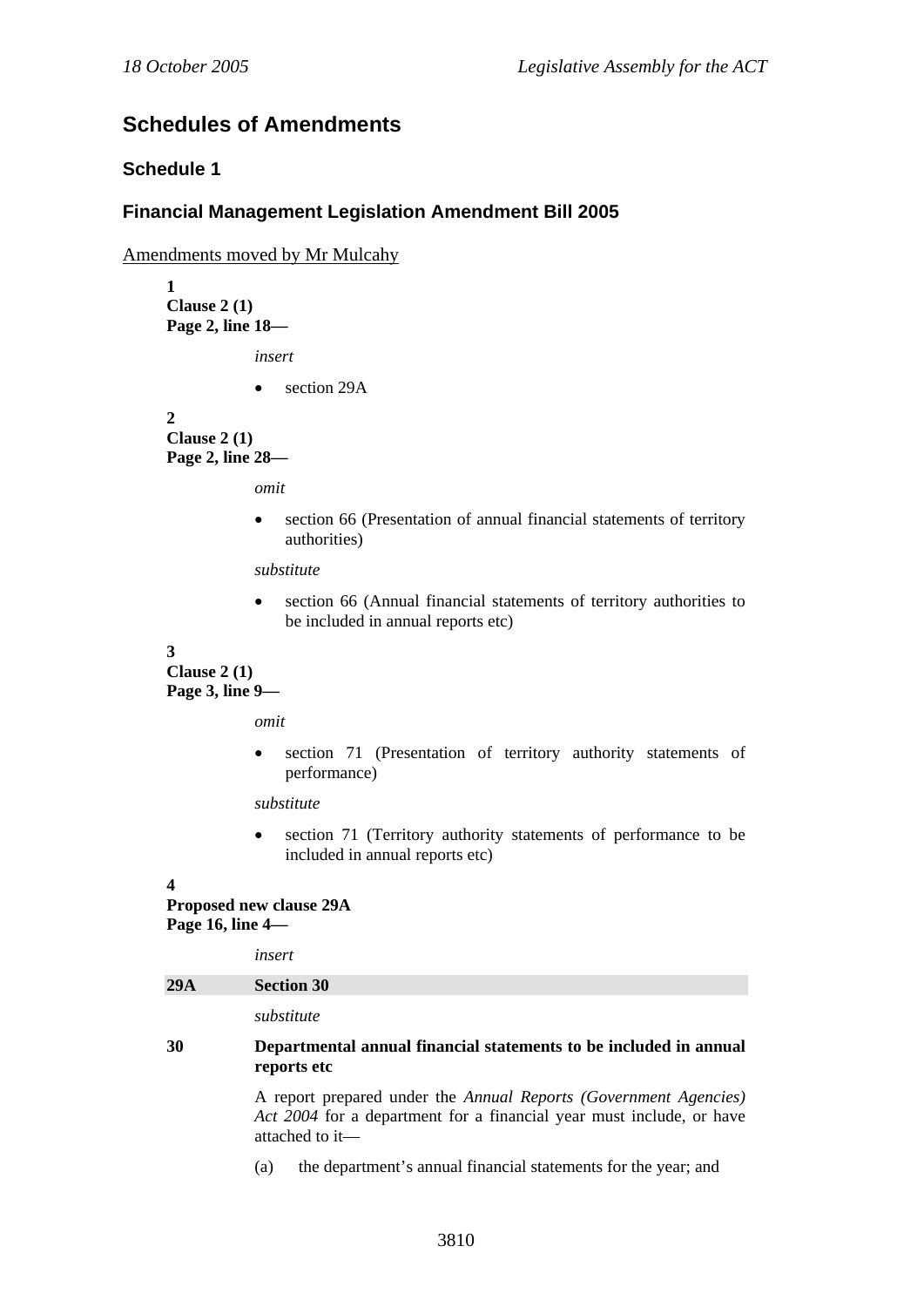(b) the audit opinion under section 29 (3) about the financial statements.

#### **5 Clause 30 Proposed new section 30D Page 17, line 16—**

*omit proposed new section 30D, substitute* 

#### **30D Departmental statements of performance to be included in annual reports etc**

A report prepared under the *Annual Reports (Government Agencies) Act 2004* for a department for a financial year must include, or have attached to it—

- (a) the department's statement of performance for the year; and
- (b) the auditor-general's report under section 30C (3) about the statement of performance.

**6 Clause 30 Proposed new section 30E Page 18, line 1—** 

*omit proposed new section 30E, substitute* 

#### **30E Quarterly departmental performance reports**

- (1) Each Minister must prepare a quarterly performance report for each department for which the Minister is responsible within 30 days after the end of each of the first 3 quarters of a financial year.
- (2) The report must include—
	- (a) a progress report on delivery of outputs; and
	- (b) an explanation of any significant variations from performance criteria.
- (3) The Minister must present the report to the Legislative Assembly on the first sitting day after the report is prepared.
- (4) If the report for a quarter is not presented to the Legislative Assembly under subsection (3) within 30 days after the end of the quarter, the Minister must make a copy of the report available to members of the Legislative Assembly within the 30 days.
- (5) This section does not apply to the Legislative Assembly secretariat.

**7** 

### **Clause 37 Proposed new section 66 Page 32, line 12—**

*omit proposed new section 66, substitute* 

#### **66 Annual financial statements of territory authorities to be included in annual reports etc**

A report prepared under the *Annual Reports (Government Agencies) Act 2004* for a territory authority for a financial year must include, or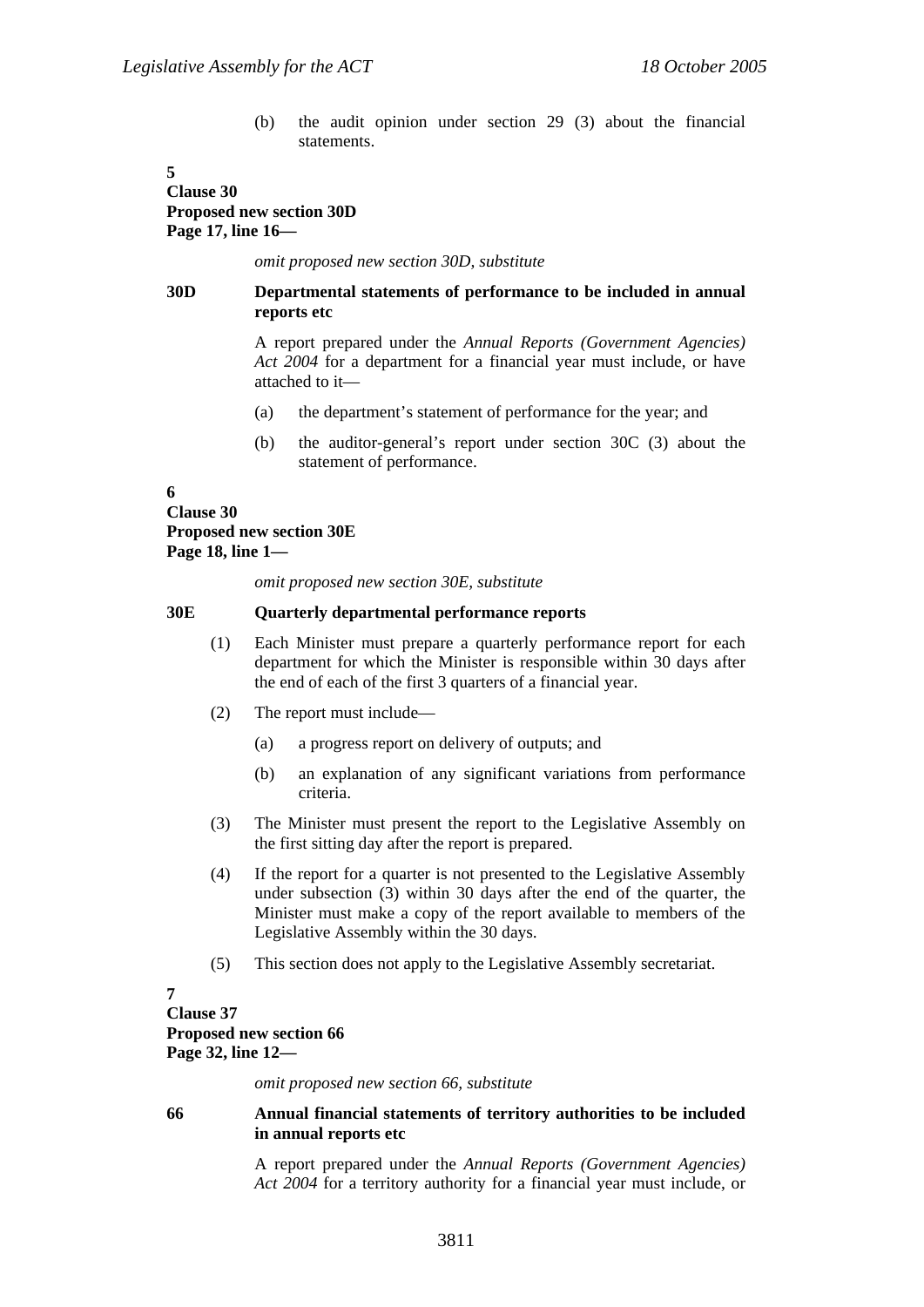have attached to it—

- (a) the authority's annual financial statements for the year; and
- (b) the audit opinion under section 65 (3) about the financial statements.

**8** 

### **Clause 37 Proposed new section 71 Page 35, line 19—**

*omit proposed new section 71, substitute* 

#### **71 Territory authority statements of performance to be included in annual reports etc**

A report prepared under the *Annual Reports (Government Agencies) Act 2004* for a territory authority for a financial year must include, or have attached to it—

- (a) the authority's statement of performance for the year; and
- (b) the auditor-general's report under section 70 (3) about the statement of performance.

#### **9 Clause 41 Proposed new section 109 (3) Definition of** *1 July 2005 sections* **Page 60, line 3—**

*insert* 

• section 30 (Departmental annual financial statements to be included in annual reports etc)

#### **10**

**Clause 41 Proposed new section 109 (3) Definition of** *1 July 2005 sections* **Page 60, line 9—** 

*omit* 

• section 30D (Presentation of departmental statements of performance)

*substitute* 

section 30D (Departmental statements of performance to be included in annual reports etc)

#### **12**

**Clause 41 Proposed new section 109 (3) Definition of** *1 July 2005 sections* **Page 60, line 18—** 

*omit* 

section 66 (Presentation of annual financial statements of territory authorities)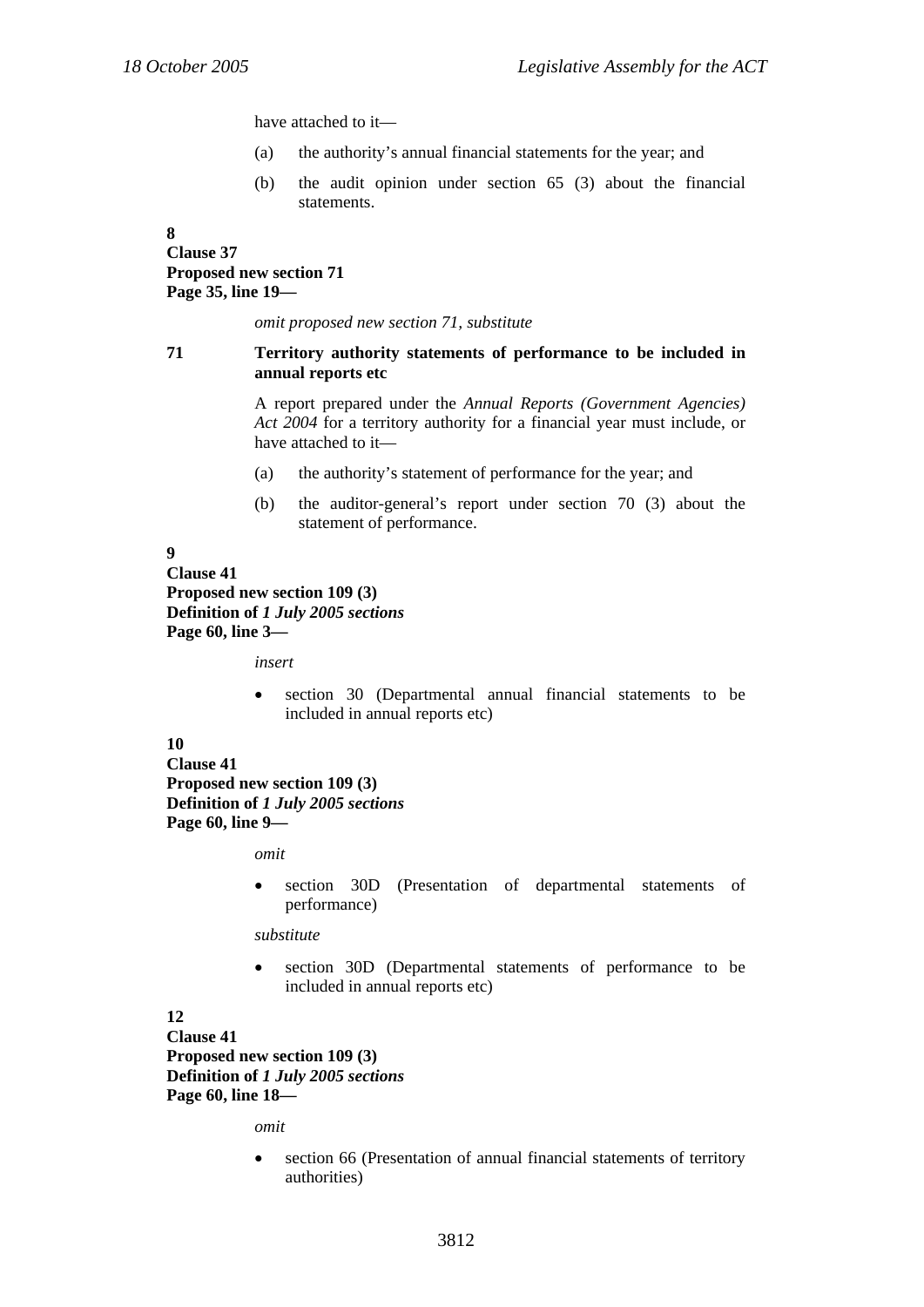#### *substitute*

• section 66 (Annual financial statements of territory authorities to be included in annual reports etc)

**13** 

**Clause 41 Proposed new section 109 (3) Definition of** *1 July 2005 sections* **Page 60, line 25—** 

*omit* 

• section 71 (Presentation of territory authority statements of performance).

*substitute* 

• section 71 (Territory authority statements of performance to be included in annual reports etc).

### **Schedule 2**

### **Financial Management Legislation Amendment Bill 2005**

Amendments moved by Dr Foskey

**1 Clause 40 Proposed new clause 78 (2A) Page 41, line 27—** 

*insert* 

(2A) The responsible Minister must try to ensure that the members appointed have, between them, the experience and expertise to allow the governing board to consider the social and environmental impact of the territory authority's policies, strategies and actions.

**2 Clause 40 Proposed new section 78 (3) Page 42, line 1—** 

*omit* 

only criteria

*substitute* 

only other criteria

### **Schedule 3**

## **Financial Management Legislation Amendment Bill 2005**